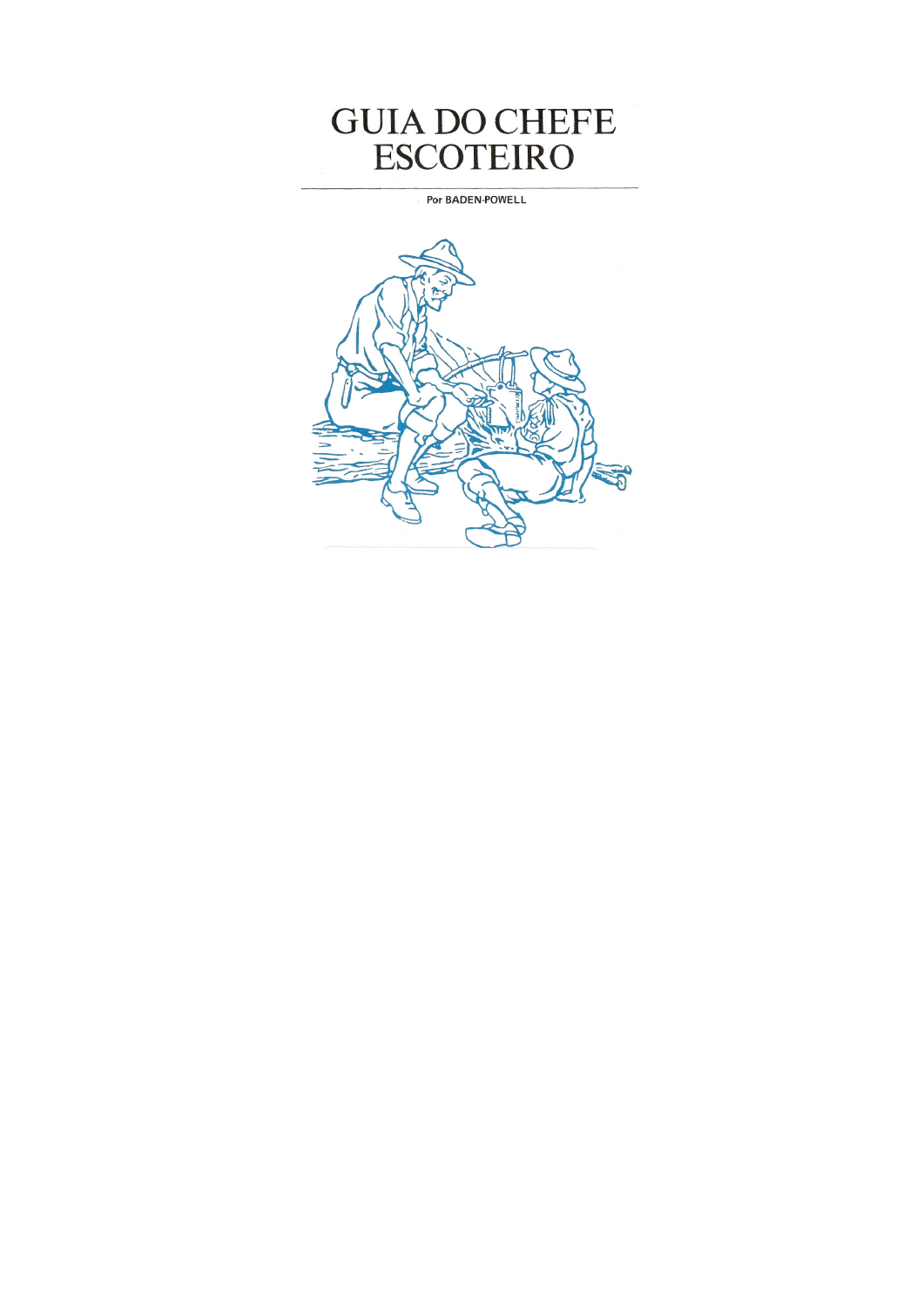# **ÍNDICE**

## 1ª PARTE

| Análise do Programa do Escotismo para Formar Cidadãos 28 | Como treinar o jovem - O Chefe, O Jovem, Escotismo 9 |  |
|----------------------------------------------------------|------------------------------------------------------|--|
|                                                          |                                                      |  |
|                                                          |                                                      |  |
|                                                          |                                                      |  |
|                                                          |                                                      |  |
|                                                          |                                                      |  |
|                                                          |                                                      |  |
|                                                          |                                                      |  |
|                                                          |                                                      |  |
|                                                          |                                                      |  |
|                                                          |                                                      |  |
|                                                          |                                                      |  |
|                                                          |                                                      |  |
|                                                          |                                                      |  |
|                                                          |                                                      |  |
|                                                          |                                                      |  |
|                                                          |                                                      |  |
|                                                          |                                                      |  |
|                                                          |                                                      |  |
|                                                          |                                                      |  |
|                                                          |                                                      |  |

## 2ª PARTE

| De Escoteiro a Cidadão - Caráter, Saúde e Vigor, Habilidade Manual e |  |
|----------------------------------------------------------------------|--|
|                                                                      |  |
|                                                                      |  |
| Porque a Tropa Não Deve Ter Mais de 32 Escoteiros 44                 |  |
| A Cavalaria Medieval e Seu Código de Honra 45                        |  |
|                                                                      |  |
|                                                                      |  |
|                                                                      |  |
|                                                                      |  |
|                                                                      |  |
|                                                                      |  |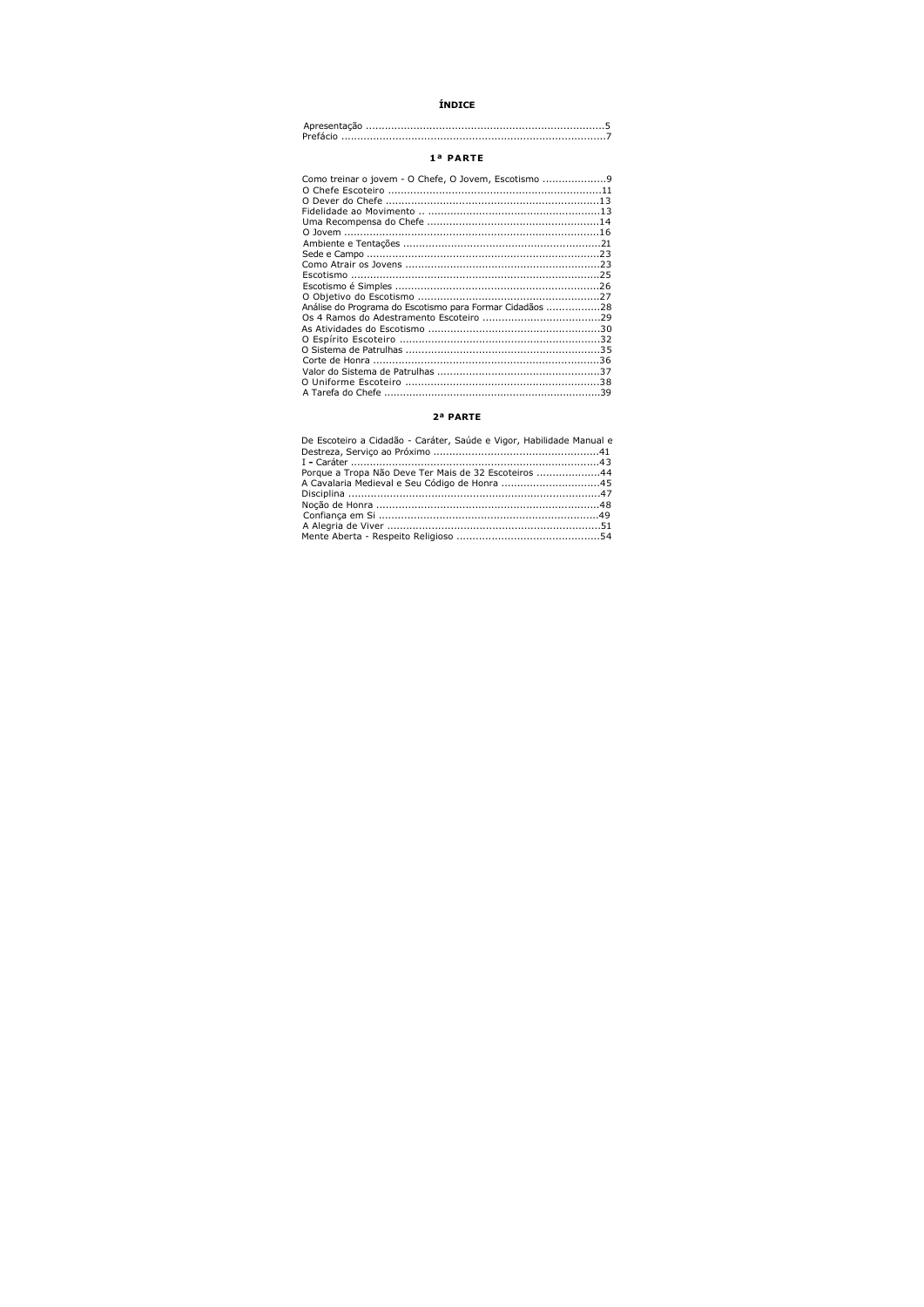| Para Liquidar o Egoísmo o Hábito da Boa Ação 91 |  |
|-------------------------------------------------|--|
|                                                 |  |
|                                                 |  |
|                                                 |  |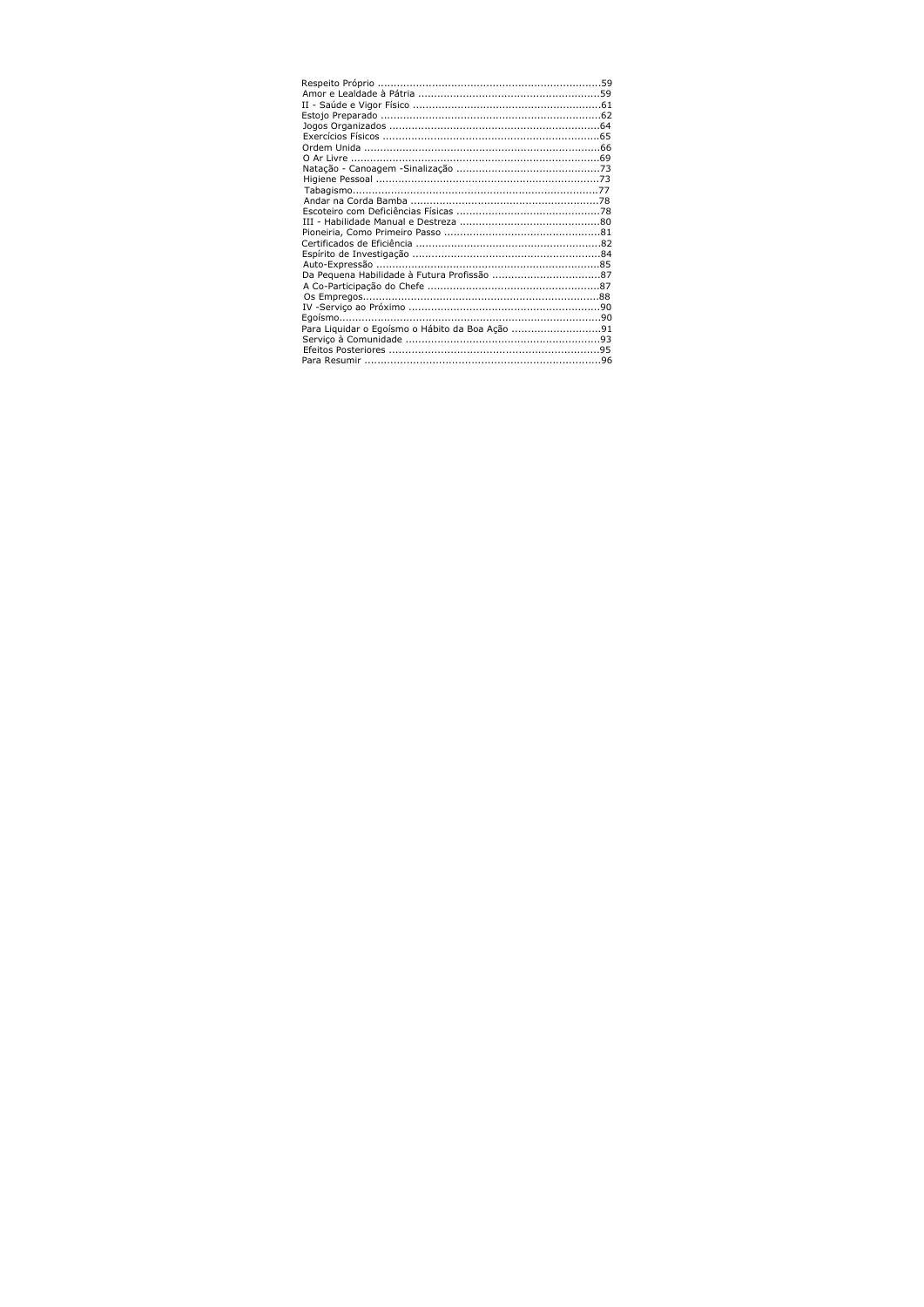## **APRESENTACÃO**

Existem livros que lemos somente uma vez. Outros nos servem de inspiração semanal para nosso trabalho voluntário nas Alcatéias, Tropas e Clãs.

Apreciaria muito se esse livro fosse bastante rabiscado, com observações pessoais que destacassem aspectos lembrados pelo nosso Fundador, ao invés de simplesmente quardar sugestões sem aplicação em nossos Grupos Escoteiros.

Nas múltiplas vezes que li e reli o "Guia do Chefe Escoteiro", juntando a análise com a experiência de uma atuação junto a crianças e jovens, encontrei aspectos que se tornavam mais claros, mais nítidos.

Apesar de ser um método simples, a compreensão da correta aplicação do Método Escoteiro, exige bastante dedicação, interesse e esforço do Escotista. O dirigente escoteiro poderá também aprender nesse livro a razão pela qual o Escotismo toca tão profundamente a criança e o jovem, e por que, mais de 75 anos após sua fundação, ainda é o Movimento não político de maior expressão junto à iuventude de todo o mundo.

Sucesso no seu trabalho, que é tão importante para que o Escotismo seja aplicado ainda hoje, assim como o idealizou Robert Baden-Powell em 1907. A atualização e adequação do Programa dos Ramos à realidade de nosso País está perfeitamente inserida na proposta de B-P. Boa leitura e ótimas anotações!

> Brasília, julho de 1982. Rubem Süffert Vice-Presidente do Conselho Interamericano de Escotismo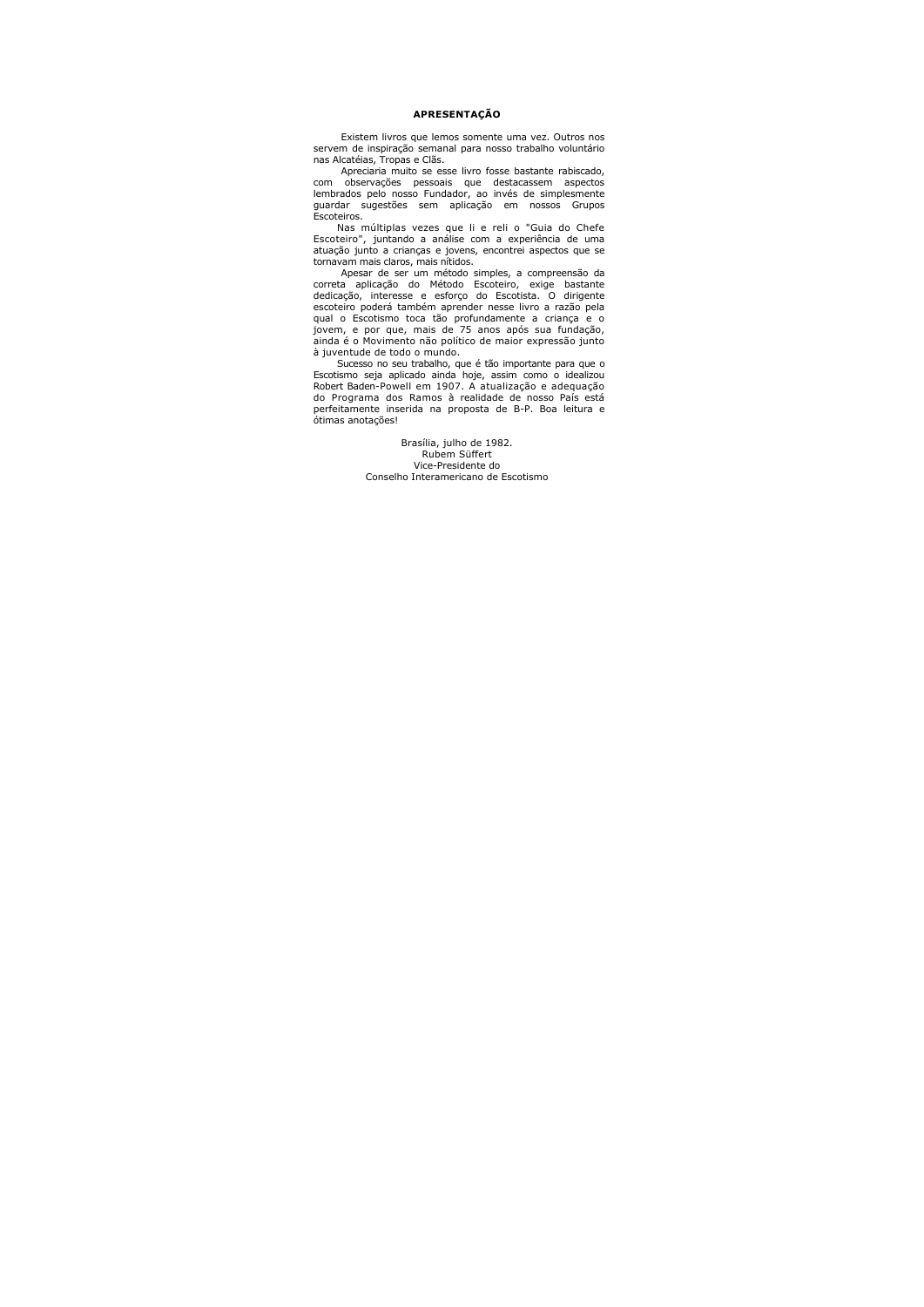## PREFÁCIO

Não se impressionem com o tamanho deste livro.

O Escotismo não é uma ciência obtusa ou difícil. É, ao contrário, um jogo divertido, se for tomado em seu devido significado. Ao mesmo tempo é educativo e, como o perdão, beneficia tanto a quem o concede como a quem o recebe<sup>1</sup>.

O termo Escotismo presentemente significa um sistema de preparação e adestramento de cidadãos, através de jogos, tanto para rapazes como para moças.

As meninas são mais importantes, porque quando as mães de uma nação forem boas cidadãs e mulheres de caráter, elas farão certamente com que seus filhos tenham também essas qualidades.

Como estão as coisas hoje em dia, este treinamento é necessário para ambos os sexos e vem sendo realizado pelos movimentos Escoteiro e das Guias. Os princípios são os mesmos: só os detalhes variam.

A. S. M. Hutchinson, em uma de suas novelas. lembra que a juventude necessita de um ambiente apropriado. Pois bem, nós temos no Escotismo esse ambiente adequado, para oferecer-lhe.

É o ambiente que Deus criou para todos: - ar livre.

- Ar livre, felicidade e a capacidade de ser útil.

Na realidade o Chefe Escoteiro, ao apresentar isto à crianca, está atraindo para si próprio uma parcela dessa mesma felicidade e executando uma ação útil. Ele está, mesmo, realizando uma ação maior do que possivelmente tenha imaginado ao aceitar a missão, pois de fato se acha prestando um real servico à Humanidade e a Deus.

 $1$  Referência a "O Mercador de Veneza" de Shakespeare. (Nota do tradutor).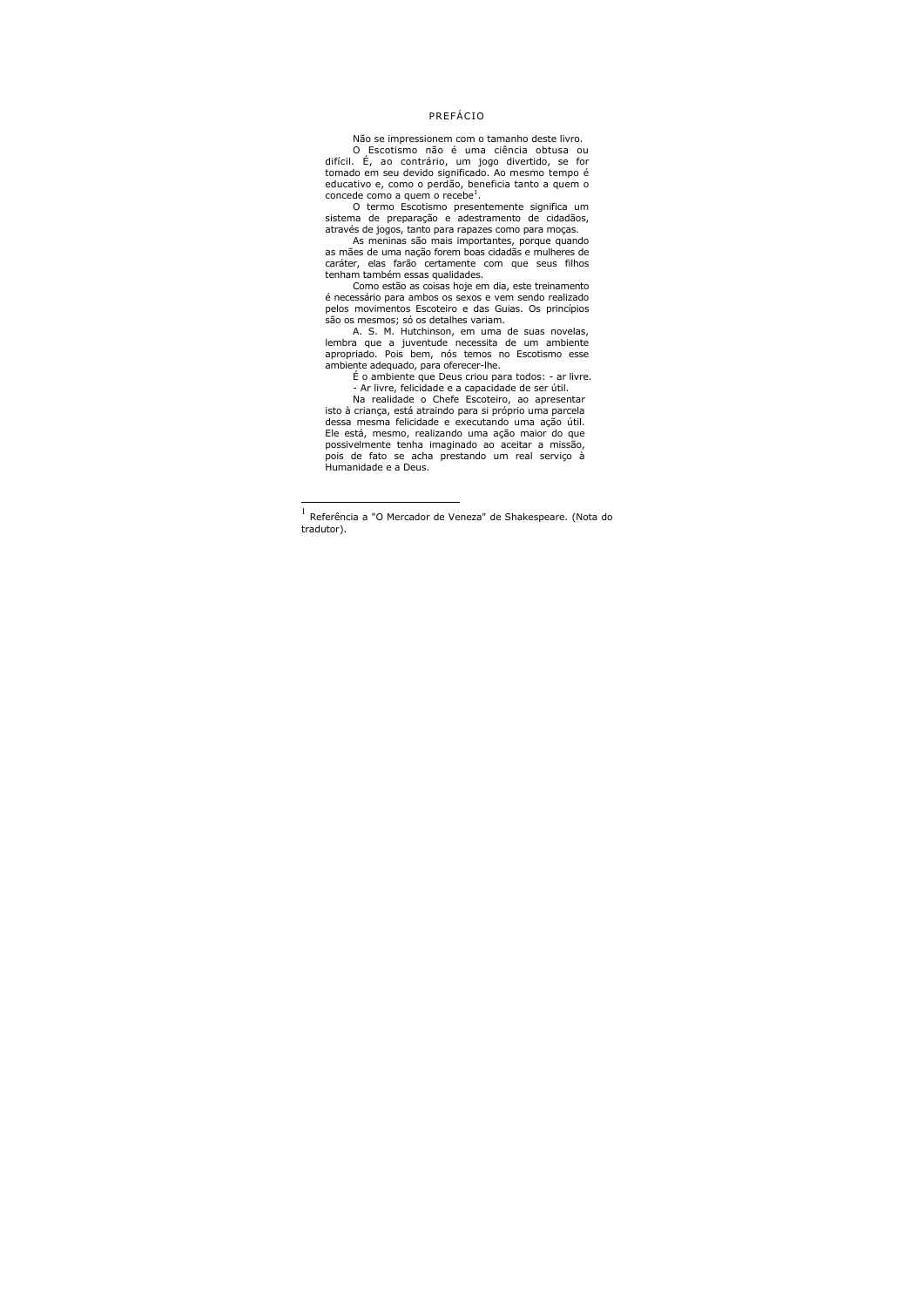Você ficará desapontado com este livro, se espera nele encontrar um conjunto de regras para um completo conhecimento do Escotismo.

Eu me proponho somente a apresentar, a título de sugestão, o caminho que julgamos conduzir ao sucesso e sua justificativa.

As pessoas seguem sugestões com mais entusiasmo quando compreendem seus objetivos.

Assim, a maior parte destas páginas se ocupará mais dos objetivos que, propriamente, dos detalhes ou regras.

Elas podem ser completadas pelo leitor, conforme sua capacidade, e de acordo com as condições locais.

Basewowy , filmey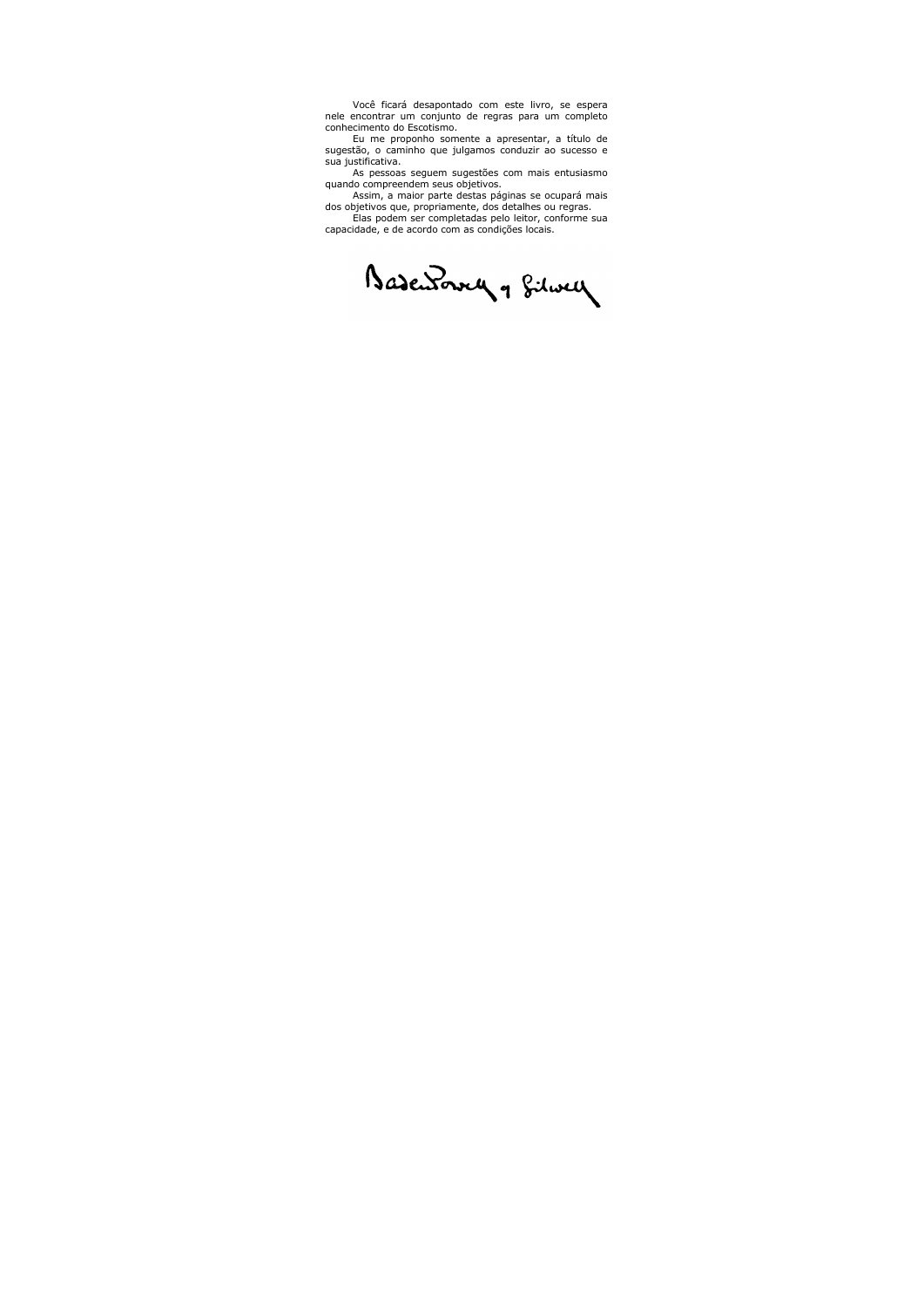## 1ª PARTE

## **COMO ADESTRAR O JOVEM**

**O CHEFE O JOVEM ESCOTISMO**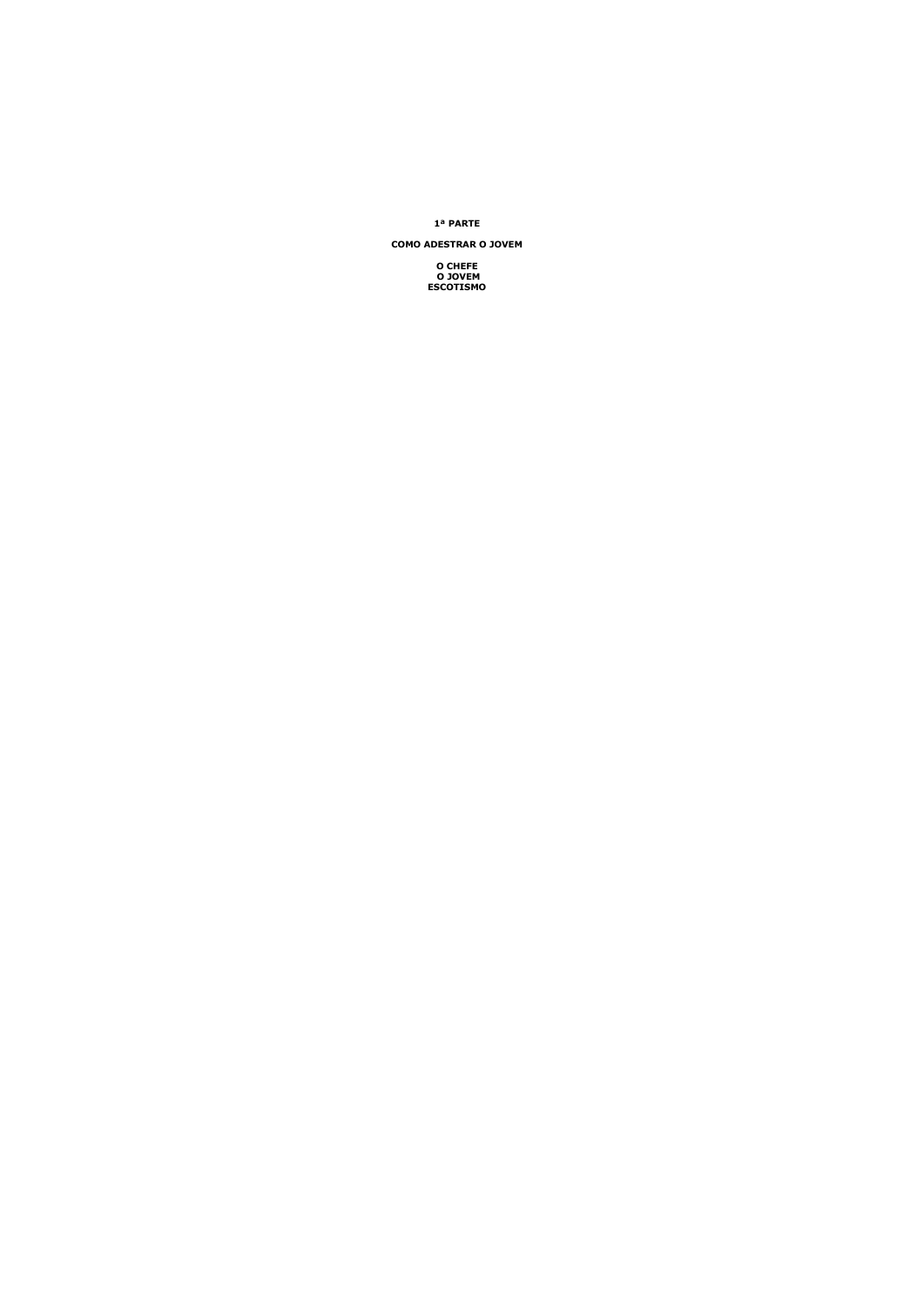

O Chefe Escoteiro guia o jovem com o espírito de um irmão mais velho.

## O CHEFE ESCOTETRO

Como primeiras palavras de estímulo aos candidatos a Chefes Escoteiros, com prazer, contradigo o comum e errôneo conceito de que, para conseguir bons resultados na chefia, a gente precisa ser um "super-homem" ou um Dr. Sabe-tudo. Nada disso!

É preciso ser, simplesmente, um adulto-criança, isto é:

1 - Deverá ter a mentalidade jovial e, como primeiro passo, ser capaz de se colocar num nível adequado aos jovens.

2 - Deverá compreender as necessidades, aspirações e desejos correspondentes às diversas idades dos jovens.

3 - Deverá ocupar-se mais de cada um individualmente em vez do conjunto.

4 - Ele, finalmente, deverá, para obter melhores resultados, criar um espírito de grupo entre os indivíduos.

No que diz respeito ao primeiro item, o Chefe Escoteiro não deve agir nem como mestre-escola, nem como comandante militar, nem como líder religioso, nem como instrutor. A única coisa necessária é aptidão para gozar a vida ao ar livre, para participar das ambições da juventude e para encontrar outras pessoas que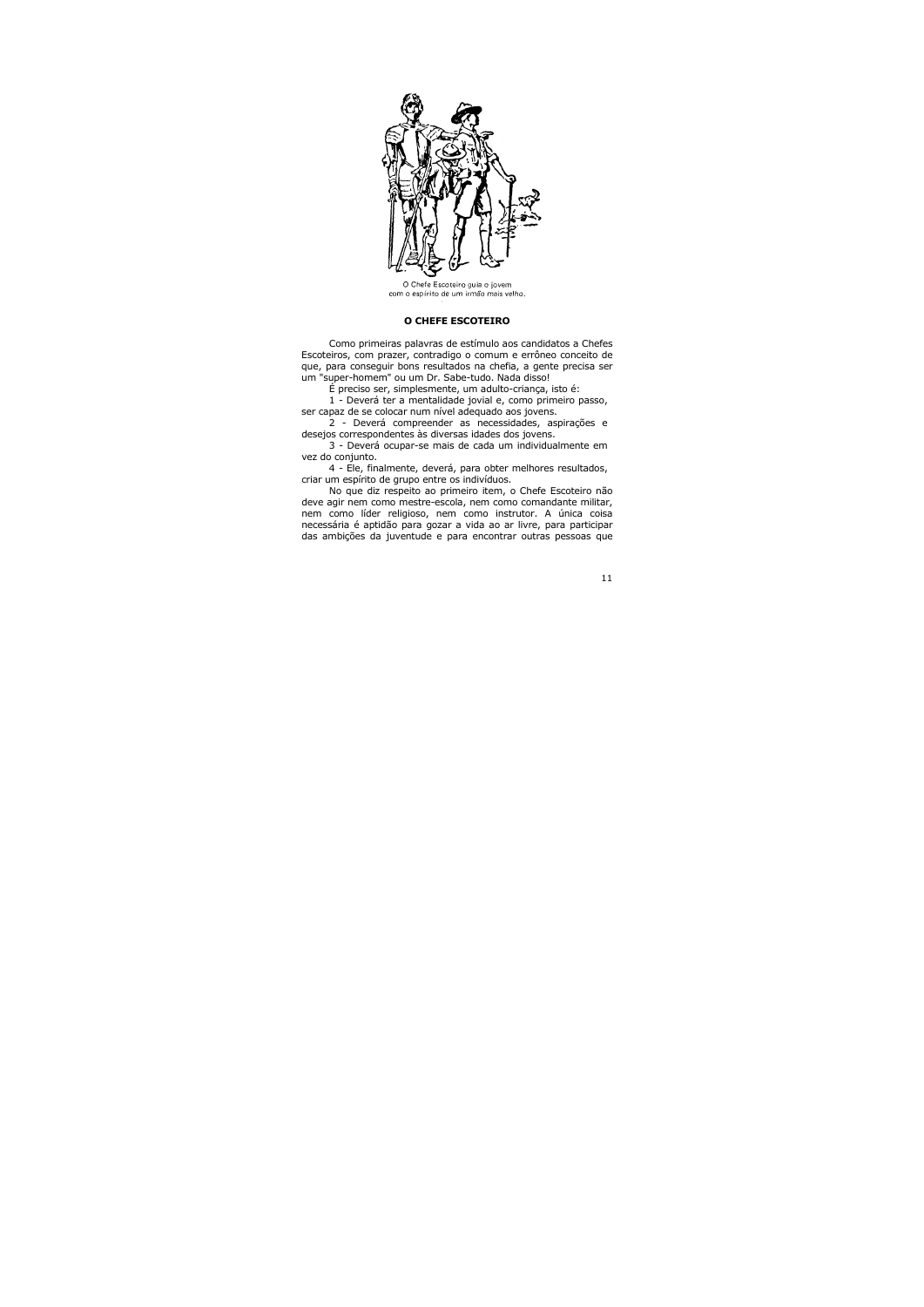dêem a necessária orientação e instrução (quer seja sinalização ou desenho, quer seja estudo da natureza ou pioneirismo).

Ele precisa procurar substituir o 'irmão mais velho", isto é, ver as coisas pelo mesmo prisma que os jovens e conduzi-los e quiá-los entusiasticamente pelo caminho adequado.

Como um verdadeiro irmão mais velho, ele deverá interpretar as tradições da Família Escoteira e fazê-las respeitar, mesmo que isto exija grande firmeza. É só isto! O Movimento é uma alegre fraternidade; mais alegre ainda porque no jogo do Escotismo você está realizando uma grande obra para os outros e combatendo o desenvolvimento do egoísmo.

Em relação ao segundo item, existem diversos livros que abrangem as fases sucessivas da adolescência.

Em 3º lugar: a tarefa do Chefe Escoteiro (que é verdadeiramente interessante) consiste em explorar o íntimo de cada jovem, descobrir sua personalidade para então encontrar e desenvolver o que é bom, deixando o ruim de lado. Há cinco por cento de bom mesmo na pior pessoa. O desafio é encontrar o aspecto bom e desenvolvê-lo até uns 80 ou 90 por cento. Isto é educação em vez de instrução das mentes juvenis.

Em 4° lugar: no adestramento escoteiro, o Sistema de Patrulhas ou "turmas" exprime coletivamente o treinamento individual e permite a aplicação prática do que o jovem aprendeu.

O Sistema de Patrulhas tem também um grande valor no desenvolvimento do caráter, se for corretamente empregado. Ele leva cada um a notar que tem uma parcela individual de responsabilidade, pelos resultados de sua patrulha. Faz com que cada patrulha sinta que tem uma responsabilidade definida, pelo bem da tropa. Empregando o Sistema de Patrulhas, o Chefe poderá transmitir não somente instrução, mas também suas idéias e opiniões sobre as tendências e conduta moral de seus escoteiros. Por esse meio, os próprios escoteiros vêm a perceber, gradualmente, que são os responsáveis pelas ações da tropa.

A tropa (e, aliás, todo o Escotismo) consiste do Sistema de Patrulhas - um esforço verdadeiro de cooperação.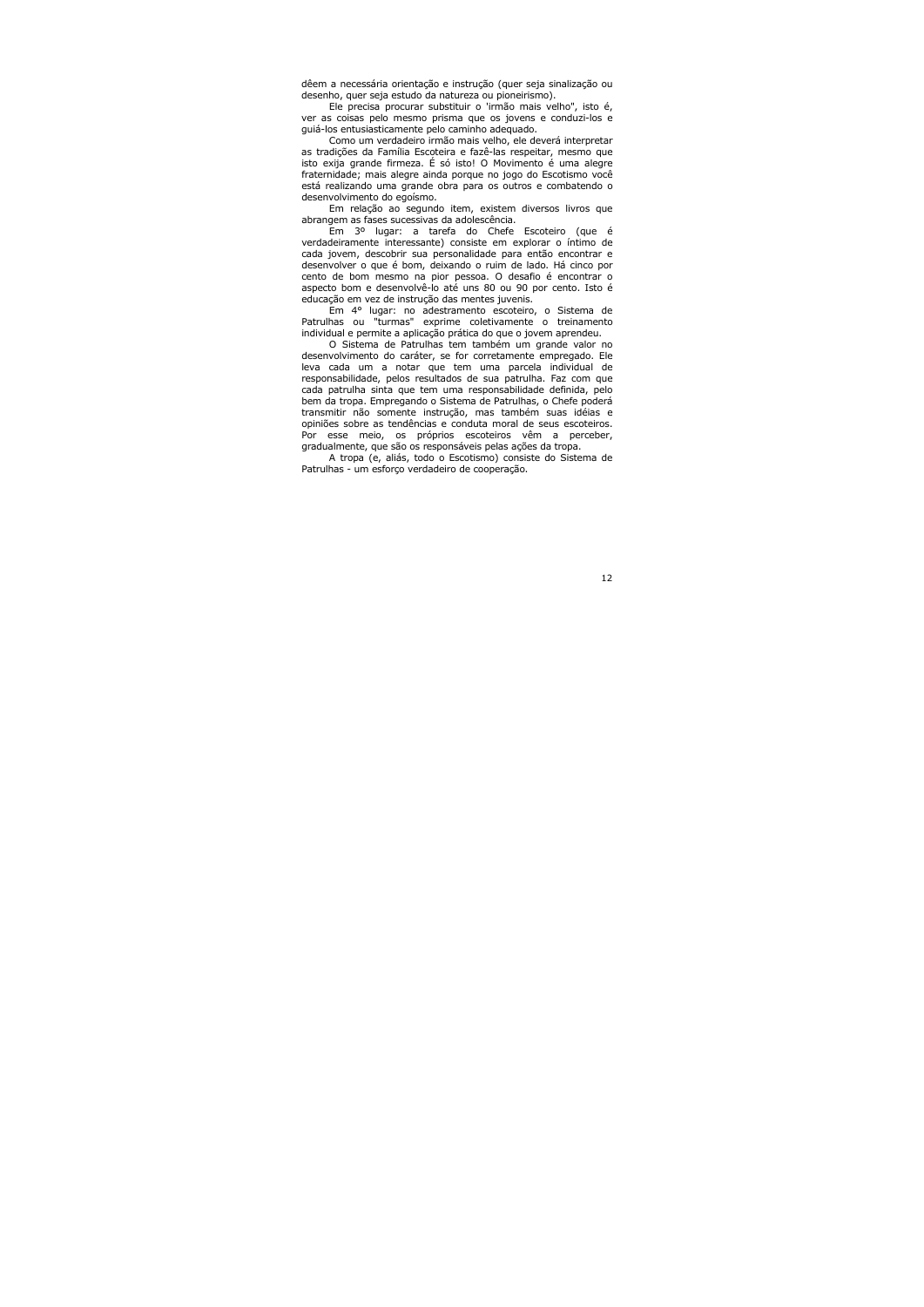## O Dever do Chefe

O sucesso no adestramento do jovem depende em grande parte do próprio exemplo pessoal do Chefe.

É fácil que o jovem veja no chefe o herói, bem como o irmão mais velho. Tendemos a esquecer, ao crescermos, da grande capacidade do jovem de admirar os heróis.

O chefe escoteiro, sendo um herói para os jovens, maneja uma arma poderosa para o desenvolvimento deles, mas ao mesmo tempo assume uma grande responsabilidade. Os jovens são bastante perspicazes para perceberem e notarem os mínimos detalhes de seu caráter, quer sejam eles qualidades e virtudes, quer sejam vícios e defeitos.

Seus modos serão também os deles. Suas atitudes corteses. suas bruscas irritações, sua radiante felicidade ou seu impaciente arrebatamento, seu pronto controle e disciplina, suas pequenas quebras de padrões morais, tudo enfim, não só será observado, como também imitado pelo seu ségüito.

Portanto, para induzi-los a cumprir a Lei Escoteira e tudo que nela repousa, o Chefe deve, ele próprio, cumprir escrupulosamente seus preceitos em cada detalhe de sua vida guotidiana. Com alguma palavra de esclarecimento, os jovens o seguirão.

O trabalho do Chefe é como nadar, colher ou pescar. Se você quiser "dar um aperto" e ir "de uma só arrancada", certamente não chegará ao fim. É preciso fazê-lo suavemente, com prazer e alegria. Mas você terá que agir e "tocar para a frente". Não adianta ficar parado no meio do caminho. É uma coisa ou outra! Que seja pois: avancar e... com um sorriso nos lábios!...

#### **Fidelidade ao Movimento**

O Chefe deve lembrar-se que, além do dever para com os jovens, ele tem também um dever para com o Movimento, como entidade coletiva.

Nossos ideais de transformar os meninos em bons cidadãos repercutem em benefício da própria Pátria, que contará com cidadãos dignos de confiança. Sua amizade e senso esportivo manterão o País unido internamente e em paz com os vizinhos no estrangeiro.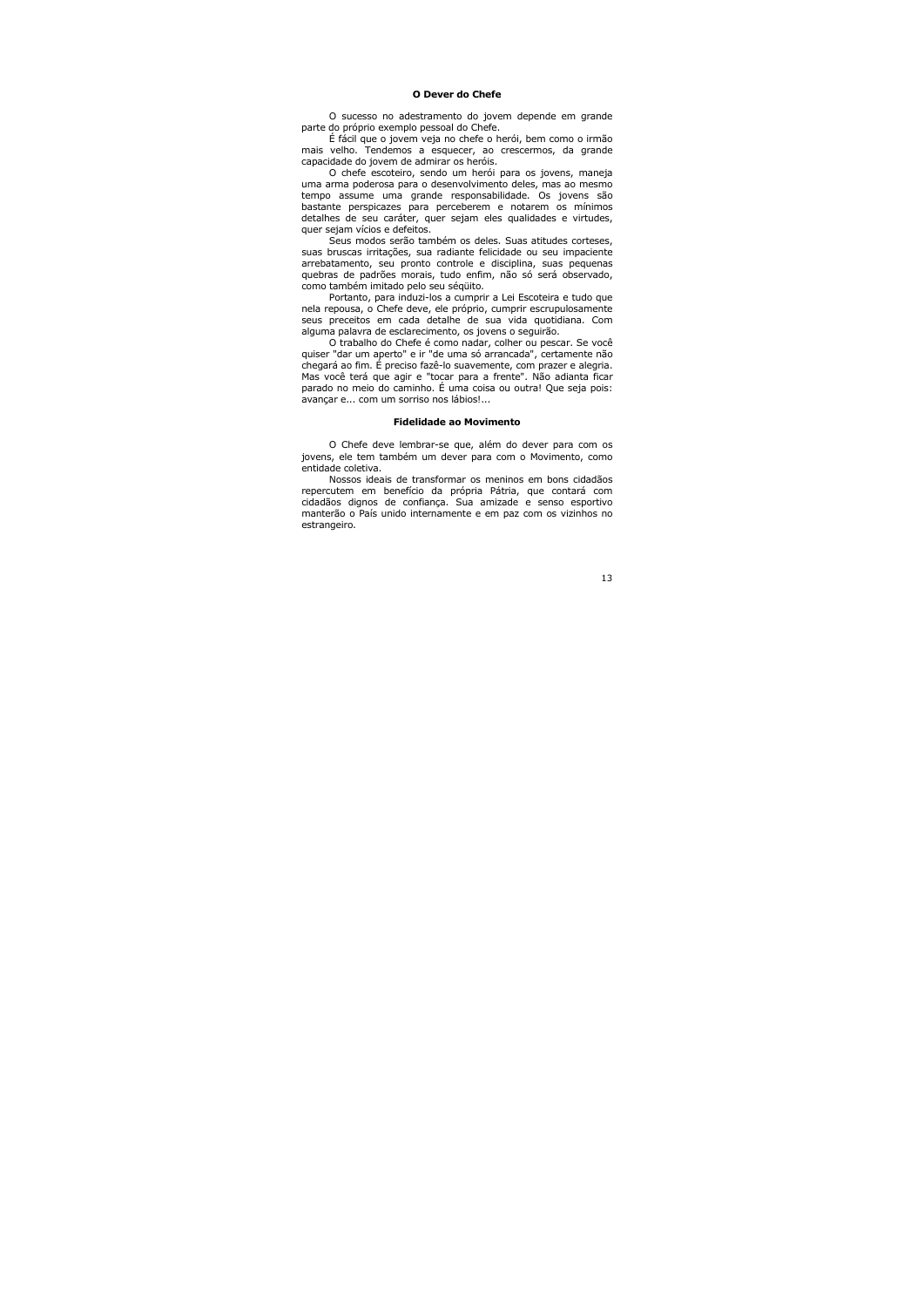Assumindo a missão de ensinar autodisciplina e abnegação, os Chefes Escoteiros (que as praticam como exemplo), estarão naturalmente acima de mesquinharias pessoais, e devem ter visão ampla. Esta ampla visão permitir-lhes-á submeter suas próprias opiniões pessoais a urna política da coletividade, na verdade muito mais elevada que as individuais.

Cabe-lhes ensinar os jovens a respeitarem (em quaisquer situações e ocasião) "as regras do jogo". Como os tijolos em uma parede, cada um tem seu lugar, os Chefes também têm o seu.

Cada um tem demarcada sua esfera de atribuições e quanto mais se devotar a ela, melhor os escoteiros lhe corresponderão.

Ë, portanto, somente olhando para os mais elevados objetivos do Movimento que se pode ver os detalhes do trabalho de cada dia, em sua verdadeira proporção. Estes detalhes, para serem sentidos em sua verdadeira grandeza, devem ser avaliados por seus efeitos no futuro e por prazo nunca inferior a 10 anos. Esta é a real unidade de medida que deve ser usada no Movimento.

Quando um chefe, por questão de consciência, não pode se manter dentro das diretrizes tracadas, necessariamente sua atitude mais nobre é submeter o caso diretamente ao seu Comissário ou à sua entidade; se não for possível chegar-se a um acordo de opiniões, o melhor que ele pode fazer é abandonar a tarefa. Ele entrou para o Movimento espontaneamente e de olhos bem abertos. Não é justo que depois, por não lhe terem agradado algumas coisas ou detalhes, queira queixar-se da organização ou da entidade e responsabilizá-las.

Felizmente em nosso Movimento, pela descentralização e pela autoridade e apoio dado às entidades locais, evitamos muito protocolo e burocracia, as quais têm sido motivo de queixas e aborrecimentos em tantas outras organizações.

Nós temos, também, a felicidade de possuir um corpo de chefes que encara as coisas com ampla visão e que, em geral, quarda grande fidelidade ao Movimento.

#### Uma Recompensa do Chefe

Uma vez um homem teve a petulância de dizer-me que era a pessoa mais feliz do mundo! Eu tive que responder-lhe que havia alquém ainda mais feliz do que ele, e que esse alquém era eu!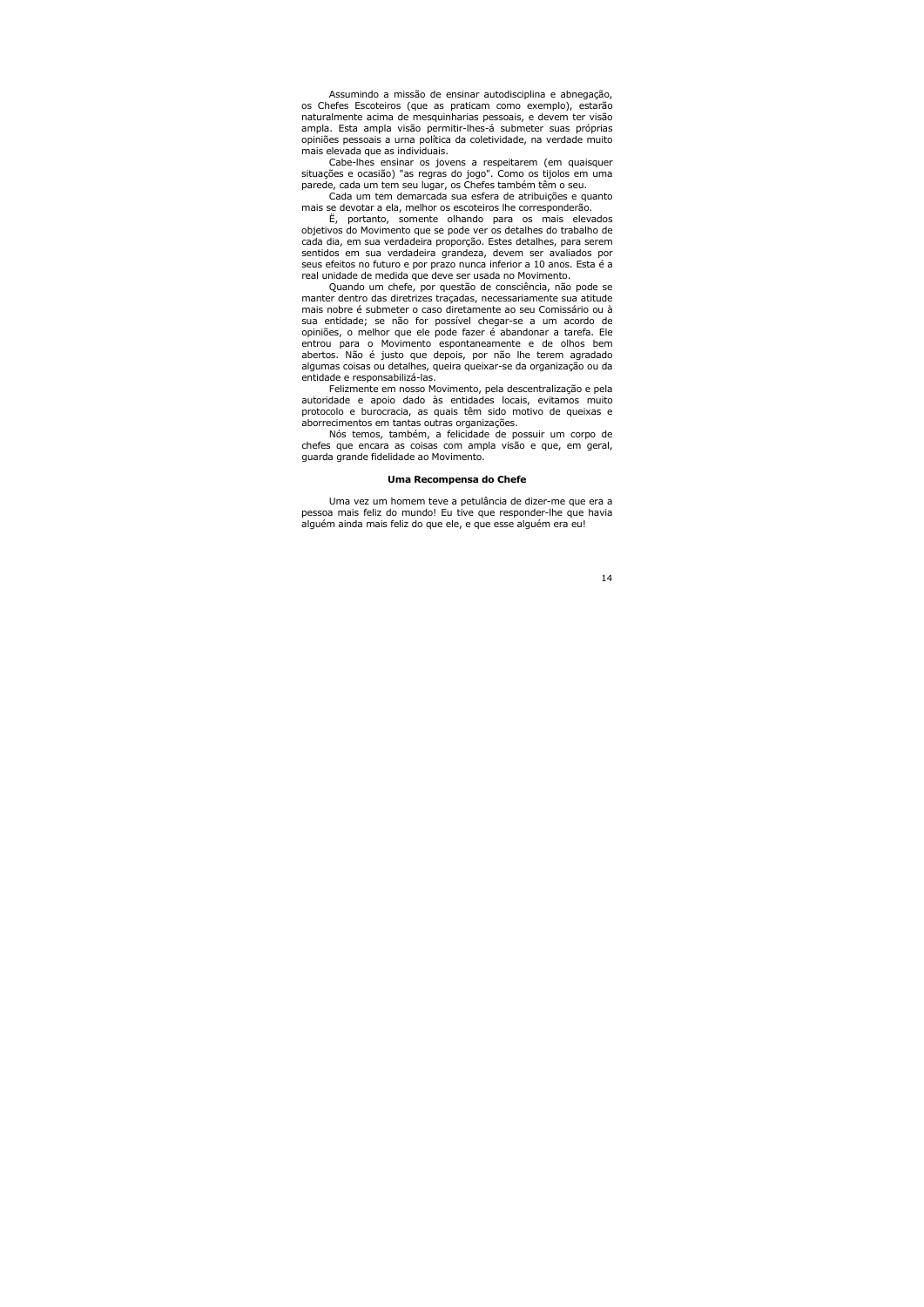Você não deve pensar que nenhum de nós não tenha tido suas dificuldades a vencer, para atingir essa felicidade. Muito ao contrário!

É, porém, a satisfação de ter enfrentado dificuldades, suportado golpes e vencido reveses que completa o prazer dessa vitória.

Não queira que sua vida seja um mar de rosas. Se assim fosse, ela não teria graca.

Lidando com escoteiros você terá, também, desapontamentos e revezes. Seja paciente: mais gente destrói seu trabalho ou carreira por falta de paciência do que pela bebida ou outros vícios.

Você terá, muitas vezes, que suportar pacientemente críticas irritantes e formalidades (algumas bem grandes), mas... sua recompensa virá afinal.

A satisfação que resulta de ter cada um tentado cumprir abnegadamente seu dever e ter desenvolvido o caráter nos jovens (o que lhes dará uma personalidade diferente para a vida toda) é uma recompensa tão grande que, absolutamente, não pode ser descrita.

O fato de se ter contribuído para impedir a reincidência em erros que, se fossem deixados se espalhando, rapidamente corromperiam nossa juventude, dá a uma pessoa o sólido conforto de ter, de algum modo, trabalhado por seu país, por mais modesta que possa ser sua posição social.

É este o espírito com o qual trabalham chefes, comissários, dirigentes, instrutores, organizadores, presidentes, etc, no Movimento Escoteiro. As denominações Escotista e Escoteiro abrangem a todos eles.

A organização e a propagação do Movimento Escoteiro são devidas a este exército de trabalhadores voluntários. Nele nós temos a notável (embora silenciosa) evidência do belo espírito patriótico que subsiste na maioria dos países. Estas pessoas renunciam a uma boa parte de seu tempo e energia e, em muitos casos, também de seu dinheiro, para a tarefa de adestramento de jovens, sem qualquer idéia de recompensa ou esperando elogios pelo que estão fazendo. Fazem-no, unicamente, por amor a seu País e a seus semelhantes.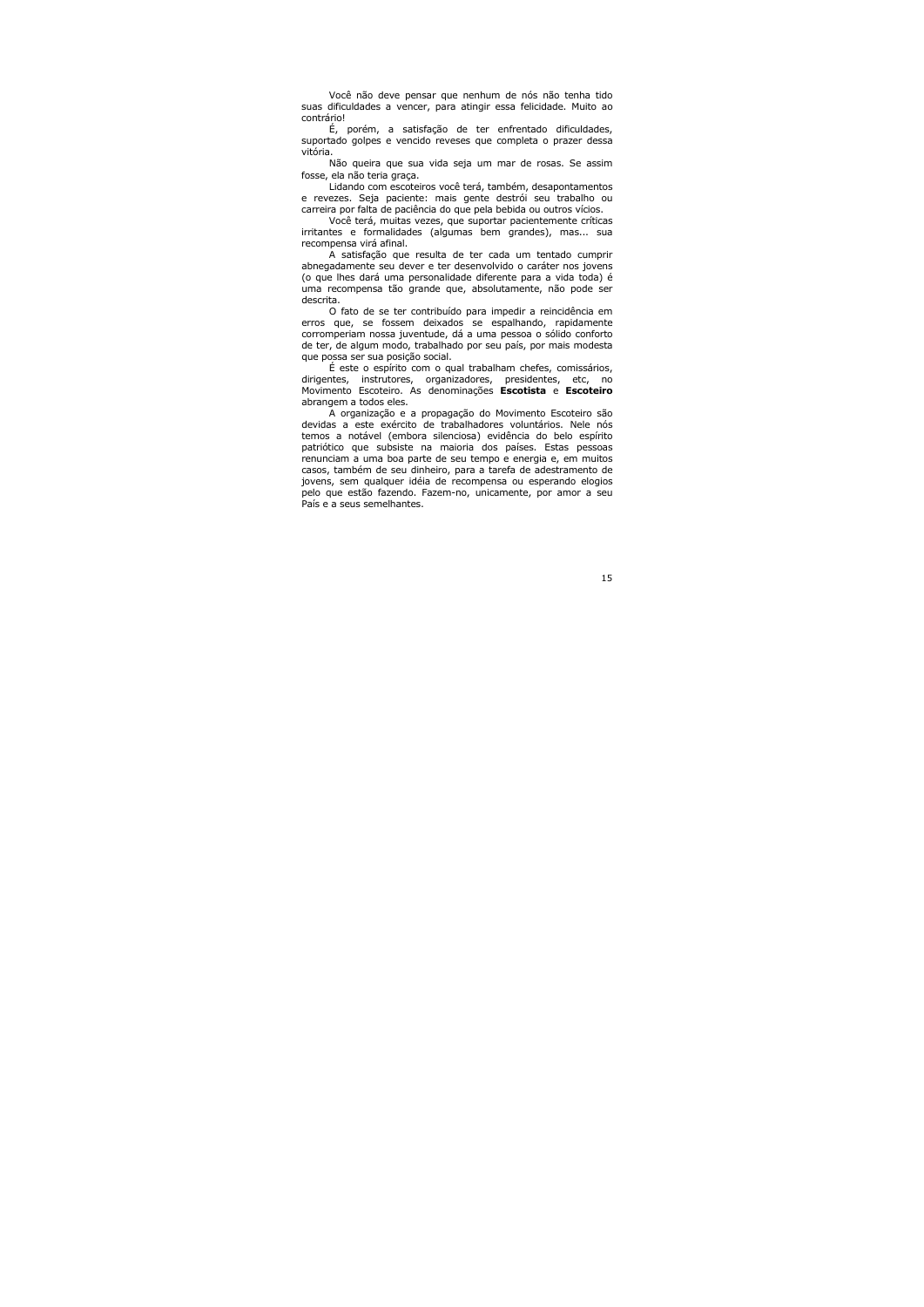

Membros da Família Escoteira.

#### O JOVEM

O primeiro passo para se ser bem sucedido no adestramento de jovens, consiste em conhecer-se alguma coisa a respeito de jovens em geral. Depois, conhecer cada um em particular.

O Doutor Saleeby, em um discurso na "Ethical Society" em Londres, disse uma vez: - "O primeiro requisito para um mestre ser bem sucedido é o conhecimento da natureza do jovem. O menino ou a menina não são uma "primeira edição" do homem ou da mulher, nem uma massa amorfa a ser moldada pelo mestre. Bem ao contrário, cada criança tem seus próprios e peculiares interesses, sua inexperiência e uma imaginação (geralmente ignorada pelos adultos) que precisa ser orientada com tato e encorajada. As vezes essa imaginação terá mesmo que ser dirigida e modificada, e às vezes até mesmo comprimida (quando for excessiva)."

É bom que você se lembre, tanto quanto possível, de suas próprias idéias quando também era mais jovem.

Você compreenderá, então, muito melhor, os sentimentos e aspirações dos jovens.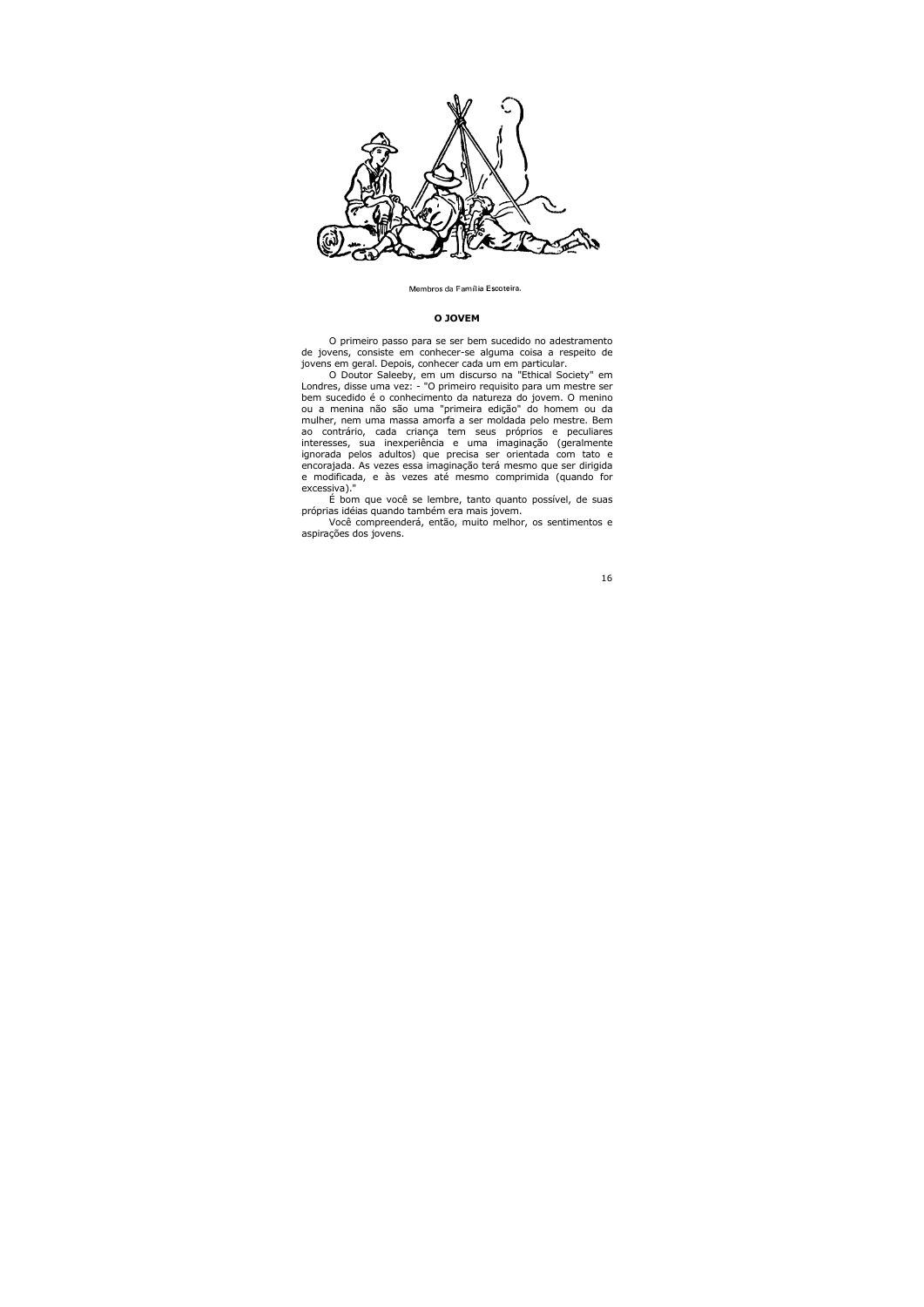No jovem, devem ser levadas em conta as seguintes qualidades:

BOM HUMOR - É preciso não esquecer que o jovem é naturalmente dotado de grande dose de bom humor. Talvez o seja um tanto levianamente, mas ele sempre sabe apreciar uma boa brincadeira e também vê sempre o lado engracado das coisas. Isto dá ao Chefe, de saída, uma precisa (e agradável) orientação para sua tarefa, pois habilita-o a tornar-se um alegre companheiro e não um áspero bedel ou feitor. Basta reunir o útil ao agradável.

CORAGEM - O jovem, de um modo geral, também possui certa dose de coragem. Ele, por natureza, nunca é "medroso", muito embora possa vir a sê-lo se perder o respeito-próprio em contato com gente provocadora e mal-educada.

CONFIANCA EM SI PRÓPRIO - Um jovem normalmente tem confiança em suas próprias forças e em sua capacidade. Ele não gosta, portanto, de ser mimado nem tratado como criança. Ele também não gosta que "lhe mandem fazer as coisas" (que ele sabe que tem de fazer) e, muito menos, que lhe venham ensinar como fazê-las. Ele gosta muito mais de tentar fazê-las por si próprio, mesmo sabendo que cometerá alguns erros. Pois é justamente errando que se aprende, que se adquire experiência e se fortalece o caráter.

VIVACIDADE E AGUDEZA DE PERCEPCÃO - Um jovem é, de um modo geral, bastante esperto. É fácil desenvolver-se-lhe a faculdade da atenção e a arte de observar, interpretando e deduzindo o sentido das coisas.

GOSTO PELA AGITACAO - O jovem urbano é mais inquieto que o do campo. Isto é devido à vida excitante e agitada das cidades, em sua constante atividade. Uma ambulância, uma corrida dos bombeiros para um incêndio, uma briga entre vizinhos; por toda a parte há sensacionalismos. Por isto mesmo ele não pode permanecer executando a mesma tarefa por mais de um ou dois meses. Sente necessidade de variar!

REAÇÃO POSITIVA - Quando um jovem encontra alguém que se interesse por ele, corresponde ao mesmo grau e pode ser levado até onde se queira. É aí que se manifesta o culto pelos heróis, constituindo uma grande força cooperando com o Chefe Escoteiro.

LEALDADE - Esta é uma característica na índole do jovem que deve inspirar confianca ilimitada. Os jovens são normalmente amigos leais uns dos outros. A amizade é, portanto, algo de natural e espontâneo. A lealdade é o dever que eles mais entendem.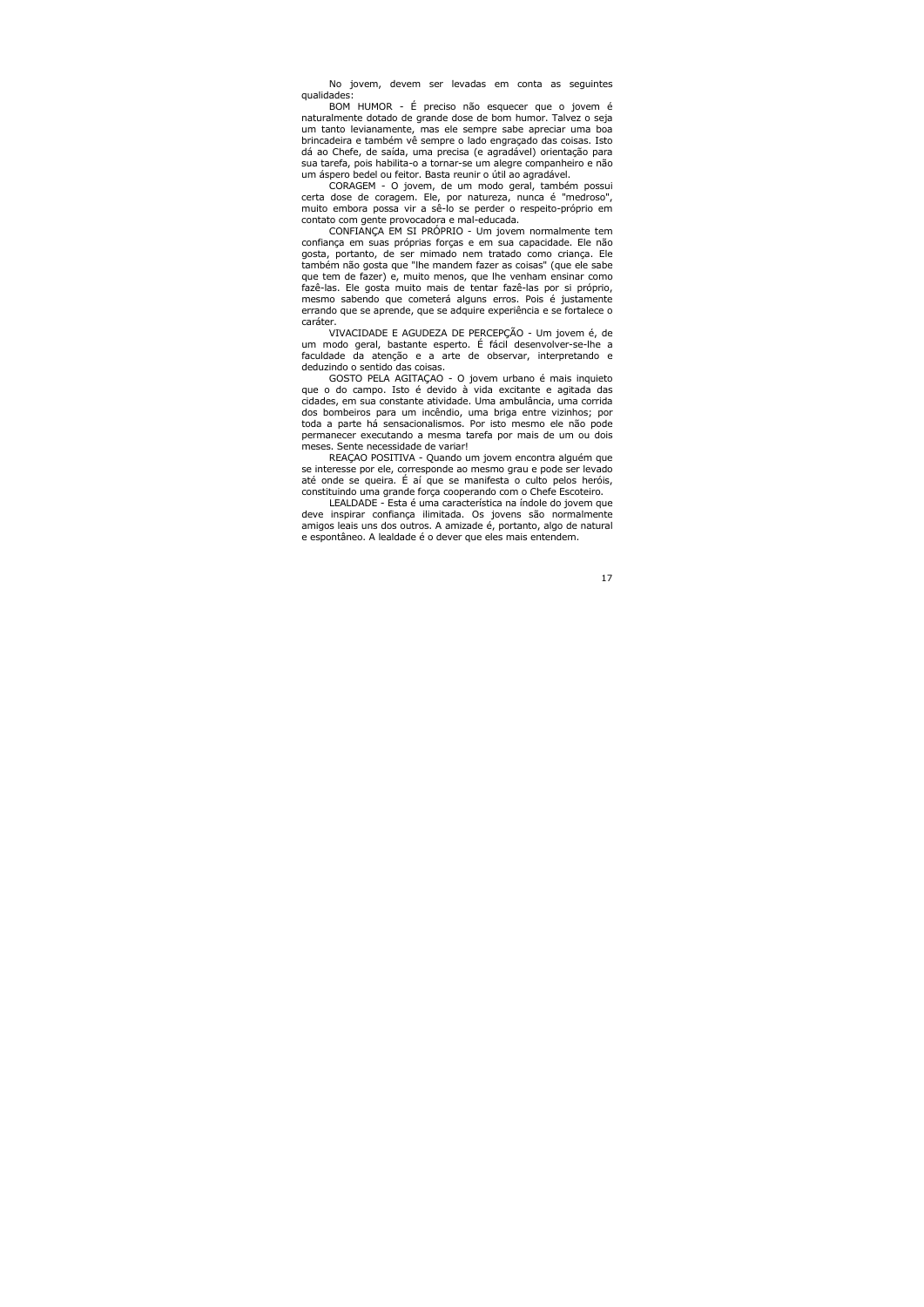Aparentemente o jovem pode parecer egoísta, mas em regra geral, ele é muito inclinado (apesar de parecer o contrário) a prestar auxílio ao próximo e a ajudar os outros. Nesse terreno o nosso treinamento escoteiro encontra excelente campo para cultivo.

Se qualquer pessoa levar em conta e estudar estas diversas características no jovem, estará em condições muito superiores para adaptar o adestramento a essas diferentes tendências e realizá-lo de acordo com elas. Tal estudo é, pois, o primeiro passo para obtenção de êxito no treinamento. Eu já tive a satisfação de encontrar, em uma só semana, em três diferentes pontos, três meninos que me foram indicados como tendo sido incorrigíveis e verdadeiros "moleques" até o dia em que entraram para o Movimento. Seus respectivos chefes, tinham encontrado, porém, em cada um deles, o lado bom e aproveitável, debaixo da capa de seus defeitos e ruindade. Tendo tomado e aproveitado esse lado bom a cada um deles, foi designada a tarefa que mais se adaptava a seus temperamentos peculiares. Hoje estão, esses três quapos jovens, cada um em esplêndida atividade, completamente diferentes de suas antigas personalidades. Só por estes três simples resultados, estou convencido de que valeu a pena o trabalho que deu a organização das tropas a que eles pertencem.

Mr. Casson escrevendo na revista "Teacher's World" (O Mundo dos Professores) assim descreve essa complicada obra da natureza que é o menino<sup>1</sup>.

- "Julgando por minha própria experiência, eu diria que os meninos possuem um Mundo próprio - construído por eles mesmos; aulas e professores jamais são admitidos nesse Mundo.

"O Mundo dos meninos tem seus próprios fatos e acontecimentos, seu código, seus padrões, suas próprias intrigas e até sua opinião pública. A despeito da influência dos país e professores, os meninos conservam-se fiéis e leais ao seu Mundo próprio, obedecendo ao seu próprio código, muito embora seja ele inteiramente diferente daquele que lhes é ensinado em casa e no colégio. Com orgulho eles sofrem castigos, e até verdadeiros martírios, nas mãos dos adultos incompreensivos, de preferência a faltarem ao cumprimento de seu próprio código de honra".

"O código do professor, por exemplo, é o do silêncio, do cuidado, da segurança e do decoro".

 $1$  O que ele diz do menino, certamente vale também para a menina. (Nota do Revisor).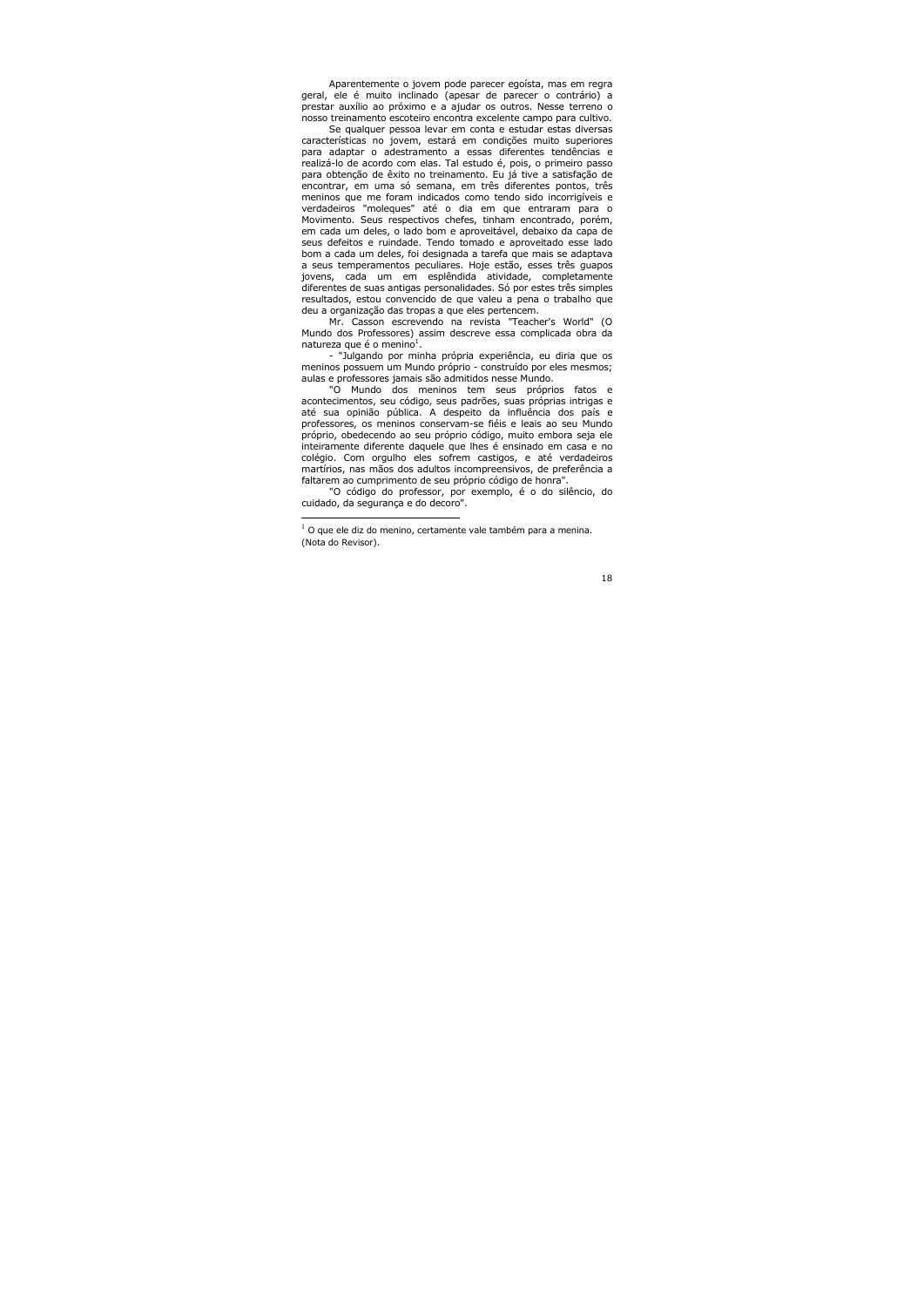

Lembre-se que o jovem, ao ingressar no Movimento, deseja imediatamente praticar Escotismo. Por isso, de início, não diminua esse entusiasmo com explicações preliminares prolongadas. Vá logo ao encontro de seus desejos com jogos e práticas escoteiras só ministrando, pouco a pouco, os detalhes elementares, à medida que o tempo for passando.

"O código dos meninos é diametralmente oposto: ruído e algazarra, risco e perigo, aventuras e sensação".

-Diversão, luta e comida! Estes são os três elementos indispensáveis no Mundo dos Meninos. Estes três são básicos e aos quais os meninos dão grande importância. E, naturalmente, nada tem que ver, nem de comum, com professores, escolas e livros-.

"De acordo com a opinião pública dominante no Reino dos Meninos, permanecer sentado durante quatro horas diárias numa carteira, entre as quatro paredes de uma sala é uma estúpida perda de tempo, de ar e de luz".

"Ninguém jamais apontou, em qualquer parte, um menino (um menino normal e saudável) que tenha pedido aos pais para comprarem-lhe uma carteira ou escrivaninha".

"Ninguém também nunca viu ou conhece um menino que, correndo e brincando lá fora, viesse de repente pedir à sua mãe para deixá-lo ficar sentado na sala! Um menino não é um "animal doméstico". Ele não é sedentário nem nasceu para ficar sentado. Não é pacífico, nem acredita que acima de tudo -deve estar sempre a segurança". Não é um filósofo nem um papa-livros. É simplesmente um menino - (Deus o abençoe!) - transbordante de alegria, combatividade, fome, audácia, travessura, barulho, espírito de observação e vivacidade. Se assim não for, ele é um anormal".

"Deixem que prossiga a batalha entre o código dos professores e o dos meninos. Os meninos vencerão no futuro como o fizeram no passado. Alguns poucos se submeterão, (ganhando assim os primeiros prêmios escolares), mas a grande maioria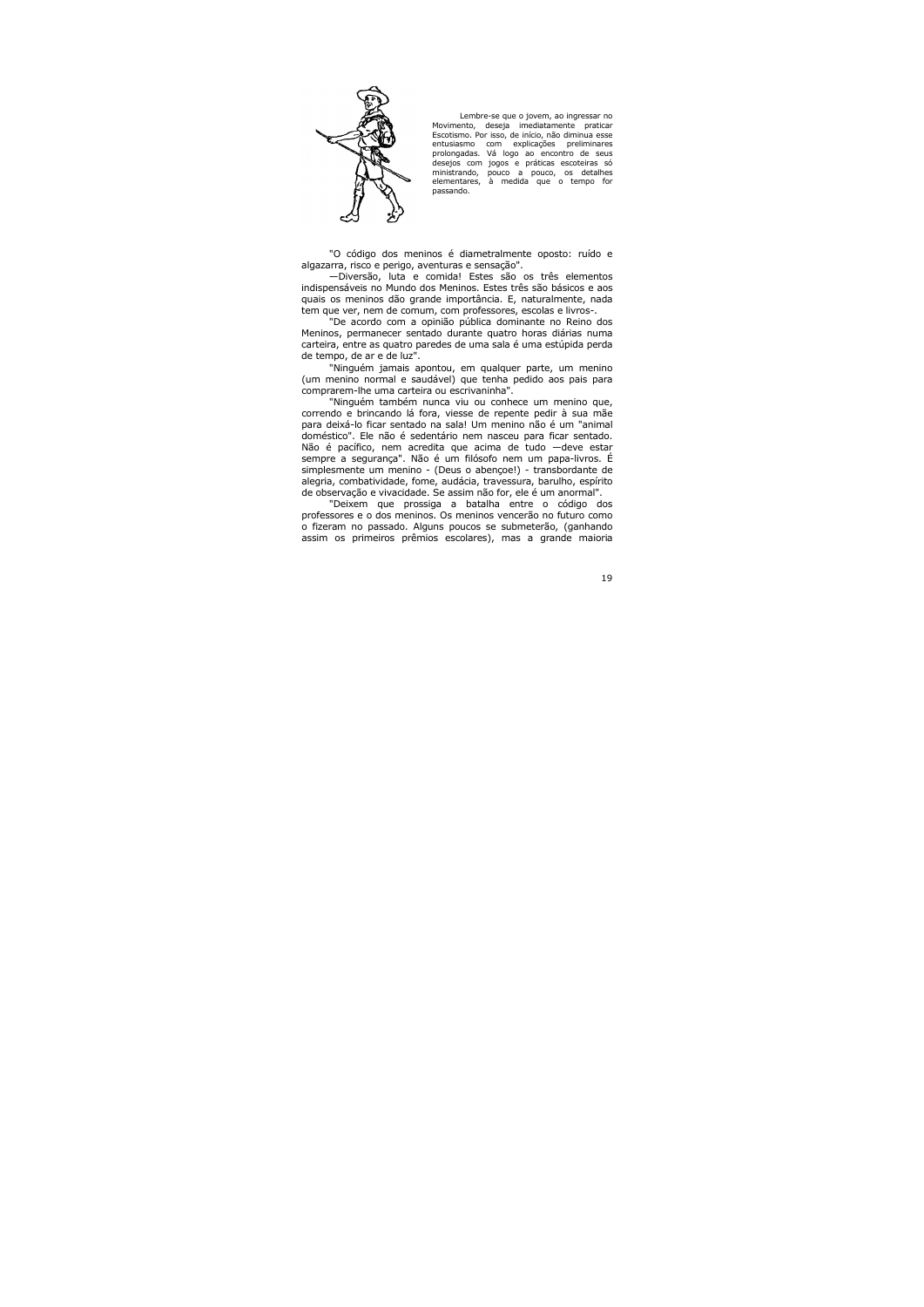persistirá em rebelião e crescerá para constituir mais tarde os homens mais capazes e nobres da nação".

"Pois não é verdade (citando exemplos históricos) que Edison, o inventor de um milhar de patentes, foi devolvido da escola para casa, pelo seu professor, com um bilhete dizendo que era "demasiado burro para aprender"? E também não é verdade que, tanto Newton como Darwin, fundadores do método científico, foram ambos apontados por seus mestres como tendo "cabeca-dura"? E não se contam por centenas os exemplos em que os "bobos da classe" tornaram-se úteis e até importantes, posteriormente?

"E isto, por acaso, não vem provar que os nossos métodos atuais são falhos e deficientes, no que diz respeito ao aproveitamento das aptidões dos meninos?"

"Não será possível tratar os meninos. .. como meninos? Não poderemos nós adaptar gramática, história, geografia, aritmética, etc., às exigências do mundo juvenil? Não poderemos exprimir nossa sabedoria de adultos na linguagem da juventude?"

"Não estará certo o menino, apesar de tudo, mantendo seu próprio código de justiça, com suas consequências e aventuras?'

"Não está ele usando ação em vez de aprendizagem, tal como efetivamente se deve fazer?"

"Não é na verdade um surpreendente pequeno "operário", fazendo e trabalhando em coisas por si próprio, à falta de uma inteligente orientação?"

"Não seria bem mais agradável que os professores por algum tempo se tornassem "estudantes" para estudar a maravilhosa vida dos meninos, a qual, no presente, tentam apenas refrear e reprimir?"

"Porque lutar contra a corrente, se esta, apesar de tudo, corre no sentido acertado?"

"Não é chegado para nós o momento de adaptarmos nossos métodos superficiais, pondo-os em harmonia com os fatos?"

"Porque persistir, dizendo lamentosamente: "meninos serão sempre crianças", em vez de rejubilarmo-nos com a maravilhosa energia, coragem e iniciativa do mundo juvenil?"

"E que tarefa pode ser mais nobre e melhor para um verdadeiro mestre que a de quiar alegremente as forças selvagens de natureza juvenil pelos atalhos do servico Social?"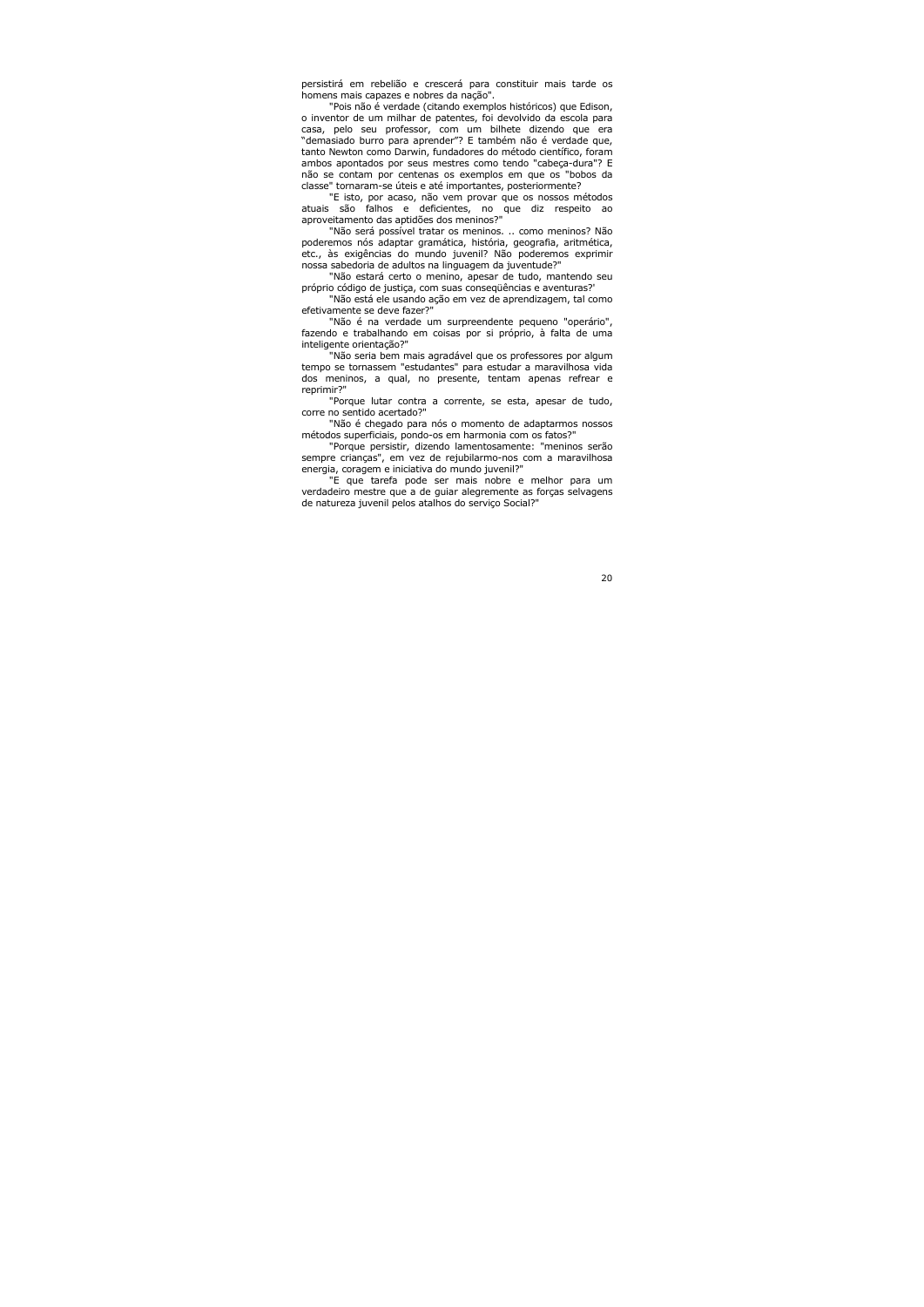## **Ambiente e Tentações**

Como eu já disse acima, o primeiro passo para obter sucesso é conhecer cada jovem; o segundo passo, é conhecer o seu lar.

É somente quando você conhecer o ambiente que cerca cada um, fora do Escotismo, que você poderá realmente saber as influências que o envolvem.

Quando é assegurada a simpatia e apoio dos pais, guando estes são levados a co-participar e têm mais interesse pelos trabalhos da TROPA e pelos objetivos do Movimento, a tarefa do Chefe torna-se relativamente leve.

As vezes podem existir no lar, más influências a vencer. Também haverá outras atrações para o mal, que o Chefe deve estar em condições de reprimir. Se ele estiver prevenido poderá, provavelmente, planejar o método a seguir para que os jovens sob sua orientação não sofram as influências de tentações más. Deste modo suas personalidades serão desenvolvidas rio bom sentido.

Uma das tentações mais poderosas é o cinema<sup>1</sup>. Os filmes exercem incontestavelmente uma enorme atração sobre os jovens e não poucas pessoas estão constantemente "gueimando os miolos" para descobrir o modo de impedi-lo.

Mas isto é uma daquelas coisas muito difíceis de fazer, mesmo que fosse desejável. O problema, antes, consiste em encontrar o melhor modo de utilizar o cinema para nossos próprios fins.

Como regra, ao encontrarmos uma grande dificuldade, em vez de enfrentá-la devemos seguir-lhe o curso, orientando-a depois em nossa própria direção.

Neste caso, esforçar-nos-íamos por descobrir o que os filmes tivessem de bom e aproveitável, utilizando-os para fins educativos.

Não há dúvida que o cinema, se não for convenientemente censurado, constitui um poderoso instrumento de maus exemplos e péssimas sugestões. Mas já foram e continuam sendo tomadas medidas para assegurar uma censura apropriada ao cinema. E assim, se os filmes podem constituir armas do mal, também poderão igualmente ser transformados em armas do bem.

Já há, atualmente, excelentes filmes sobre história natural, estudo e observação da natureza.

Certamente Baden-Powell, hoje, diria o mesmo da TV. (Nota do Revisor).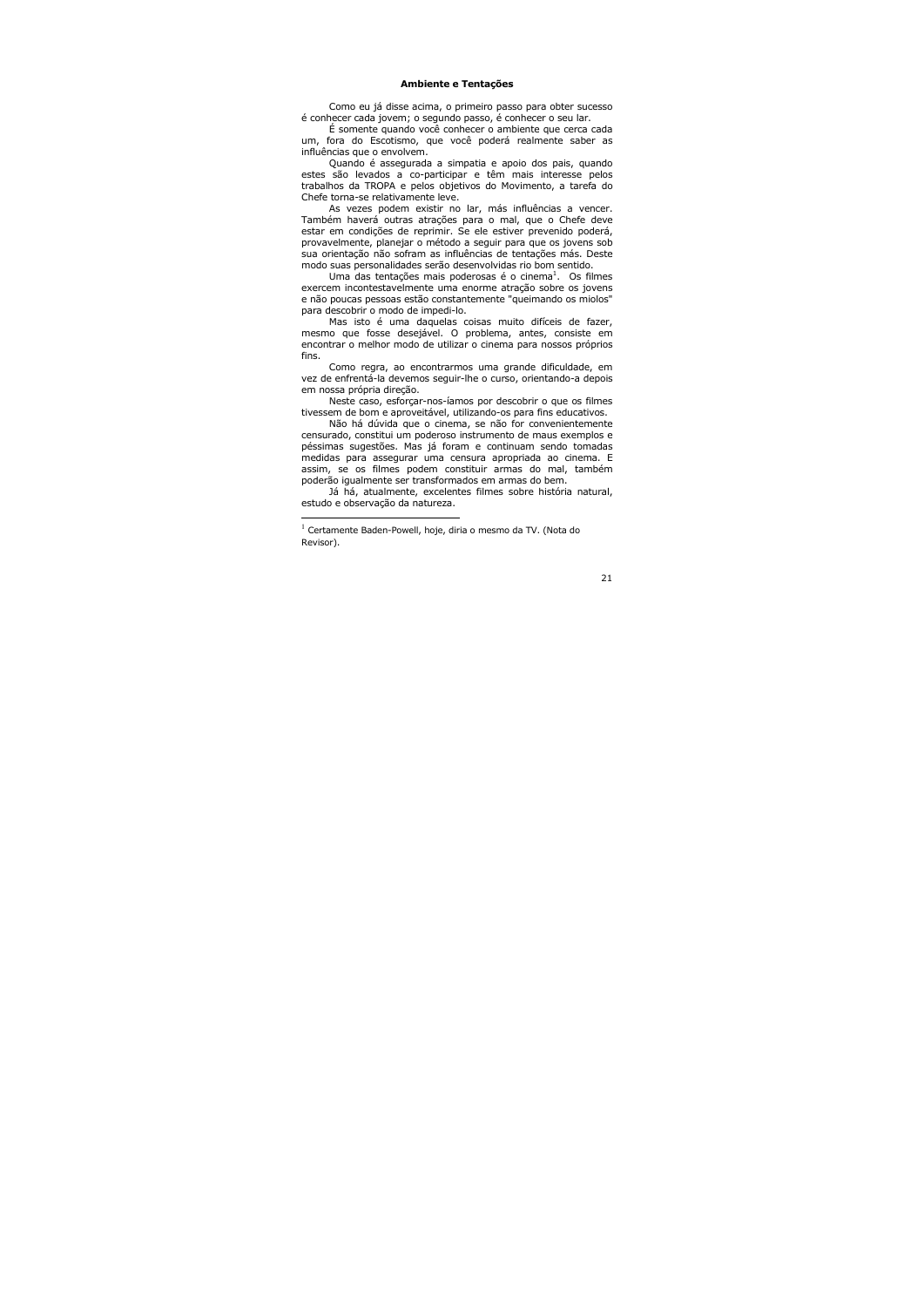Estes dão a qualquer jovem uma noção dos processos da natureza de maneira muito melhor que a obtida pela observação direta; certamente, também, a lição será muito melhor que a ministrada por qualquer outro processo.

História pode também ser ensinada pelo sentido da visão.

Há dramas de enredos heróicos e patéticos, e outros realmente alegres, cômicos e divertidos. Muitos deles expõem o mal, condenando-o e pondo-o em ridículo.

Incontestavelmente o ensino pela visão pode ser orientado de modo a produzir um excelente e maravilhoso resultado, utilizando o interesse e inclinação dos jovens pelo cinema.

Devemos lembrar-nos, também, que os filmes exercem essa mesma influência nas escolas, e que estas já estão lhes dando a devida importância.

Em Escotismo não poderemos empregá-los em tão grande escala, mas podemos usá-los como um incentivo para nossas atividades.

Temos que tornar nosso Escotismo suficientemente atraente para atrair o jovem, quaisquer que sejam os outros interesses e atrações.

Por exemplo: o vício do fumo ainda na juventude, acarretando uma série de prejuízos à saúde, o jogo (corridas, cartas, bilhares, etc.) e todos os males a que sua prática conduz, os males da bebida, a vagabundagem, linguagem obscena, as libertinagens, etc., só podem ser corrigidos pelo chefe escoteiro que conheca o ambiente habitual dos jovens.

Isto não pode ser evitado por meio de proibicões ou punicões. mas por substitutivos compensadores, no mínimo igualmente atraentes e que sejam benéficos quanto a seus efeitos e consegüências.

A delingüência juvenil não é espontânea, mas tem como maiores causas, por um lado, o espírito de aventura inato rio jovem e, por outro, sua própria ignorância ou indisciplina, conforme a natureza do indivíduo.

Mentir com facilidade (e até naturalidade) é outro defeito muito comum entre os jovens e é, infelizmente, um mal dominante em todo o mundo. É observado tanto entre as tribos selvagens, como nos países mais civilizados.

O hábito de dizer a verdade eleva o homem à categoria de um ser digno de confiança, modificando-lhe completamente o caráter e o da própria nação. Cumpre-nos, portanto, fazer todo o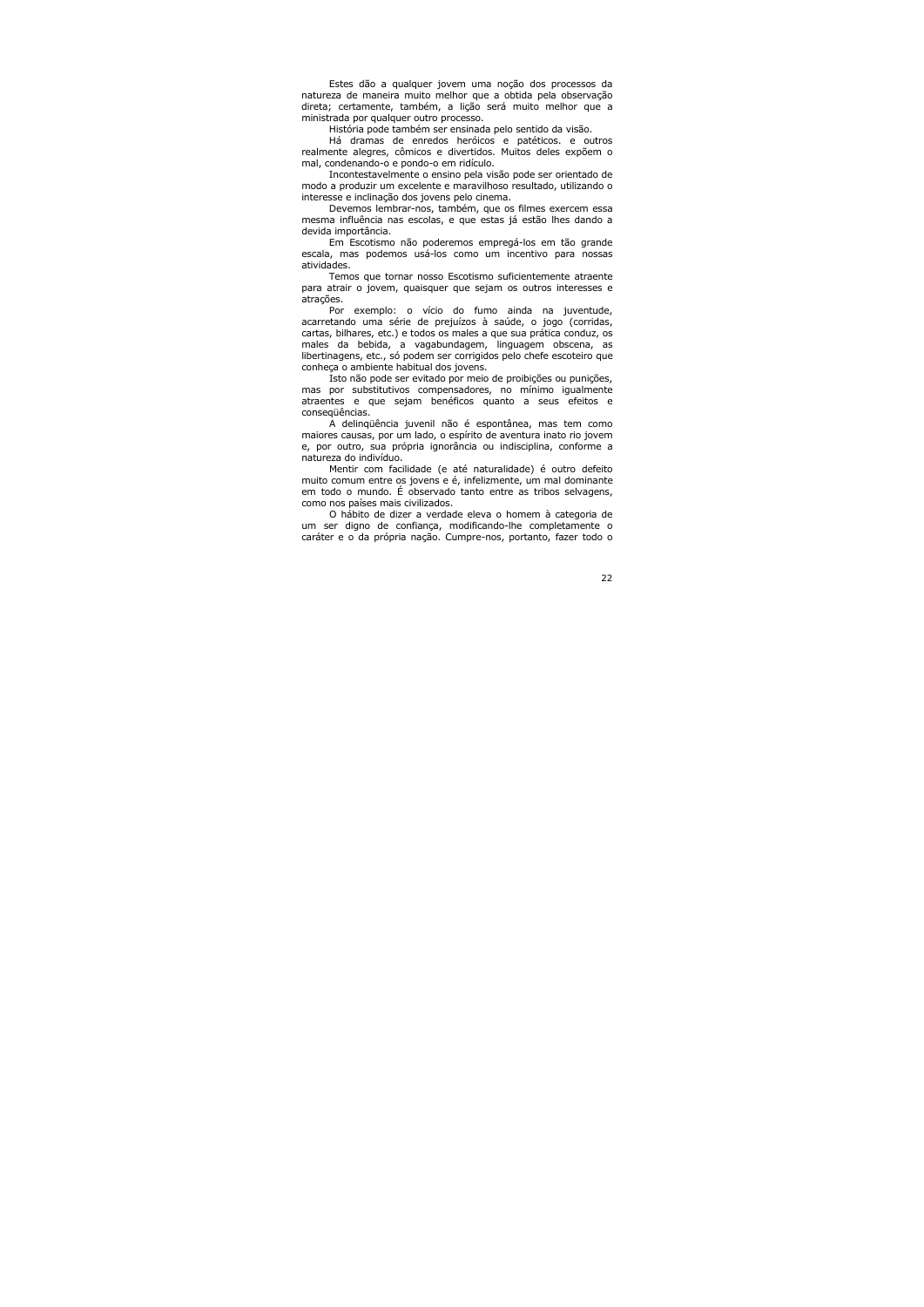possível para cultivar o hábito da verdade e da honra entre os iovens.

#### Sede e Campo

O principal antídoto para um mau ambiente é, naturalmente, sua substituição por outro que seja bom. E este é muito bem assegurado pela sede da tropa e pelos acampamentos.

Por sede eu não quero dizer "meia hora de prática, uma vez por semana, num grande salão da escola, emprestado para a ocasião (isto muito frequentemente é a maior ambição dos que trabalham com jovens).

Ao contrário, refiro-me a um lugar próprio, onde os jovens possam sentir-se no que é seu, ainda mesmo que seja um porão, um sótão, ou uma garagem; um lugar onde eles possam reunir-se todas as noites, se for necessário, aí encontrando trabalho salutar e distrações, pleno de variadas atividades, numa atmosfera saudável, clara e feliz.

O Chefe Escoteiro que somente tenha conseguido isto, já terá realizado uma grande tarefa, proporcionando a alguns dos jovens o ambiente necessário e adeguado. Este será o melhor antídoto contra o veneno, que de outro modo infiltrar-se-ia em seus pensamentos e personalidades.

O acampamento então (e este deve ser empregado tão frequentemente quanto possível) é um antídoto muito mais poderoso que a própria sede.

A atmosfera franca e alegre do campo, a camaradagem provocada pelo contato permanente, as reuniões sob as lonas das barracas e em torno do Fogo do Conselho, inspiram uma atmosfera enriquecida na juventude. Ao mesmo tempo, dão ao Chefe uma oportunidade, melhor que qualquer outra, para influenciá-los com sua própria personalidade.

## **Como Atrair os Jovens**

Gosto de comparar uma pessoa que procura levar jovens a boas influências, com um pescador, procurando, naturalmente, fazer uma boa pescaria e apanhar muitos peixes. Se este puser em seu anzol, como isca, a comida que ele próprio aprecia, é provável que não pesque muitos peixes, e destes, muito menos os tímidos e esquivos. Por isso mesmo ele usa como isca, não a sua própria comida, mas a comida que o peixe gosta. Assim será, também,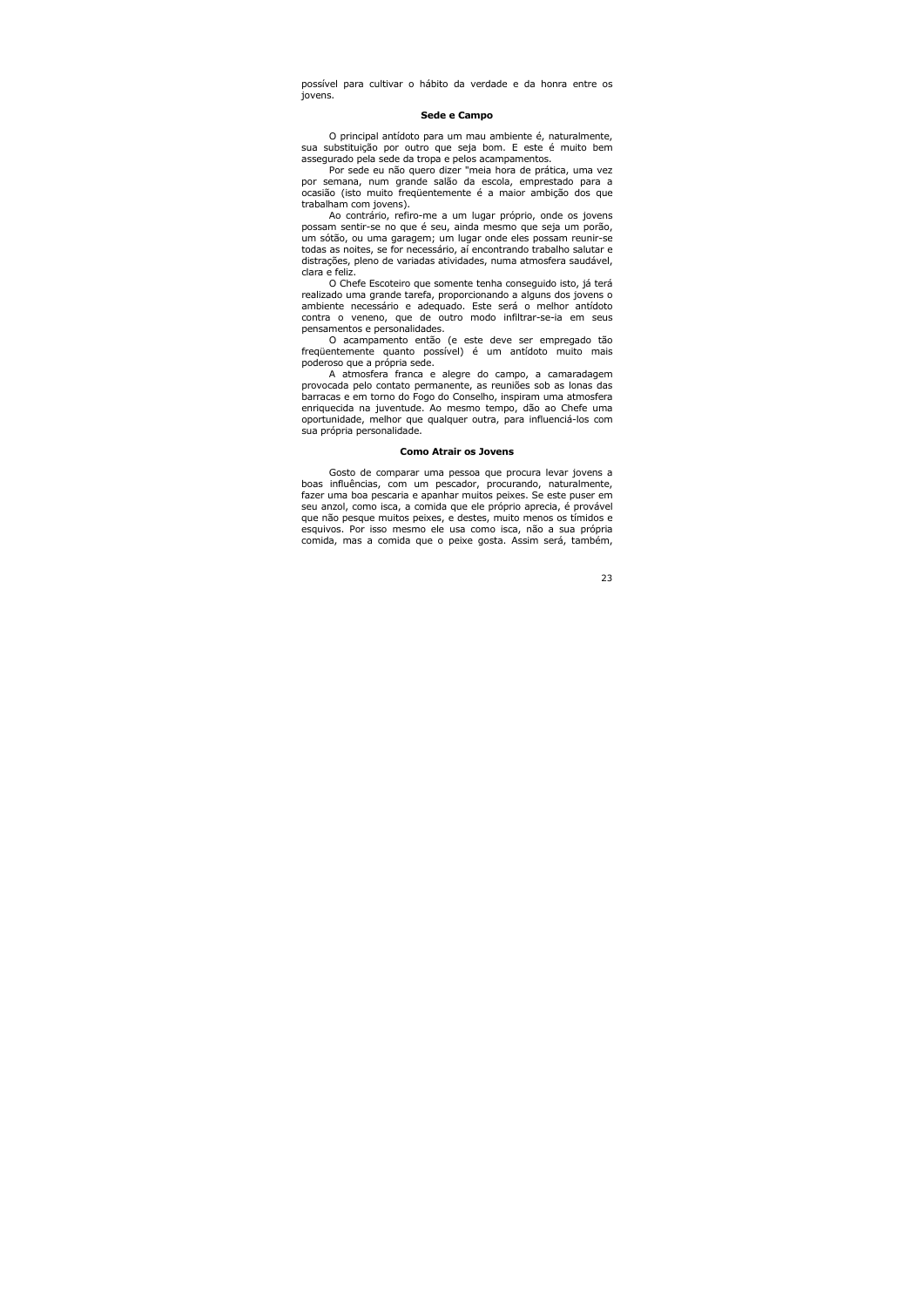com os jovens. Se você tentar orientá-los com assuntos que você considera elevados, não conseguirá cativá-los. A evidência de qualquer coisa muito bem comportada será suficiente para espantar os mais vivos e arrojados entre eles; e estes são, justamente, os que mais desejaríamos "pescar".

O único modo, portanto, é empregar qualquer coisa que realmente os atraia e interesse. E eu julgo que você concordará que o Escotismo consegue fazê-lo. Você poderá, depois, dosá-lo com o que você mesmo deseja que eles recebam.

Para chegar nos jovens é preciso ser amigo, mas não tenha inicialmente muita pressa e preocupação em consegui-lo: lembre-se que é preciso que eles tenham perdido a timidez e o acanhamento em sua presença.

O Sr. F. D. How, em seu "Book of the Child" (Livro da Criança), resume o verdadeiro caminho a seguir, na seguinte história:

"Um homem, cujo passeio quotidiano o levava para uma certa viela escura, viu, certa vez, um menino pequenino, mirrado, com pernas e braços pouco desenvolvidos, o rosto sujo e macilento, brincando na sarieta com uma casca de banana. O homem acenou para ele, e o menino assustado, encolheu-se todo. No dia seguinte, o homem acenou-lhe novamente. O menino já tinha decidido que isto não era razão para temores e. . . cuspiu em sua direção. No dia seguinte, o garotinho só olhou. No outro dia, quando o homem passou, ele gritou-lhe - "Hei!" Com o tempo o garoto passou a sorrir para a saudação que, já agora, ele vinha esperar. Finalmente a vitória foi completa quando o menino (um pequerrucho) estava um dia esperando o homem, na esquina e tomou-lhe a mão entre seus suios dedinhos.

Aquela, era uma rua suja e triste, mas passou a ser, daí por diante, um dos mais belos lugares na vida desse homem".

O que o Chefe faz, também quererão fazer seus rapazes. Seus escoteiros refletem-no. Com o altruísmo e patriotismo de seu Chefe, os escoteiros aprendem a prática do auto-sacrifício voluntário e do servico pátrio.

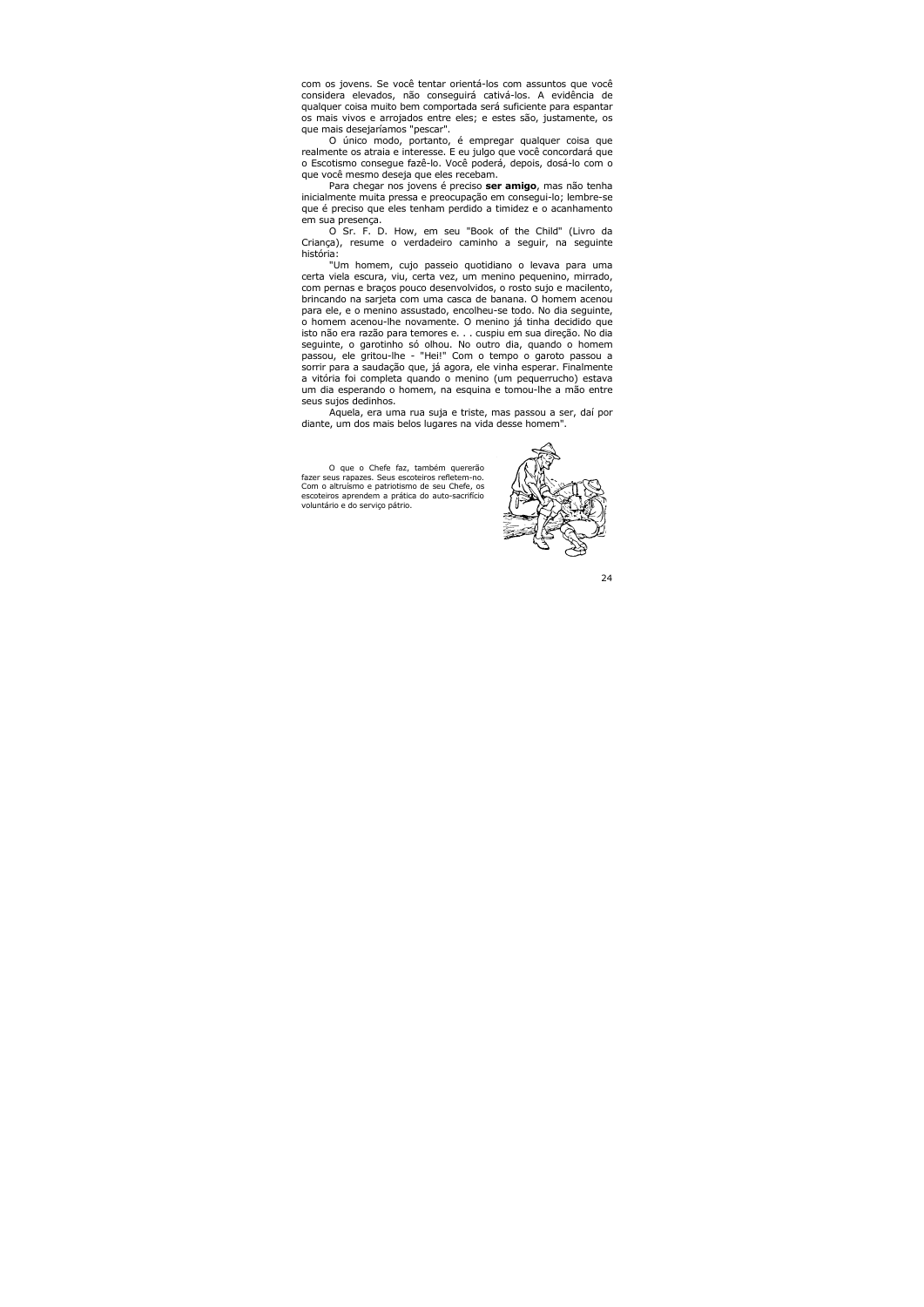

A chave do espírito do Escotismo é a vigorosa vida ao ar livre.

#### **ESCOTISMO**

Escotismo é um jogo para jovens, dirigido por eles mesmos, no qual irmãos mais velhos proporcionam aos mais moços uni ambiente sadio e os encorajam à prática das atividades também sadias que auxiliem o desenvolvimento do espírito de cidadania.

Sua maior atração reside no contato e estudo da natureza, a vida ao ar livre, os trabalhos manuais em madeira, rústicos e toscos. Ele atua diretamente sobre o indivíduo e rijo sobre o conjunto.

Ele cultiva e eleva tanto o intelecto, como as qualidades puramente físicas e morais.

Inicialmente o Escotismo era utilizado visando a atingir esses objetivos. Atualmente, por experiência, sabemos e afirmamos categoricamente que, se for praticado devida e corretamente, ele na verdade, os atinge!

A melhor exposição das finalidades e métodos do Escotismo talvez tenha sido a feita pelo Deão James E. Russel, na Escola de Professores, da Universidade de Colúmbia, Nova Iorque. Diz ele, o sequinte: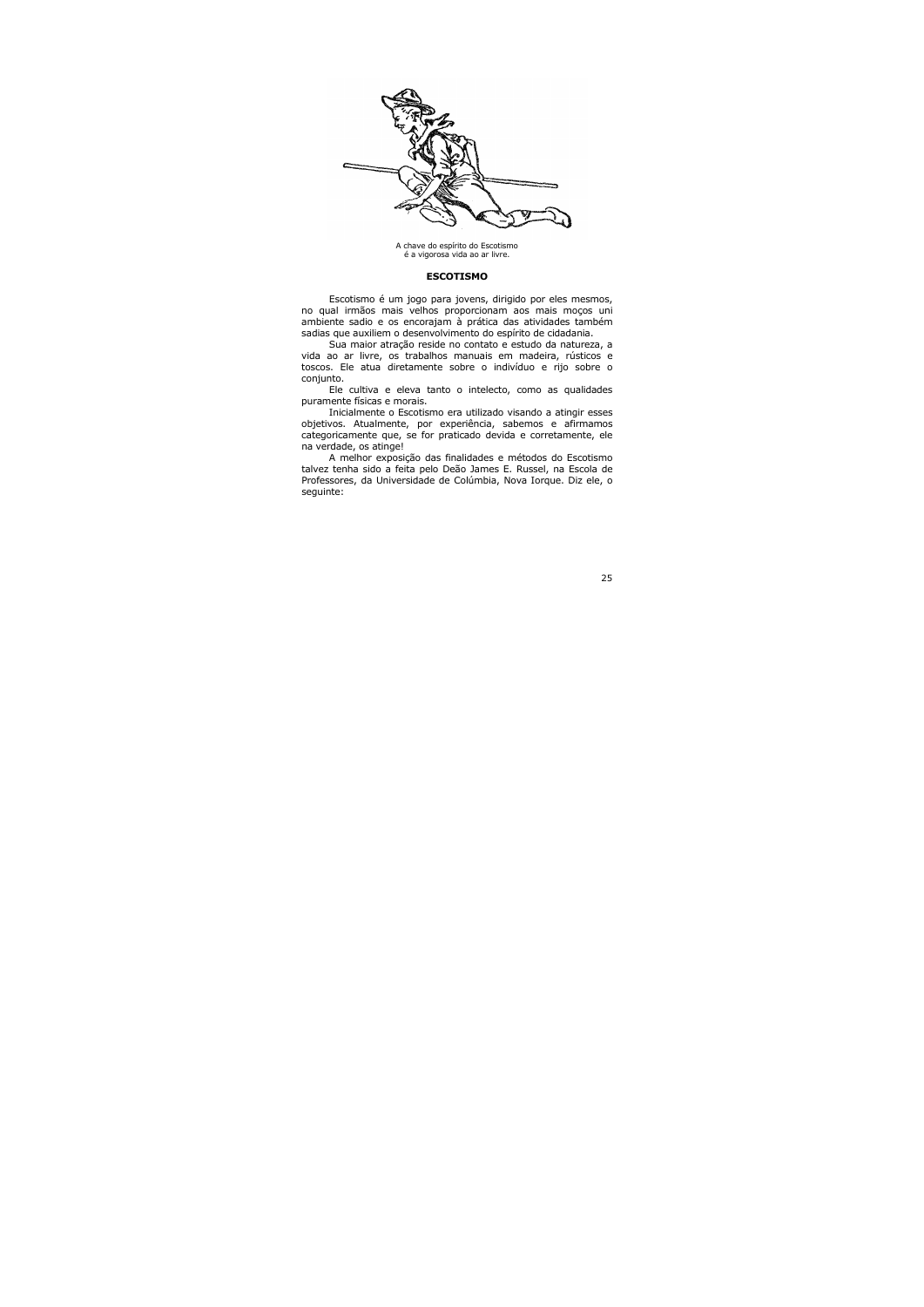"O Programa escoteiro é o trabalho de adulto reduzido à escala apropriada a jovens. Isto agrada a estes, não simplesmente porque sejam jovens, mas porque são adultos em perspectiva.... O programa do Escotismo não exige do jovem nada que um adulto não possa fazer, mas, passo a passo, o leva da situação em que se encontra às condições em que ele gostaria de estar...

"O aspecto mais notável do Escotismo não reside no seu currículo, porém no seu método."

"Como esquema sistemático de orientação do jovens na prática de "fazer direito as coisas" e de incentivar-lhes hábitos corretos, o Escotismo é quase ideal. Assim agindo, duas coisas nele se evidenciam: uma é que tais hábitos são fixados para sempre, a outra, é que cio proporciona oportunidades para a prática de iniciativa, confiança em si próprio, autodeterminação e controle".

"Para desenvolvimento da iniciativa, o Escotismo não emprega tão somente seu programa de trabalhos para jovens, mas usa também de uma maneira maravilhosa seu mecanismo administrativo. No esquema administrativo é dada uma esplêndida oportunidade para quebrarem-se os métodos rotineiros. Isto sucede tanto na patrulha como na tropa."

"O Escotismo ensina os jovens a trabalharem juntos, em equipes. Ele assegura o esforço de cooperação para um fim comum; e isto é uma coisa essencialmente democrática por si própria..."

"Você, estimulando os escoteiros em um alegre e sadio espírito de realização de boas ações (sem querer julgar-se santo ou esperar recompensas), estará orientando-lhes os primeiros passos no servico à comunidade; desenvolvendo-lhes esta prática, você estará fazendo mais por eles do que se estivesse lhes dando eficiência, disciplina ou conhecimentos. E isto porque você estará ensinando-lhes, não propriamente a "como ganhar a vida", mas, principalmente, a "como se deve viver".

## **Escotismo é Simples**

O Escotismo, para um leigo, à primeira vista, pode parecer assunto muito complexo. Muita gente já deve ter. um provavelmente, desistido de tornar-se um chefe escoteiro, pensando na enorme quantidade e variedade de coisas que julgava ter de saber para ensinar aos jovens.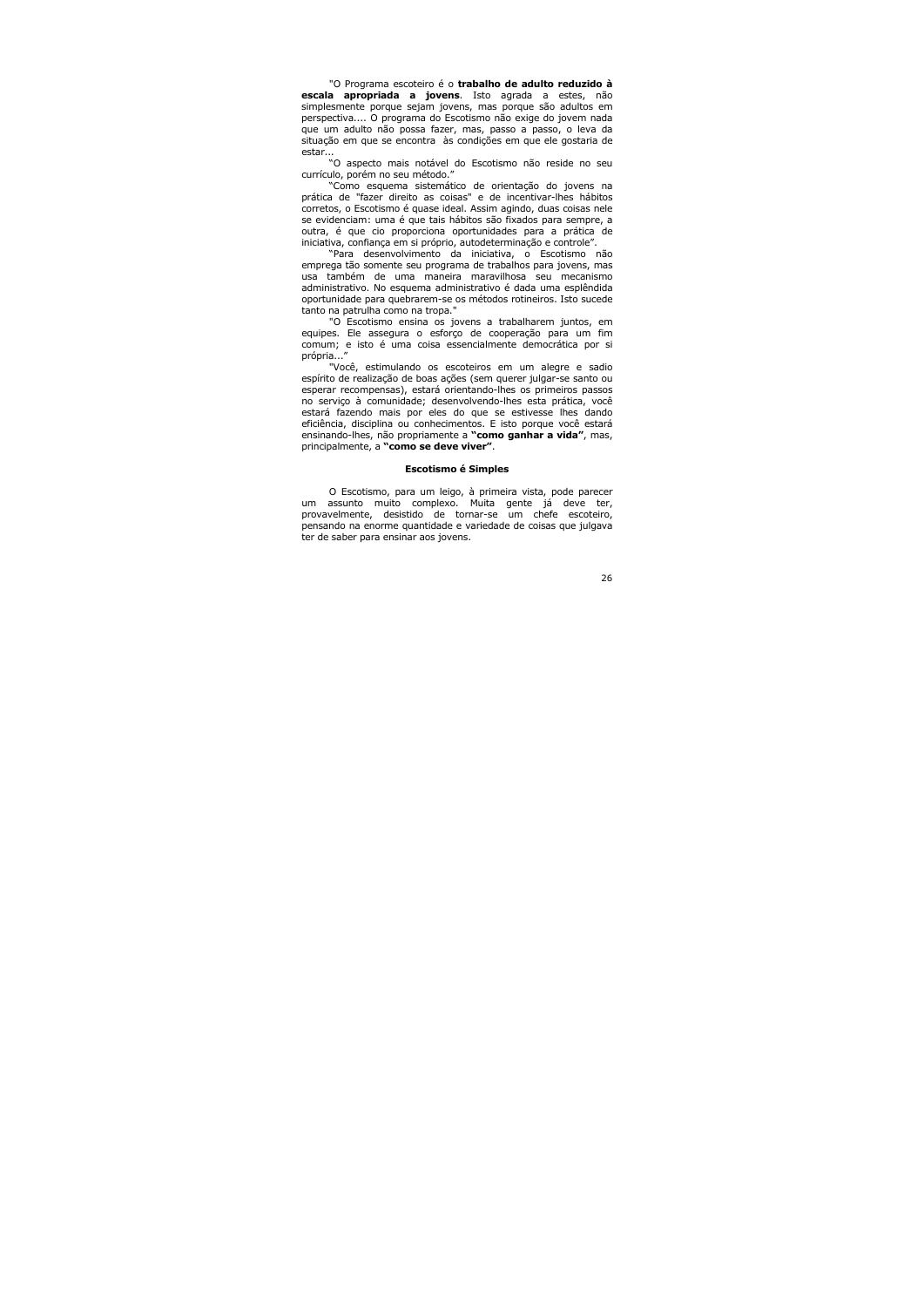Mas isso não é tanto assim, mormente se forem levados em consideração os seguintes pontos:

1) - O objetivo do Escotismo é muito simples.

2) - O Chefe Escoteiro apenas provoca no jovem a ambição e o desejo de aprender por si próprio, somente sugerindo-lhe atividades que o atraiam e que ele vai realizando, até que, com experiência, execute-as corretamente. (Tais atividades são sugeridas em "Escotismo para Rapazes").

3) O Chefe Escoteiro exerce sua atuação por intermédio dos monitores.

#### O Objetivo do Escotismo

A finalidade do programa escoteiro é:

- Aperfeiçoar o padrão de nossos futuros cidadãos, especialmente-quanto a caráter e saúde.

- Substituir personalismo por servico.

- Tornar os jovens individualmente eficientes, tanto moral como fisicamente, a fim de utilizar esta eficiência em serviço ao próximo.

Cidadania pode ser sinteticamente definida como "lealdade ativa para com a comunidade".

É muito fácil e comum, em um país livre, a gente considerar-se um bom cidadão. Muitas pessoas julgam-se bons cidadãos pelo fato de respeitarem as leis, trabalharem e exprimirem sua opinião sobre política, esportes ou outras atividades, deixando que o governo se preocupe com os problemas da vida e do bem estar da nacão.

Isto é uma forma passiva de cidadania. E, neste mundo, cidadania passiva não é suficiente para assegurar liberdade, justiça, honra e honestidade.

Só nos servem, em verdade, cidadãos ativos e úteis!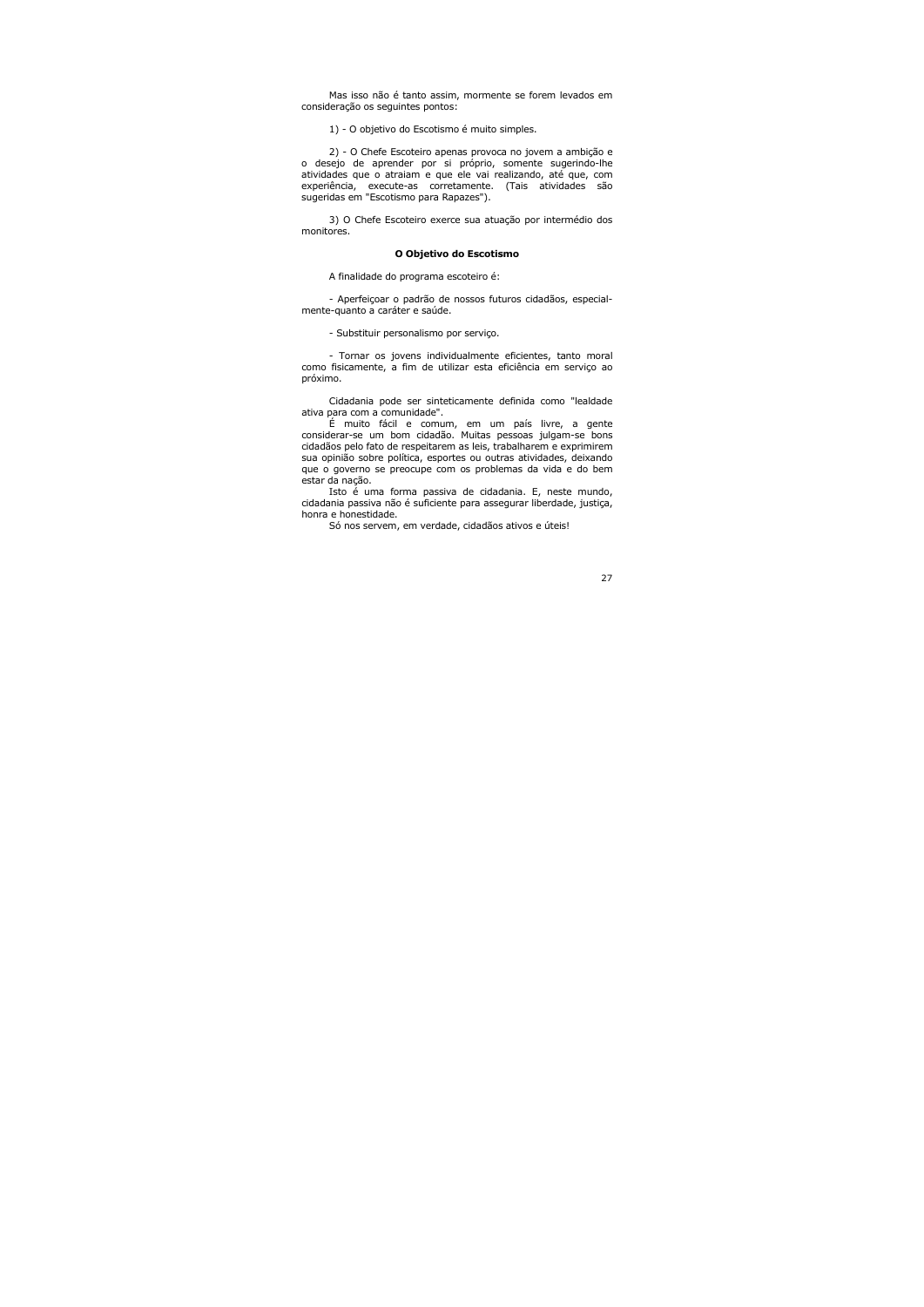| Análise do Programa do Escotismo para Formar Cidadãos                                                                                                                                          |                                                                                                                                                                                                                                |                                             |                                                                                                                                                                      |  |
|------------------------------------------------------------------------------------------------------------------------------------------------------------------------------------------------|--------------------------------------------------------------------------------------------------------------------------------------------------------------------------------------------------------------------------------|---------------------------------------------|----------------------------------------------------------------------------------------------------------------------------------------------------------------------|--|
| 1- Caráter                                                                                                                                                                                     |                                                                                                                                                                                                                                | 2 – Saúde e Vigor                           |                                                                                                                                                                      |  |
| Qualidades Visadas<br>CIVICAS<br>Honestidade<br>Respeito aos Direitos Alheios.<br>Disciplina<br>Liderança<br>Responsabilidade<br>MORAL<br>Honra<br>Cavalheirismo<br>Confiança em Si Próprio……… | Obidas pela prática de:<br>Trabalho de Patrulha<br>Jogos coletivos<br>Corte de Honra<br>Lei e Promessa<br>Escoteiras<br>Atividade e trabalhos<br>Escoteiros<br>Contato e apreciação da<br>natureza<br>Conhecimento e estudo da | Qualidades Visadas<br>Saúde<br>Vigor        | Obidas pela prática de:<br>Responsabilidade própria<br>pela saúde individual<br>Higiene<br>Sobriedade<br>Continência<br>Vida ao Ar Livre<br>Educação Física<br>Jogos |  |
| Coragem<br>Alegria de Viver<br>Sentimentos Elevados<br>Religião<br>Reverência<br>Respeito Próprio<br>Amore Lealdade à Pátria……<br>3 - Habilidade Manual e Destreza                             | natureza-Astronomia<br>Bondade para com os<br>Animais<br>Serviço ao<br>próximo<br>veia<br>adiante.                                                                                                                             |                                             | Natação<br>Excursões<br>Escalada e Atividades na<br>Natureza                                                                                                         |  |
| Qualidades Visadas                                                                                                                                                                             | Obidas pela prática de:                                                                                                                                                                                                        | Qualidades Visadas                          | 4 - Serviço ao Próximo<br>Obidas pela prática de:                                                                                                                    |  |
| Perícia Técnica                                                                                                                                                                                | Artes Escoteiras, Trabalhos<br>expedientes<br>del<br>e<br>acampamento                                                                                                                                                          | Altruismo<br>Deveres Cívicos<br>Patriotismo | Lei e Promessa Escoteira<br>Boas Ações<br>Socomos<br>Primeiros                                                                                                       |  |
| Espírito Inventivo<br>Desenvolvimento intelectual                                                                                                                                              | Pioneirismo – Reconheci-<br>mento (por<br>meio<br>de.<br>insígnias),<br>várias<br>das                                                                                                                                          | Serviço ao País<br>Humanita rismo           | Serviços de salvamento<br>Socorros Públicos<br>Assistência a Hospitais                                                                                               |  |
| Observação                                                                                                                                                                                     | modalidades<br>de.<br>artes<br>manuais<br>Distrações, passatempos e                                                                                                                                                            | Serviço a Deus                              | Outros<br>servicos<br>em.<br>benefício da comunidade                                                                                                                 |  |
| Espírito Dedutivo<br>Auto Expressão                                                                                                                                                            | manias<br>pequenas<br>(coleções, etc)<br>Estudo da Natureza<br>Pistas                                                                                                                                                          |                                             |                                                                                                                                                                      |  |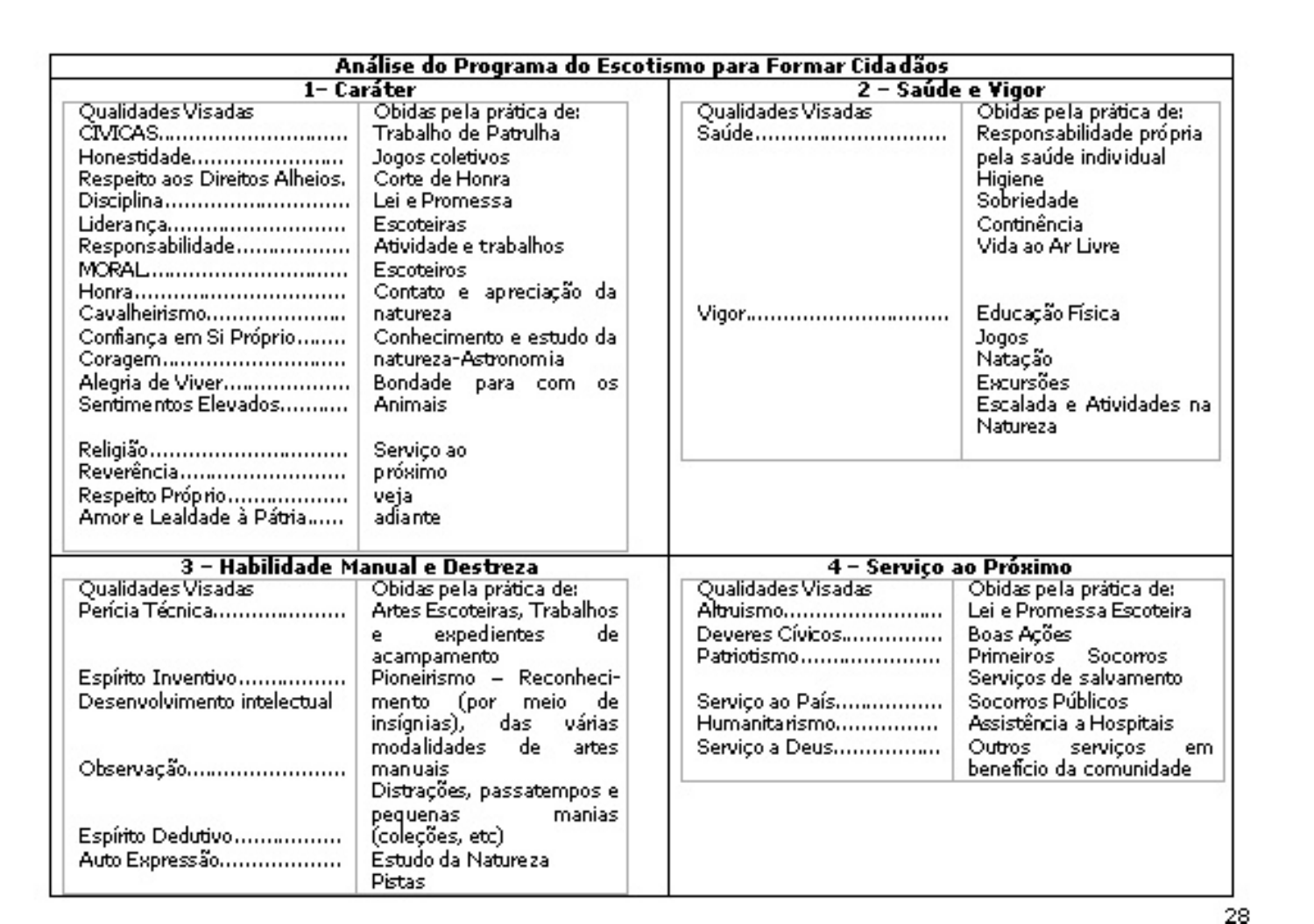#### As 4 Partes do Adestramento Escoteiro

Para exercitar cidadania ativa e realizar o seu objetivo, nosso esquema abrange quatro partes, abaixo mencionadas, as quais são essenciais na formação de bons cidadãos. E, note-se, que elas não são por nós aplicadas ou "injetadas" sob a forma de conselhos, aulas ou lições. Muito ao contrário, tais idéias, sentimentos e qualidades, devem desabrochar de dentro para fora e crescer como uma planta devidamente cultivada. São elas:

1) CARÁTER - que nós ensinamos por intermédio e através: do Sistema de Patrulhas, da Lei Escoteira, dos conhecimentos técnicos escoteiros, das artes manuais, da habilidade e prática da vida de campo, da responsabilidade do monitor, dos jogos coletivos ou de equipe e mais, por toda essa gama de recursos abarcados e proporcionados pelos trabalhos de campo. Isto, naturalmente inclui: - a concepção da obra de Deus Todo-Poderoso, através de Sua criação, e apreciação do belo, na natureza, através do amor às plantas e aos animais, com os quais nos familiarizamos, pela comunhão na vida ao ar livre.

2) SAÚDE e VIGOR - Por meio de jogos, exercícios físicos e conhecimento e aplicação da higiene pessoal e da alimentação.

3) HABILIDADE MANUAL e DESTREZA - Eventualmente adquirida, em trabalhos de sede, mas normal e especialmente nos acampamentos, praticando pioneirismo, construindo pontes, tomando iniciativas, realizando expedientes e exprimindo com habilidade e arte aguilo que foi idealizado; em síntese autoexpressão. Todos estes elementos concorrem para produzir adultos capazes de enfrentar qualquer empreendimento.

4) SERVICO AO PRÓXIMO - Pela **prática**, na vida diária, da religião, pelas "boas ações", realizando tanto as pequeninas boas ações como o serviço à comunidade, socorros a acidentados, salvamentos, etc.

Os detalhes destas 4 partes, são apresentados no quadro da página 28 e descritos detalhadamente na 2ª Parte deste livro.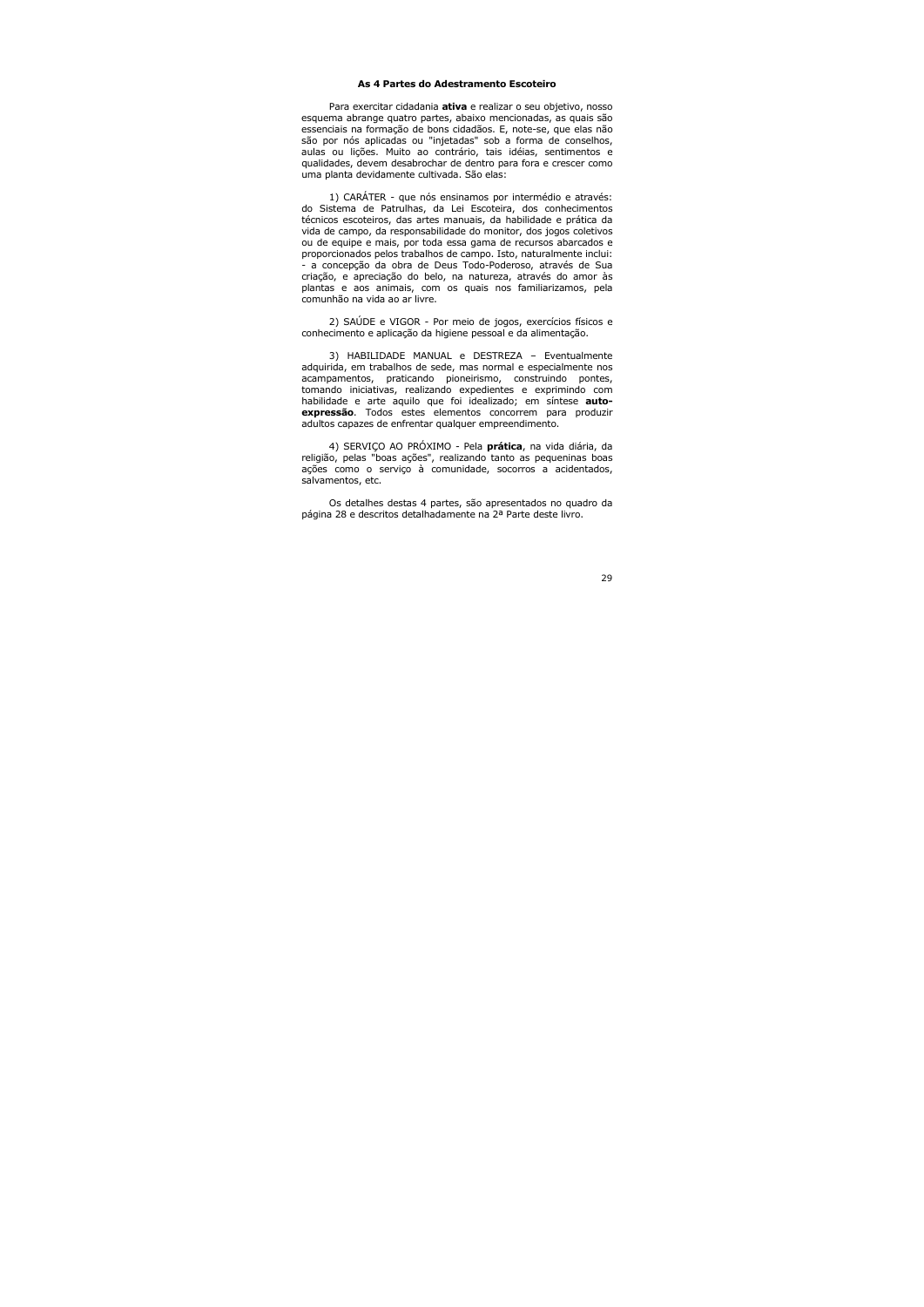## As Atividades do Escotismo

Pela palavra Escotismo devem ser subentendidas as características de vida e os trabalhos dos grandes exploradores e colonizadores, dos bandeirantes e sertanistas, dos descobridores e velhos lobos do mar, e dos pioneiros da aeronáutica.

Juntamente com alguma coisa dessas vidas, rijas e aventureiras nós oferecemos aos jovens, um sistema de jogos e práticas que correspondem a seus desejos, instintos e aspirações que são ao mesmo tempo, educativos.

Do ponto de vista dos jovens, o Escotismo reúne-se em grupos, que são a sua organização natural para jogos, brincadeiras, aventuras e travessuras. Ele proporciona-lhes, o uso de um garboso uniforme e de um equipamento adequado; exalta sua imaginação e cria uma atmosfera de romance e aventura; atrai-os e prende-os a uma vida ativa ao ar livre.

Do ponto de vista próprio dos pais, o Escotismo proporciona saúde e desenvolvimento físico, ministra energia, ensina capacidade de recursos e habilidade manual; cria no jovem, disciplina, coragem, cortesia e patriotismo; em uma palavra, desenvolve "caráter", que é mais importante que qualquer outra coisa para um jovens abrir seu próprio caminho na vida.

A prática do Escotismo atrai os jovens de todas as classes e camadas (altas e baixas, ricos e pobres) e igualmente inclui, também, os que tenham algum defeito físico, sejam surdos, mudos ou cegos. Ele inspira o desejo de aprender.

O princípio que o Escotismo adota é o seguinte:

As idéias do jovem são estudadas e ele é estimulado a educar-se a si próprio, em vez de ser "ensinado ou instruído".

O Escotismo dá um bom impulso inicial em treinamento técnico, por mejo de certificados de eficiência e insígnias de especialidades. Há certificados de toda a espécie; habilidades, trabalhos manuais, passatempos, pequenos gostos e manias, artes, ofícios, etc., etc., tudo em complemento aos certificados normais. Existem certificados de especialidade em natação, pioneirismo, cozinha, carpintaria e outras tantas espécies de habilitações e formas de expressão da habilidade humana. O objetivo de oferecer tantas especialidades, em um padrão elementar, como nós o fazemos, é interessar cada um a experimentar as diversas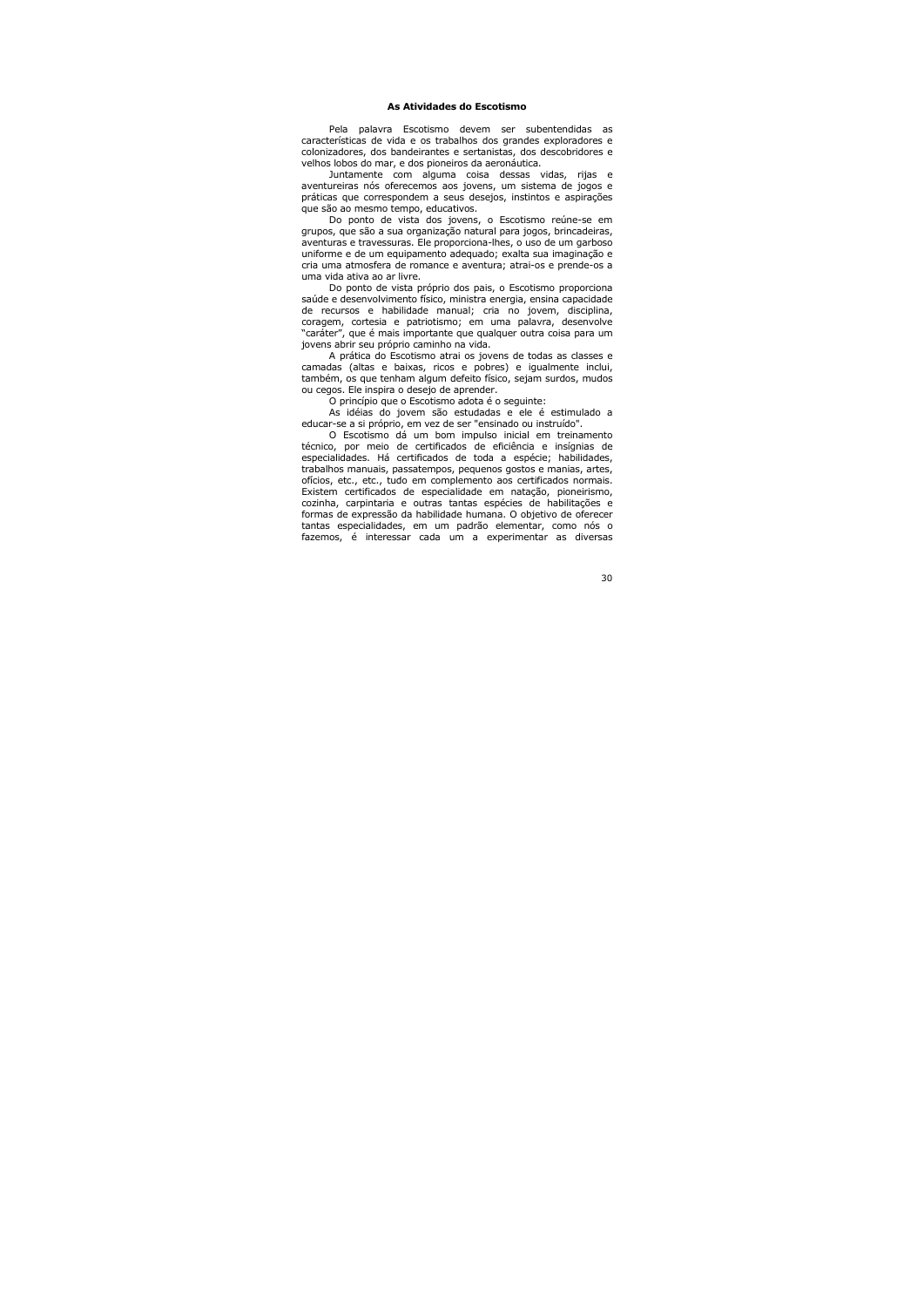naturezas de trabalhos que existem, para encontrar, assim, a que mais lhe atraia. O Chefe Escoteiro observador, poderá pois, muito rapidamente reconhecer a inclinação especial cie cada um e, em consegüência, estimulá-la. E este é o melhor meio de fazer expandir o caráter individual e iniciar um jovem em uma profissão ou carreira promissora e de futuro.

Além disso, estimulamos em cada um a responsabilidade pessoal pelo seu próprio desenvolvimento físico e sua saúde; confiamos em sua honra e esperamos que ele realize para alguém, uma boa ação, diariamente.

Quando o Chefe Escoteiro tem, ele próprio, um pouco de espírito jovial e consegue ver as coisas do ponto de vista dos jovens, se tiver imaginação, poderá inventar novas atividades com variações freqüentes, indo assim ao encontro da sede de novidade da juventude. Observe-se, corno exemplo, as companhias teatrais. Se elas verificam que um espetáculo não está atraindo o público, não insistem nele, na espectativa de que afinal venha a agradar. Põe-no imediatamente de lado e apresentam uma nova atração.

Os jovens consequem ver aventura numa lagoa velha e suja e, se o Chefe Escoteiro possuir espírito juvenil, poderá também ver as coisas sob esse prisma.



Escotismo é um alegre jogo ao ar livre onde adultos de espírito jovial e jovens aventuram-se juntos como irmãos, velhos e moços, em busca de saúde, felicidade, destreza e despreendimento.

Não são necessárias grandes despesas nem aparelhagem complicada para arranjar-se novas idéias; os próprios jovens,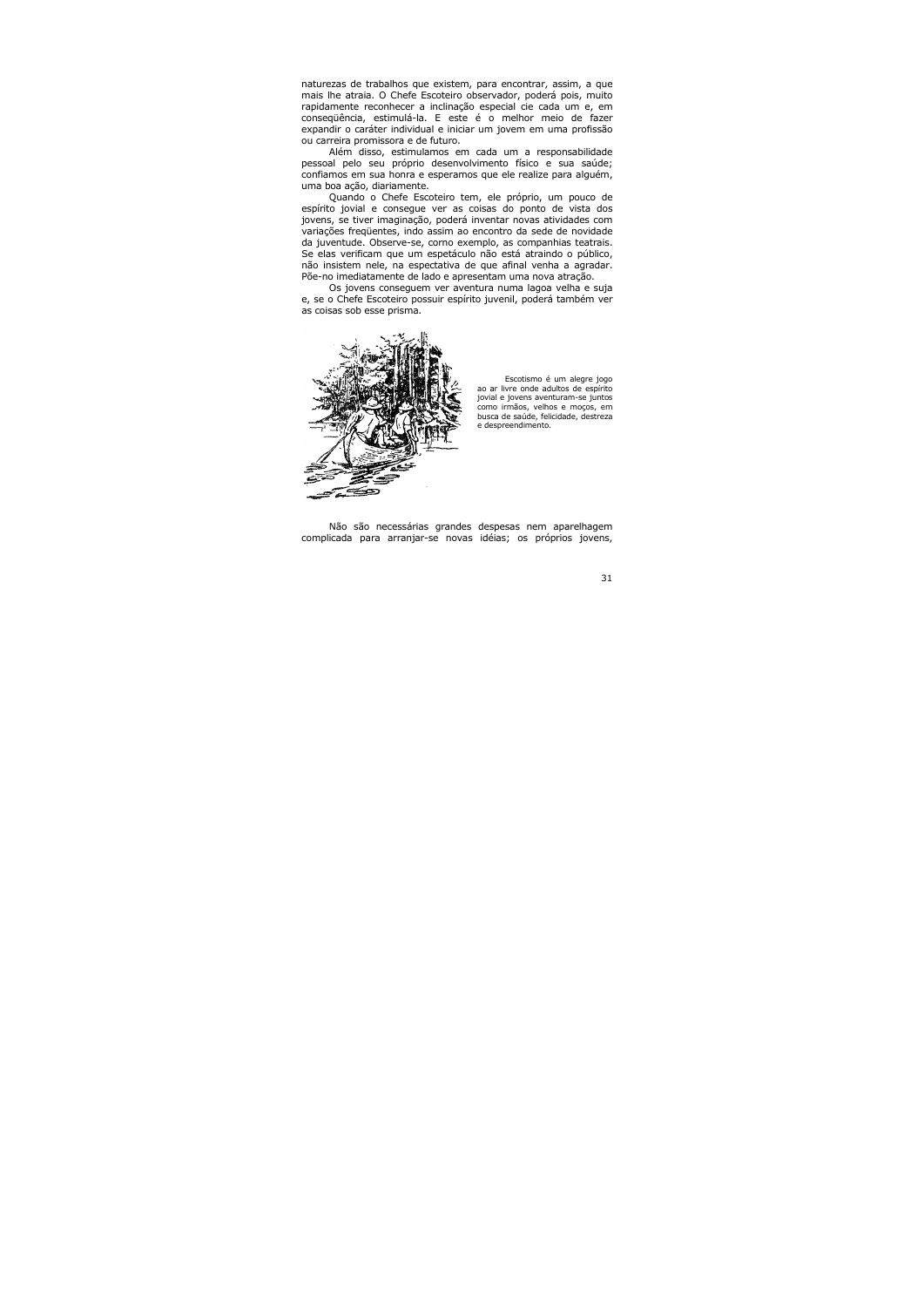muitas vezes, cooperam com sugestões. Esta é, pois, uma das maneiras do Chefe organizar atividades atraentes e agradáveis: consiste em "poupar os miolos e usar os... ouvidos" !

Quando, em tempo de querra, um batedor sai à noite e quer obter informações sobre o movimento do inimigo ele o faz quase exclusivamente usando o sentido da audição. Igualmente, guando um Chefe Escoteiro ignora as inclinações e o caráter dos jovens poderá, de certo modo, vir a conhecê-los exclusivamente, ouvindons.

Simplesmente escutando o que izem, podrá adquirir uma nocão aproximadamente exata do caráter de cada jovem e poderá também escolher a maneira de atraí-lo e interessá-lo.

Assim, iqualmente nos debates da Corte de Honra, e nas conversas ao pé do fogo, no acampamento. Se você prestar atenção a observar particularmente suas atitudes, obterá muito mais infôrmações a seu respeito do que se fosse interrogá-los ou perdir-Ilres esclarecimentos. Do mesmo modo quando for visitarlhos os pais não vá com a intenção de impressioná-los e convencê-los do alto valor do Escotismo. Também não queira argüi-los sobre suas idéias quanto à educação dos filhos, sobre o que esperam do Escotismo e sobre o que acham deficiente no Movimento.

Como regra geral, guando faltarem idéias, não queira impor, nas atividades escoteiras, aquilo que pessoalmente você julgue que deve ser apreciado. Procure, ao contrário, descobrir (ouvindo ou perguntando) quais as atividades que eles mais gostam. Em sequida procure o modo de aproveitá-las, tornando-as eficientes, úteis e benéficas aos jovens.

Numa tropa onde ressoem alegres risadas, onde as competições sejam coroadas de sucesso e onde exista a permanente alegria de novas aventuras, jamais haverá faltas ou exclusões motivadas por desinteresse.

## O Espírito Escoteiro

O elemento fundamental é o Espírito do Movimento.

A chave que abre este espírito é o romance da vida na natureza. Onde é que existe um jovem (ou até mesmo uma pessoa adulta) sobre quem não exercam atração, nestes tempos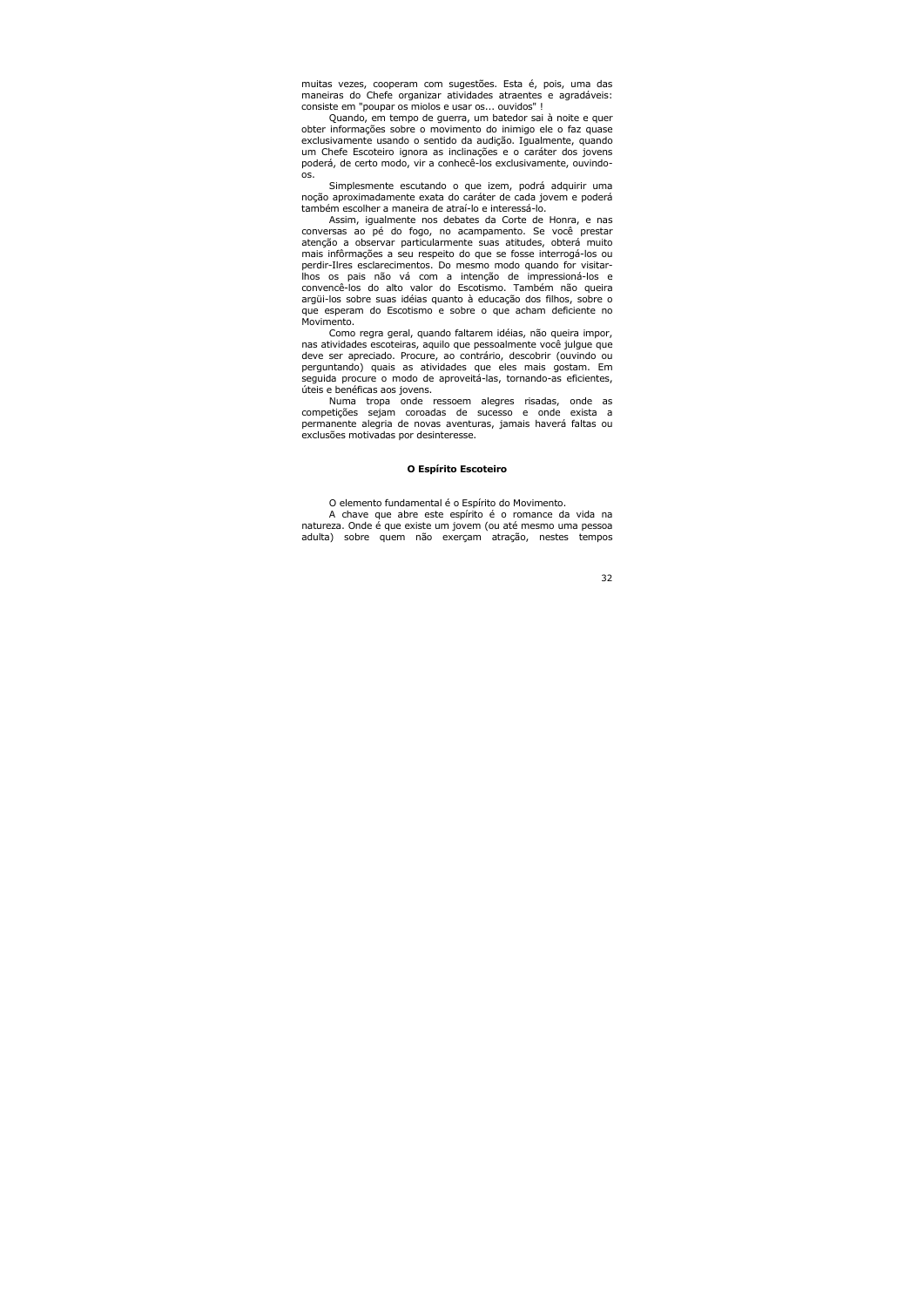materialistas, o apelo da selva e os caminhos abertos da terra? Isso, talvez, seja um instinto primitivo, mas, de qualquer forma, existe e é real. Com essa grande chave abre-se uma enorme porta, ainda que simplesmente para deixar entrar uma rajada de ar fresco e livre e um raio de sol nas vidas, que, de outro modo, iriam prossequindo tristes e obscuras.

Porém, geralmente, pode-se fazer mais que isto.

Os bandeirantes e garimpeiros, heróis das florestas, os desbravadores, os exploradores, os descobridores marítimos, os pilotos são "Flautistas de Hamelin"<sup>1</sup> para os jovens.

Segui-los-iam onde quer que fossem, desde que soasse sua música e fossem entoados os hinos de bravura e resistência, de aventuras e grandes feitos, de eficiência e destreza, do alegre sacrifício de si mesmo pelo bem do próximo.

Isto tudo é alimento espiritual para os jovens! Realmente existe alma em tudo isto!

Observa aquele rapaz descendo a rua: seu olhar está distante! Seu pensamento estará percorrendo as extensões da campanha, atravessando longínquas florestas do sertão ou singrando mares procelosos? Quem o sabe?

De qualquer modo, ele não está ali! Sua imaginação o conduz a um mundo de sonhos, bem diferente de sua prosaica vida quotidiana.

Você nunca viu manadas de búfalos das pradarias americanas vagando pelos jardins de Kensington<sup>2</sup> ?. Nunca viu, em sua imaginação, a fumaça do Acampamento dos Sioux<sup>3</sup> à sombra do monumento do Príncipe Alberto? Eu vos afirmo que muitas vezes lá os tenho visto, nestes últimos anos!

O Escotismo oferece ao jovem a oportunidade de tomar sua mochila, seu equipamento de campismo, e como uma dessas grandes figuras dos sertões, lançar-se à aventura. Ele seguirá pegadas, acompanhará sinais de pista, praticará sinalização,

<sup>&</sup>lt;sup>1</sup> Nota do Tradutor - Lenda alemã narrada em um poema do poeta inglês Robert Browning: "O Flautista de Hamelin". Tocando sua flauta atraiu para fora da vila primeiramente os ratos que a infestavam e depois todos os meninos.

<sup>&</sup>lt;sup>2</sup> Os jardins de Kensington no interior de um bairro central de Londres, são muito fregüentados pelas criancas inglesas. Ali se encontra o Albert Memorial (Monumento do Príncipe Alberto).

 $3$  Velha tribo de Peles Vermelhas dos Estados Unidos.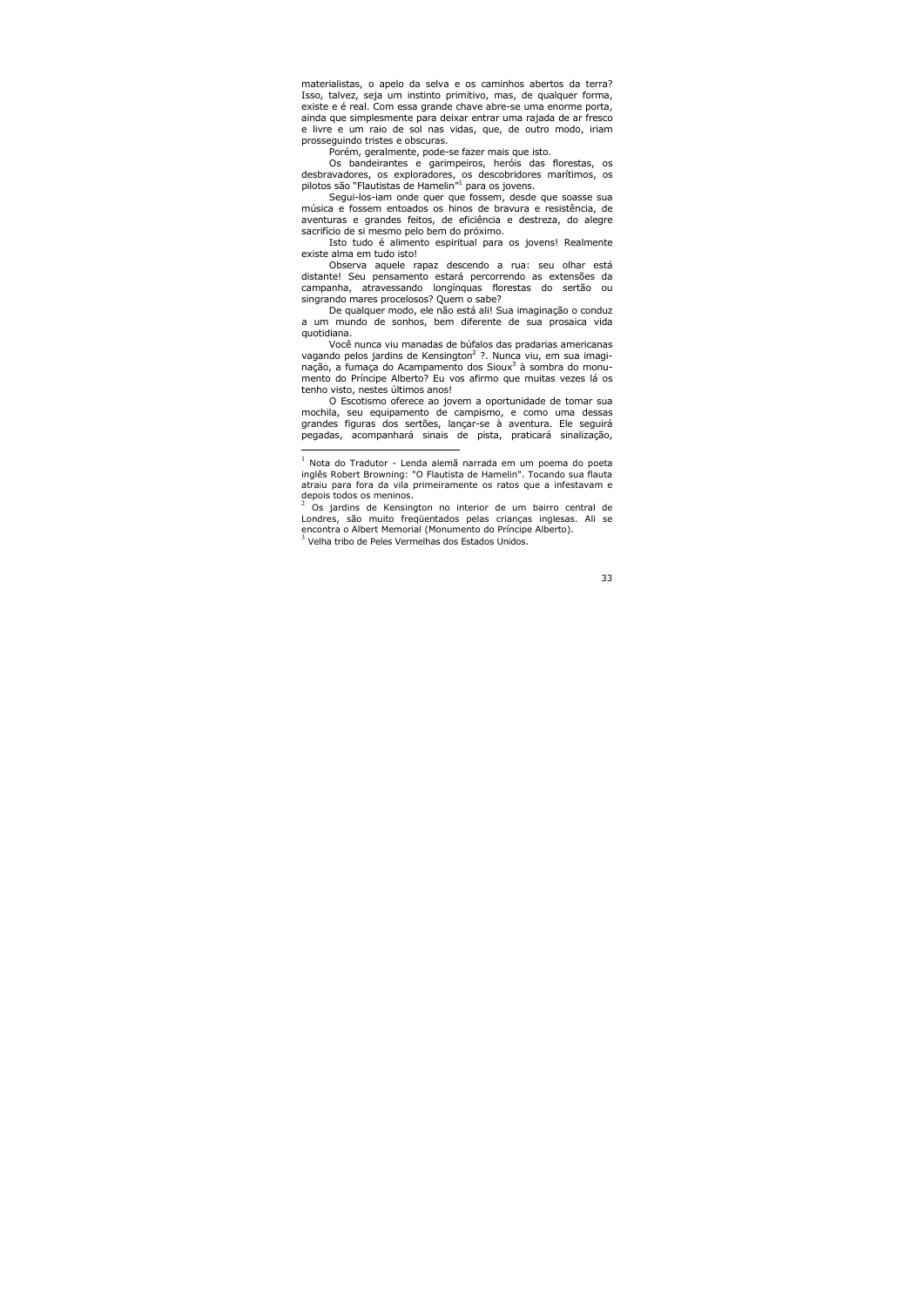acenderá seu próprio fogo, armará sua tenda e cozinhará sua "bóia". Ele fará, por si só, muitas coisas no campo e dará, também, "uma mão" em muitos trabalhos de pioneirismo (pinguelas, pontes, picadas e caminhos). Sua companhia será sua própria "turma" conduzida pelo seu próprio líder. Ele pode ser um dos da "turma", mas terá sua própria personalidade. Ele conhecerá a "alegria de viver" pela vida ao ar livre. E isto, tem uma grande importância espiritual.



A imaginação do jovem atravessa sertões, campanhas e mares. No Escotismo ele se sente fraternalmente unido aos bandeirantes aos índios, aos sertanistas.

Através de pequenas aquisições de conhecimentos da natureza, realizadas nas excursões pelos bosques e florestas, as almas incipientes desabrocham, se expandem, crescem, e abrem os olhos para ver em derredor. O ar livre é, por excelência a escola da observação e compreensão das maravilhas deste grandioso universo. Ele abre o espírito, habituando-nos a apreciar a beleza que está diariamente diante de nossos olhos e que não vemos. Ele revela aos jovens das cidades esse mundo de estrelas que se escondem atrás dos arranha-céus e que as luzes da cidade e as fumaças das fábricas não permitem admirar. Ele proporciona a visão das nuvens vermelhas do por do sol, resplandecendo em sua glória, muito além do telhado do cinema.

O estudo da natureza engloba, em um conjunto harmonioso, todas as questões e problemas do infinito, do mundo macro e microscópico e de sua história, tudo como parte integrante da maravilhosa obra do Criador. Sob esse prisma, o sexo e a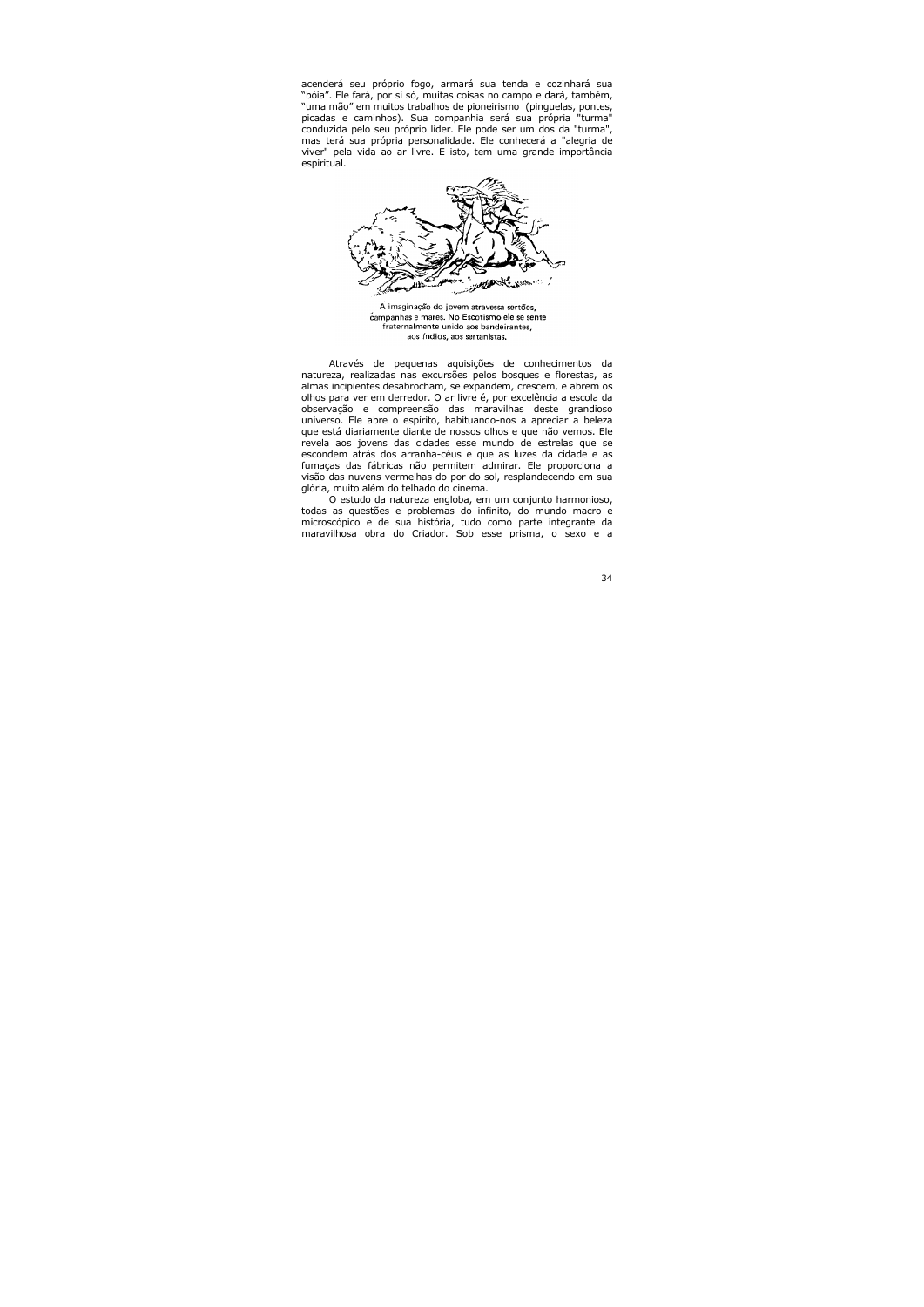reprodução desempenham nobre e importante papel, sendo, por isso mesmo, assim reconhecidos e respeitados.

A vida escoteira conseque melhorar o pior jovem, elevar-lhe os pensamentos e incutir-lhe fé em Deus; simultaneamente, a obrigação escoteira da prática da boa ação diária proporciona, elementarmente, a base fundamental do dever para com Deus e o próximo. Sobre esses alicerces, os pais ou o sacerdote poderão com mais facilidade levantar a desejada crença.

"Pegue um cara ou uma moça qualquer Dê-lhe a roupa e a diccão que quiser Quando o traje, por fim, for despir Não verá talvez logo surgir Outro homem nem outra mulher".<sup>1</sup>

É o espírito e o foro íntimo (não a roupagem exterior) que cria isso.

Todo jovem possui esse espírito!

A questão é que você tem que captá-lo e fazer expandir-se no jovem. A **Promessa Escoteira** a ser cumprida "pela própria honra" da melhor maneira possível, e a Lei Escoteira, são nosso mais forte elo no que diz respeito à disciplina; em 99% dos. jovens produz um efeito salutar.

O jovem não é controlado pelo: -"NÃO FAÇA ISTO! NÃO FAÇA AQUILO!" mas, ao contrário impulsionado pelo:- "FACA"!

A Lei Escoteira foi organizada como um quia para suas AÇÕES e não como um código de repressão às suas faltas ou deficiências. Ela, simplesmente, indica a boa direção e o que se espera de um escoteiro.

#### O Sistema de Patrulhas

O Sistema de Patrulhas é uma característica essencial do adestramento escoteiro. Nisto o Escotismo difere de todas as outras organizações. O sucesso é absolutamente seguro, desde que ele seja convenientemente aplicado. E não pode ser de outro modo!

A chave do sucesso de uma boa tropa é a reunião dos jovens em suas patrulhas e o adestramento destas como unidades separadas, cada uma sob seu próprio monitor responsável.

 $1$  Traducão livre de uns versos populares ingleses.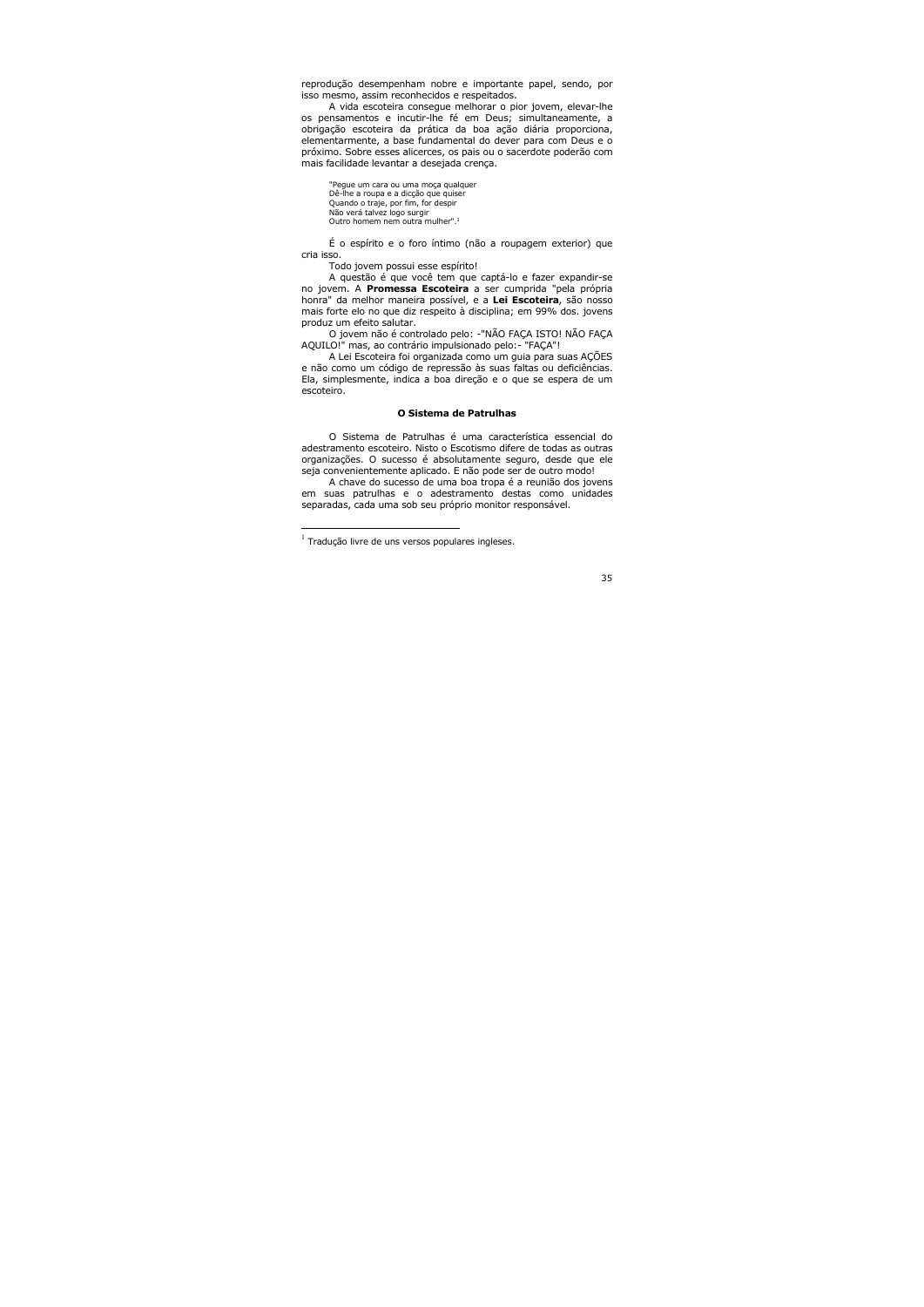Em Escotismo, a patrulha é sempre a unidade, seja para trabalho, seja para jogos, seja quanto ao dever e à disciplina.



O progresso máximo só é obtido nas tropas nas quais a autoridade e responsabilidade realmente repousam nas mãos dos monitores. Este é o segredo do sucesso do adestramento escoteiro.

Atribuindo-se responsabilidade a um indivíduo, obtém-se um inavaliável desenvolvimento do seu caráter. A simples indicação de um monitor como dirigente responsável por uma patrulha já é, pois, de imediato, um grande passo nesse sentido. Dependerá também dele aproveitar e desenvolver as qualidades de cada elemento de sua patrulha. Isto parece realmente uma tarefa demasiado pesada, mas, na prática, tem dado resultados.

Se, além disso, por meio de estímulo e competições entre as patrulhas, você conseguir provocar um espírito de patrulhas, isto então será ótimo, pois torna os jovens mais dinâmicos e desenvolve um padrão de eficiência mais alto e mais completo. Cada jovem, na patrulha, passa a compreender que pessoalmente é responsável e que a honra do grupo, depende em certo grau de sua própria capacidade em "jogar o jogo".

#### Côrte de Honra

A Côrte de Honra, constitui uma parte importante do Sistema de Patrulhas, É constituída, permanentemente, pelos Monitores que, sob a orientação do Chefe Escoteiro, decide e resolve as questões da tropa, sejam elas de natureza administrativa ou disciplinar.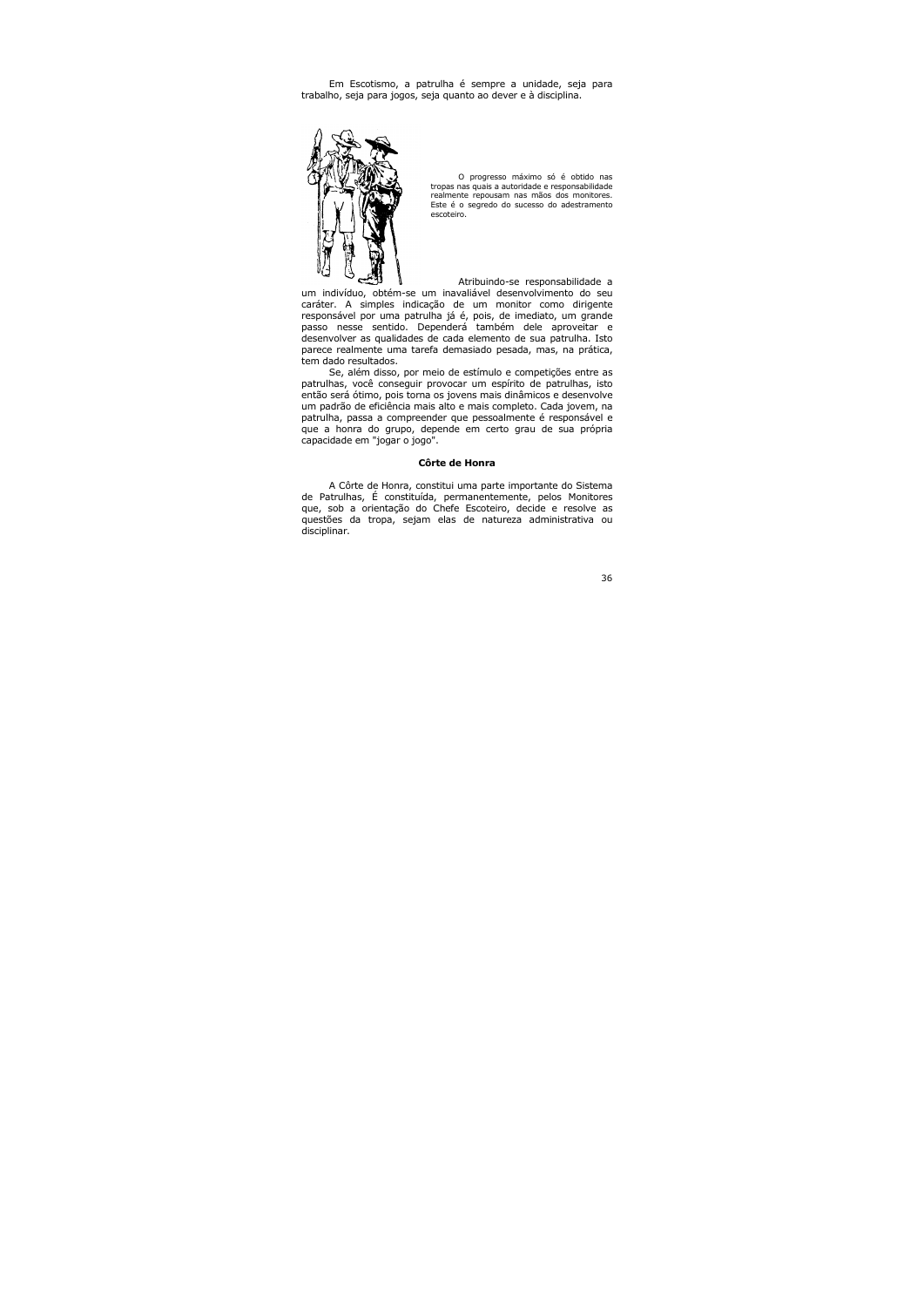Desenvolvem respeito próprio e idéias liberais em seus membros, simultaneamente com a noção de responsabilidade e respeito à autoridade; iqualmente possibilitam a prática do procedimento e formas de conduta neste gênero das relações humanas, constituindo, para os jovens, individual e coletivamente, notável ensinamento, como futuros cidadãos.

A Côrte de Honra encarrega-se dos assuntos de rotina, da direção e gestão de todos os interesses da tropa, tais como jogos, divertimentos, distrações, esportes, etc. Dela também podem participar os sub-monitores, que além de assim prestarem sua cooperação, vão também, incidentalmente, adquirindo, prática e experiência em atuar dentro do conjunto.

A Corte de Honra, quando se reúne para assuntos de justica, é composta somente de monitores. Como seu nome indica, tem a excepcional missão de julgar, intervindo em casos de disciplina e concessão de recompensas.

#### Valor do Sistema de Patrulhas

É de suma importância que o Chefe Escoteiro reconheca o extraordinário valor do sistema de patrulhas e saiba avaliar o que onde obter de sua utilização. Ele é a melhor garantia para a vida e o sucesso permanente da tropa. Ele também alivia o Chefe de uma grande parte dos pequenos trabalhos de rotina, que, de outro modo, pesariam sobre seus ombros. Porém, principalmente e sobretudo: A patrulha é a escola de caráter para cada um! Ao monitor ela proporciona exercício de responsabilidade e de liderança. Aos escoteiros concede a oportunidade de submeterem seus próprios interesses aos do conjunto (o que constitui os primeiros passos no caminho da dedicação e auto-domínio), representados pelo espírito do grupo, de cooperação e da boa camaradagem.

Mas, para serem obtidos resultados de tal ordem neste sistema, você tem que dar aos seus jovens monitores verdadeira liberdade de ação e integral responsabilidade. Se você lhes der somente responsabilidade parcial, também só obterá resultados parciais.

O principal objetivo não é tanto diminuir o trabalho do Chefe, -nas, realmente, dar responsabilidade aos jovens porque este é o melhor de todos os meios para desenvolver-lhes o caráter.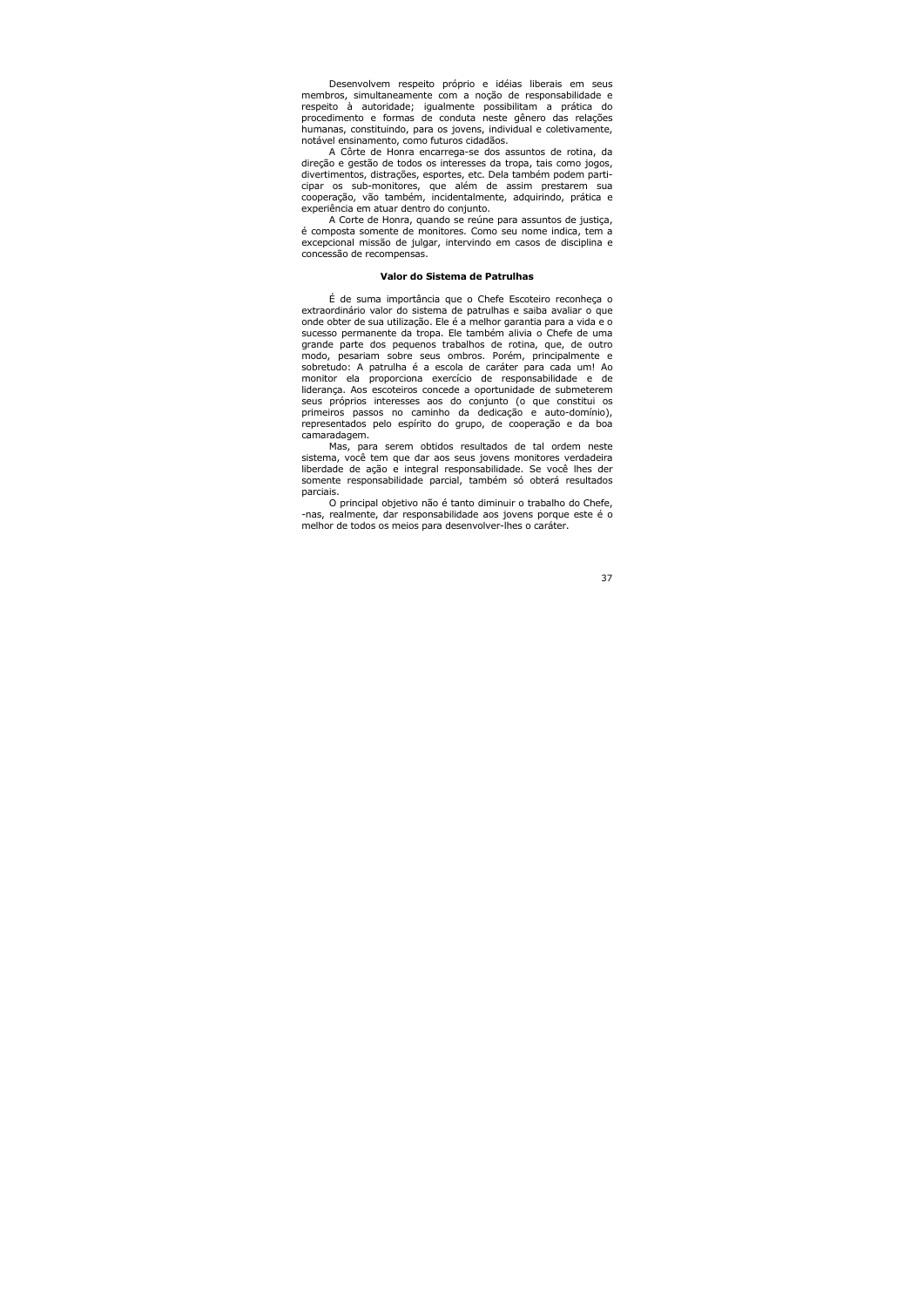O Chefe Escoteiro que deseja obter sucesso deve não somente ler e estudar o que se tem escrito sobre Sistema de Patrulhas e seus métodos, mas, sobretudo, "por em prática o que tiver lido". É a execução dessas coisas que tem importância e somente a constante e longa prática dará experiência aos seus monitores e escoteiros. Ouanto mais oportunidades lhes der. quanto mais praticarem, mais experiência adquirirão, mais fortificarão seu caráter.

#### O Uniforme Escoteiro

Eu freqüentemente já tenho dito:

"Nenhuma importância tem que um Escoteiro ande uniformizado ou não!" O que vale é que ponha seu coração no Escotismo, engaje nele o seu espírito e cumpra a Lei Escoteira! Mas o fato é que não existe um escoteiro, que podendo comprar o uniforme, deixa de fazê-lo.

O espírito estimula a usá-lo.

A mesma observação aplica-se, naturalmente, àqueles que se dedicam ao Movimento: os chefes e comissários; eles não têm propriamente obrigação de usar o uniforme; poderiam deixar de fazêlo se quisessem; mas em seus cargos e funções, tem que pensar nos outros antes de pensarem em si.

Eu, pessoalmente, ponho meu uniforme ainda que seja para inspecionar somente uma patrulha. Tenho a certeza que isto aumenta o tônus moral dos jovens. Isto exalta-lhes a estima e admiração por seu uniforme, ao verem-no digna e orgulhosamente usado por adultos e de responsabilidade. Sentem-se enaltecidos por serem levados a sério por adultos que também julgam importante pertencer à mesma fraternidade que eles.

O garbo e elegância no uso do uniforme e a correção dos detalhes podem talvez parecer coisa fútil e sem importância. Muito ao contrário, desenvolvem amor-próprio e exercem grande influência na reputação do Movimento perante o público, que julga pelas aparências. Nesta matéria, o exemplo é tudo! Apresentem-me uma tropa descuidada com seus uniformes e eu (sem ser Sherlock Holmes!) poderei deduzir que seu chefe é negligente com seu uniforme escoteiro. Você deve pensar bem nisto, quando estiver envergando seu uniforme ou dando um toque final de informalidade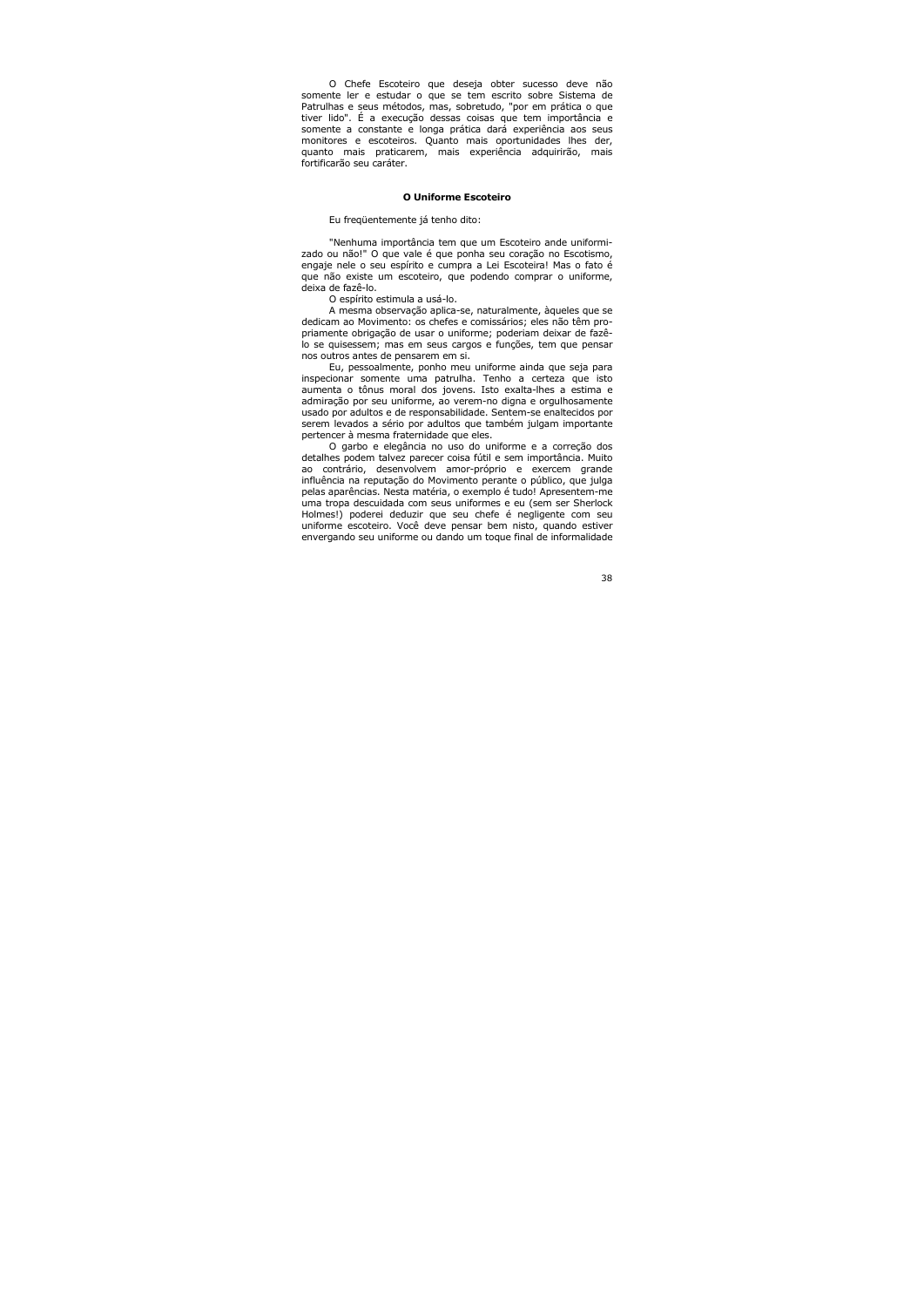e ligeira irreverência dos jovens e seu garbo e elegância vão se refletir neles.

## A Tarefa do Chefe

Os princípios do Escotismo indicam apenas o bom caminho.

O sucesso do resultado, porém, depende do Chefe e do modo como os aplica. Desejo, portanto, agora auxiliar o Chefe neste particular. Esforçar-me-ei por fazê-lo, aqui, de duas maneiras: Primeiro, expondo os objetivos do adestramento escoteiro. Segundo, sugerindo os métodos para aplicá-los.

Muitos chefes, provavelmente, gostariam que eu lhes desse todos os detalhes e o máximo possível de particularidades. Mas, na realidade, isto é impossível, pois o que convém a uma tropa determinada (ou se aplica a um tipo de jovem) num certo lugar, não serve para outra, situada a um quilômetro de distância. Isto acontece, com muito mais forte razão, em relação a todas as tropas escoteiras do Mundo, fundadas e existindo em condições totalmente diferentes.

Todavia, pode-se aqui apresentar certas sugestões de caráter geral; e os Chefes, aplicando-as, convencer-se-ão por si mesmos (e muito melhor) que os detalhes são peculiares a cada tropa e que, muitas vezes, só nelas particularmente dão o esperado resultado. Mas, antes de entrar no assunto, quero, uma vez mais, repetirlhes: não se assustem imaginando que a missão é "demasiado" grande ou árdua. Esta impressão desaparece quando você olhar para o objetivo que se tem em vista. Vise unicamente o alvo! Você terá apenas que "manter a pontaria" e simplesmente fazer a adaptação dos detalhes que lhe permitam assegurá-la.

Como em "Peveril of the Peck"<sup>1</sup>, "não tem importância que não alcancemos os mais elevados de nossos ideais, que sejam, no entanto, altos". De vez em quando podem surgir dificuldades capazes de nos fazer crer que não possamos atingirr esses ideais. Mas é confortante lembrar que geralmente essas dificuldades, vistas de longe, sofrem deformação e que quando delas nos aproximamos, diminuem de proporção.

<sup>&</sup>lt;sup>1</sup> Peveril do Pico - Novela de Sir Walter Scott. (Nota do Tradutor).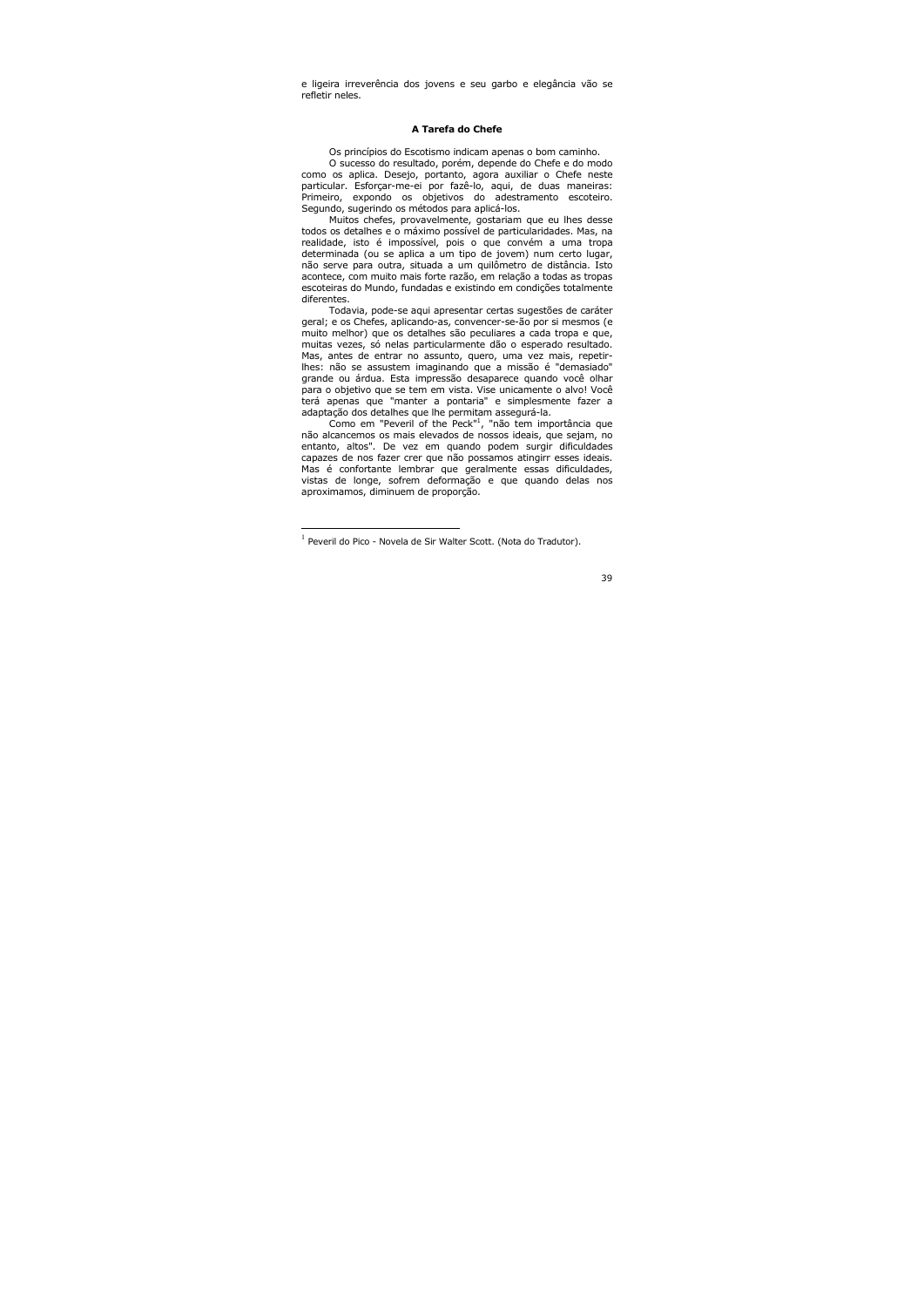Tome alento no velho ritmo negro:

"Já viu vosmecê que na linha do trem A gente receja avancar mais além Pois lá no horizonte, pro fim da coxilha, Os trilhos se juntam e o trem descarrilha.

Dispara o comboio, parece brinquedo. O bom maguinista prossegue sem medo E olhando agora o lugar mais de perto Se vê que o caminho ficou mais aberto.

Assim, todos nós vemos lá no futuro Fechar-se o atalho. Estreito, inseguro; Não dá pra passar. Mas a vida espanta: De perto, se vê que até passa jamanta."<sup>1</sup>

 $1$ Traducão livre e adaptada dos versos publicados na revista semanal norte-americana "Saturday Morning Post". (Nota do Tradutor).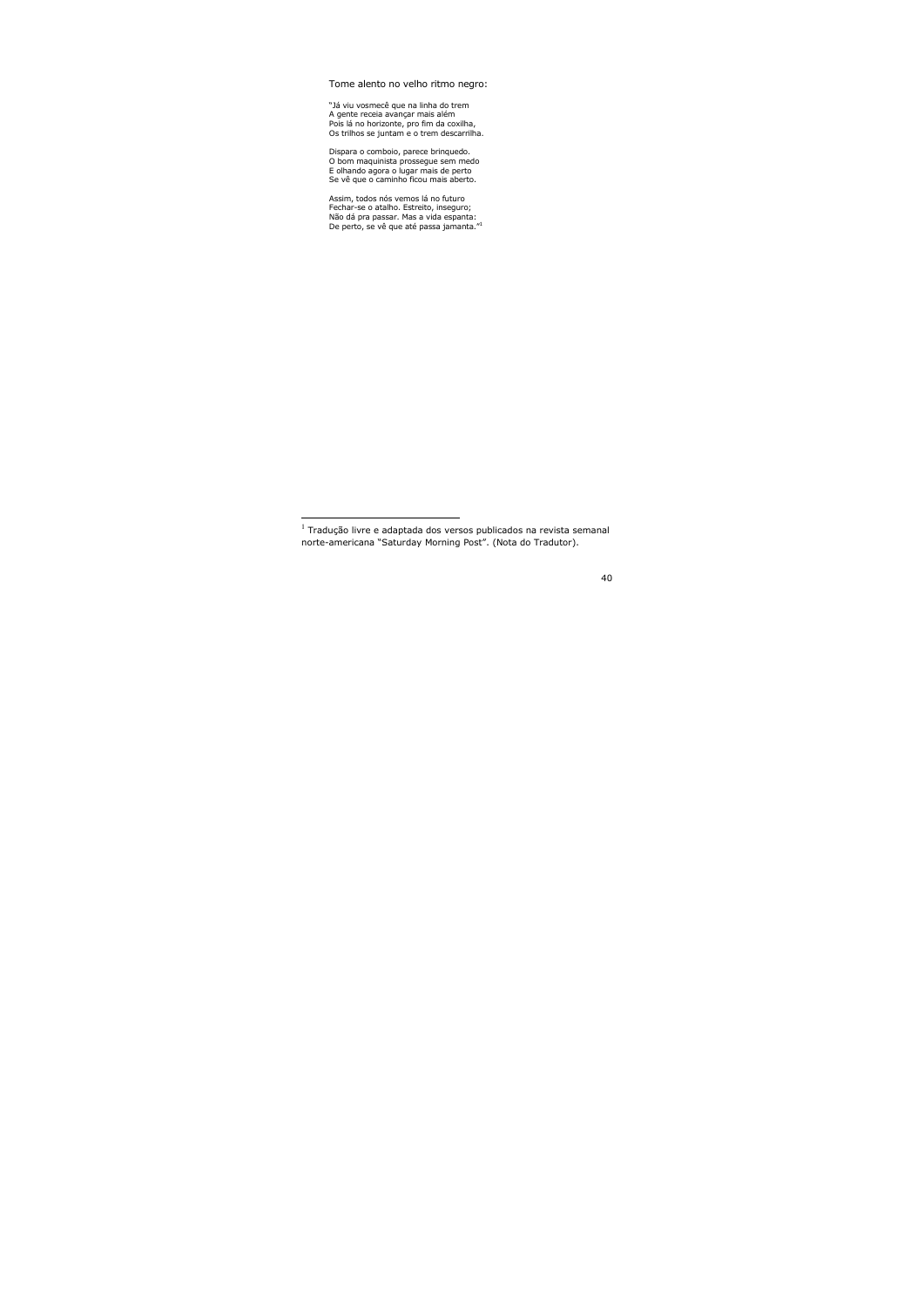### 2ª PARTE

# DE ESCOTEIRO A CIDADÃO

**CARÁTER SAÚDE E VIGOR** HABILIDADE MANUAL E DESTREZA SERVIÇO AO PRÓXIMO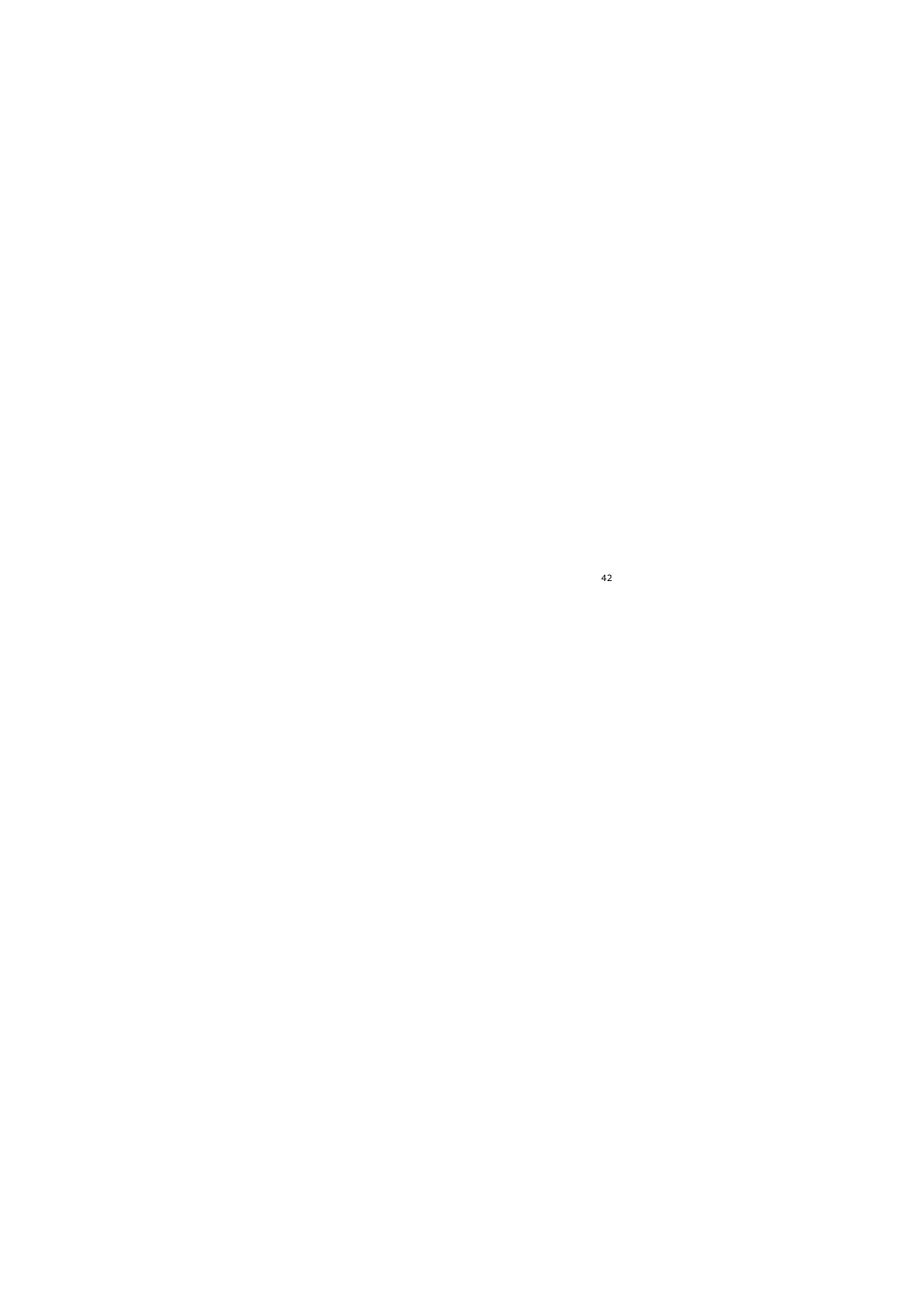

O código do Cavaleiro Andante é ainda o código dos jovens altruístas hoie em dia.

# I - CARÁTER

"A qualidade do caráter de seus cidadãos define muito mais o valor de uma nação que sua força militar."

"Caráter tem mais importância que erudição para se vencer na vida."

Caráter tem, assim, importância fundamental, tanto para as nações como para os indivíduos. E, se caráter é fundamental para fazer-se carreira, deve ser desenvolvido naturalmente antes de se começá-la; e principalmente enquanto se é jovem e receptivo.

Caráter não pode ser injetado num jovem. Existe em estado embrionário no jovem e deve ser apenas cultivado para desabrochar. De que modo?

Caráter é comumente o resultado do ambiente circunvizinho. Pegue duas crianças (gêmeos, se quiser). Coloque-as na mesma escola, ensine-lhes as mesmas lições, dê-lhes, porém, ambientes, lares e companhias diferentes, fora da escola. Ponha uma junto de uma boa mãe, compreensiva e encorajadora, entre companheiros limpos e direitos e em cujos jogos e diversões haja honra e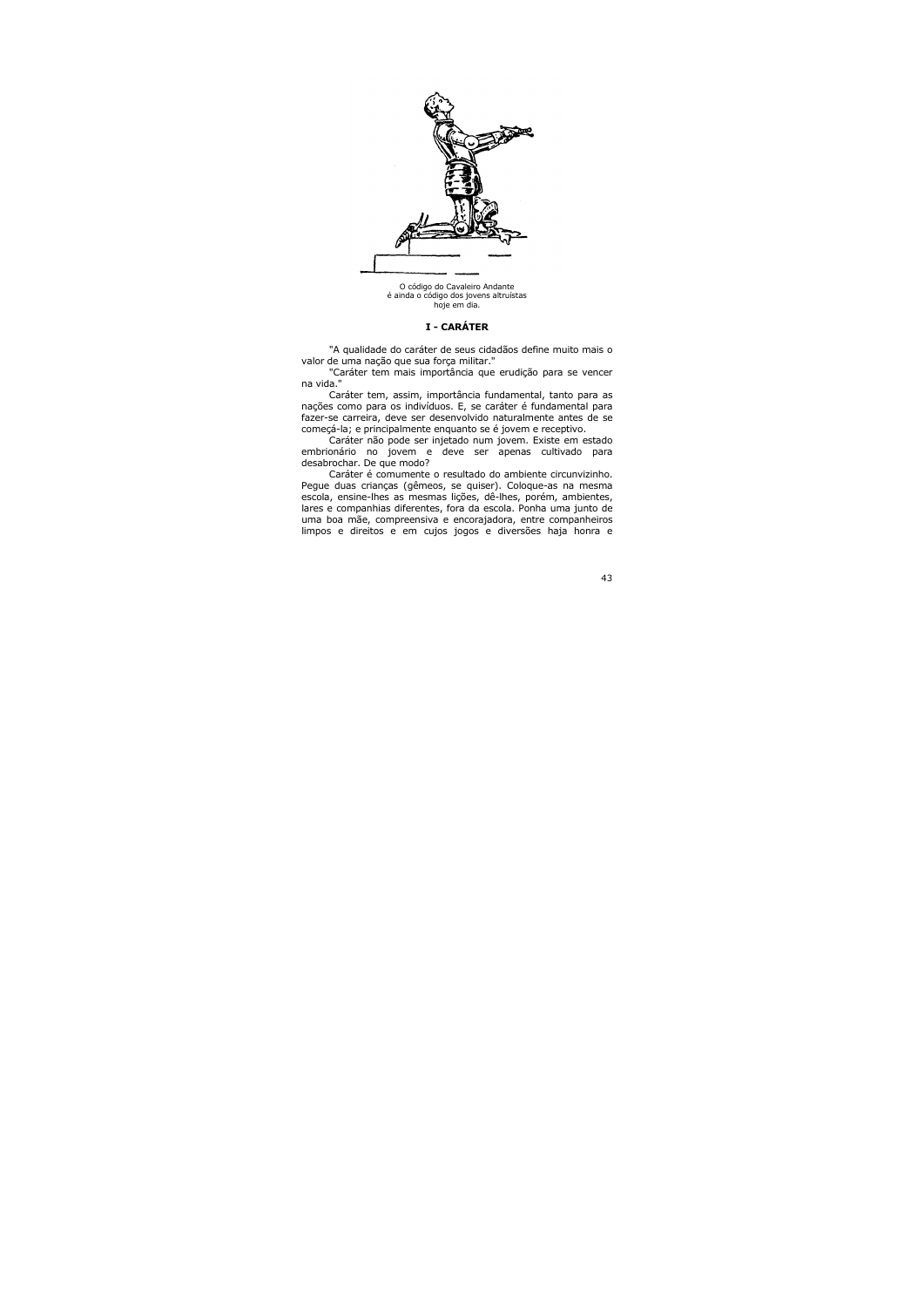honestidade da conduta de cada um, etc., etc. Tome a segunda e ponha-a de outro lado, vivendo numa casa imunda, entre gente que use linguagem pornográfica, costume roubar e seja desregrada. Adquirirá as mesmas qualidades de caráter que seu irmão gêmeo? Certamente que não! Há milhares de jovens que diariamente se perdem por deixarem de adquirir caráter. Tornam-se, deste modo, inúteis, prejudiciais a si próprios e um verdadeiro perigo para a Nação. Eles poderiam ser salvos e aproveitados se somente dispusessem de ambiente adequado no período receptivo de suas existências. Há muitos milhares de outros tantos que talvez não estivessem jqualmente em tão baixo nível (pois há maus elementos em todas as classes sociais). Todos poderiam ser adultos melhores, mais úteis ao país e a si próprios, se na ocasião oportuna tivessem sido persuadidas a desenvolver seu caráter.

Este é, portanto, o mais importante objetivo do adestramento escoteiro - educar; não simplesmente instruir (pense bem nisto!), mas educar, isto é, levar o jovem a aprender por si próprio e voluntariamente tudo aquilo que contribua para forjar seu caráter.

### Porque a Tropa Não Deve **Ter Mais de 32 Escoteiros**

É conveniente que uma tropa não exceda de 32 escoteiros. Sugiro este número porque tenho pessoalmente treinado jovens e descobri que 16 é o máximo com que posso lidar para poder realmente desenvolver o caráter individual de cada um. Eu admito que outras pessoas sejam capazes de fazer o dobro do que eu faço e daí concluo o número de 32. Pessoas têm me contado existirem boas tropas com 60 ou mesmo 100. Os chefes respectivos asseguram que os jovens são igualmente tão bem educados como em tropas menores. Eu exprimo minha admiração (admiração agui, realmente significa "surpresa") e. . . não acredito! Eles perguntam: Porque devemos preocupar-nos com treinamento individual? - Porque é o único mejo de educar!

Pode-se instruir qualquer número de jovens. Se você tiver uma voz forte e um processo bom e agradável de manter a disciplina, você poderá instruir até um milheiro ao mesmo tempo. Mas isto não é adestramento nem educação. Educação é o que vale na formação do caráter de adultos.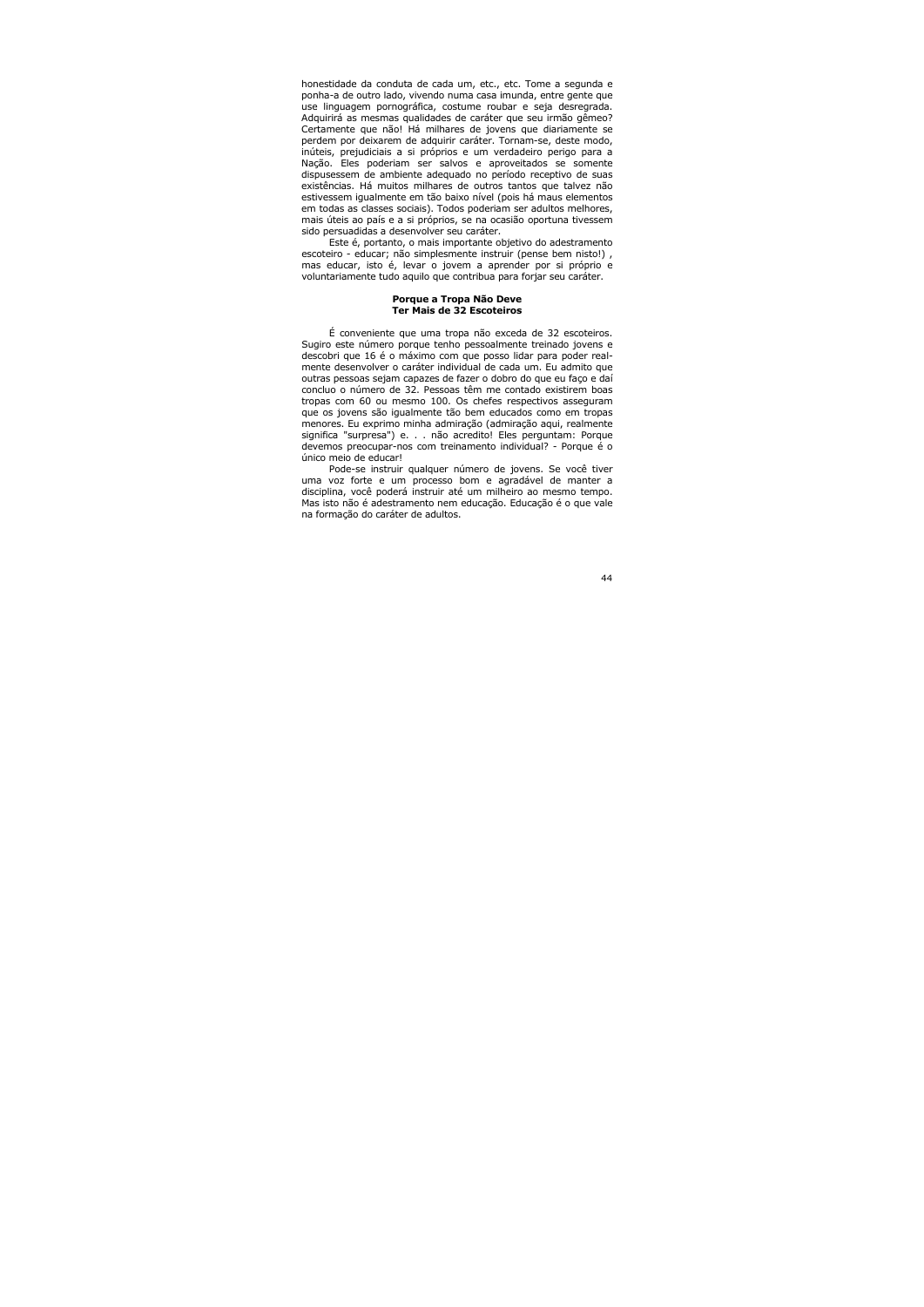Quando se incentiva em um indivíduo o interesse pelo seu próprio aperfeicoamento, este se manifesta segundo a linha do seu temperamento e num esforço acorde com suas possibilidades. Não adianta absolutamente querer pregar a Lei Escoteira ou impô-la a um bando juvenil. Cada imaginação exige que dela se faça uma exposição especial, provocando a intenção de cumpri-la. E aí é que interferem, a personalidade e a capacidade do Chefe.

Consideremos, em consegüência, algumas das gualidades do espírito e morais que constituem o caráter; depois vejamos como pode o Chefe Escoteiro conduzir o jovem e desenvolvê-las em si próprio através do Escotismo.

### A Cavalaria Medieval e Seu Código de Honra

O código dos Cavaleiros Andantes da Idade Média tem sido a norma de conduta de todos os cavalheiros, desde o ano 500 de nossa era, época em que o Rei Artur redigiu as regras de vida para os seus Cavaleiros da Távola Redonda. A vida romântica dos Cavaleiros Andantes tem constituído perene atração para todos os jovens e exalta seus sentimentos morais. Seu "Código da Cavalaria" inclui honra, autodisciplina, cortesia, coragem, espírito de sacrifício pelo servico e Pelo dever e conduz à religião.

As regras, tais como foram novamente redigidas no tempo de Henrique VII, eram as sequintes:

1) Nunca serão retiradas as armaduras, exceto para o repouso noturno.

2) Serão buscadas aventuras, onde se adquiram glória e renome.

3) Serão defendidos os pobres e os fracos.

4) Serão auxiliados todos os que pedirem apoio em defesa de una causa justa.

5) Nunca ofenderão um ao outro.

6) Lutarão pela defesa e felicidade de seu país.

7) Trabalharão pela honra e não por proveitos.

8) Jamais quebrarão uma promessa, sob pretexto algum.

9) Sacrificar-se-ão pela honra de sua Pátria.

10) Preferirão morrer honrosamente a escapar vergonhosamente.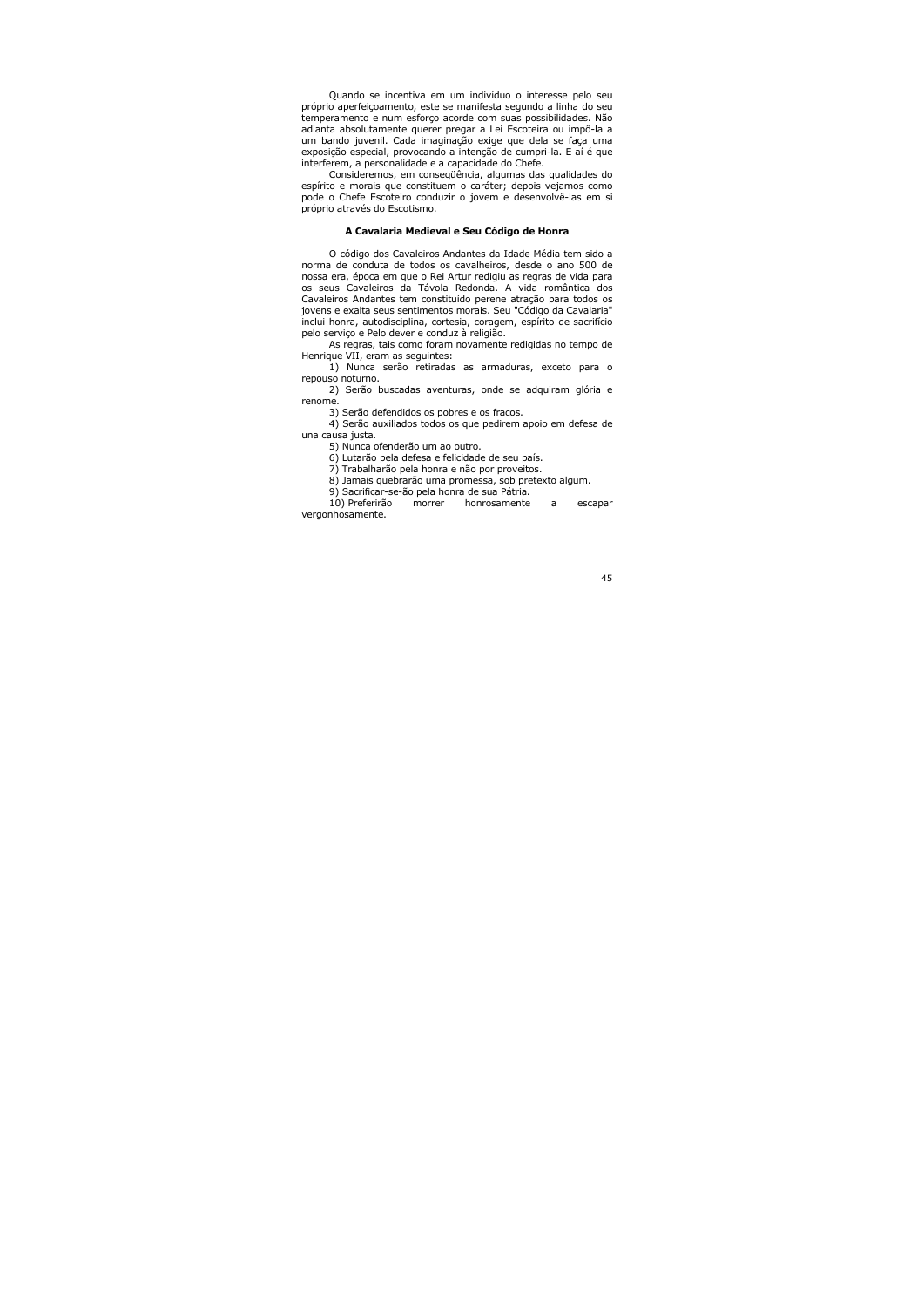Os ideais dos Cavaleiros Medievais e seu Código de Honorabilidade são, antes de mais nada, o que deve ser incutido nos jovens. Levem-nos àquela forte compreensão da justica que deve constituir parte integrante do seu caráter e permitir-lhes-á realmente tornarem-se bons cidadãos.

Este hábito de "ver as coisas do ponto de vista dos outros", pode ser desenvolvido em jogos ao ar livre, onde a honestidade, o cavalheirismo e o respeito "às regras do jogo" são essenciais. Quer se trate de um "assalto ao acampamento" quer de uma simples corrida de estafetas, aquelas qualidades são fundamentais. Durante esses jogos têm que ser observadas rígidas regras, o que exige dos jogadores autocontrole e bom humor; no fim da partida a norma é que os vencedores se confraternizem com os vencidos e que estes sejam os primeiros a ovacionar e congratularem-se com os vencedores. Isto deve ser praticado até vir a constituir um hábito.

Um outro valioso auxiliar para incluir essas qualidades e justica consiste em realizar debates entre os jovens, sobre assuntos que lhes interessem, levando-os a argumentar de ambos os lados. Isto habitua a reconhecer que cada questão importante tem sempre dois lados e que não devem se deixar arrebatar pela elogüência de um bom orador antes de ouvir o que tem a dizer sobre o assunto o defensor do outro ponto de vista; ensina-os a analisar por si mesmos os argumentos de ambos os partidos antes de tomarem decisão e emitirem sua opinião favorável a um ou outro.

Uma maneira prática de por em execução, consiste em não permitir que as votações se executem simplesmente pelo levantar das mãos, pois desse modo quem estava hesitante (ou estava desatento), vota com a maioria. Cada qual deve registrar seu voto: "Sim!" ou "Não!" num pedaço de papel e entregá-lo pessoalmente. Este sistema, assegura a firmeza de opinião, fruto de conclusões próprias, depois de balanceados ambos os lados da questão.

Do mesmo modo, arbitragens de disputas e julgamentos simulados (se levados a sério e dentro das normas prescritas para os tribunais do júri) tem um enorme valor, pois dão aos jovens a idéia repetida do que significa justiça e jogo limpo e também uma pequena experiência sobre os deveres cívicos que, mais tarde, terão de exercer como jurados ou talvez, testemunhas nos tribunais.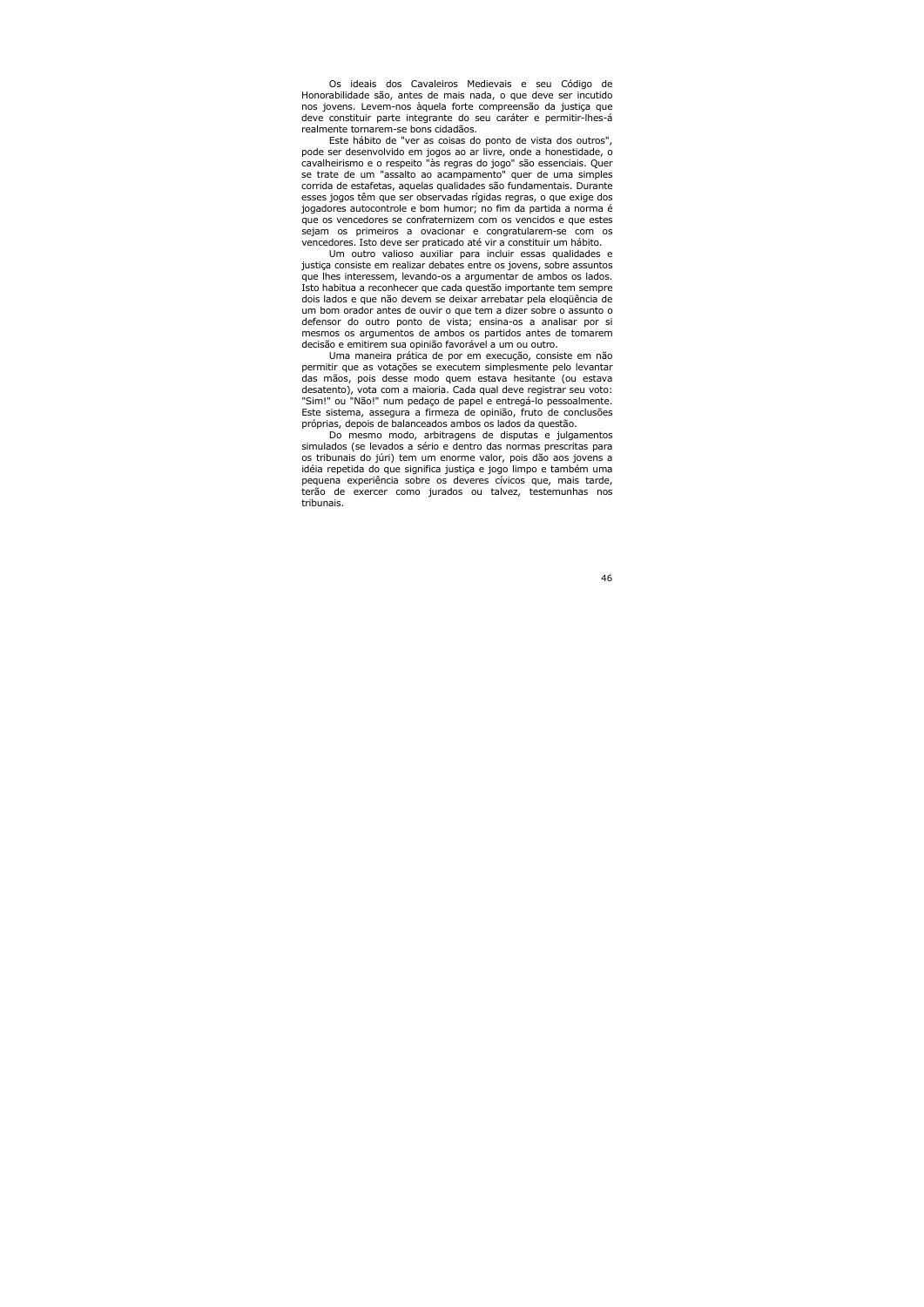A Côrte de Honra da tropa escoteira é um outro passo nesse sentido. E como aí os jovens, na qualidade de membros, já tenham uma verdadeira responsabilidade, a seriedade de suas opiniões é de importância que os conduz a pensar e raciocinar tal cuidadosamente sobre a decisão a tomar, ouvindo e pesando previamente todos os argumentos, de ambos os lados. Desse modo um chefe, usando sua arte e engenho, pode encontrar um sem número de oportunidades, tanto ao ar livre como dentro de casa para treinar os Escoteiros, ensinando-lhes honorabilidade e honestidade, altruísmo e despreendimento, senso de justica e de dever para com o próximo. De todas as questões que estamos estudando, iulgo ser esta uma das mais importantes no que concerne ao exercício pessoal da livre cidadania. Lamento ter apenas podido tocar no assunto da maneira superficial.

### **Disciplina**

Para uma nação prosperar precisa de disciplina. Você só terá disciplina coletiva se obtiver, inicialmente, disciplina individual. Por disciplina eu quero dizer obediência à autoridade e a outros ditames do dever. Isto não pode ser obtido por medidas repreensivas, mas sim pelo estímulo e educação dos jovens, inicialmente em autodiscipFina e espírito de renúncia a seus próprios prazeres e egoísmo em benefício dos demais. Isto se aprende grandemente pelo exemplo e pela atribuição de responsabilidade pessoal e de forte dose de "confiança".

Através do Sistema de Patrulhas atribuímos grande responsabilidade aos monitores, realmente responsáveis por tudo o que ocorre entre os membros da patrulha.

Em 1596, Sir Henry Knyvett<sup>1</sup>, alertou à Rainha Elizabeth que o Estado que se descuida do adestramento e disciplina de sua juventude, não somente produz maus soldados e marinheiros para a querra, mas também (o que é mal maior) maus cidadãos para sua vida civil; ou, como disse ele: - "Por falta de verdadeira disciplina são fútil e desesperadoramente gastos o tempo e a rigueza, tanto do monarca como do país".

Alto funcionário inglês no Condado de Wiltshire. Escreveu "A Defesa do Reino". Morreu em 1598 (Nota do Tradutor).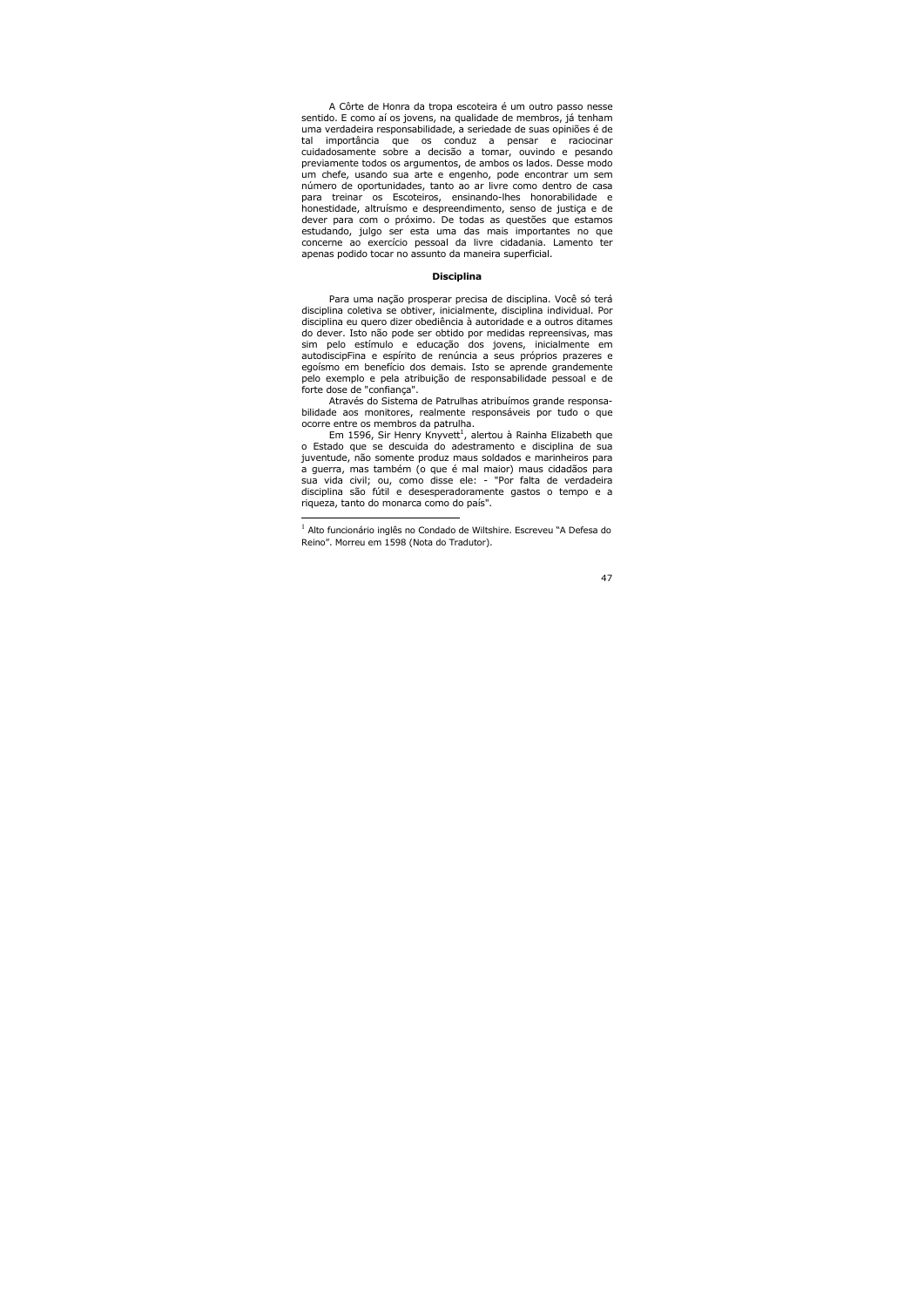Não se obtém disciplina castigando uma criança por um mau hábito, mas, substituindo-o por outra e melhor ocupação que lhe absorva a atenção gradualmente o faça esquecer e abandonar o velho hábito.

O Chefe Escoteiro deve insistir na disciplina e na rígida e rápida obediência, nos míninos detalhes. Fora disto, deixe os jovens correrem anarquicamente - o que é bom fazer sempre que possível.

### Noção de Honra

A Lei Escoteira é a base em que se assenta todo o adestramento escoteiro.

Todos seus artigos devem ser ampla e claramente expostos aos jovens, pela exemplificação simples e prática de sua aplicação em sua vida diária. Não há melhor lição que a do exemplo. Se o próprio Chefe Escoteiro abertamente cumpre e executa a Lei Escoteira em todas as suas ações, os jovens vão segui-lo rapidamente. Este exemplo será tanto mais forte se o Chefe fizer ele próprio a Promessa Escoteira identicamente e na mesma ocasião que seus escoteiros.

O 1º artigo diz textualmente: - "O Escoteiro tem uma só palavra e sua honra vale mais que a própria vida"<sup>1</sup>. Nele se baseiam todo o comportamento e disciplina futuros do Escoteiro. Por isso deve-se-lhe explicar com muita atenção e cuidado que "se confiará nele" e que se espera que assim corresponda, agindo com correção em todos seus atos da vida diária. Essa é a primeira coisa a ser dita pelo Chefe a seus escoteiros, antes que façam sua Promessa Escoteira.

A investidura de um escoteiro é propositalmente feita dentro de um cerimonial porque um pequeno ritual neste gênero, feito com estrita solenidade, causa profunda impressão na alma jovem e, como é tão sério e importante o momento, é justo que ele fique tão impressionado quanto seja possível.

É de grande importância que de vez em quando o Escoteiro relembre a lei. Os jovens esquecem com facilidade, e não é admissível que um jovem que tenha solenemente prometido cumprir a Lei Escoteira não seja capaz de, a qualquer momento, repetir a Lei.

 $1$  Texto brasileiro da Lei Escoteira (Nota do Tradutor).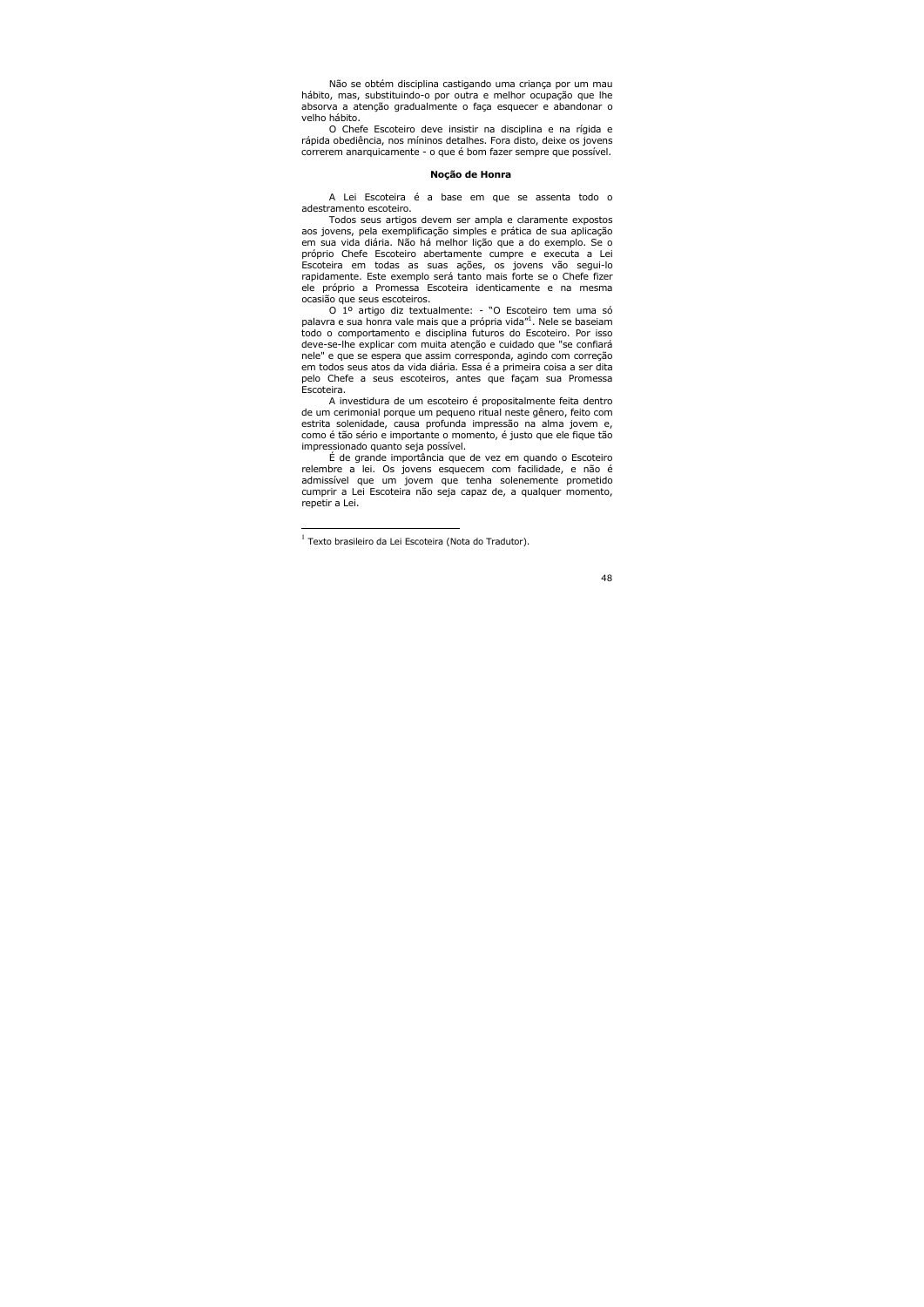Uma vez que o Escoteiro compreenda o que é a honra e a tenha hipotecado em sua iniciação e promessa, o Chefe deve confiar completamente nele.

Você, por sua atitude, deve mostrar-lhe que o considera um ser responsável. Encarregue-o de qualquer coisa, temporária ou permanentemente, e confie em que a execute fielmente. Não figue verificando como ele o faz; deixe-o fazê-lo à sua própria maneira; se necessário, deixe-o só e confie em que faça o melhor possível. Confianca e crédito são a base de todo nosso desenvolvimento moral. Atribuir responsabilidade é a chave do sucesso com os jovens, especialmente com os mais turbulentos e difíceis.

A finalidade principal do Sistema de Patrulhas consiste em atribuir responsabilidade ao maior número possível de jovens, visando deste modo a desenvolver-lhes o caráter. Se o Chefe atribuir verdadeiro poder a seus monitores, conceder-lhes forte dose de confianca e der-lhes carta branca na execução de sua tarefa, terá feito muito mais pelo desenvolvimento do caráter de cada um do que qualquer Escola jamais poderia ter feito.

### Confiança em Si

O jovem não vai atingir de fato o valor completo do adestraento escoteiro antes de alcançar a 1ª Classe. As etapas de 1ª Classe foram estabelecidas com a idéia de que o jovem que tenha desenvolvido as suas qualidades e aptidões a tal grau, possa ser considerado, com razão, possuidor das virtudes inerentes a um nobre e verdadeiro bom cidadão.

Quando o jovem se dá conta que não é mais um novico e sim um ser responsável, no qual se confia, capaz de fazer as coisas e cumprir missões, ele adquire confiança em si próprio. Ambição e esperança começam a surgir então para ele.

Não podendo deixar de sentir-se mais capaz do que era antes, também ele adquirirá essa confiança em si próprio, que lhe dará a esperança e a firmeza tão necessárias nos momentos difíceis da vida, mantendo-o de pé até sair vitorioso.

Prestar auxílios e primeiros socorros, excursionar, acampar, construir ir pontes, etc., são conhecimentos importantes, quer quanto à habilidade, quer quanto ao emprego do engenho e da inteligência, pois cada um, posto que trabalhando em cooperação com os outros, é responsável por sua própria parte do trabalho.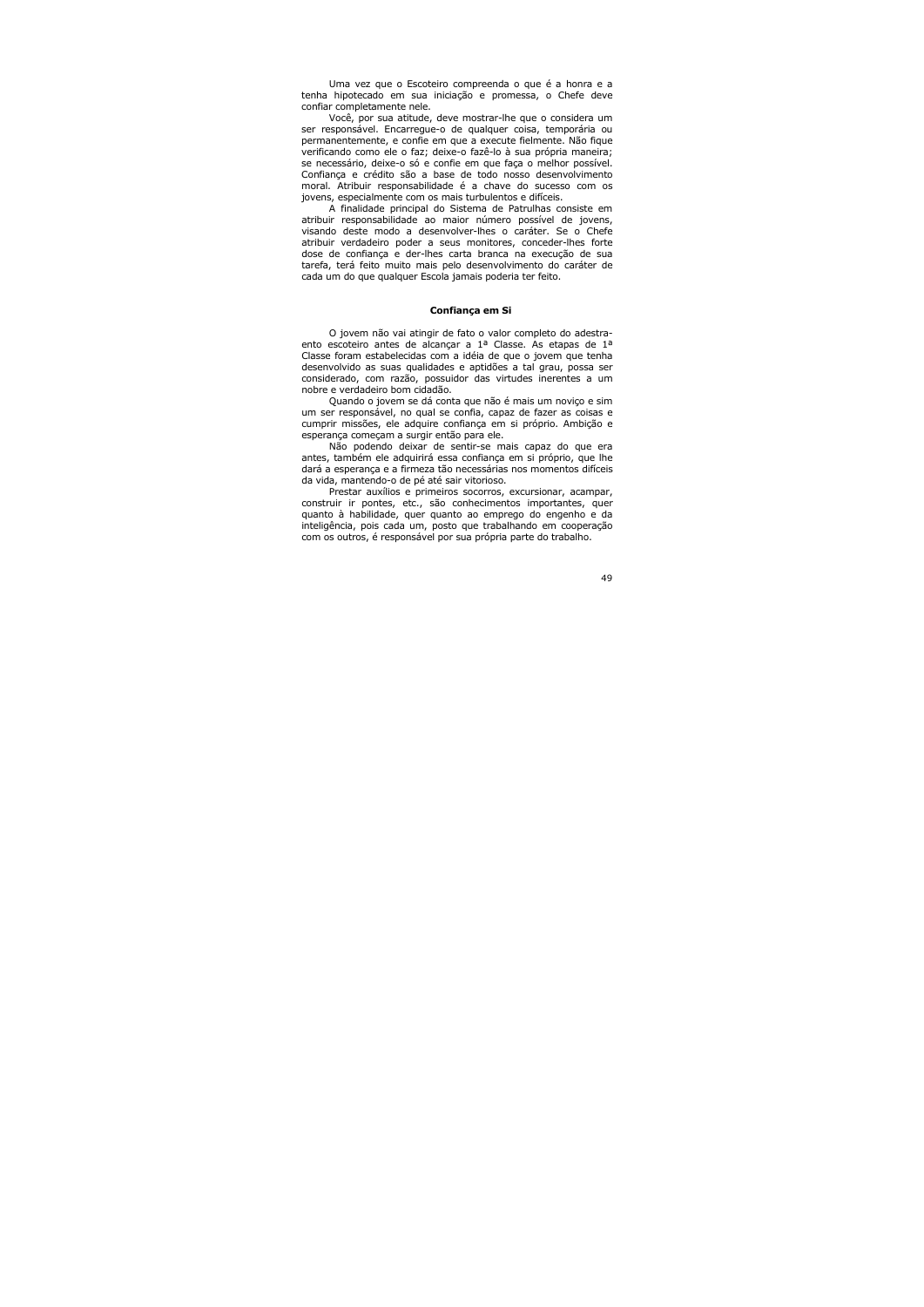A natação, como parte das etapas de classe, também tem seu valor educativo, tanto físico quanto moral e mental, pois, além de desenvolver os membros e aumentar o fôlego, dá ao indivíduo a sensação de poder vencer um dos elementos da natureza e até salvar vidas.

Quando eu preparava o Corpo Policial Sul-Africano, costumava fazer os homens saírem a cavalo, aos pares, para vencer longas distâncias de 300 a 400 quilômetros. Isto ensinavaos a usar a inteligência e a defenderem-se por si próprios. Mas, guando eu tinha um elemento um pouco menos "esperto", este era mandado sozinho, sem ninguém para auxiliá-lo ou protegê-lo. Ele tinha assim que achar seu próprio caminho, arranjar-se para comer e alimentar seu cavalo e ainda., redigir sozinho o relatório de sua expedição. Era este o melhor treinamento de todos, tanto em inteligência como em auto-confiança. Não tenho dúvidas em recomendar esse método para que os Chefes o apliquem no treinamento de seus Escoteiros.

De todos, o Acampamento é, acima de tudo, o melhor dos meios para desenvolver nos jovens os desejados atributos do caráter.

O ambiente é saudável, os jovens se entusiasmam e se alegram, todas as coisas interessantes da vida os rodeiam e o Chefe os tem permanentemente, noite e dia, sob a sua influência. É acampamento que o Chefe Escoteiro tem sua maior no oportunidade de observar e conhecer as características individuais de cada um e de, em consequência, aplicar a seu desenvolvimento a necessária orientação; ao mesmo tempo que os jovems adquirem pessoalmente as qualidades de caráter inerentes à vida do Acampamento, como sejam disciplina, capacidade de ação, engenho, confiança em si, habilidade manual, arte mateira e marinheira, noção do valor do esforço coletivo, espírito de equipe e conhecimento da natureza, eles podem ser orientados devidamente, sob a simpática e alegre influência de um Chefe compreensivo e camarada.

Uma simples semana dessa vida vale mais que seis meses de treinamento teórico na sede, por melhor que este tenha sido.

É recomendável portanto que o Chefe que não possua muita experiência em matéria de acampamentos, estude bem o assunto, sob todos os prismas.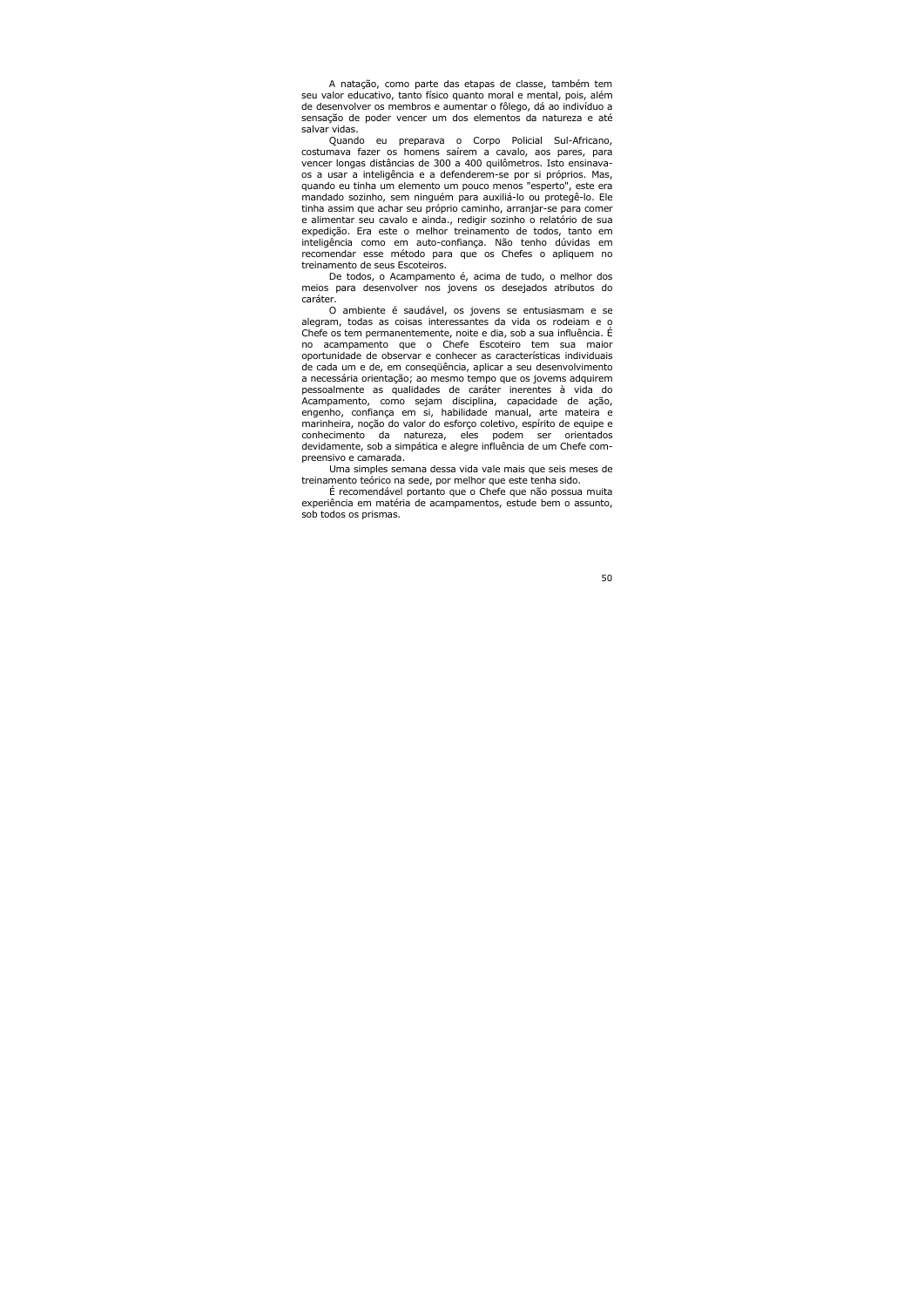

Ajude o jovem a adquirir confiança em si próprio e capacidade de recursos para "conduzir seu próprio barco", olhando para o alto e para a frente e orientando assim o curso de sua própria vida.

### A Alegria de Viver

Porque consideramos o conhecimento da natureza a atividade básica do Escotismo?

Este é um ponto que caracteriza, justamente, a diferença entre o Escotismo e outras organizações juvenis.

Esta pergunta pode ser facilmente respondida do seguinte modo: "Nós desejamos não simplesmente ensinar nossos jovens a ganhar a vida, mas a viver", o que significa como aproveitar a vida".

Como eu tenho insistido bastante, o conhecimento da natureza fornece a melhor maneira de alargar o espírito e a mente juvenil; ao mesmo tempo (se o Chefe Escoteiro não perder de vista esse objetivo), conceder-lhes-á a faculdade de apreciar a beleza das coisas da natureza, e, consequentemente, também na arte. Isto certamente os ensinará a melhr apreciar a vida.

Tais sentimentos completam a compreensão de Deus como Criador, através de Sua maravilhosa obra. Este conceito, combinado com o da verdadeira execução de Sua vontade, expressado sob a forma de servico ao próximo, constitui a base real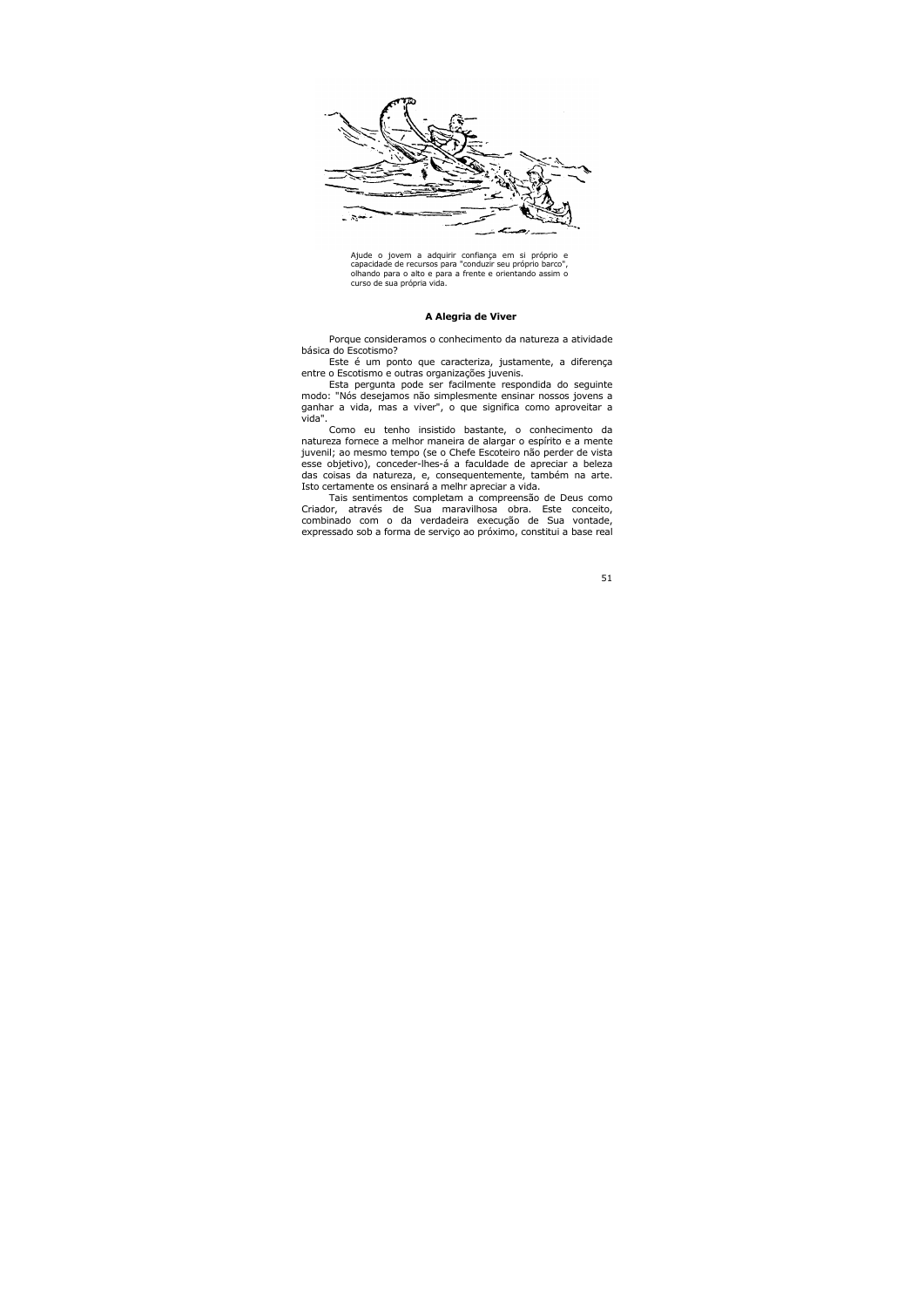da religião.

Faz alguns anos, encontrava-me eu no quarto de um amigo recentemente falecido. Sobre sua mesa, sob seu velho cachimbo abandonado estava aberto um livro de Richar Jefferies<sup>1</sup>: "Field and Hedgerow" (CAMPO E CÊRCA-VIVA). Na página aberta se lia: "o conceito moral do bem não é completamente satisfatório. Sua mais alta expressão até hoje conhecida reside, para nós, no altruísmo que consiste em fazer o bem sem buscar recompensa imediata ou futura e sem intenção preconcebida. Isto é, o que conhecemos de melhor...mas o quanto é pouco satisfatório!...

"Necessitamos dar maior satisfação aos desejos íntimos do coração do que os simplesmente proporcionados por qualquer obra de dedicação pessoal; deve ser qualquer coisa de acordo com o próprio conceito de beleza de um ideal. Virtude pessoal não é bastante! E ainda que eu não possa definir esse conceito ideai do bem, parece-me que ele, de algum modo, está estreitamente ligado à beleza ideal da natureza."

Em outras palavras, pode-se afirmar que a felicidade é questão de consciência interior, combinada com o uso externo dos sentidos.

Se a definição acima é verdadeira, sua recíproca também é igualmente certa, o que significa que a simples apreciação da beleza não pode trazer felicidade se não tivermos consciência trangüila. Assim sendo, se quisermos que os jovens alcancem a felicidade em suas vidas, devemos encaminhá-los na prática do bem, completada pelo sentido de apreciação da beleza na natureza. O caminho mais curto para este último é o próprio conhecimento da natureza: -

"... livros nas águas correntes, lições nas pedras, e o bem por toda a parte"<sup>2</sup>.

A juventude, de um modo geral, não está de olhos realmente abertos e é dada ao chefe escoteiro a alegria de realizar essa operação realmente digna de ser feita.

 $^{-1}$  Jonh Richard Jefferies - Ensaísta e naturalista inglês, falecido em 1877. (Nota do Tradutor).

<sup>&</sup>lt;sup>2</sup> ... books in the running brooks Sermons in stones, and good in everything" William Shakespeare "As you like it". Act II, Scene I. (Nota do Tradutor).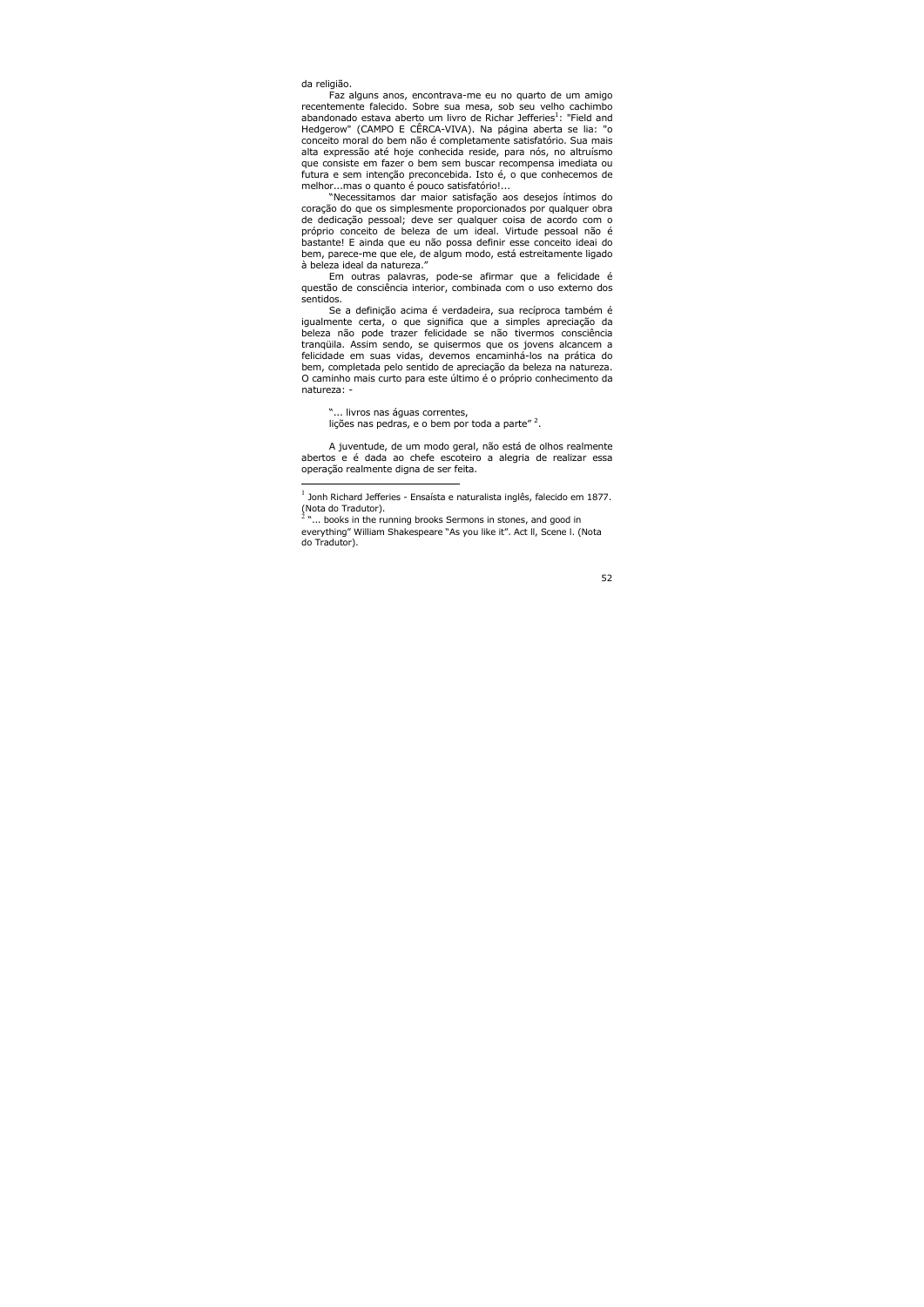Uma vez que o interesse pelo contato com a natureza, tenha penetrado e germinado na mente de um jovem, sua observação, memória e capacidade dedutiva se desenvolverão automaticamente e passarão a constituir parte integrante de seu caráter. E isso persistirá nele eternamente, seja qual for o seu destino.

Assim como as maravilhas da natureza podem ir se revelando ao espírito juvenil, assim, também, suas belezas podem ser apontadas e ir sendo gradualmente reconhecidas. Uma vez que o senso de apreciação da beleza se apossa do espírito, desenvolve-se naturalmente, da mesma maneira que o senso de observação e é capaz de alegrar o ambiente mais tétrico.

Se me permitem divagar outra vez... foi na grande e tenebrosa estação de Birmingham<sup>1</sup> em um dia escuro, nevoento e feio. Iamos seguindo, comprimidos e acotovelados por uma multidão de operários e soldados enlameados e sujos do trabalho e da viagem. Não obstante, enquanto seguíamos arrastados pela multidão, eu, atento, observava em torno; era empurrado para a frente, observava novamente, e assim ia andando, até que finalmente tive um belo quadro diante de mim. Acredito que meus companheiros não o tivessem percebido, mas eu tinha captado um brilhante raio de luz naquele escuro lugar, o que me deu uma nova alegria para o resto do dia. Fora nada mais nada menos, que uma linda enfermeira, com urna belíssima cabeleira de tanalidade ourobronzeado, destacando-se sobre seu uniforme de cor castanha, tendo um grande ramo de crisântemos amarelos nos bracos.

- Nada de extraordinário!... dirá você.

De fato! Mas para aqueles que têm olhos para ver, estes clarões surgem mesmo nos lugares mais nebulosos e lúgubres.

É uma idéia demasiado vulgarizada a de que os jovens não têm aptidão para apreciar a beleza e a poesia, porém recordo-me perfeitamente de certa vez em que se estava mostrando a um grupo de rapazes, um quadro representando uma tempestadade, a propósito do qual Ruskin<sup>2</sup> tinha escrito que nele só havia um único sinal de paz, em toda aquele cena de vendaval Um dos rapazes

<sup>1</sup> Uma das maiores e mais importantes cidades da Inglaterra, no centro da região industrial. (Nota do Tradutor).

John Ruskin (1819-1900) - Autor, artista, crítico de arte e reformador social inglês.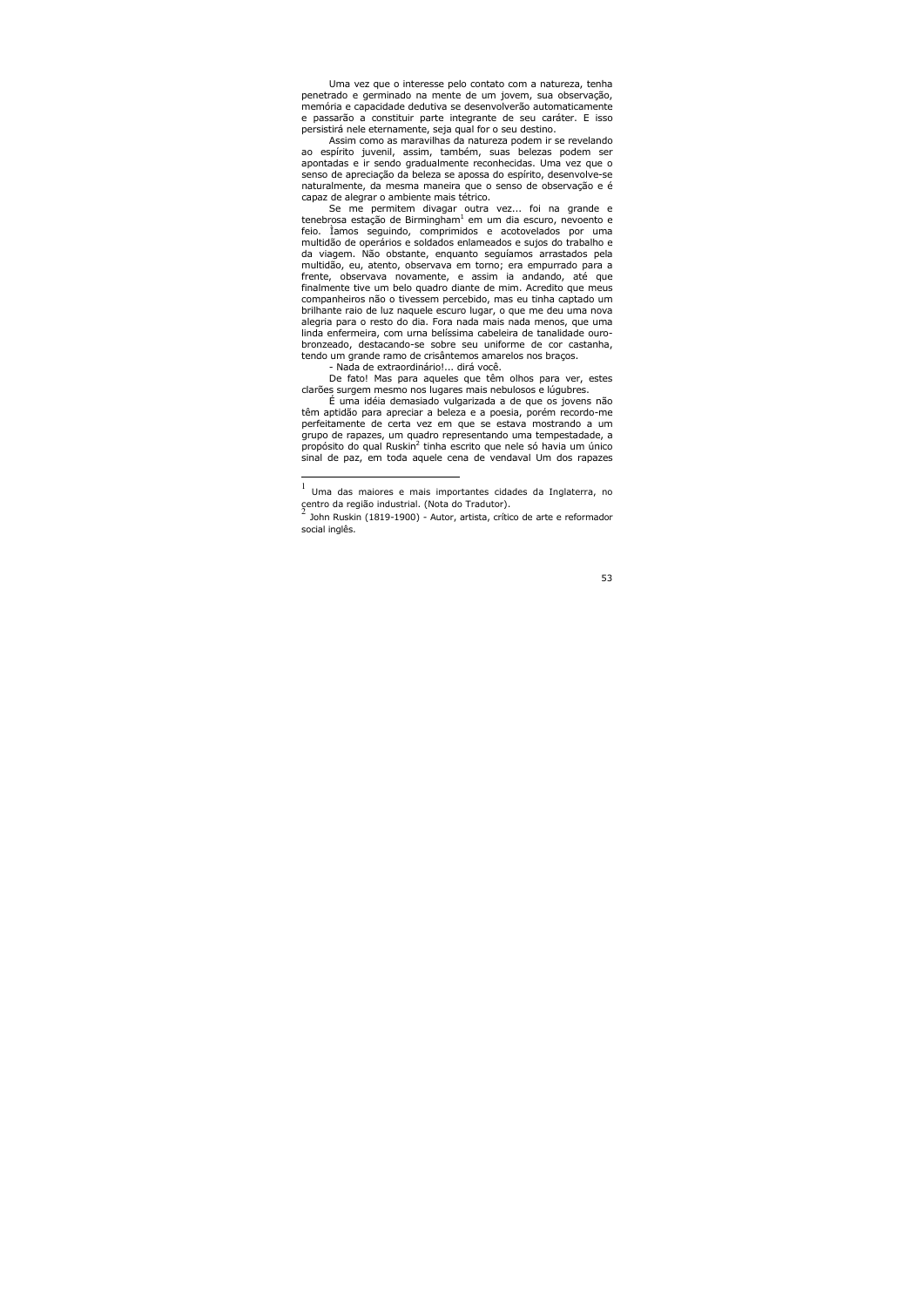imediatamente apontou para um pedacinho azul e bonançoso no céu, visível através de uma pequena fenda da agitada camada de nuvens.

A poesia também exerce nos jovens uma influência difícil de ser avaliada. Quando a beleza começa a atrair o espírito juvenil, este parece ansiar por exprimir-se de qualquer maneira, diferente do da prosa quotidiana.

Naturalmente muita poesia pode ser encontrada ern trechos de prosa, porém normalmente é associada à rima e ao ritmo.

Já é alguma coisa se um jovem apresenta na rua uma fisionomia alegre. Seu sorriso ilumina a muitos dos que por ele passam. Vale a pena tentar fazê-lo adquirir esse aspeçto, como um primeiro passo para torná-lo um portador de felicidade.



A rima, não obstante, é o que exige mais esforço dos jovens aspirantes a poesia, e se você tentar estimular a poesia, terá, lançados sobre si, os mais pavorosos versos de pé quebrado que se possa imaginar. Se puder, afaste-se dos versos de pé quebrado. Eles já existem em demasia no mundo....

### **MENTE ABERTA Respeito Religioso**

desenvolvimento de  $\Omega$  $uma$ mente aberta comeca naturalmente com amor a Deus, que poderemos melhor denominar respeito religioso ou reverência.

Reverência a Deus, respeito ao próximo e a si próprio. como servo de Deus é a base de toda e qualquer religião.

A maneira de exprimir essa reverência varia em cada religião, seita ou credo. A religião de um jovem depende, em via de regra, da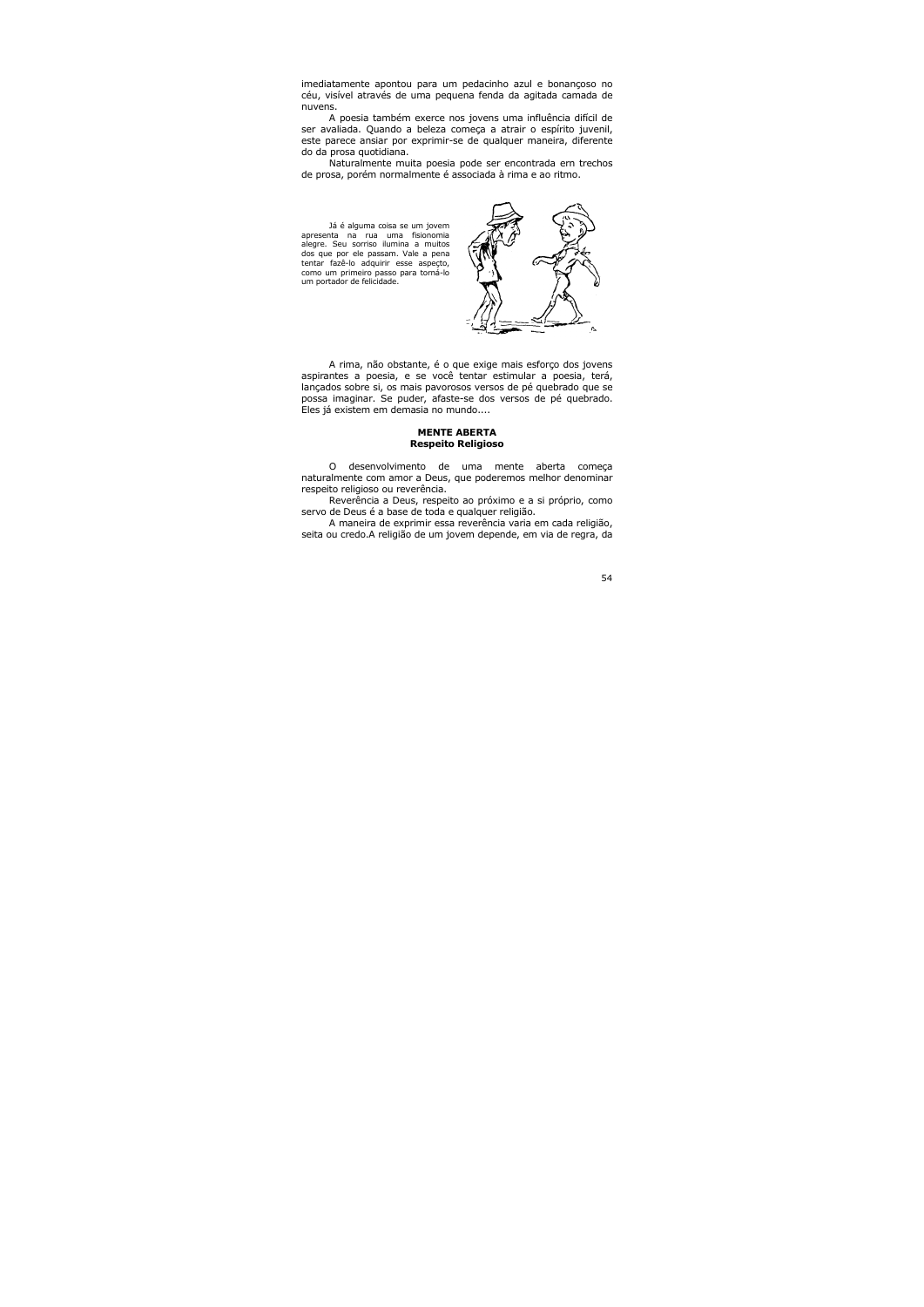vontade de seus pais. São eles que decidem.

A nossa obrigação é respeitar seus desejos e secundar seus esforcos, incutindo respeito religioso nos meninos, seja qual for a religião que eles professem. Podem aparecer dificuldades relativas à definição do ensino religioso em nosso movimento, tendo em vista a existência de tantos e tão diferentes credos religiosos. Por essa razão, os detalhes da maneira de cumprir o dever para com Deus, têm sido ampla e largamente deixados ao critério das autoridades locais.

Mas não encontramos absolutamente dificuldade em sugerir a linha de conduta sob o aspecto humano da questão, porquanto os deveres pessoais para com o próximo estão implícitos em quase todas as formas de religião.

É a sequinte a atitude do Movimento Escoteiro no que concerne à religião, política esta aprovada pelos Chefes de todas as Igreias integrantes de nossos conselhos:

a) - É de esperar que cada Escoteiro pertença à algum credo religioso e fregüente os servicos religiosos de sua Igreja.

b) - Quando toda uma tropa é composta de membros de uma mesma religião, é recomendável que o Chefe assegure a instrução religiosa e a observância do respectivo credo em combinação com o respectivo sacerdote e como for julgado melhor.

c) - Quando uma tropa é composta de escoteiros pertencentes a várias religiões, eles devem ser estimulados a freqüentar os servicos de sua própria Igreja. Nos acampamentos, qualquer forma de prece diária ou de serviço religioso dominical deve ser de caráter o mais simples e amplo possível, sendo o comparecimento facultativo e voluntário.

O Chefe Escoteiro que tomar estas normas como orientação não cometerá muitos nem graves erros.

Estou completamente convencido que há muitas maneiras de estimular respeito religioso, e não somente uma.

As soluções dependem das características pessoais do jovem e de seu meio ambiente, seja ele criado à vontade, na rua, ou junto à saia da mamãe. O treinamento adeguado a um, pode não ter o mínimo efeito em outro. Cabe ao Chefe Escoteiro ou ao Assistente Religioso, escolher o método adequado.

Religião somente pode ser inspirada! Jamais incutida!

Não é como uma roupagem exterior, feita para usar aos sábados ou domingos. É parte integrante do caráter do jovem, um desenvolvimento espiritual, e não uma camada superficial de tinta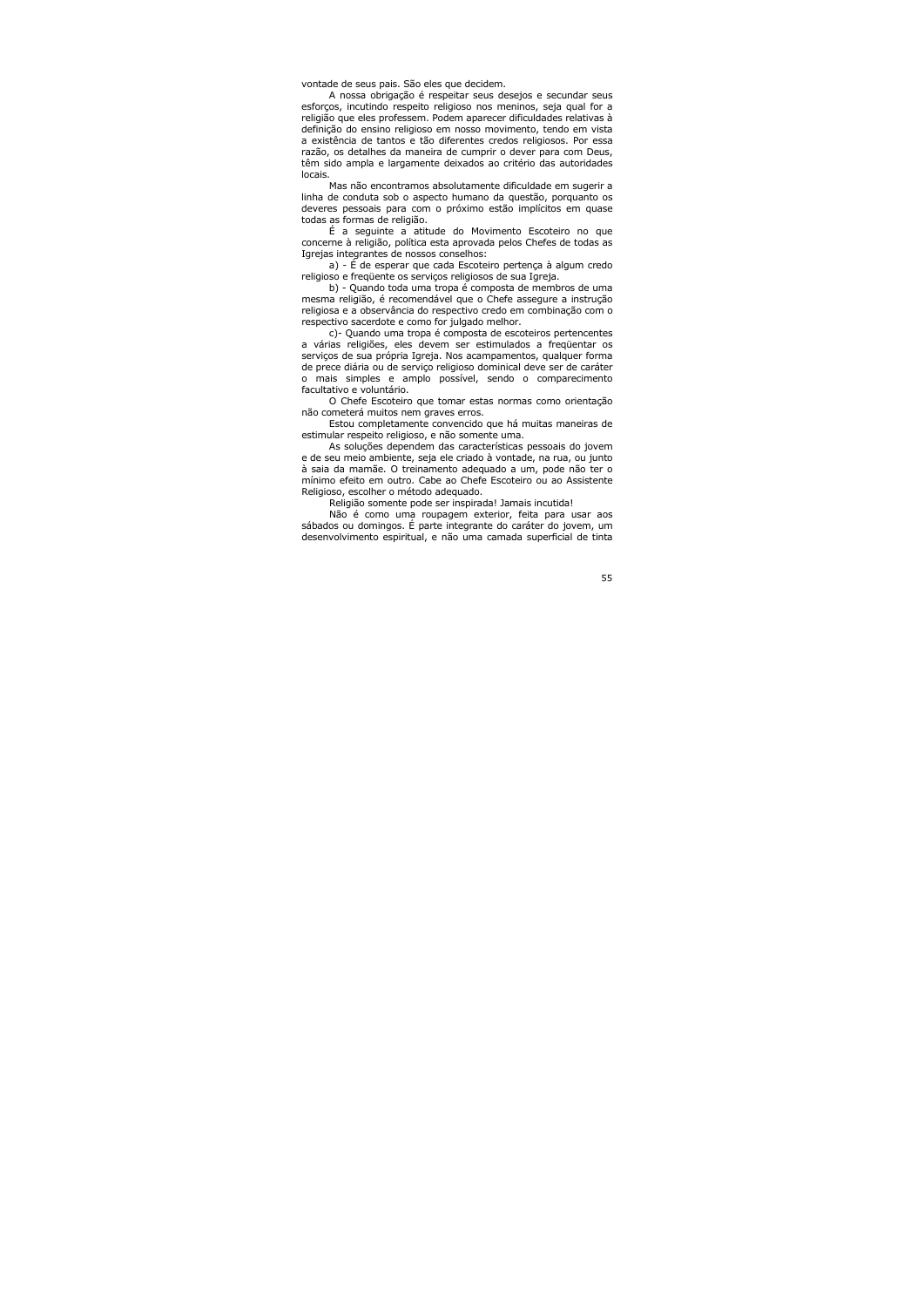que pode ser raspada. É um assunto ligado à personalidade, questão de convicção íntima e não matéria de instrução.

Falando com imparcialidade e baseado em minha larga experiência pessoal adquirida com a passagem, por minhas mãos, de alguns milhares de jovens, posso dizer que chequei à conclusão de que, atualmente, as ações de uma grande proporção de adultos são muito pouco guiadas pela convicção religiosa.

Isto, em grande parte, pode ser atriburdo ao fato de que geralmente se ministra *instrução*, em vez de educação religiosa à juventude. A consequência tem sido que os melhores alunos das aulas de religião são os que decoram as letras dos textos, mas, em muitos casos, aferrados a estes e seguindo-os à risca, perdem o espírito da religião e tornam-se "fanáticos ou beatos", com uma visão limitada e estreita. Enguanto que a grande maioria não tendo sido realmente interessada, logo que abandona a classe ou escola, cai na indiferença e irreligião, por não ter encontrado uma mão que realmente a ajudasse no momento crítico de suas existências, isto é entre os 16 e os 24 anos.

Nem todo mundo pode ser um bom professor de religião, e muitas vezes, os mais fervorosos são os majores fraçassos, (e sem sabê-lo).

Nós temos, felizmente, entre os Chefes Escoteiros, um certo número de adultos excepcionalmente bem qualificados a esse respeito. Mas haverá também certa quantidade dos que são duvidosos quanto a tais poderes. E quando um chefe não estiver certo de sua capacidade para exercer influência religiosa sobre a juventude, melhor fará se chamar um sacerdote ou outra pessoa experimentada para ministrar religião à sua tropa.

Do ponto de vista prático, entretanto, o Chefe, de qualquer modo, pode prestar uma valiosa cooperação, tanto no ensino da religião como também aos professores escolares, estimulando nos jovens (quer nos acampamentos, quer na sede), a aplicação prática do que aprendem teoriamente na escola.

Nas tropas pertencentes a uma Igreja há, via de regra, um Assistente Religioso e o Chefe deve consultá-lo em tudo que se referir ao ensino religioso. Visando esse fim pode-se realizar um serviço religioso ou classe de catecismo, denominado Serviço Religioso Escoteiro.

Trata-se de uma reunião própria, de Escoteiros, para render culto a Deus o incentivar maior cumprimento da Lei e da Promessa, mas, de qualquer modo isto será realizado como complemento e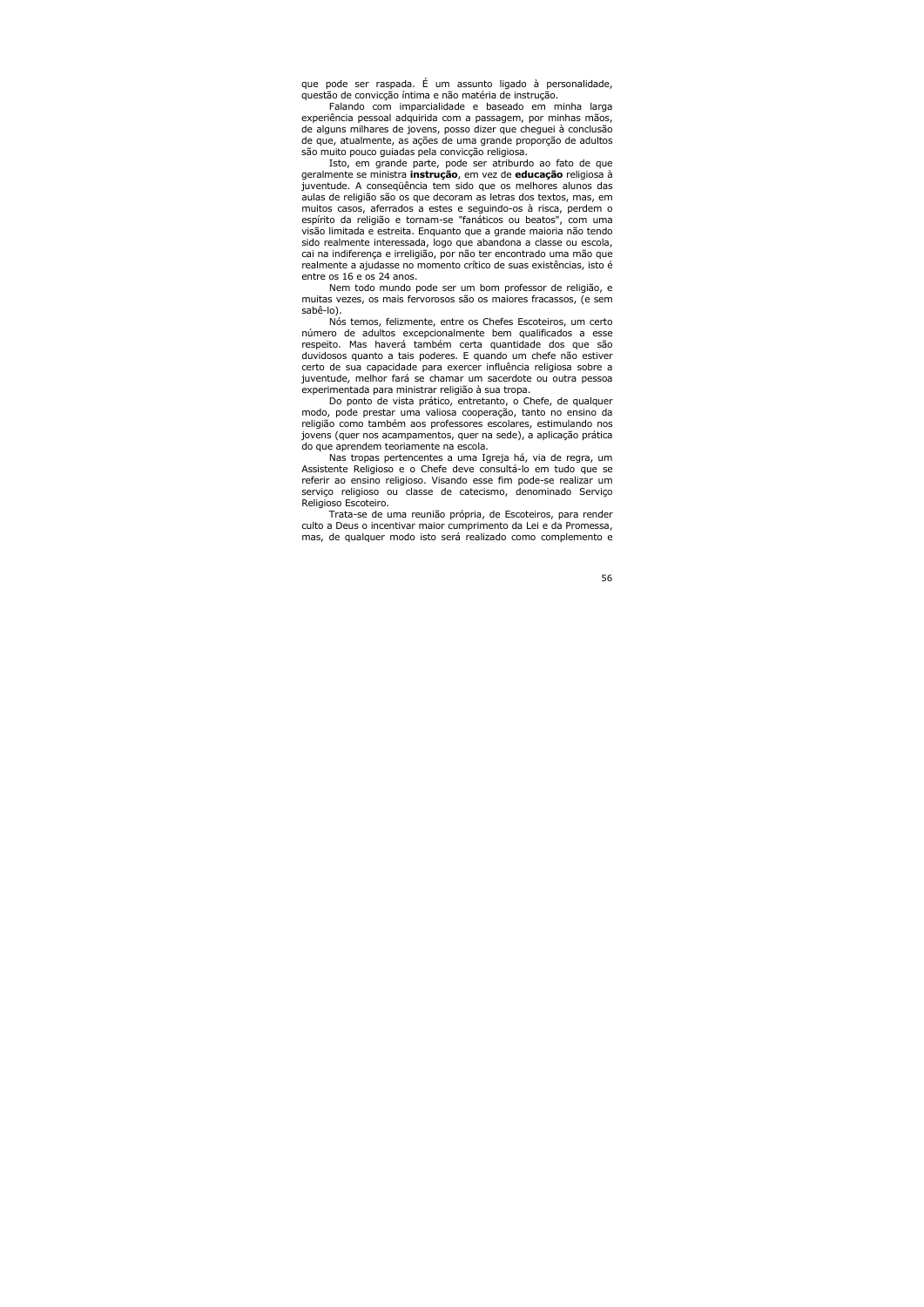jamais em substituição às práticas religiosas regulares.

Não obstante, muitas de nossas tropas são abertas e possuem em suas fileiras jovens pertencentes a diversas formas de credo. Nestas, os jovens devem sor enviados u seus próprios sacerdotes e pastores, para receberem a orientação religiosa de seu próprio credo.

Outras tropas, situadas em bairros pobres e lugares mais atrasados, possuem jovens praticamente sem religião, qualquer que seja; seus pais quase nada auxiliam. Naturalmente eles necessitam um outro tratamento e métodos diferentes dos aplicáveis àqueles que tenham tido boa preparação religiosa,

Aqui, mais uma vez,' o Escotismo vem auxiliar o ensino da religião e, de uma maneira muito prática, que já tem dado resultados excelentes.

A maneira do Escotismo ajudar é a seguinte:

- a) Exemplo pessoal do Chefe Escoteiro;
- b) Estudo da natureza;
- c) Boas acões:
- d) Retenção dos jovens mais velhos.

a) - **Exemplo Pessoal**. - Não há dúvida nenhuma que aos olhos de um jovem, o que interessa é o que uma pessoa faz e não o que ela diz.

Um chefe tem, portanto, pesando sobre seus ombros, a grande responsabilidades de fazer as coisas corretas e por motivos corretos, deixando que os jovens observem seu procedimento, sem, contudo, fazer alarde de sua conduta. A atitude do irmão maior, aqui, cala melhor que a de professor.

b) - Estudo do Natureza. - Há verdadeiras lições de crença e fé na observação da natureza; na vida dos pássaros, por exemplo, a formação de cada pena, igualzinha à de outro da mesma espécie que vive a milhares de quilômetros de distância, a migração periódica, a construção dos ninhos, a coloração dos ovos, o crescimento dos filhotes, seu nascimento sob os cuidados maternos, sua alimentação, a arte de voar, etc., etc., tudo, enfim, realizado sem o auxílio humano, mas unicamente pelas leis do Criador; estas são as melhores prédicas e sermões para os jovens.

As flores em suas ordens, as plantas de toda a espécie, brotando ou já árvores de casca grossa, os animais, suas diversas espécies com hábitos próprios, as estrelas no céu com seus lugares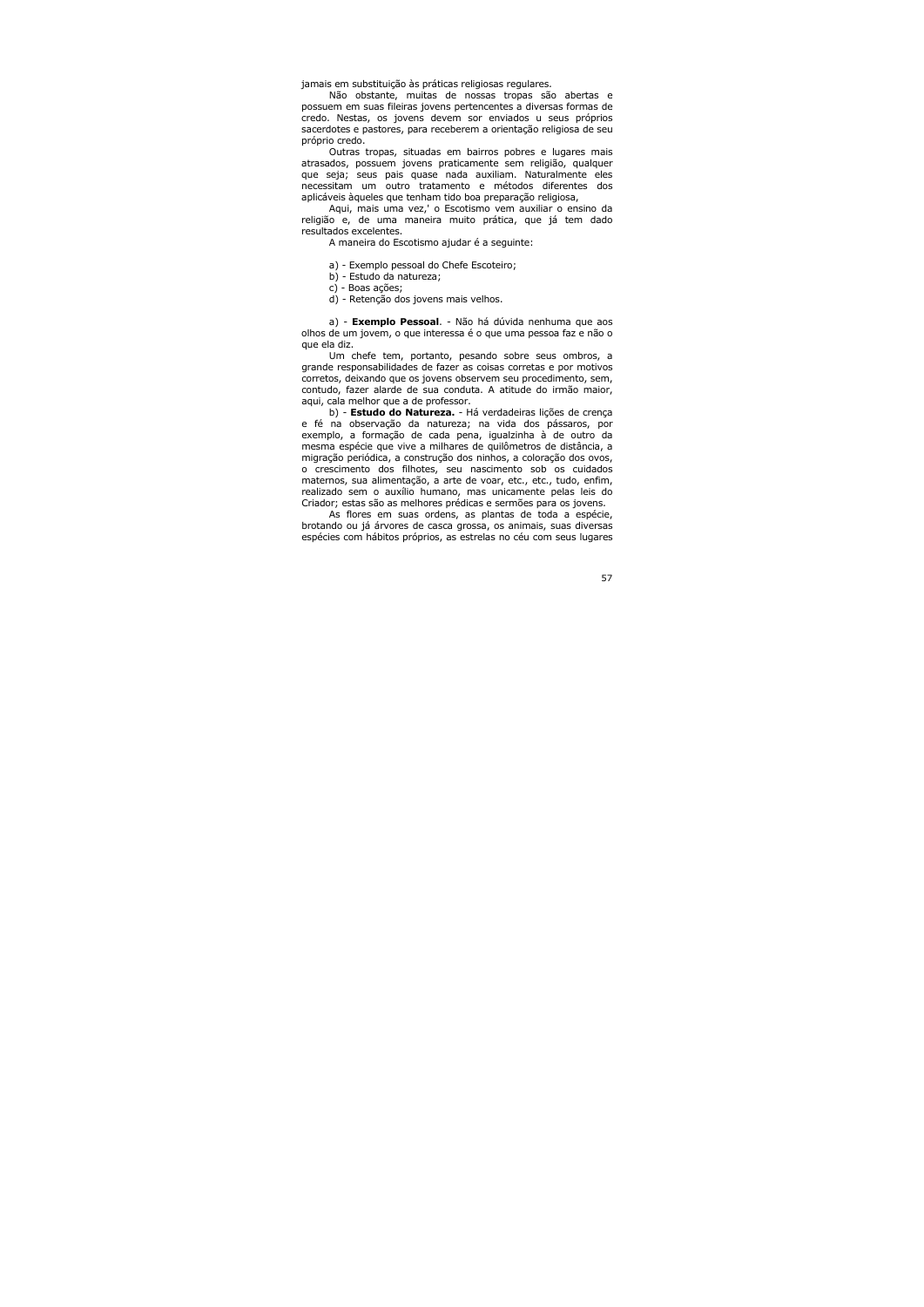definidos e seus movimentos regulares pelo espaço, tudo isso, enfim, dá a qualquer um a primeira concepção do Infinito e da imensa obra do Criador, na qual o ser humano representa muito pouco. Tudo isso é fascinante para os jovens, pois exerce uma influência absorvente sobre sua curiosidade, espírito de pesquisa e poder de observação, conduzindo-os diretamente a reconhecer a mão de Deus neste mundo de maravilhas, desde que alguém atraia sua atenção para tais fenômenos. O que mais admira de tudo isto é que alguns professores abandonam estes meios fáceis e infal íveis de educar e esforçam-se em impor a instrução de catecismo como primeiro passo para obrigar a um jovem irriquieto e chejo de vida a pensar em coisas elevadas.

c) - Boas Ações. - Com um pouco de estímulo por parte do Chefe, a prática da boa ação diária se torna como mania juvenil e constitui um dos melhores passos para torná-los religiosos de fato e não simplesmente em teoria. O jovem tem um instinto natural para o bem, se encontrar uma maneira prática de fazê-lo. E esse "negócio" de boa ação vem ao seu encontro. Desenvolvendo esse instinto, a boa ação diária faz brotar o espírito da caridade para com o próximo.

d) - Retenção dos jovens mais velhos. - Logo que um jovem comum adquire os conhecimentos escolares de leitura, escrita e aritmética é jogado no mundo, considerando-se pronto e equipado para seguir uma profissão, ou trabalhar como um bom cidadão.

Ao deixar a escola poderá prosseguir em excelentes escolas técnicas ou, se tiver força de vontade, e seus pais insistirem, freqüentar cursos noturnos após o trabalho diário. Os melhores assim procedem e adquirem uma boa cultura.

Mas o que acontece aos medianos e inferiores? Deixa-se-os escorregar (justamente na época da vida em que mais necessitam prosseguir e completar o que aprenderam; justamente durante a fase de sua transformação física, espiritual e moral) para aquilo que virão a ser o resto de suas vidas!

É aí que o Movimento Escoteiro pode muito fazer por esses jovens e é para esse trabalho importante que estamos fazendo de tudo para organizar e reorganizar os Seniores e os Pioneiros, a fim de reter os jovens, manter o contacto com eles e inspirá-los com os melhores ideais quando se encontram na encruzilhada entre o bem e o mal.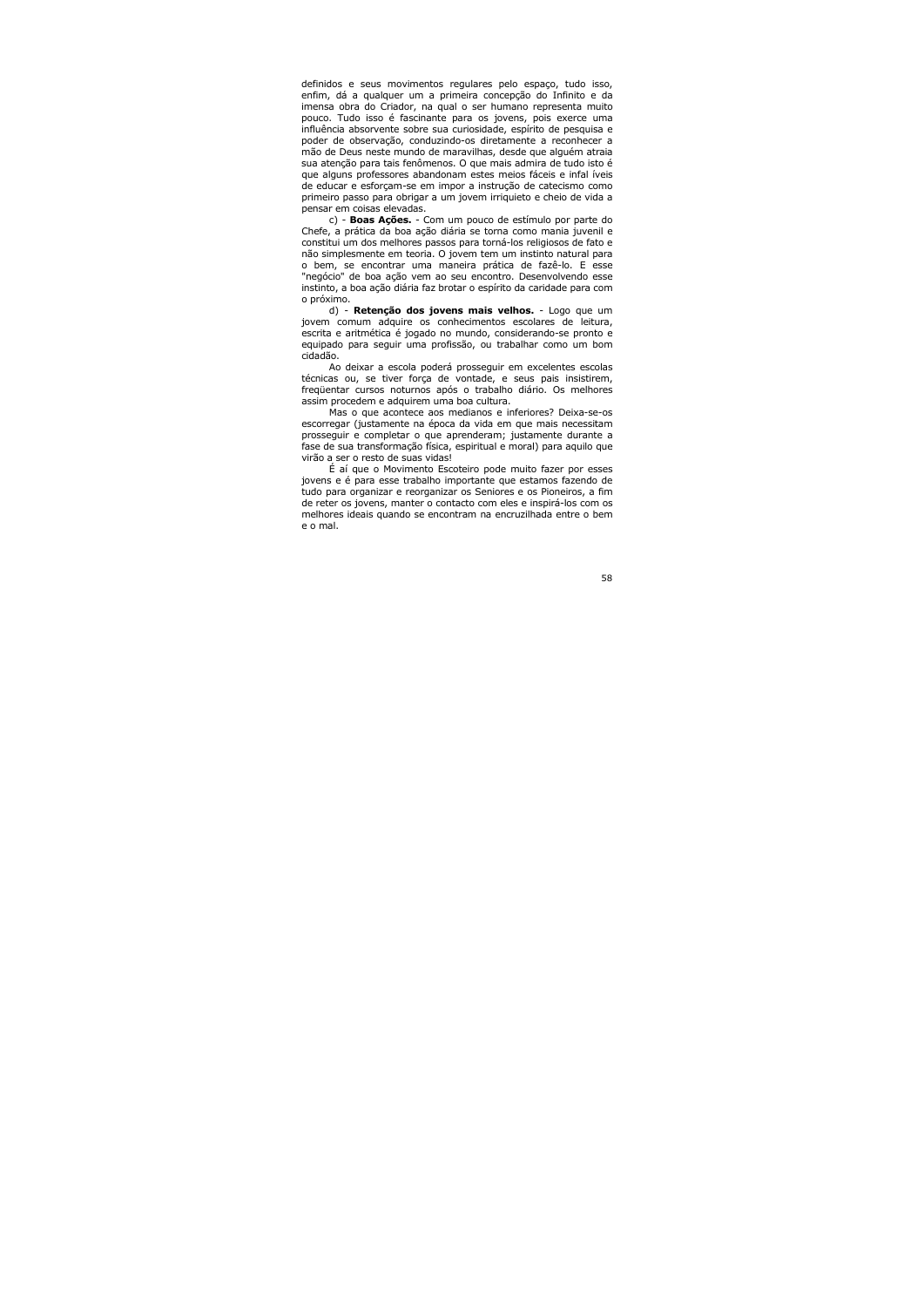# Respeito Próprio

Com referência às diversas formas de respeito que devemos levar o jovem a desenvolver, não devemos esquecer uma das mais importantes, que é o respeito a si mesmo ou respeito próprio, em sua forma mais elevada.

Isto, igualmente, pode ser de bom modo estimulado, inicialmente, através do estudo da natureza.

A anatomia das plantas, pássaros ou peixes pode ser estudada e apresentada como maravilhosa obra do Criador. Posteriormente, a própria anatomia do jovem pode ser estudada sob prisma idêntico; o esqueleto ósseo revestido pela carne, músculos e tendões, o sistema nervoso etc., a circulação do sangue, o movimento respiratório, o cérebro, controlando as ações e movimentos, etc., etc., tudo isto repetido identicamente até os menores detalhes, em milhões de seres humanos, sem que, contudo, dois deles tenham a mesma fisionomia ou iquais impressões digitais.

Faça o jovem entender que Deus lhe concedeu um corpo que é uma verdadeira maravilha, encarregando-o de conservá-lo e desenvolvê-lo como um templo e obras Suas; convença-o de que seu corpo tem capacidade de realizar bom trabalho material e belos feitos se for quiado pelo sentimento do dever, pela honra, cortesia e generosidade, isto é, por uma moral elevada. Isto é que cria o respeito próprio.

Esta noção, naturalmente, não deve ser "preparada" a um jovem em tantas palavras, deixando-se depois frutificar por si; deve ser infiltrada paulatinamente e devemos esperar que se manifeste e se revele em todas as oportunidades que se nos apresentarem, lidando com o jovem.

Pode, especialmente, ser provocada no jovem, dando-se-lhe responsabilidade e confiando nele como ser honrado e honesto, capaz de cumprir suas obrigações e deveres com o máximo de sua capacidade e tratando-o com respeito e consideração, contudo sem indulgência ou fragueza.

### Amor e Lealdade

Amor à Pátria é o complemento essencial do respeito a Deus e ao próximo.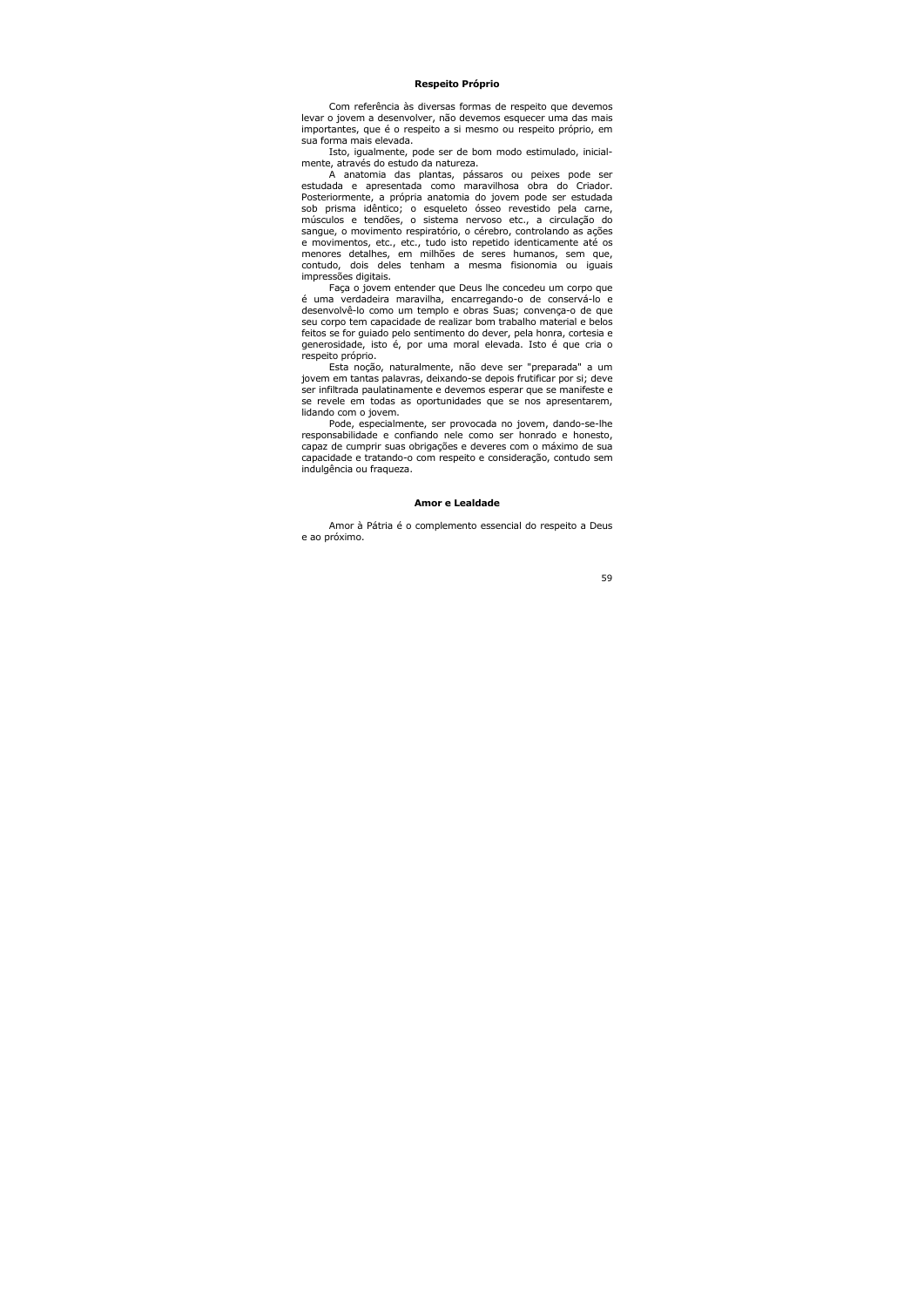A estima e lealdade a seu país tem imenso valor, assegurando às pessoas uma visão eguilibrada e no sentido apropriado.

As manifestações e sinais exteriores, tais como a saudação à bandeira, o levantar-se para o Hino Nacional e outros, ajudam a desenvolver o amor à Pátria. Porém o essencial é o desenvolvimento do verdadeiro espírito em que se baseiam essas demonstrações.

Lealdade para consigo mesmo, de parte do jovem (isto é, acatando os ditames de sua boa consciência) é um grande passo para desenvolver o conhecimento de si mesmo. Estima e lealdade ao próximo demonstra-se melhor que com palavras, por ações e realizações próprias. O sacrifício próprio e o serviço ao próximo incluem, necessária e prontamente, a idéia de servir ao país (caso surgisse a necessidade de protegê-lo contra qualquer agressão estrangeira); isto é o dever de qualquer cidadão, mas também não significa que devamos desenvolver um espírito agressivo e sanguinário e nem que o rapaz ou a moca recebam instrucão militar e noções de tática de combate. Isso pode ser deixado para mais adiante, quando terão idade para julgar por si mesmos.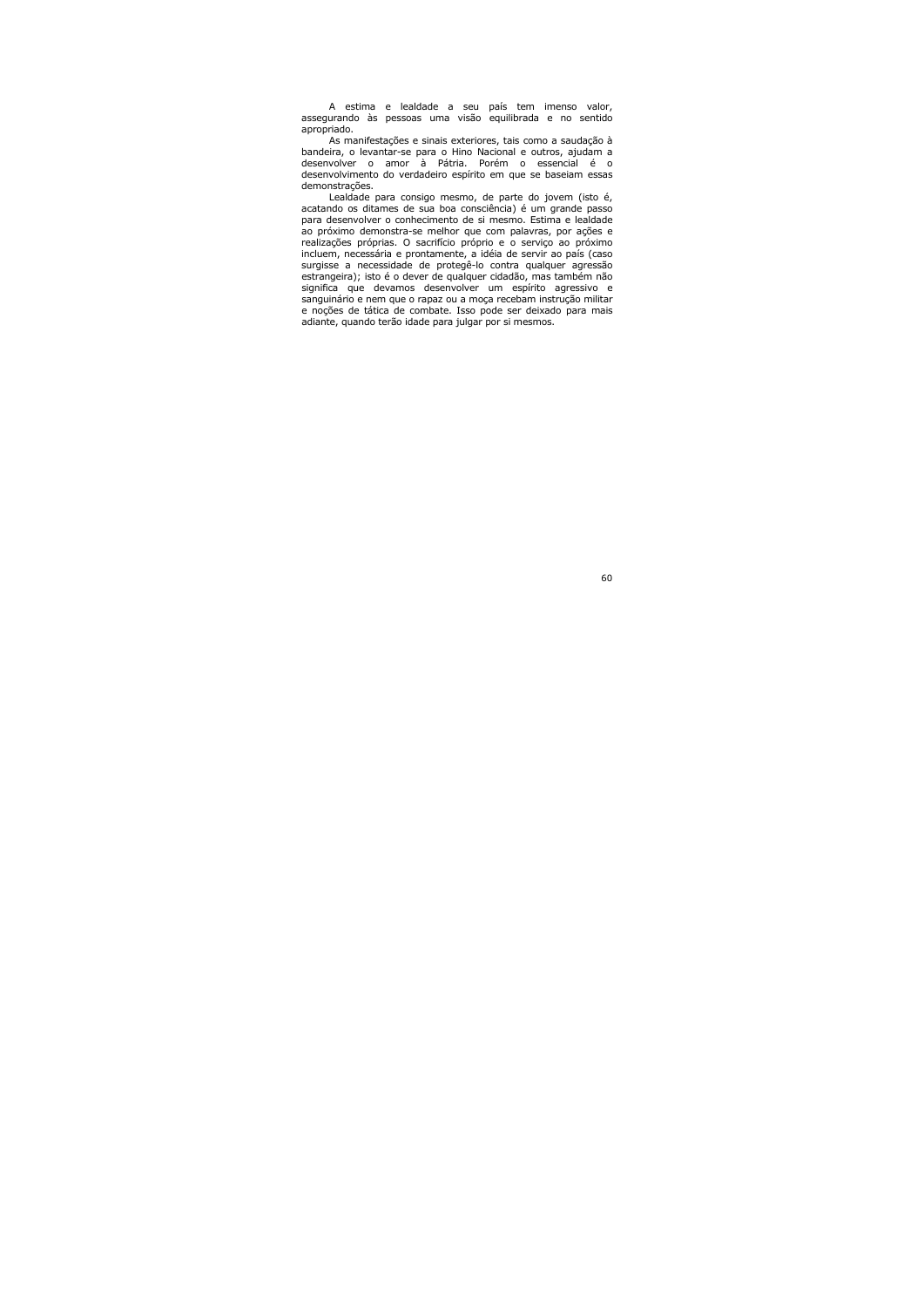

Faça o jovem interessar-se em exercitar firme e constantemente o seu corpo e seus membros.

# II - SAIIDE E VIGOR FÍSICO

É incalculável a importância da boa saúde e vigor, tanto para seguir uma carreira ou profissão, como para apreciar a vida. Isto é suficientemente sabido!

Em questão de educação, podemos assegurar que saúde e vigor tem mais importância que "conhecimentos teórico-livrescos" e é quase tão importante como "caráter".

Nós, no Movimento Escoteiro, muito podemos fazer pelos jovens, proporcionando-lhes certo desenvolvimento quanto à saúde e higiene pessoal, tão essenciais à sua eficiência como futuros cidadãos.

Nossa tarefa consiste em fazer com que adquiram espírito atlético e esportivo; ao mesmo tempo, devemos mostrar-lhes que é necessário, em primeiro lugar, melhorar a saúde e aperfeiçoar o físico, para poderem, depois, se dedicar satisfatoriamente à prática de exercícios físicos extenuantes. Isto deve ser obtido pela alimentação apropriada e simples, pelos cuidados higiênicos individuais, pelos hábitos de limpeza, com a respiração pelo nariz,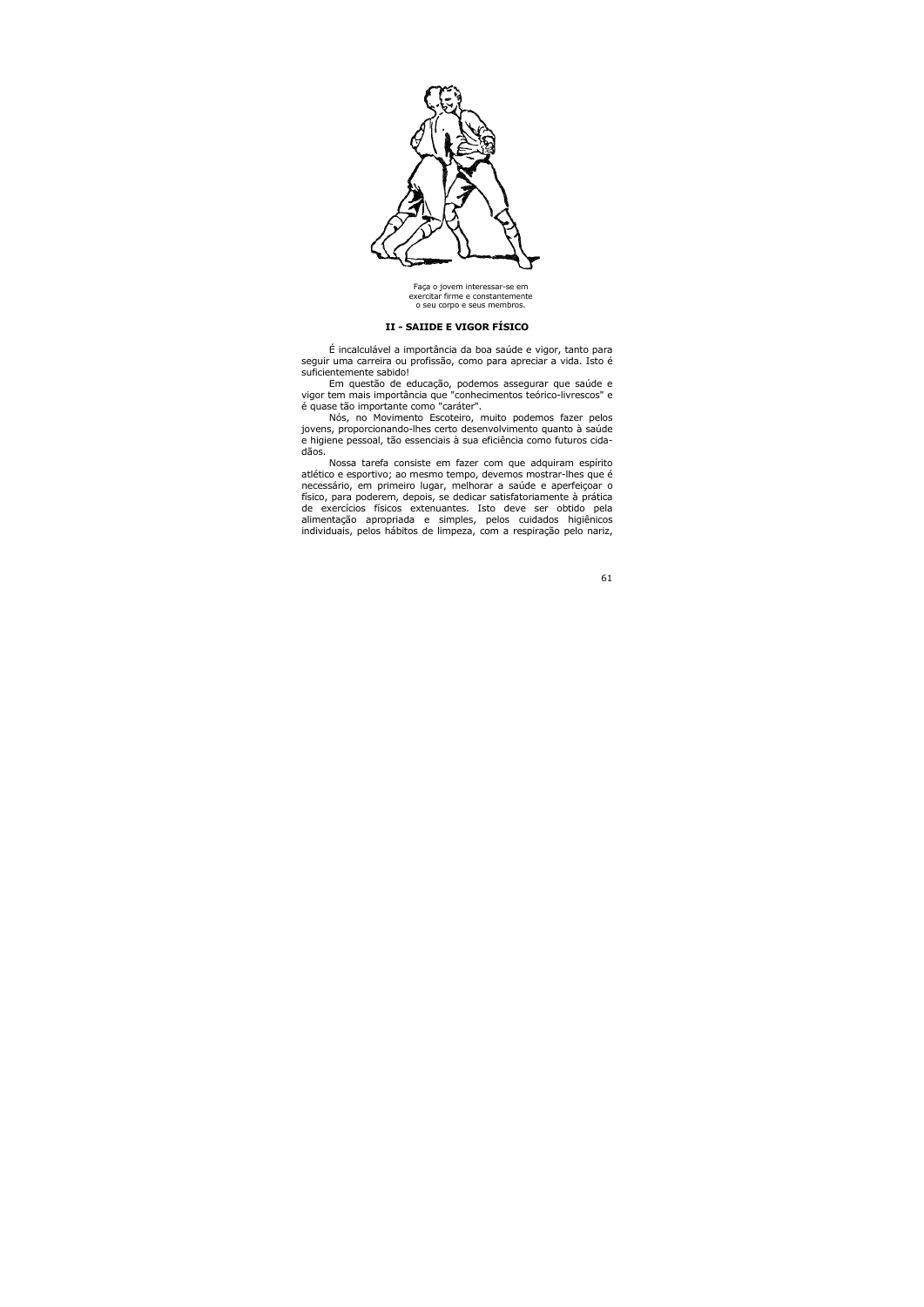pelo repouso apropriado, pelo uso de vestuário adequado, pela vida metódica, pela continência, e assim por diante.

Devemos evitar que se tornem medrosos julgando-se propensos a todas as doenças e moléstias, mas ao contrário, exaltaremos a disposição para os esportes, tanto como o interesse pelo desenvolvimento da saúde.

É lógico que somente em meia hora por semana, durante as reuniões ordinárias da tropa escoteira, não é possível realizarmos uma lição formal de educação física. Porém, o que podemos fazer é ensinar o jovem a ser pessoalmente responsável perante si mesmo, por sua própria saúde, sabendo como mantê-la e conservá-la.

Também podemos ensinar-lhe uma pequena série de exercícios que, praticados por sua própria conta, ajudá-lo-ão a desenvolver-lhe o vigor físico. Podemos interessá-lo em atividades ao ar livre e jogos que não são simples divertimentos, mas de grande valor prático para torná-lo forte e sadio para a vida.

Saúde física exige bons nervos e boa cabeça. Neste ponto nosso treinamento do caráter vai ao encontro do treinamento físico.

# **Esteja Preparado!**

Estudos mostraram haver, entre a população adulta, uma porcentagem imensa de incapazes, os quais poderiam ter sido sadios e perfeitos se tivessem sido oportunamente tratados com cuidado e atenção.

Alguns relatórios sobre a saúde das crianças escolares têm demonstrado que, em cada cinco, uma tem deficiência que impedila-ão de ser, no futuro, um elemento eficiente na vida, deficiências estas, veja você, que poderiam ter sido evitadas.

Esses relatórios são muito sugestivos e indicam-nos simultaneamente a doença e o remédios se tomassemos a criança ainda em tempo, dezenas de milhares podem ser recuperadas anualmente para se tornarem pessoas fortes e capazes, em vez de se arrastarem numa existência miserável e quase inútil.

Isto é um assunto de grande importância, tanto individual, como nacionalmente.

Muito se tem falado sobre o desenvolvimento da educação física em bases muito mais amplas, na geração que vem surgindo e, nesse sentido, encontramos um campo aberto para nosso trabalho.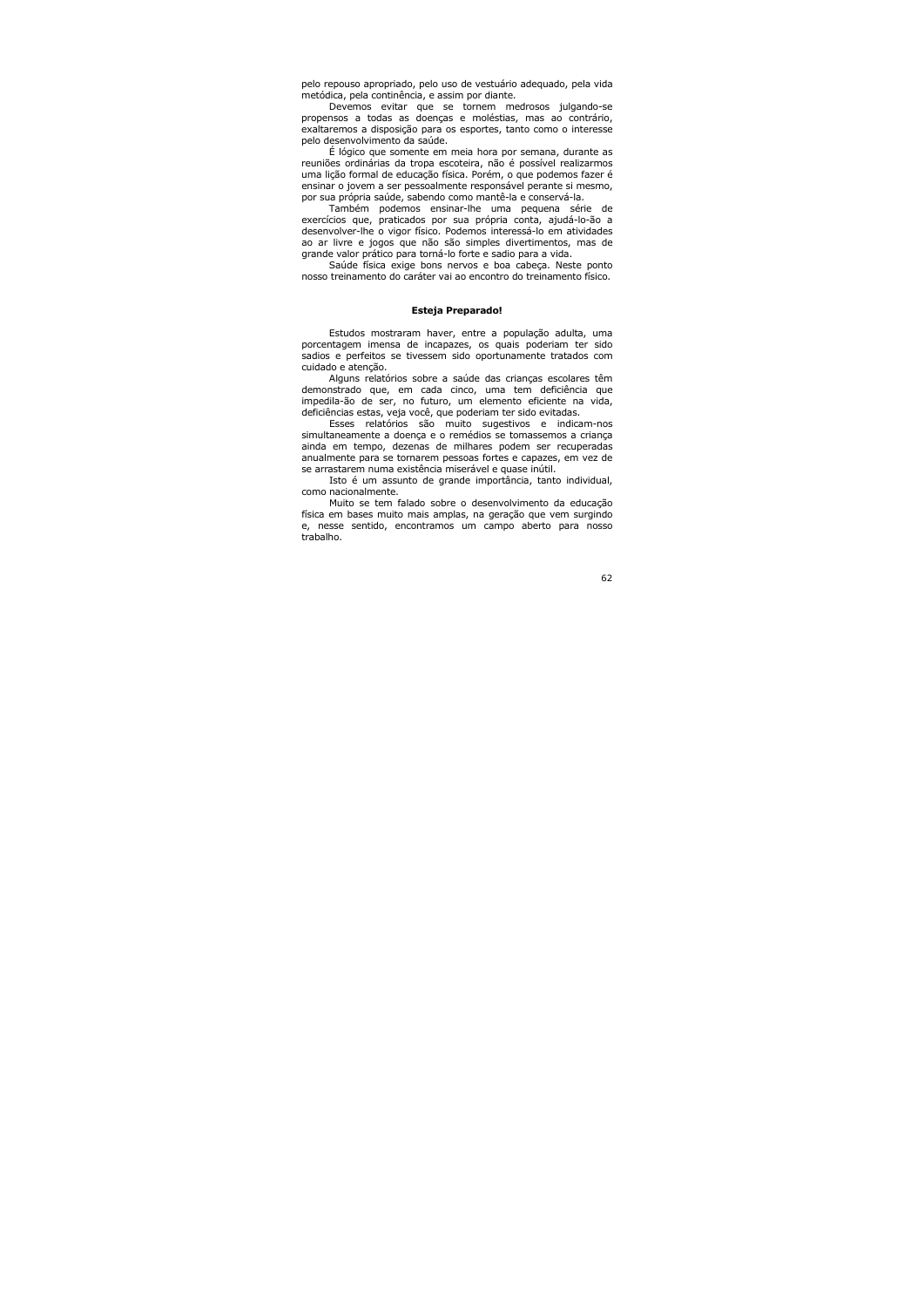Mas eu desejo alertar os Chefes Escoteiros a fim de que não sejam atraídos por esse brado para um caminho errado. Você sabe, pelo nosso esquema da página 28, como e porque caráter e saúde são dois dos principais objetivos do Escotismo e conhece também os passos que damos para atingi-los. Porém, não pense que saúde física resulta naturalmente do exercício físico.

A educação física ministrada no exército tem sido cuidadosamente estudada e preenche perfeitamente sua finalidade. Destinase ao sistema muscular já formado do adulto e os soldados melhoram extraordinariamente sob esse regime de treinamento físico intensivo. Mas ele é, geralmente, artificial e destinado a substituir o desenvolvimento físico que não foi adquirido naturalmente.

Deus não inventou os movimentos bruscos e violentos!

Os querreiros zulus, esplêndidos espécimes da raça humana, nunca praticaram, ao que eu saiba, a ginástica sueca. Até mesmo a criança normal que joque bola, pule corda e venha se mantendo em boa forma pela prática de esportes de vez em quando, não precisa realmente praticar exercícios físicos para desenvolver-se.

São os jogos ao ar livre, as excursões e os acampamentos, a alimentação saudável, reunidos a um repouso adequado que dão saúde e vigor ao rapaz, por um processo natural e não por métodos artificiais. Não há quem possa contestá-lo.

Embora isto seja realmente simples em teoria, encontramos na sua aplicação prática algumas pequenas dificuldades a vencer. Alguns jovens urbanos, por exemplo, são operários e estão todo o dia no trabalho, não podem sair para ir praticar jogos ao ar livre. Os que trabalham ao ar livre ou no campo e nas fazendas têm melhores oportunidades pois já vivem mais ao ar livre!

Mas raramente se encontra um jovem rural que saiba jogar ou até mesmo correr. É espantoso se ver que poucos jovens consequem correr.

Isto porque o passo natural, elástico, fácil e leve, só vem com a prática da corrida. Sem a prática, o coitado desenvolve a passada lerda e pesada do campônio ou o andar desengonçado e arrastado do citadino (e como o andar demonstra o caráter!).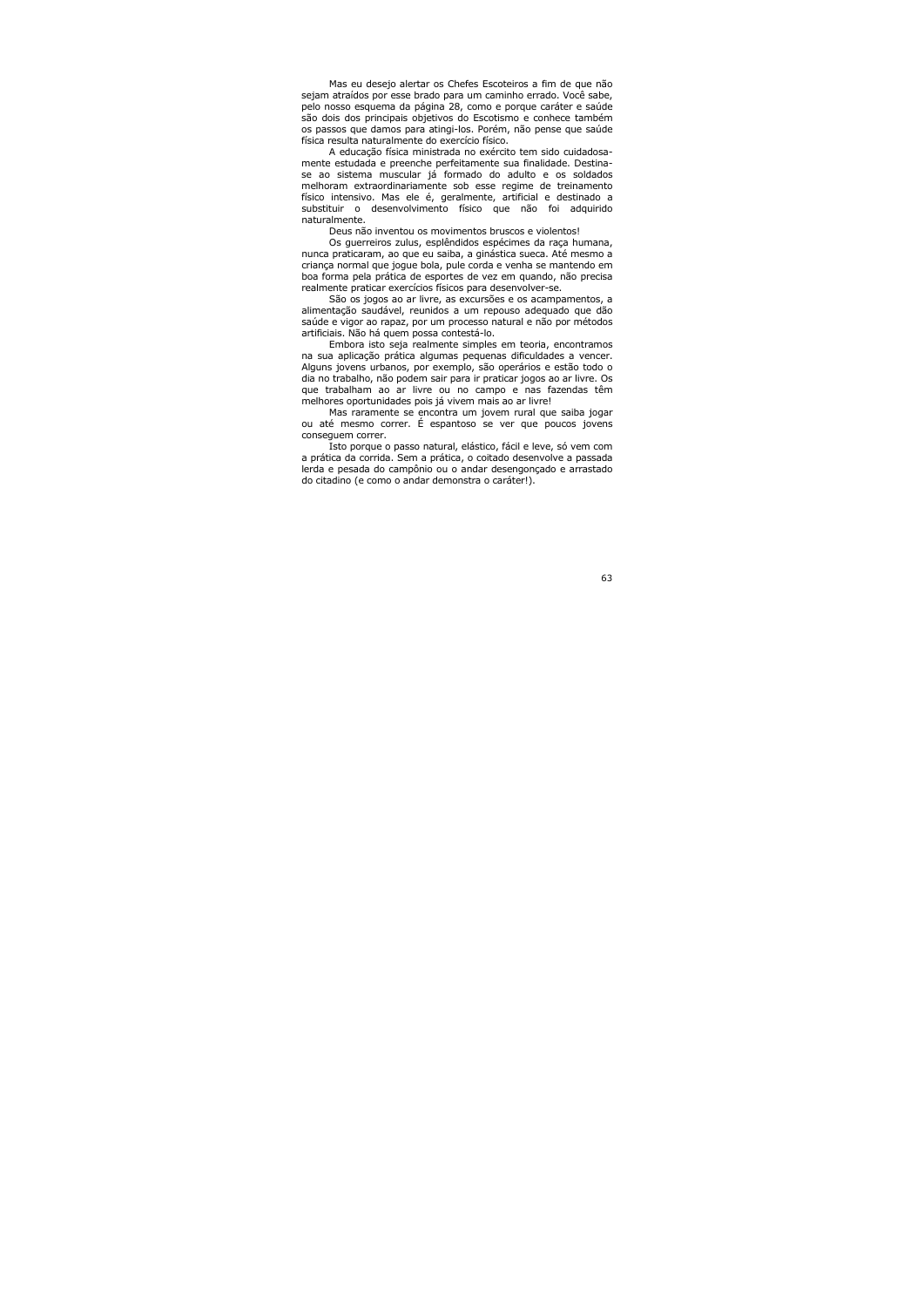# **Jogos Organizados**

Um dos objetivos do Escotismo é proporcionar jogos coletivos e atividades em conjunto que desenvolvam a saúde e vigor dos jovens, auxiliando-os a aprimorar o caráter.

Estes jogos têm que ser atraentes e devem despertar o espírito de competição, pois é através deles que incutimos as noções de coragem, respeito às regras do jogo, disciplina, autodomínio, vivacidade, fortaleza de ânimo, liderança e autosacrifício em benefício da vitória de sua equipe, no jogo.

Como exemplo desses jogos, práticas e divertimentos podemos citar: subidas e escaladas de todas as maneiras: - em escadas, cabos, árvores, rochas, etc.; competições de travessias de rios, pulando de pedra em pedra ou equilibrando-se em pranchões; as corridas de obstáculos ou de equilíbrio sobre traves spottyface<sup>1</sup> para desenvolver a acuidade visual; lançamento e recepção de bolsas; luta romana, natação, excursionismo, salto na corda, briga de galo, corrida de estafetas, danças e bailes folclóricos ou regionais, canções e músicas animadas com movimentos etc., etc. Todas essas e muitas outras atividades oferecem um amplo e variado programa de competições entre as patrulhas, que um chefe com imaginação pode utilizar com o fim de desenvolver as partes do corpo que desejar.

Tal espécie de vigorosos jogos escoteiros é, a meu ver, a melhor forma de educação física, porque a maioria acarreta também educação moral e, em sua grande parte, eles não são custosos nem exigem terrenos ou aparelhagem especiais.

É de grande importância organizar todos os jogos e competições de maneira que, tanto quanto possível, todos os Escoteiros dele participem; isto, porque não desejamos ter apenas um ou dois campeões recordistas, sendo os demais imprestáveis; todos, sem exceção, devem adquirir prática e ser razoavelmente bons. Os jogos devem ser normalmente realizados como partidas entre equipes, onde estas sejam constituídas pelas patrulhas. Nas competições em que há número excessivo de participantes deve-se ir eliminando oo melhor classificado, em vez do sistema usual de

Spottyface - Jogo escoteiro de observação e memória, sem tradução para nossa língua. (Nota do Tradutor).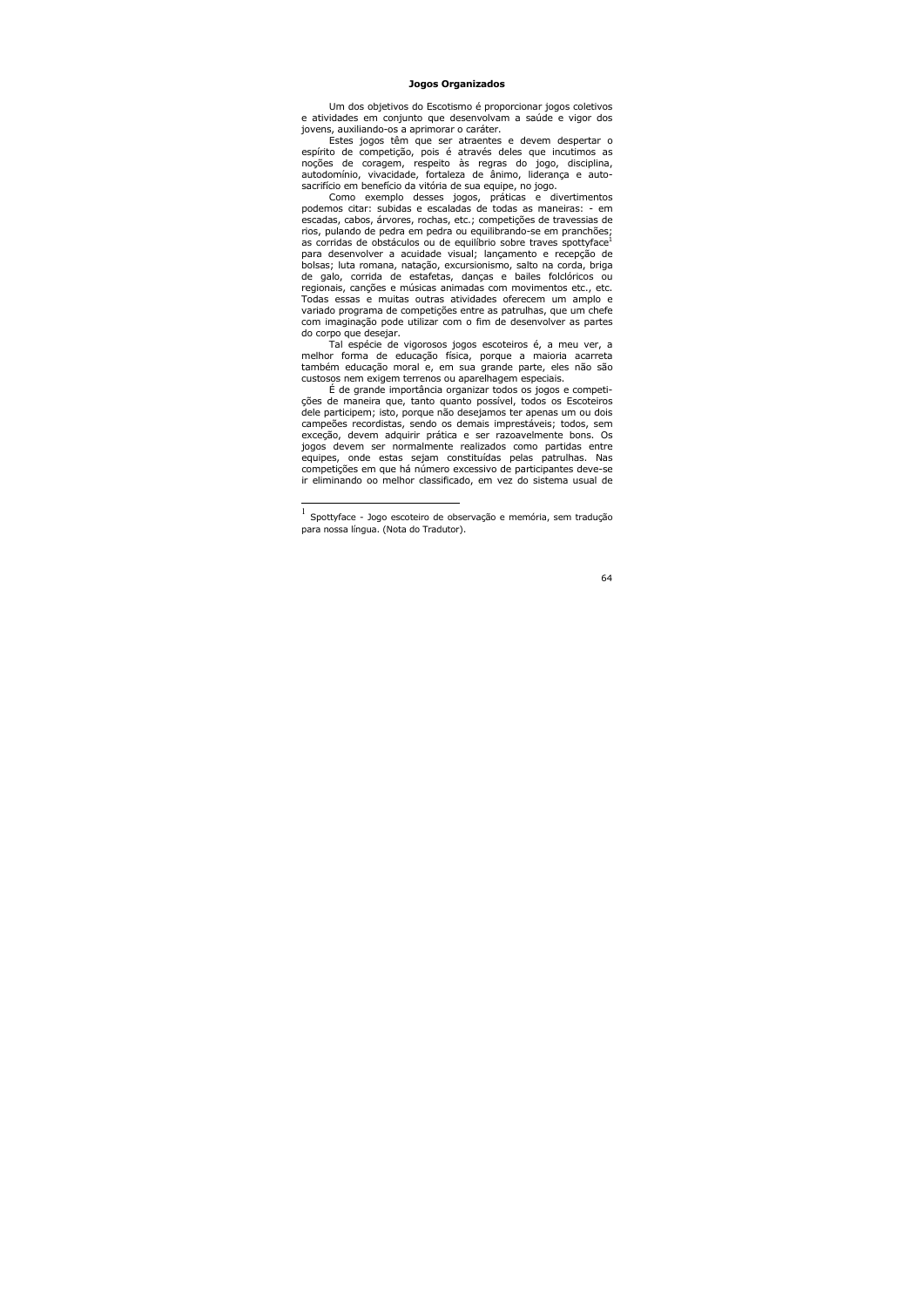excluir os últimos; a competição prosseguirá assim entre os piores em vez de realizar-se entre os melhores. Os bons esforcar-se-ão do mesmo modo com todo seu valor para não serem os piores, como se fosse para ganhar um prêmio e estes últimos terão maior oportunidade de praticar.

No Escotismo podemos ensinar a cada um (da cidade ou do campo) a ser um bom executante na prática de jogos, gozando assim a vida, ao mesmo tempo em que se fortalecendo e adquirindo fibra, tanto física como moral.

### **Exercícios Físicos**

A ginástica ou os exercícios físicos constituem uma forma intensiva de desenvolvimento corporal a ser empregada guando não se pode ter oportunidades freqüentes e boas de praticar jogos. Também pode ser usada como complemento destes, nas seguintes condições:

1) -- Ela não deve ser ministrada sob a forma rígida de exercícios, mas de maneira tal que cada um esteja realmente convencido do benefício que ela lhe proporciona e deseja voluntariamente. praticá-la.

2) - O instrutor deve ter alguns conhecimentos de anatomia e dos possíveis malefícios que muitos movimentos do treinamento físico podem provocar no corpo ainda não completamente formado de um jovem.

Os seis exercícios apresentados em "ESCOTISMO PARA RAPA-ZES" podem ser ensinados aos jovens pelos Chefes Escoteiros não possuidores de conhecimentos especializados de anatomia, educação física, etc. (Esses exercícios devem ser executados pelo próprio escoteiro, uma vez que tenha aprendido os movimentos apropriados e a respirar, podendo ser praticado em sua própria casa e à hora que quiser, não devendo, em absoluto, tornar-se uma parte ou rotina da reunião da tropa).

Devemos fazer de tudo para que o jovem se interesse em exercitar firmemente seu corpo e seus membros e aprenda a praticar provas difíceis com coragem e paciência, até dominá-las completamente.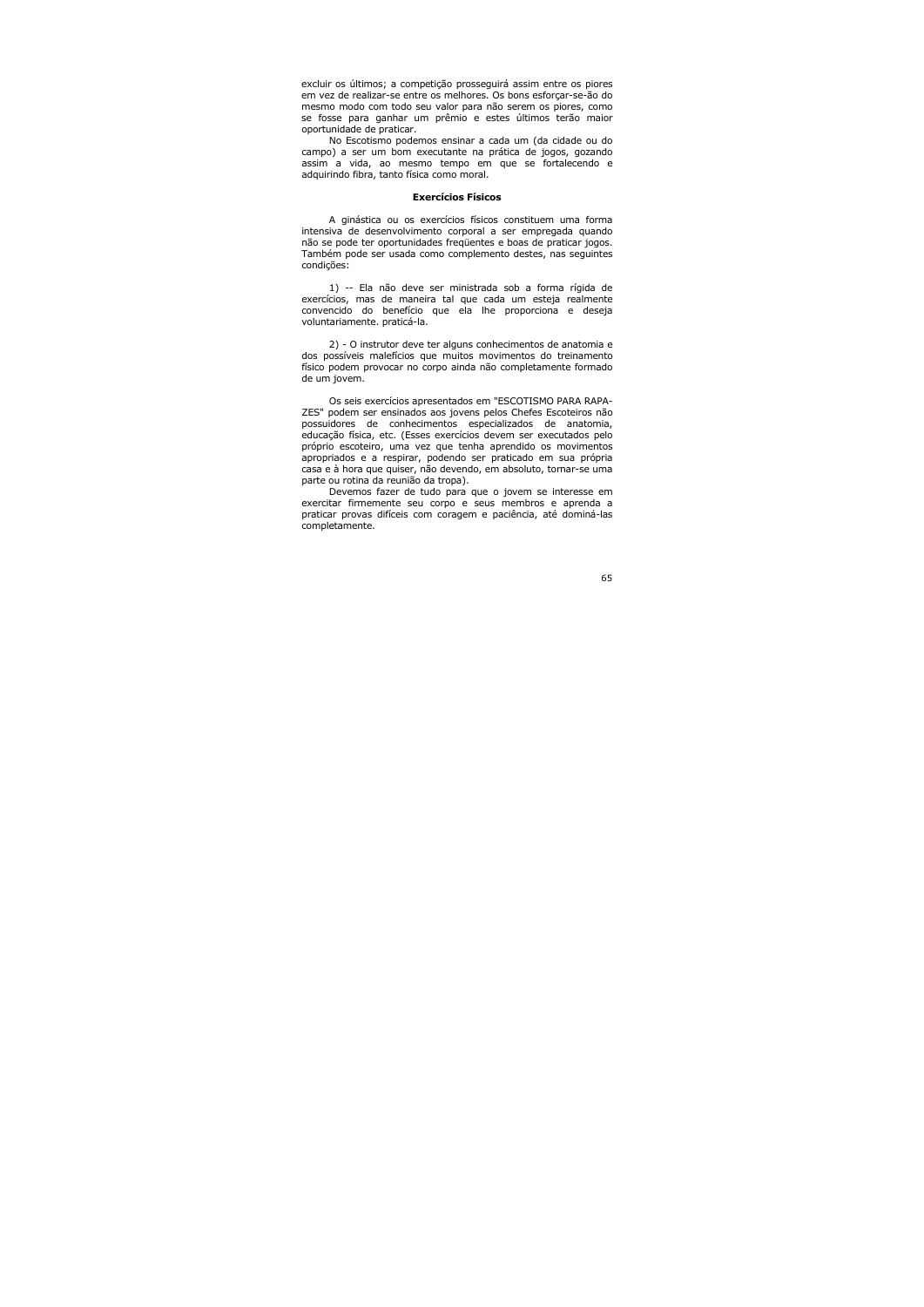

Faça cada jovem convencerse de que é um ser com responsabilidade e, como responsável tal. pelos cuidados com seu corpo e sua saúde: que desenvolver ao máximo o seu corpo faz parte integrante de seus deveres para com Deus.

Uma boa idéia, por exemplo, é que cada tropa adote certos padrões ou limites mínimos para exercícios simples, tais como "saltos em altura, parado, salto tríplice, carniça e outros", de modo que cada Escoteiro individualmente se esforce em melhorar seus próprios recordes e atinja melhores condições.

É uma atração, também, para os jovens, o poderem apresentar-se envergando todos o mesmo uniforme característico de sua equipe. Isto desenvolve o "espírito de grupo" nas competições atléticas. A troca de roupa, antes e depois dos jogos, incidentalmente proporciona oportunidade para um bom banho e uma boa esfregadela! Em síntese: limpeza!

"Como manter-se em boa forma" em breve passa a ser uma preocupação dominante do jovem atleta e pode servir de pretexto a valiosas instruções sobre cuidado pessoal, valor da alimentação, higiene, continência, sobriedade, etc., etc. Tudo isto, igualmente, significa educação física.

### **Ordem Unida**

Muita gente defende a idéia de que a ordem unida constitui o melhor meio de realizar o desenvolvimento físico dos jovens. Eu já tive muito que lidar com ordem unida em minha vida e se alguém pensa que vai fortalecer e desenvolver um jovem fazendo-o executar, em forma, voltas e mais voltas, marchas e contramarchas uma hora por semana, breve ficará desapontado com os resultados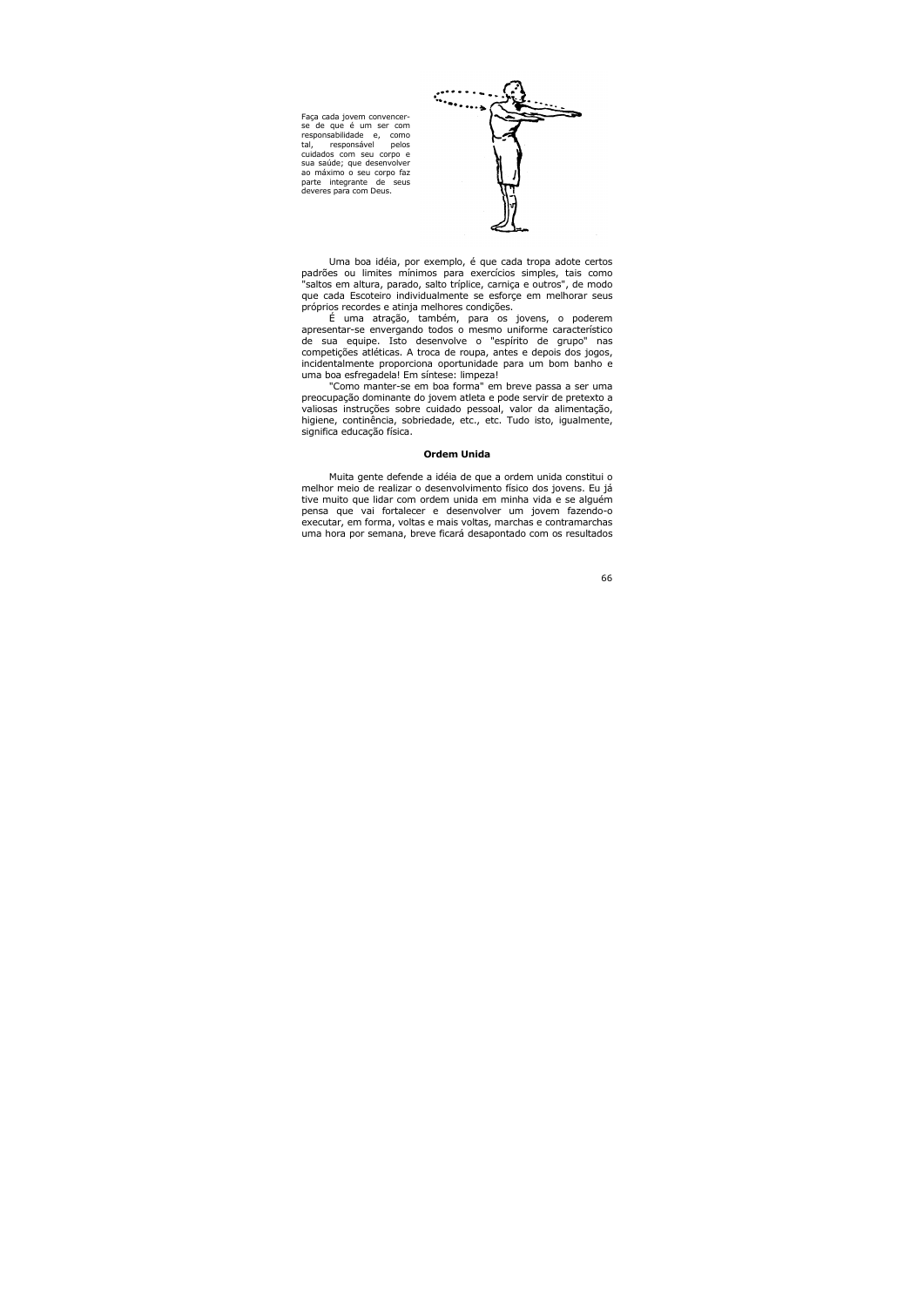obtidos.

A ordem unida, tal como é aplicada ao soldado, dia sobre dia, mês, provoca indiscutivelmente um mês após grande desenvolvimento físico. Mas os instrutores, além de serem bons especialistas, têm seus alunos permanentemente sob suas vistas e debaixo de estrita disciplina. E mesmo assim, de vez em quando, cometem-se erros e não é raro surgir uma dilatação da aorta, do coração ou qualquer outro transtorno, embora se tratando de adultos, de corpo completamente formado.

Além disto, o treinamento militar é, sobretudo, assunto de instrução e martelá-lo nos jovens não é educação de maneira alguma, mormente quando eles podem aprender por si.

No que concerne aos exercícios militares de ordem unida para escoteiros, tenho tido oportunidade de lembrar frequentemente aos Chefes Escoteiros que eles devem ser evitados - em excesso - bem entendido.

Além das aceitáveis considerações antimilitaristas de alguns pais, somos-lhes contrários, no Movimento, porque alguns Chefes Escoteiros menos capazes, não podendo aprender os elevados objetivos do Escotismo (a bem dizer, o desabrochar da individualidade) e outros, mesmo tendo-o percebido, não possuindo capacidade para ensiná-lo, caem todos eles na ordem unida, como uma solução fácil para conseguir que seus jovens exibam certa eficiência em uma parada ou apresentação coletiva.

Do mesmo modo, há chefes que naturalmente exageram no sentido oposto e permitem que os jovens se apresentem por toda a parte em atitude negligente, sem nenhum garbo e disciplina aparente. Isto ainda é pior. Você deve aplicar o termo médio, que é o ideal - somente a ordem unida suficiente para mostrar-lhes o que deles se deseja em fundo de espírito de coletividade que os faça orgulharem-se de si e se portarem como gente, pela honra e prestígio de sua tropa. Treinamentos ocasionais são necessários para assegurar isso, mas não devem ser praticados com prejuízo do adestramento escoteiro, de muito maior valor.

Todo o treinamento requerido em Escotismo para dar atitude desenvolta aos jovens e fazê-los moverem-se como gente e não como gado, consiste em um pequeno e silencioso exercício, por alguns minutos, no começo da reunião, ou num oportuno e divertido jogo, como o de "Macaco Disse!".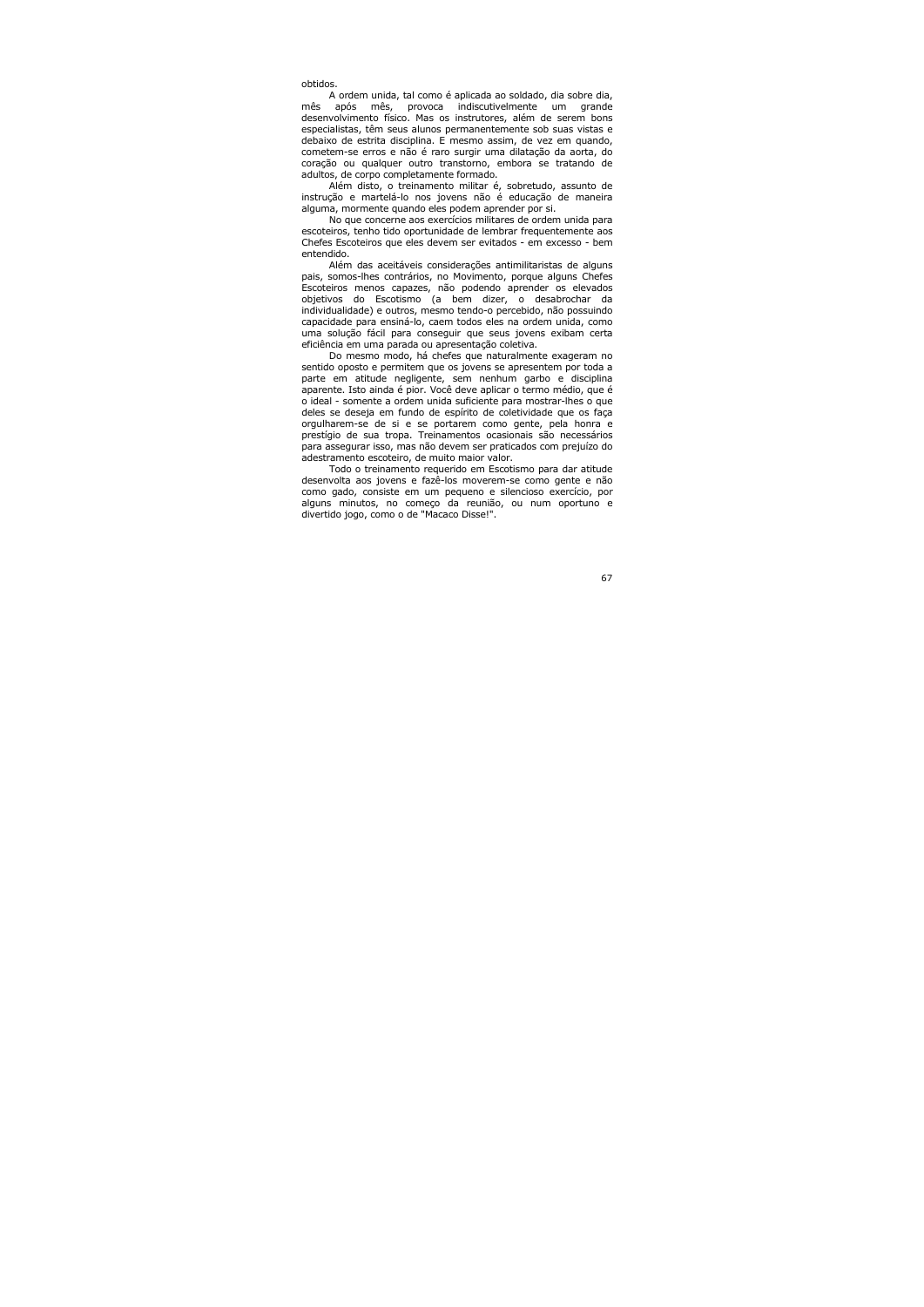Não queremos de forma alguma desprezar completamente a ordem unida, porém, achamos preferíveis os exercícios de incêndio, tração da carrocinha escoteira, salvamentos, construções de pontes e outros, da mesma espécie. Estes requerem, igualmente, da tropa, atividade e disciplina, mas o importante é que cada um estará usando a cabeça para executar a parte que lhe cabe particularmente, em benefício do sucesso do trabalho de todo o conjunto. Além disso, competições nesse assunto provocam o mais alto interesse, tanto entre os participantes como entre os assistentes. Finalmente, deve-se considerar que estas também podem desenvolver honestidade, justiça e alegria nos jogos.

"A coisa mais importante" é que os jovens, quando sua equipe seja vencida nunca demonstrem inveja, mencionem parcialidade nos julgamentos ou deslealdade nas táticas do adversário. Seja qual for o desapontamento sofrido, devem somente manifestar satisfação, respeito e elogios a outra equipe, com ela confraternizando para comemorar a vitória. Isto representa verdadeira autodisciplina e abnegação e promove essa boa sensação envolvente, tão necessária para fazer desaparecer ressentimentos.

Conheco um garboso regimento cujos recrutas receberam muito pouca instrução de ordem unida. Foi-lhes apenas ensinada a atitude militar, como deviam mantê-la e explicado que quanto mais rapidamente pudessem habituar-se, mais rapidamente teriam permissão para passear, retornar a seus divertimentos e adquirir seus direitos de verdadeiros soldados. Confiou-se-lhes a tarefa de aperfeicoarem-se, em vez de serem obrigatoriamente exercitados, por vários meses, em ordem unida. Eles treinaram-se a si próprios e uns aos outros e terminaram o período de recrutas em menos da metade do tempo regularmente previsto.

Era, uma vez mais, educação versus instrução! O resultado fora obtido provocando interesse, ambição e responsabilidade nos próprios recrutas! E esse é, exatamente, o modo pelo qual, segundo eu creio, você poderá melhor provocar o desenvolvimento físico entre os jovens. Pois, afinal, jogos em plena natureza, bastante ar livre, comida saudável e repouso adequado fazem muito mais para produzir uma juventude sadia e bem desenvolvida do que qualquer quantidade de exercícios físicos ou militares.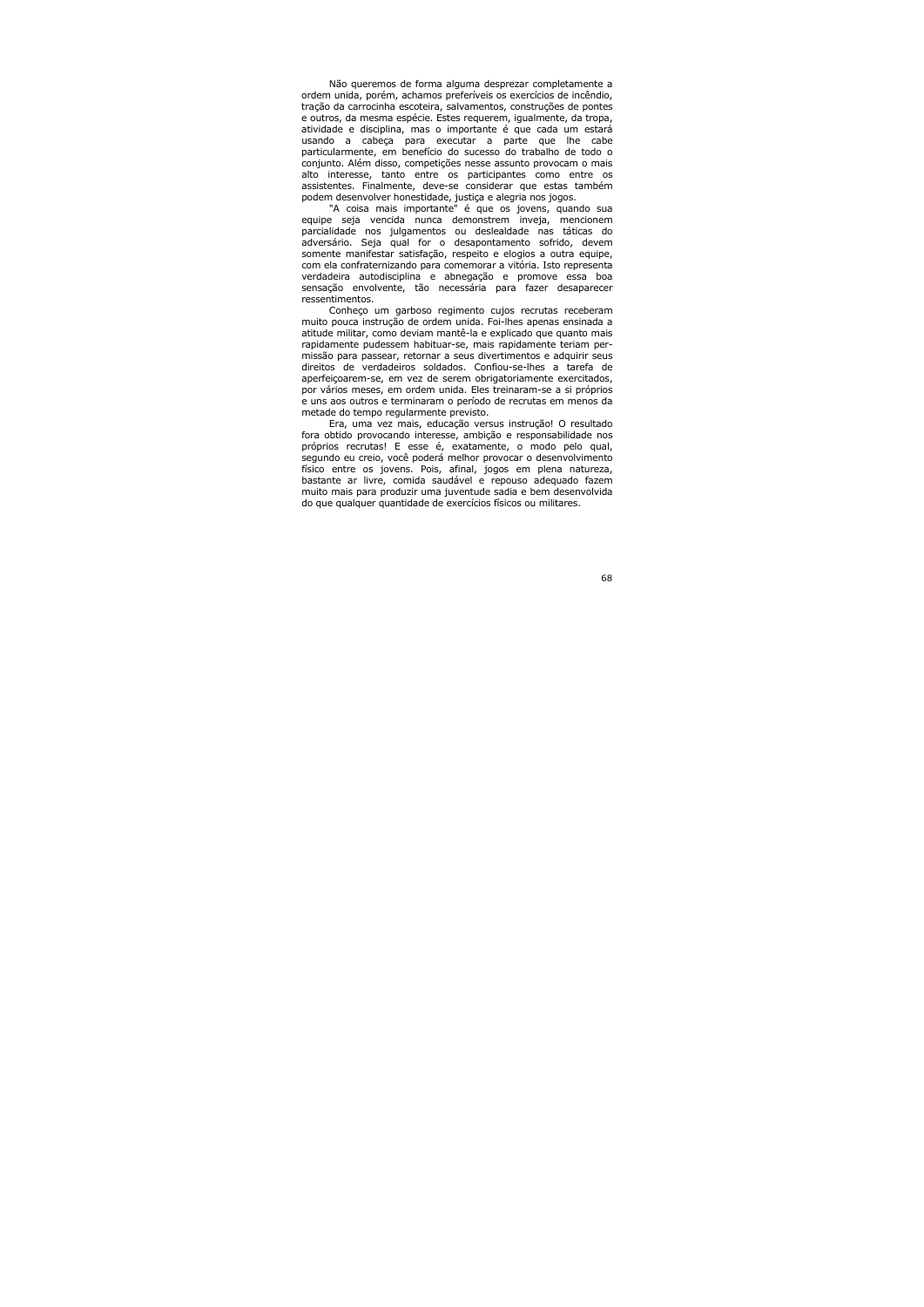# **O** Ar Livre

FORCA PELO OXIGÊNIO - Certa vez assisti a uma belíssima demonstração de ginástica, por uma tropa escoteira, no interior de sua sede. A temperatura lá fora estava fresca e agradável, mas, com a breca, o ar interior estava insuportável! Para falar com franqueza, eu já sentia a má exalação, até de minha própria transpiração. Não havia ventilação. Os jovens atuavam com precisão mecânica, tinham, porém, todo seu esforço inutilizado pela absorção de um ar viciado, em vez de revigorarem seu sangue.

Ar puro e fresco é meio caminho para obter-se resultado dos exercícios físicos e deve, sempre que possível, ser absorvido tanto pela pele como pelo nariz.

Sinceramente: - Este "ar livre" é o segredo do êxito. E para isto foi criado o Escotismo: para desenvolver ao máximo o hábito da vida ao ar livre.

Uma vez perguntei a um chefe escoteiro, em uma grande cidade, como realizava suas excursões de sábados: se nos parques da cidade ou se ja para o campo? Ele não tinha feito nem uma coisa nem outra até então. Por que? Porque os jovens não faziam questão de excursões. Preferiam reunir-se na sede, às tardes de sábados! Naturalmente eles preferiam isso: estavam acostumados a viver entre quatro paredes, os coitados! É justamente isto que queremos impedir no Escotismo! Nosso objetivo é tirá-los de dentro de casa e atraí-los para a vida ao ar livre.

Alexandre Dumas Filho escreveu o sequinte: - "Se eu fosse Rei de França não permitiria que qualquer criança de menos de 12 anos entrasse numa cidade. Até então, teriam que viver ao ar livre - no sol, no campo, nos bosques, em companhia dos cavalos, dos cães e de outros animais, em pleno contato com a natureza que fortalece o corpo, desenvolve a inteligência e o entendimento, empresta poesia à alma e desperta-lhes uma curiosidade mais valiosa para a educação que todas as gramáticas do mundo".

"Compreenderiam tanto os ruídos como os silêncios da noite. Teriam a melhor das religiões: aguela que Deus, Ele próprio, revela no glorioso espetáculo de suas maravilhosas obras diárias.".

"E aos doze anos, fortes, inspiradas e cheias de compreensão, estariam aptas a receber a instrução metódica que então seria acertado ministrar-lhes, e que facilmente estaria terminada em quatro ou cinco anos."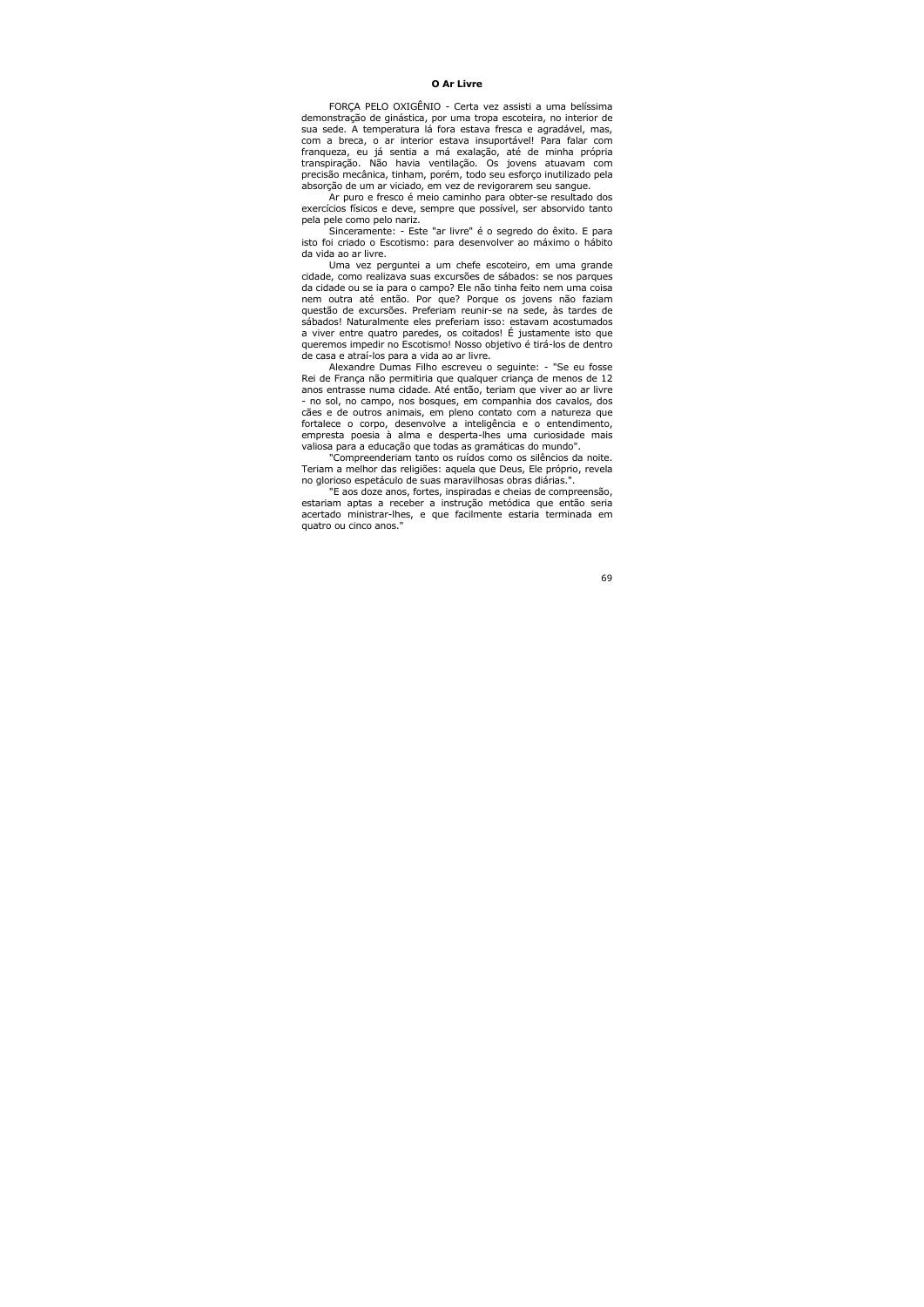"Infelizmente para os jovens, embora felizmente para a França, acontece que não sou o Rei".

"A única coisa que posso fazer é dar o conselho e sugerir o caminho. O processo é fazer da educação física da criança um primeiro passo em sua vida".

No Escotismo, especialmente se quisermos nos compenetrar de nosso mister, devemos dar um largo passo nessa direção. Ar livre é o objetivo verdadeiro do Escotismo e a chave para seu sucesso. Infelizmente, com excessiva vida de cidade, estamos desvirtuando nosso objetivo e trocando as coisas. Não constituímos um clube - nem uma escola que funciona aos sábados - mas sim a Escola dos Bosques. Precisamos viver mais ao ar livre, para a saúde dos corpos e das almas de escoteiros e de chefes. É pelos acampamentos que os jovens ansejam no Escotismo e eles são a grande oportunidade dos chefes. O acampamento não pode deixar de atrair e prender cada um, com sua vida ao ar livre, seu amor à floresta, com seus expedientes improvisados para cozinhar, os jogos através de bosques e brejos, a exploração e descoberta de picadas, o seguimento de pistas, o pioneirismo, as pequenas dificuldades do campo e as alegres canções do Fogo do Conselho.

Precisamos de espaçosas áreas livres, de nossos próprios acampamentos, preferivelmente lugares, terrenos para permanentes e de fácil acesso e uso pelos Escoteiros. Como o Movimento continua crescendo, essas áreas devem constituir instituições normais em todos os centros de Escotismo.

Além de atender à grande finalidade de permitir esses acampamentos, tais áreas têm outro valor: podem constituir centros para instrução de Chefes e Dirigentes, que aí podem adestrar-se em trabalhos de campo, arte de acampar, conhecer a natureza e, sobretudo, aí adquirir o espírito e amor da vida ao ar livre - da fraternidade dos exploradores das florestas:

Nestes últimos anos muitos desses lugares têm sido adquiridos para serem usados como campos-escola (para adestramento de Chefes) e locais de acampamento (para escoteiros). Estas áreas permanentes têm provado sua importância para a vida de campo, mas precisamo-las em maior número e é preciso que não percamos tempo, antes que todos os terrenos em torno das cidades tenham sido adquiridos para construções.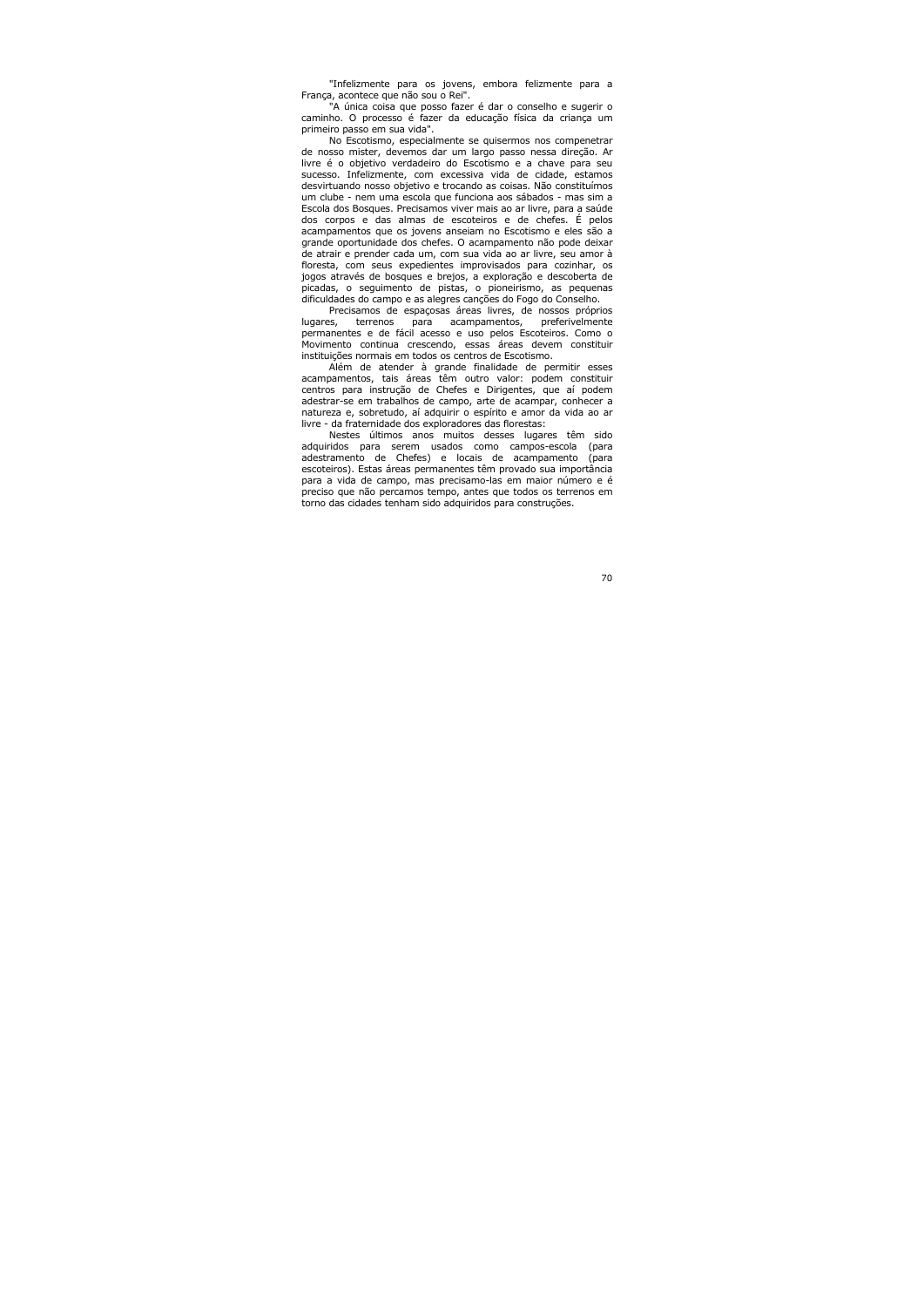Eu usei acima a expressão "vida de campo". Guarde bem na memória, que - vida de campo- é diferente de "viver sob barracas".

Não faz muito tempo mostraram-me um acampamentomodelo de jovens escolares, com várias filas de barracas corretamente armadas e perfeitamente alinhadas, com um grande e fino refeitório sob enorme barraca apropriada e com completa e bem equipada instalação de cozinha. Tudo fora muito bem planejado e excelentemente montado pelo construtor contratante. O organizador de tudo isto só tivera que pagar uma certa importância e tudo fora feito. Fora um negócio simples e vantajoso.

Meu único comentário a respeito é que isso não era acampamento. Viver sob barracas é muito diferente de acampar. Qualquer animal, por assim dizer, pode também viver debaixo de uma barraca desde que pertença ao rebanho, com tudo feito para ele.

Mas, com respeito ao bem que isto lhe proporciona, poderia iqualmente ter ficado em casa, sem grande diferença.

Sabemos, no Escotismo, que o que atrai os jovens, constituindo simultaneamente uma educação para eles, é um acampamento verdadeiro, isto é, onde eles preparem suas próprias instalações, levando isto ao ponto de fazer e costurar antecipadamente suas próprias barracas e aprender a fazer e cozinhar sua própria comida.

Deste modo, então, o levantar barracas por patrulhas, em locais separados uns dos outros, tendo escolhido seus recantos apropriados, o arranjo da água e da lenha, a adaptação de banheiros, cozinhas de campo, privadas, fossas para gorduras e detritos, etc., a utilização de expedientes de campo e a confecção de utensílios e mobiliário rústico, tudo isto desperta um interesse sadio e constitui inavaliável adestramento.

Quem for responsável por uma quantidade grande de jovens numa cidade de barracas, será forçado a dar-lhes exercícios e instrução especial, como uma maneira de dar ocupação a todos enquanto que, com algumas patrulhas, além de seus próprios trabalhos de acampamento, que ocupam um bom espaço de tempo, há sempre e continuamente, oportunidade para educação sobre conhecimento da natureza e desenvolvimento da saúde do corpo e do espírito, por meio de excursões, corridas de obstáculos naturais e da própria vida a céu aberto, na floresta.

O acampamento ideal, para mim, é aquele onde todo o mundo vive alegre e ocupado, onde as patrulhas são mantidas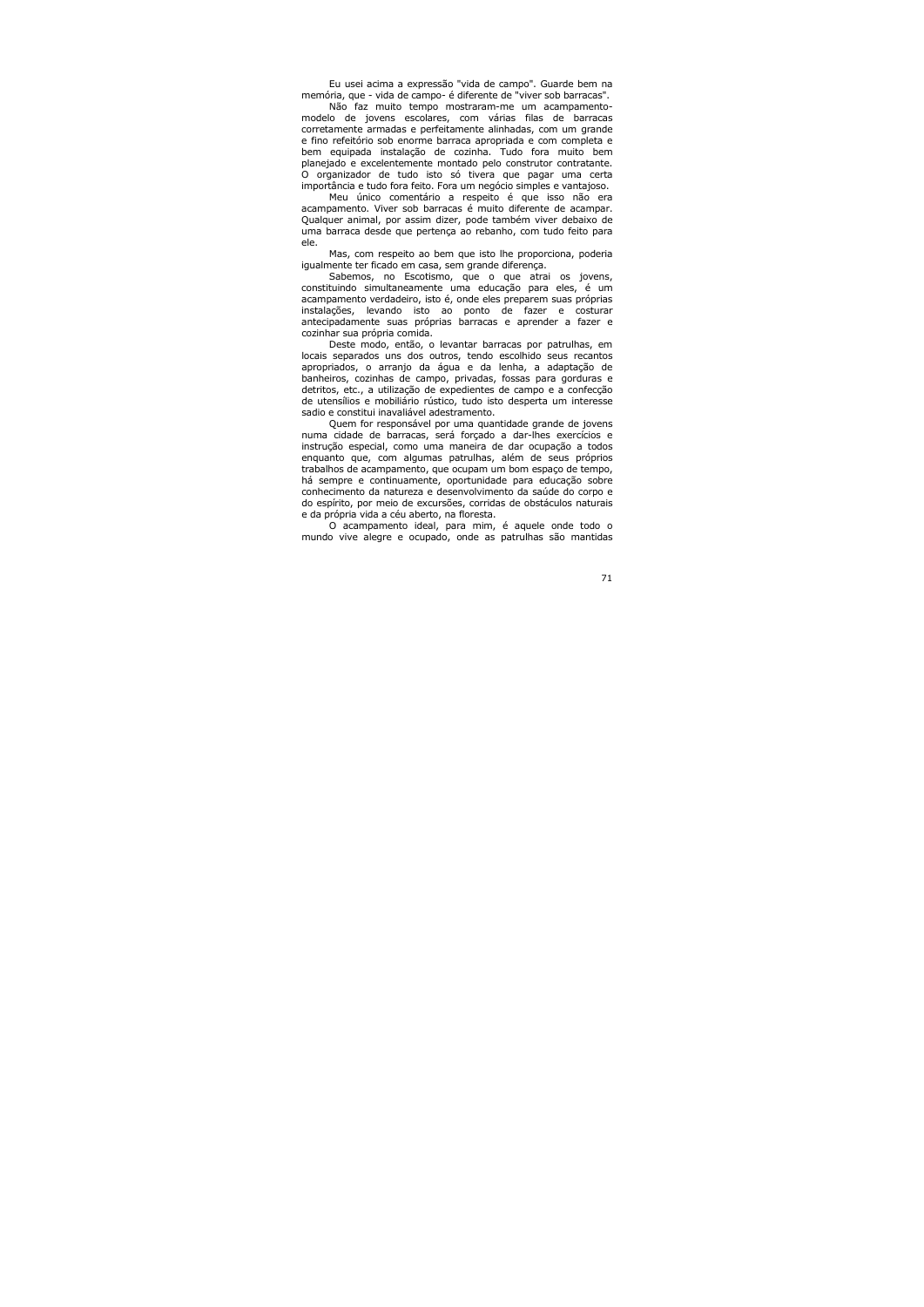intactas em quaisquer circunstâncias e onde cada um dos monitores e dos escoteiros adquire um justo e sadio orgulho de seu campo e seu material. Em um acampamento pequeno assim, muito mais se obtém do exemplo do Chefe. Ele vive entre os jovens, é observado por cada um deles e inconscientemente imitado; provavelmente nem note isso.

Se você for preguiçoso eles também o serão; se você fizer da limpeza uma verdadeira preocupação, eles também fá-lo-ão; se você tiver habilidade em construir pecas e acessórios que melhorem as instalações de campo, em breve eles tornar-se-ão inventores e seus rivais: assim por diante.



Acampamentos são essenciais para o adestramento eficiente de uma Tropa. Mas o acampamento deve ser pleno de ocupações, atividades e movimento, e não uma escola de ociosidade, sem objetivos.

Mas não faça de modo algum, o que deve ser feito pelos jovens; induza-os a fazê-lo.

Nesse sentido, o preceito adeguado é o seguinte: - "Quando você deseja ver uma coisa feita, não a faça você próprio".

Devemos ter, não somente acampamentos realmente limpos e saudáveis, mantidos de acordo com as instruções do lugar, mas acampamentos onde os jovens se sintam o mais próximo possível das condições de vida dos bandeirantes, sertanistas, exploradores e de sua existência aventurosa.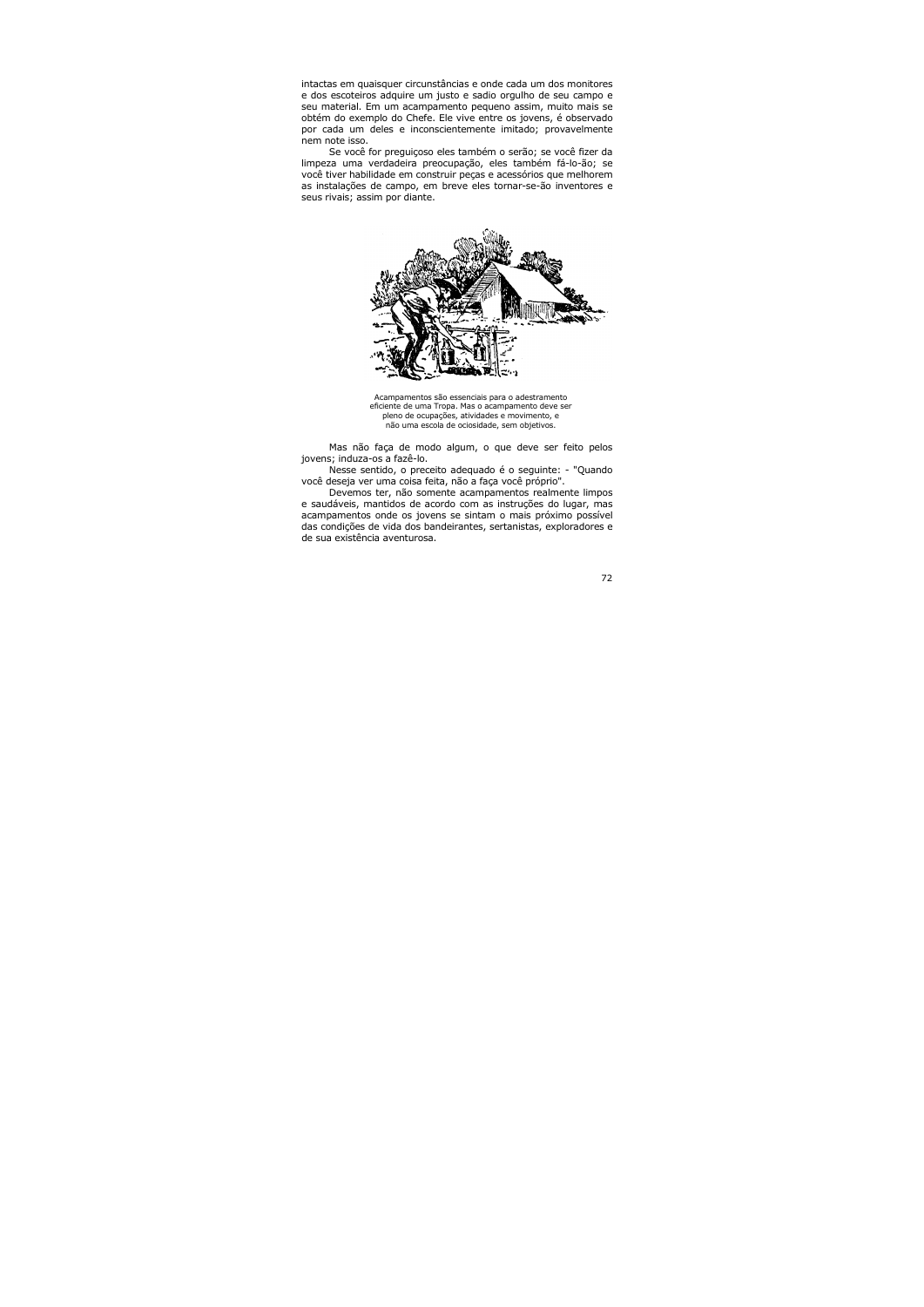## Natação - Canoagem - Sinalização

NATAÇÃO - As vantagens da natação, entre as muitas outras formas de exercício físico, são as sequintes:

1) - O jovem se diverte e fica ansioso por aprender.

2) - Ele aprende a apreciar a limpeza.

3) - Além da arte de nadar, ele adquire também coragem.

4) - Dominando o elemento líguido, ele ganha confiança em si próprio.

5) - Desenvolve seu tórax, o fôlego e os órgãos respiratórios.

6) - Fortalece a musculatura de todo o corpo.

7) - Finalmente, adquire a aptidão de poder salvar vidas e aspira pela oportunidade de fazê-lo.

REMO - Também é um excelente meio de desenvolver os músculos e atrai bastante os escoteiros, mormente os rapazes. É somente permitido depois que tenha sido dominada a natação e, deste modo, induz grande número de rapazes a aperfeicoarem-se naguela.

SINALIZAÇÃO - A prática da sinalização, ao mesmo tempo que educa a inteligência juvenil, proporciona-lhes avaliável exercício físico, com horas e horas de trabalho com os bracos girando em torno do corpo, e aguçando a vista; mas é uma prática que deve ser realizada fora de casa, para que não degenere em simples exercício interno, sem nenhuma utilidade, propósito ou espírito de aventura.

### **Higiene Pessoal** Limpeza

Limpeza interior tanto como a exterior, é questão de extrema importância para a saúde.

Devemos incutir como hábito nos jovens que, quando não puderem tomar banho, é importantíssimo fazer no corpo uma fricção com uma toalha úmida, áspera e felpuda. Assim também o hábito de lavar as mãos antes das refeições e depois de irem ao hanheiro.

A necessidade de escrupulosa limpeza pode ser estimulada pela prática do "mate aquela mosca ou mosquito", não propriamente como um útil servico público a ser prestado pelos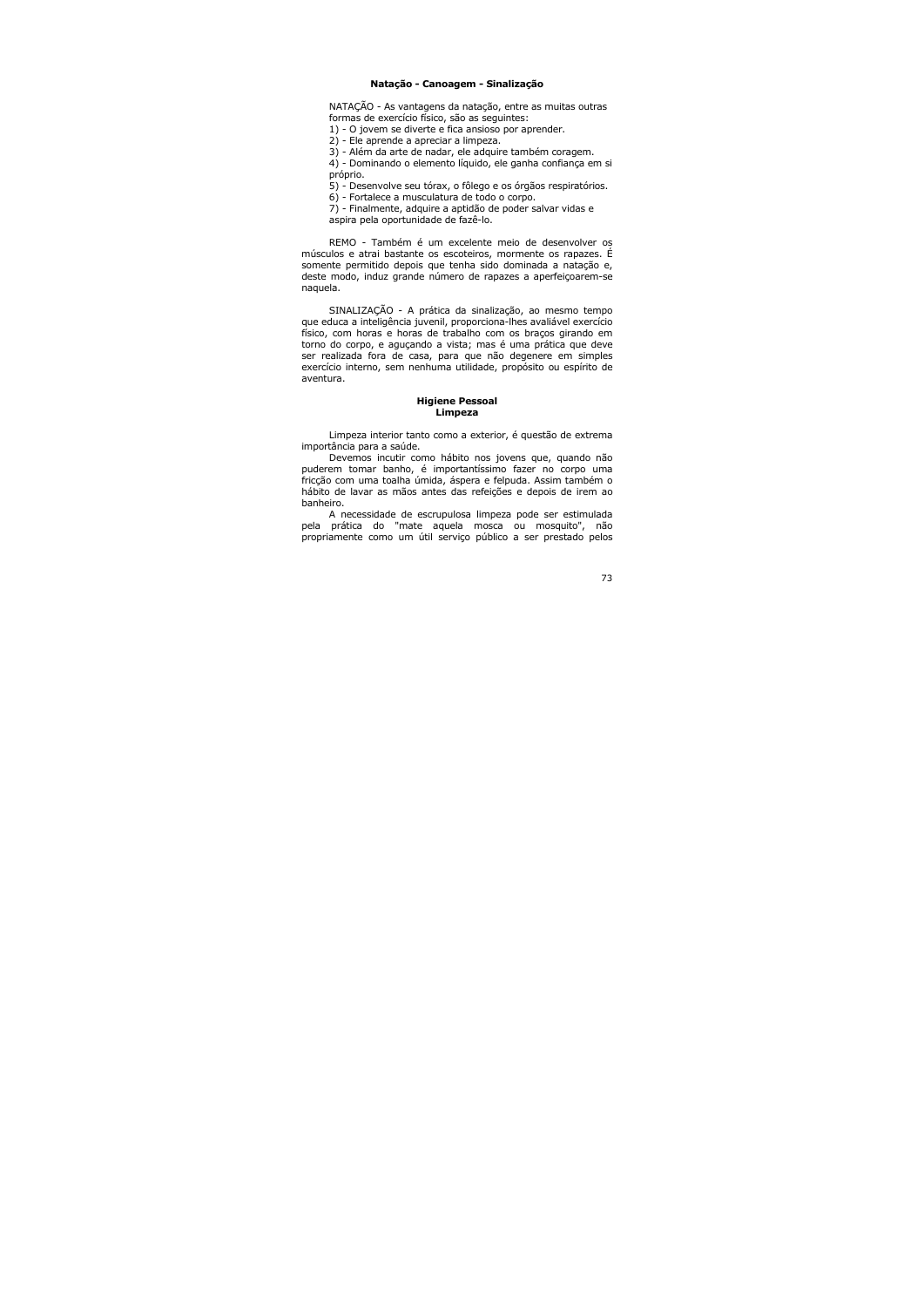escoteiros mas também como um meio de interessá-los na pequena minúcia dos germens maléficos, conduzidos nas patas das moscas e no estômago dos mosquitos e, não obstante, de tão graves e prejudiciais efeitos na saúde popular.

#### Alimentacão

A alimentação tem enorme importância para o jovem em fase de crescimento e, no entanto, existe grande soma de ignorância no assunto de parte dos pais e, portanto, também, dos jovens. É útil, para o vigor e saúde dos jovens (especialmente no acampamento) que o Chefe Escoteiro tenha alguns conhecimentos sobre o assunto.

Quanto à quantidade, um adolescente de 13 a 15 anos, deve consumir cerca de 80% do que é necessário a um adulto. Ele comerá, com satisfação 150%, se lho permitirem.

### **Sobriedade**

A sobriedade na alimentação é quase tão necessária ao jovem quanto a moderação na bebida o é para os adultos. Constitui uma boa licão de autocontrole para ele limitar seu apetite, tanto em relação à quantidade, como à qualidade de seu alimento. Pouca gente tem verificado a extraordinária capacidade do jovem para ingerir comida, seja de que espécie for. A questão a ser-lhe apresentada é a manutenção de sua aptidão atlética.

Sobriedade assim encarada, constitui um detalhe, tanto moral quanto físico, do treinamento.

#### Continência

De tudo o que se refere à educação da juventude, um dos pontos mais difíceis e de maior importância, é o que diz respeito à higiene sexual. Corpo, mente, alma, saúde, moralidade, caráter, tudo isso é abrangido nesse problema.

Este é um assunto que o Chefe Escoteiro deve abordar com tato e de acordo com o caráter individual de cada caso. Trata-se de um problema que ainda não foi convenientemente atacado pelas autoridades em educação. Mas é uma questão que não pode ser janorada na educação de um rapaz e, muito menos, na de uma moça.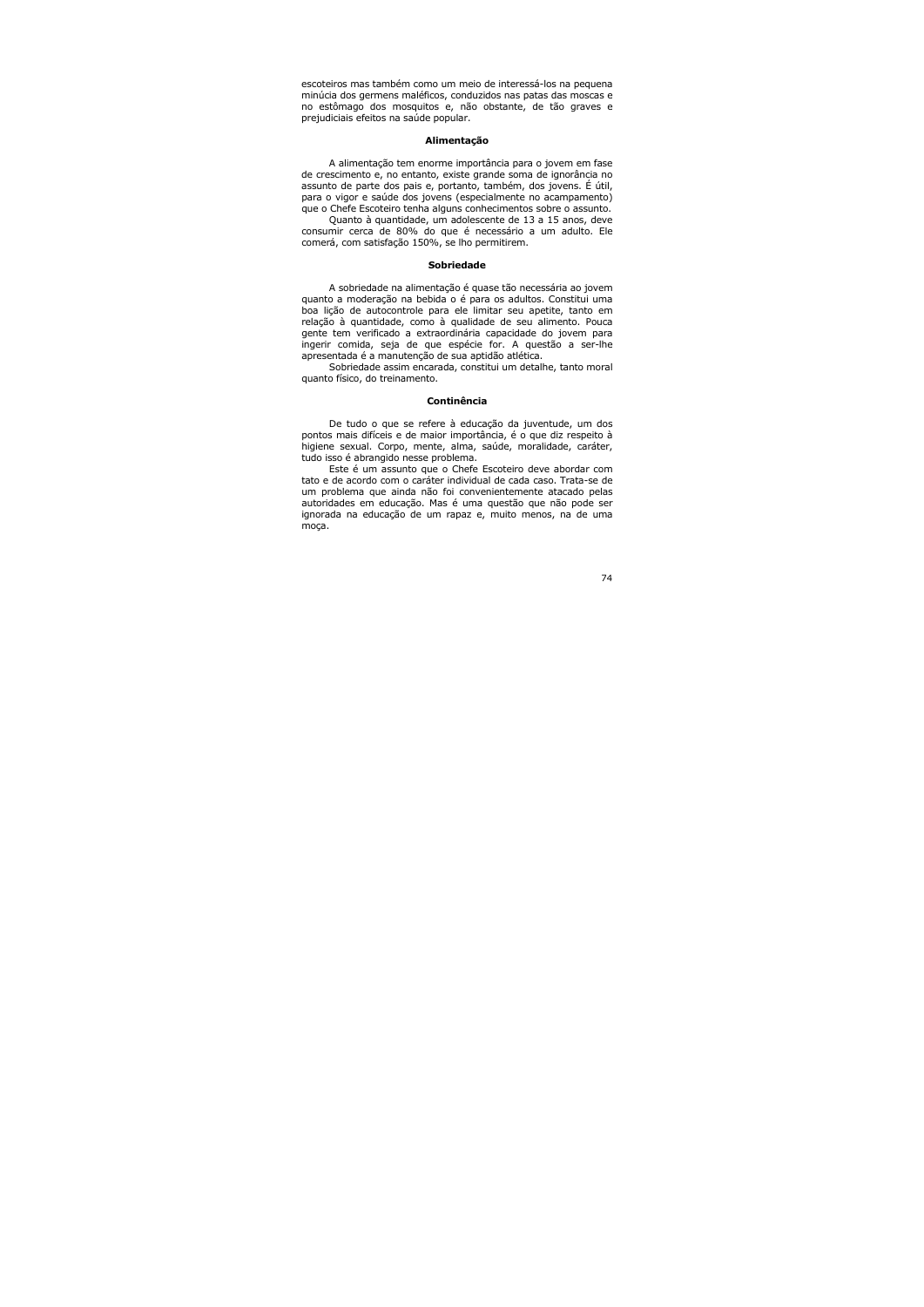

Faça os jovens compreenderem a significação da limpeza. Mantenha-os ocupados com atividades sadias - isto é o melhor meio de ajudá-los a "chutar" para longe maus pensamentos e hábitos sujos.

Deve-se reconhecer que existe ainda uma grande barreira de preconceitos e falso pudor, de parte dos pais e do público, que deve ser vencida e isto exige extremo cuidado.

É, naturalmente, dever primordial dos pais fazer com que seus filhos recebam uma instrução apropriada, mas um grande número deles furta-se a esse dever, apresentando uma série de desculpas para assim procederem. Mas a verdade é que tal nealiaência chega a ser quase criminosa, - como escreveu o Dr. Allen Warner:

"Muito frequentemente se tem exprimido no passado, o receio de que tal ensino conduza a hábitos viciosos, mas não há nenhuma prova de que isto seja verdade, ao passo que a experiência tem evidenciado que a ignorância nesse assunto tem produzido a decadência e a ruína física e moral de muitas vidas".

Isto é a expressão pura da verdade e eu também posso testemunhá-la pessoalmente, baseado em uma longa e farta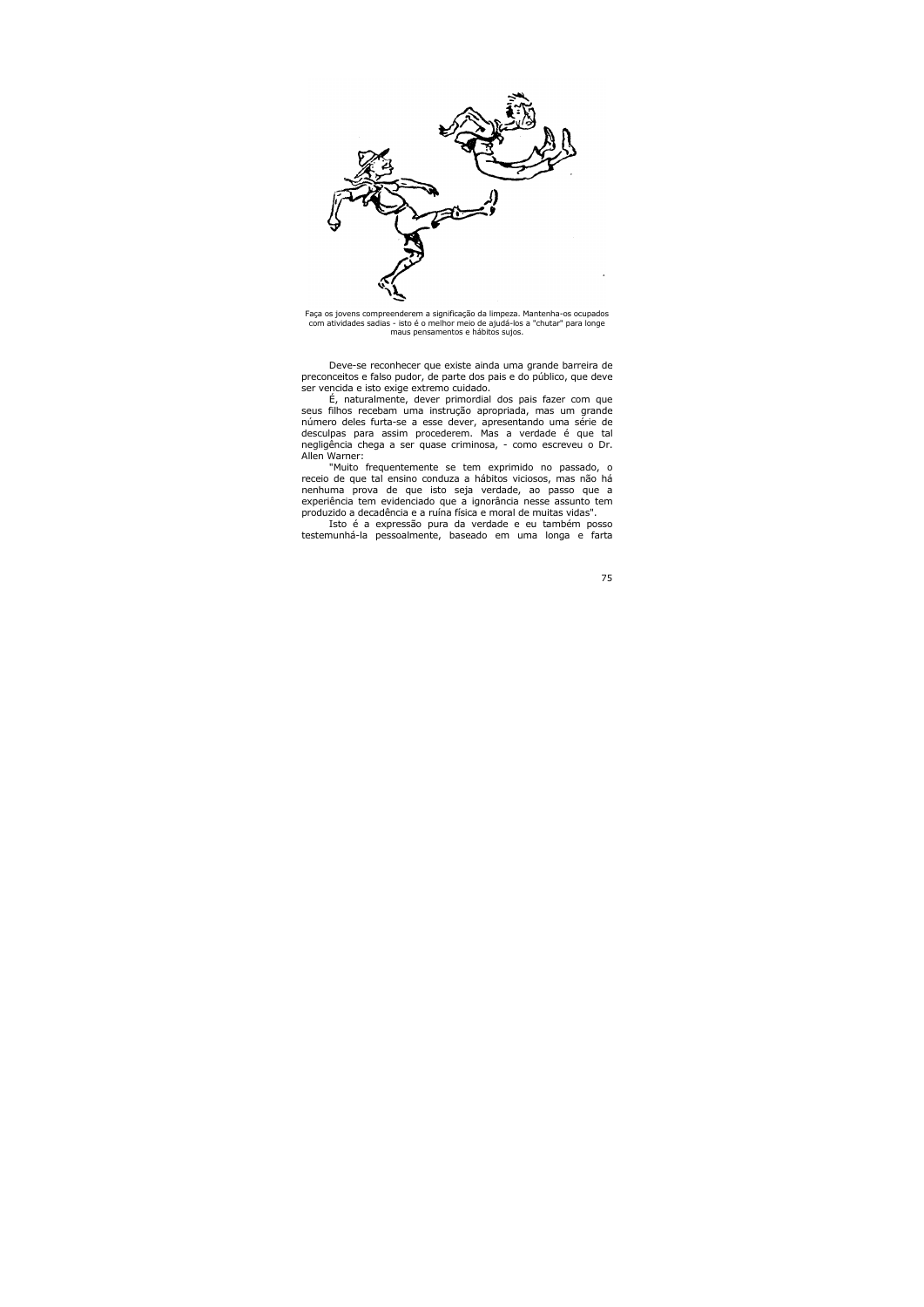experiência com soldados e outras pessoas. A soma de secreta existe, é imoralidade que atualmente verdadeiramente impressionante. A circunstância de ser este assunto considerado tabu nas palestras entre jovens e adultos, origina e provoca comumente o resultado de que os jovens vão adquirir seus conhecimentos sob uma forma muito pervertida, de outro jovem.

No seu livro "What a Boy Should Know" (O Que um Jovem Deveria Saber!) os Drs. Schofield e Jackson escreveram:

"O desenvolvimento sexual dos jovens é gradativo e constitui uma infeliz realidade o fato de que hábitos abusivos são iniciados e constantemente praticados a uma baixa idade. Se o provérbio: "Uma pessoa prevenida vale por duas" implica segurança, então os jovens devem estar prevenidos do que lhes vai acontecer, pois o período crítico da puberdade os espera e a jovem nenhum deve ser permitido atingi-lo em estado de ignorância."

Um Chefe Escoteiro tem aqui um imenso campo para praticar o bem. Ele deve, na primeira oportunidade, certificar-se de que o pai do rapaz ou da moça não tenha nenhuma objeção para que o assunto seja abordado em suas conversas com o jovem. Será melhor também consultar aqueles que mais conhecem o jovem - o líder espiritual, o médico, o professor, e convencendo-se de que deve possuir, ele próprio, os conhecimentos, qualidades e experiências necessárias e suficientes, de modo a poder estar em condições de prestar um auxílio verdadeiro ao jovem. Desse modo, melhor poderá entrar no assunto do mesmo modo banal como abordaria quaisquer outros sobre os quais pode dar conselhos, colocando-se na situação de um irmão mais velho, ao fazê-lo.

Para alguns chefes que nunca experimentaram isto, a questão. pode parecer muito difícil de, ser abordada. Na verdade é tão fácil como descascar uma laranja. E nós não exageramos absolutamente a sua importância.

Eu tenho constatado pessoalmente que, depois deter explicado, preliminarmente, como se reproduzem as plantas, os peixes e outros animais, interessa aos jovens (tal como aconteceu comigo quando pela primeira vez o ouvi) saberem como, em cada um, vai aparecendo o germe de um outro ser a surgir dele. Interessa-lhes saberem que esse germe tem sido transmitido de pai/mãe para filho/filha, de geração em geração. Ele recebeu esse dom de Deus (a capacidade de criar uma vida) e é seu dever conservá-lo até que se case e o junte ao da pessoa querida, para reprodução da espécie. Não poderá esquecer sua missão, gastando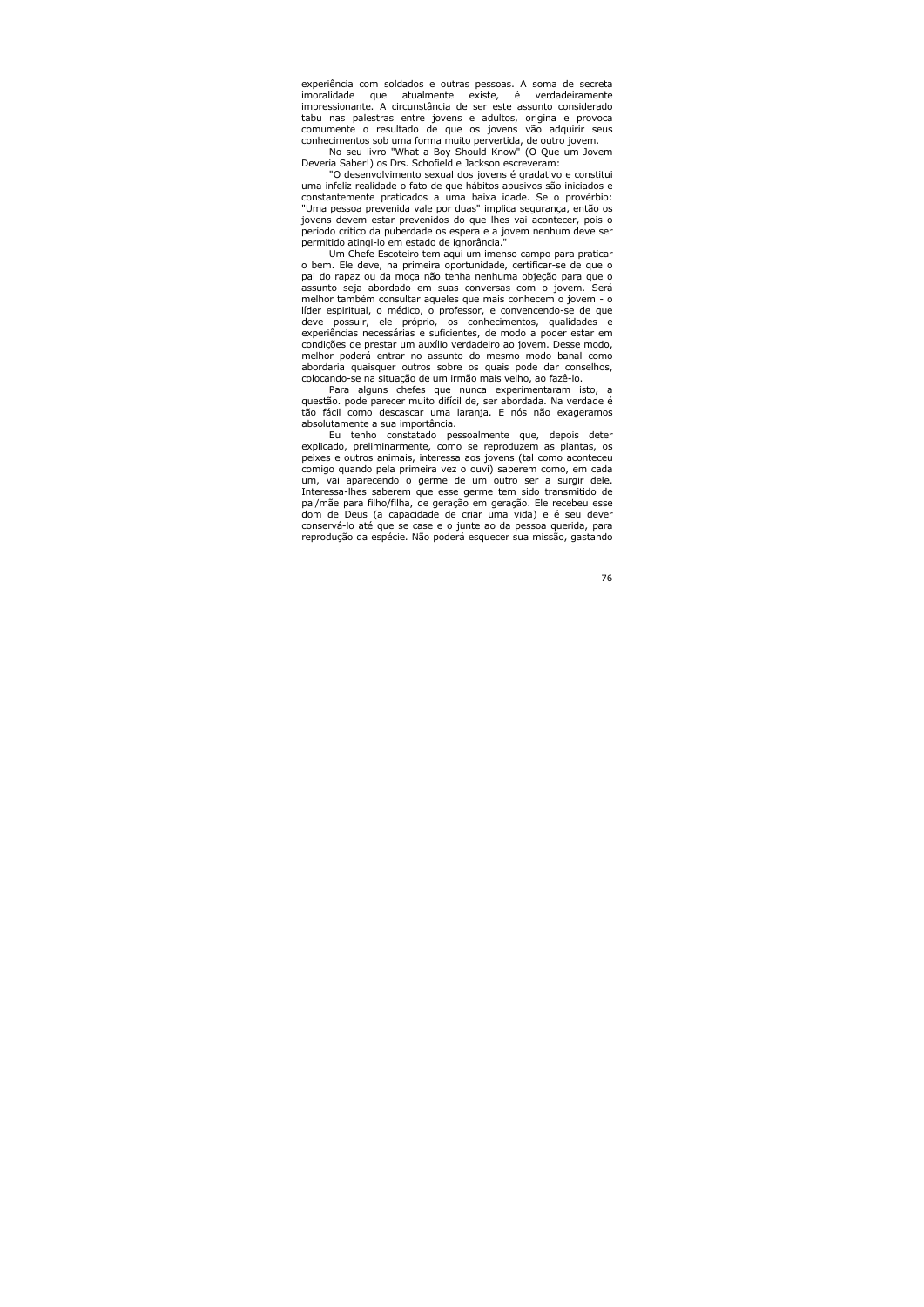e aviltando-se, nesse intervalo de tempo. Sofrerá muitas tentações, sob várias formas, mas terá de ser forte e quardar-se. Para cada diferente jovem, em cada diferente idade, pode se necessitar usar um processo diferente de tratar o assunto. A coisa mais importante para o Chefe é conquistar, inicialmente, plena confiança dos jovens e manter para com eles a atitude de uni irmão mais velho, podendo ambos falar abertamente.

Ao mesmo tempo, devo acrescentar algumas palavras de alerta aos Chefes jovens e inexperientes. O fato de terem pouca idade, sendo quase tão jovens como os escoteiros, não constitui nenhuma vantagem. Frequentemente é uma desvantagem e muitas vezes um real perigo. Do que acima ficou escrito sobre o assunto, uma falsa impressão pode ser deduzida: de que eu considero dever de cada Chefe Escoteiro esclarecer cada um de seus escoteiros nesse assunto. Isto nunca foi minha intenção. Agir assim seria derrubar todo o edifício do sistema familiar. O que eu quero fazer é atrair a atenção dos Chefes Escoteiros para o problema e pedir-lhes que se interessem e façam com que seus escoteiros recebam os necessários esclarecimentos de pessoa competente, na ocasião oportuna. Nas mais frequentes das vezes essa pessoa adequada é o pai, o pastor, o médico ou outra e NÃO O CHEFE ESCOTEIRO!

### Tabagismo

Alguém certa vez redigiu uma edição "aperfeicoada" de "ESCOTISMO PARA RAPAZES" e nela determinava que "Escoteiros não podiam fumar". É, geralmente, perigoso proibir algo aos jovens. Isso imediatamente excita-os à aventura, a fazer justamente o contrário do que lhes foi determinado. Aconselhe-seos a respeito de uma coisa, ou fale-se-lhes dela mostrando ser desprezível ou tôla, e eles evitá-la-ão.

Estou convencido que este é o método em questões de linquagem obscena, dos hábitos de jogar, de fumar e de outros erros da juventude.

É bom estabelecer um bom ambiente, formar uma opinião coletiva entre os jovens no sentido de considerarem essas coisas como de baixo nível e como sendo as que as criancas fazem para aparentar importância e "contar vantagens", perante as outras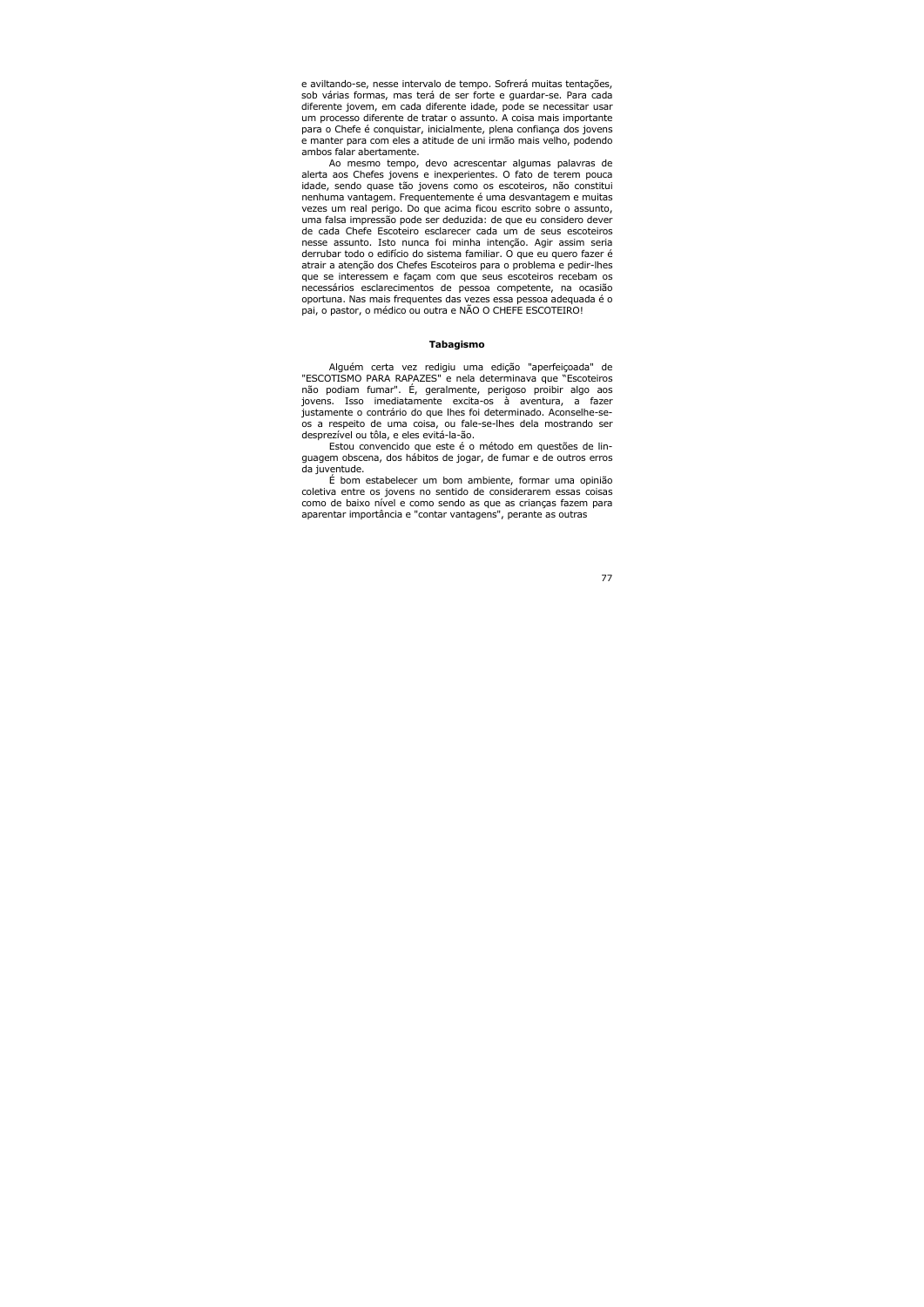# Andar na Corda Bamba

Pode impressionar mal a alguns leitores apresentarmos isto como um curioso meio de ensinar autodisciplina ou saúde. Porém, essa conduta tem sido aprovada pela experiência.

Você pode constatar que isto é aplicado nos estádios militares onde as pessoas têm que caminhar na borda de uma tábua fixada de lado a alguns palmos do solo. Concluiu-se que o fato de terem de concentrar toda sua atenção nesta difícil prova, fá-los adquirirem um forte domínio de si próprios e de seus nervos. A experiência foi levada ao extremo de se poder afirmar quando um soldado não estão tendo resultados satisfatórios nos exercícios de tiro ao alvo, uma série de "caminhadas na tábua" lhe restituirá o necessário autocontrole e poder de concentração. Este é um exercício que a juventude gosta.

Eles poderão ligar vários bastões escoteiros, emendando-se para constituir, como se fosse, uma vara de equilibrista, que lhes aumentará o poder de equilíbrio nas primeiras vezes.

Como já tenho mostrado, tais espécies de exercícios também exercem influência sobre o caráter e esta é uma das questões pelas quais deploro a moderna tendência de se colocar "segurança" em primeiro lugar, antes de qualquer outra coisa.

Um pouco de risco é necessário na vida; uma pequena prática em arriscar-se é conveniente para prosseguir na vida. Escoteiros têm que ser preparados para enfrentar dificuldades e perigos pela existência afora. Não devemos, portanto, tornar seu treinamento muito suave.

### Escoteiro com Deficiências Físicas

No Escotismo há um número de jovens com deficiências físicas, tais como cegos, surdos, mudos e mancos, gozando agora maior felicidade, saúde e esperança, como jamais puderam tê-las. Muitos deles estão impossibilitados de serem adestrados em todas as etapas escoteiras e etapas alternativas ou especiais são-lhes fornecidas. Com muitos jovens desses não é fácil se lidar e é preciso com eles muito mais paciência, atenção e cuidado pessoal, o que com os jovens comuns. Mas o resultado é bem compensador. Segundo testemunho de vários médicos, mães, enfermeiras e professores (que, na maioria dos casos não são Escoteiros eles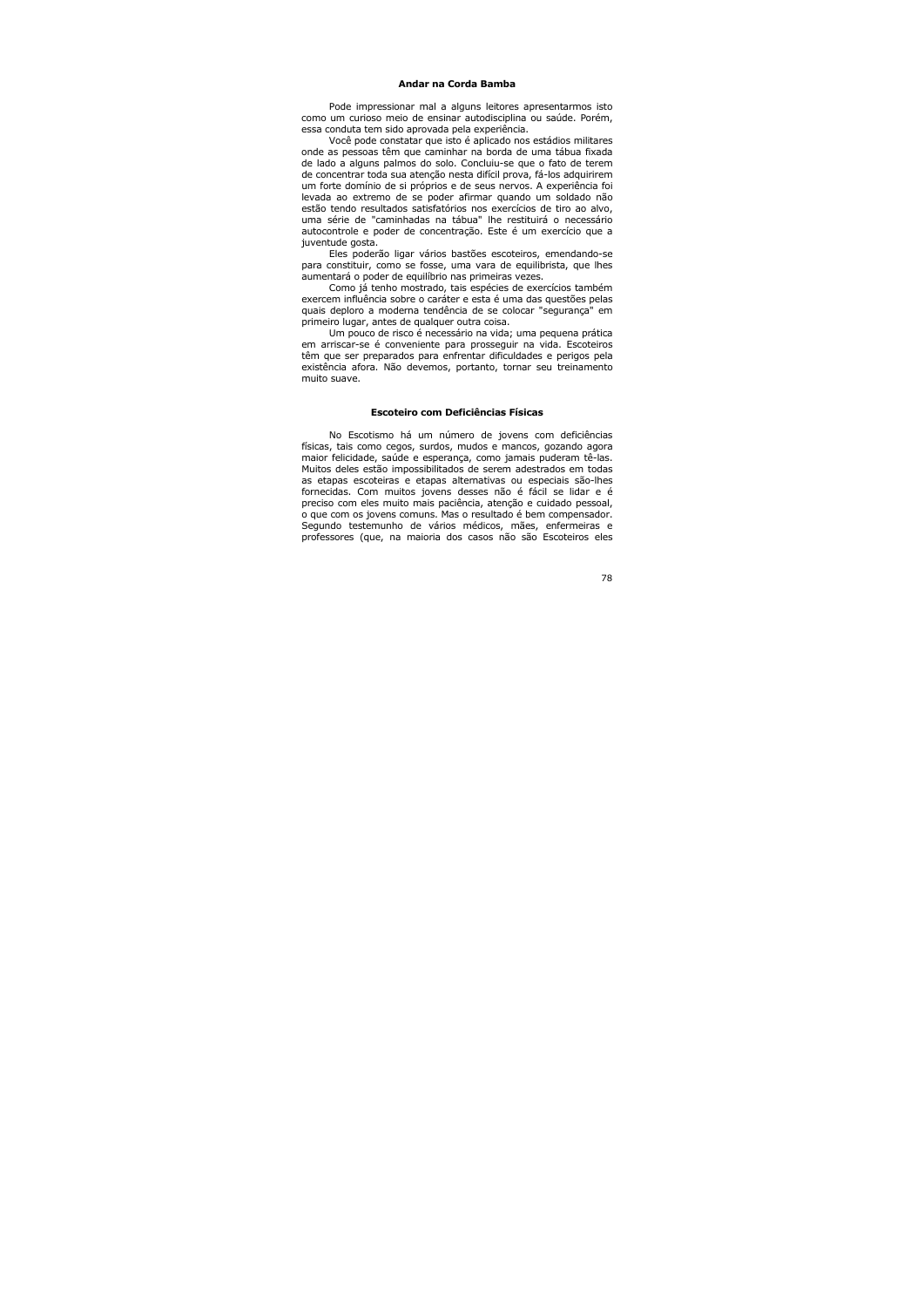próprios) é impressionante, o bem proporcionado pelo Escotismo a esses jovens e, por seu intermédio, às instituições respectivas.

O que é maravilhoso, com relação a tais jovens, é sua satisfação e entusiasmo de fazer no Escotismo o máximo que possam. Eles não aceitam, das etapas e tratamentos especiais, mais do que o absolutamente necessário. O Escotismo ajuda-os, incorporando-os a uma ampla fraternidade mundial, oferecendolhes alguma coisa que fazer, proporcionando-lhes novas aspirações e dando-lhes uma oportunidade de provarem a si próprios e aos outros que podem fazer coisas - e coisas difíceis - por si mesmos.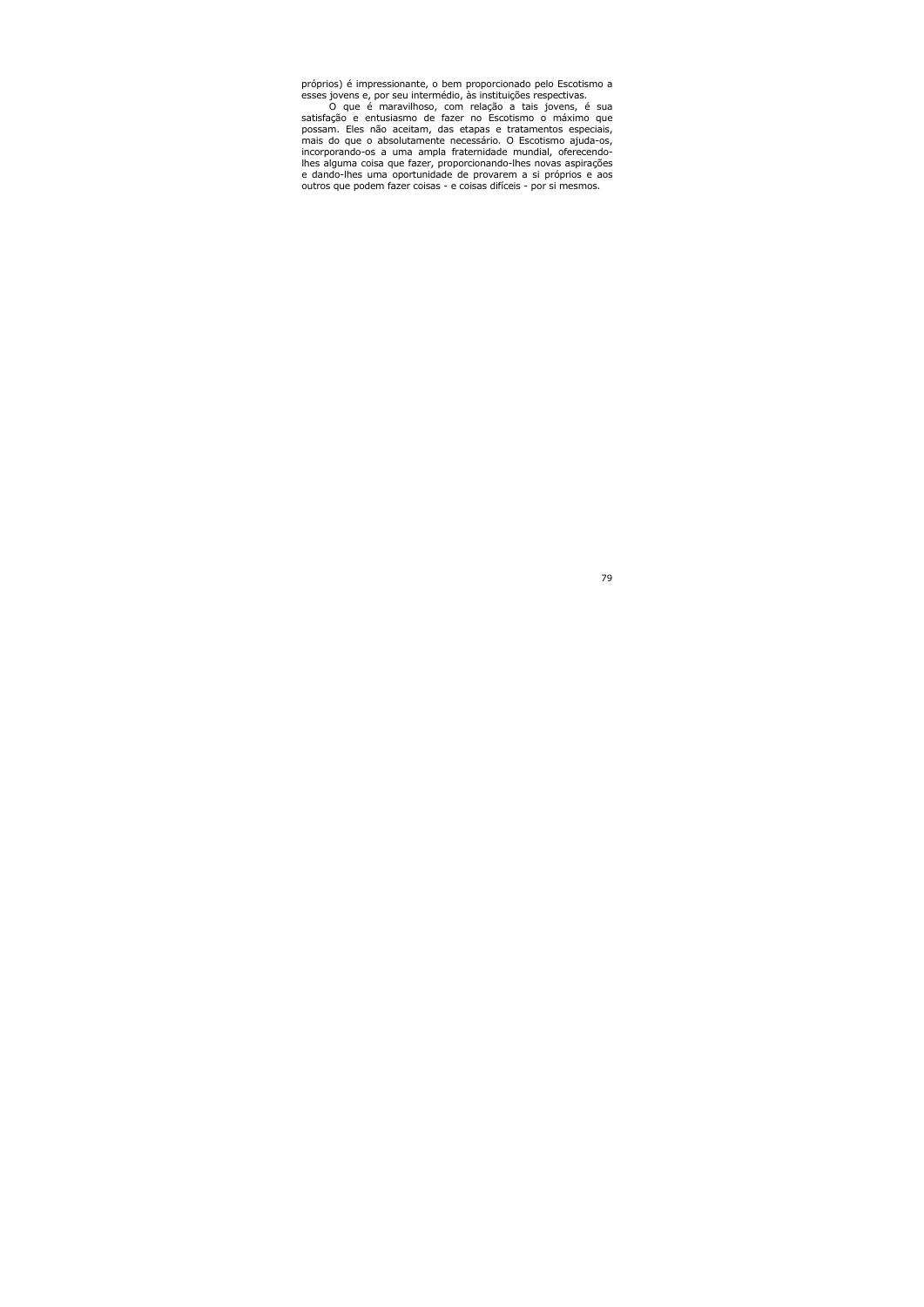

O jovem de iniciativa, este é o indicado para a tarefa.

# **III - HABILIDADE MANUAL E DESTREZA**

Há, hoje em dia, como sempre houve, aliás, uma impressionante falta de aproveitamento do material humano. Isto é devido, em grande parte, à falta de um adestramento eficaz. A grande maioria da juventude não foi ensinada a gostar do trabalho. Geralmente, quando se lhes ensina uma arte manual, ofício ou conhecimentos comerciais, raramente lhes é mostrado como utilizálos para progredir na profissão nem se lhes acende a chama da ambição de evoluir. Peças cilíndricas são também, muito geralmente, colocadas em espaços quadrangulares e vice-versa. $<sup>1</sup>$ </sup> Não podemos dizer onde está o erro, mas a realidade é um fato.

E em conseqüência, aqueles jovens que não possuem espontaneamente aquelas qualidades, começam a decair e acabam sendo perdidos. Trazem a infelicidade para si próprios e tornam-se um peso (e algumas vezes, mesmo, um perigo) para a Nação.

Além disso, muitos daqueles, que, não obstante, consequem vencer, indiscutivelmente poderiam ter maior êxito, se tivessem sido educados num sentido mais prático.

 $1$  B. P. refere-se a um jogo ou quebra-cabeças, ao qual compara o fato de muitas pessoas seguirem profissões que não lhes são adeguadas. (Nota do Tradutor).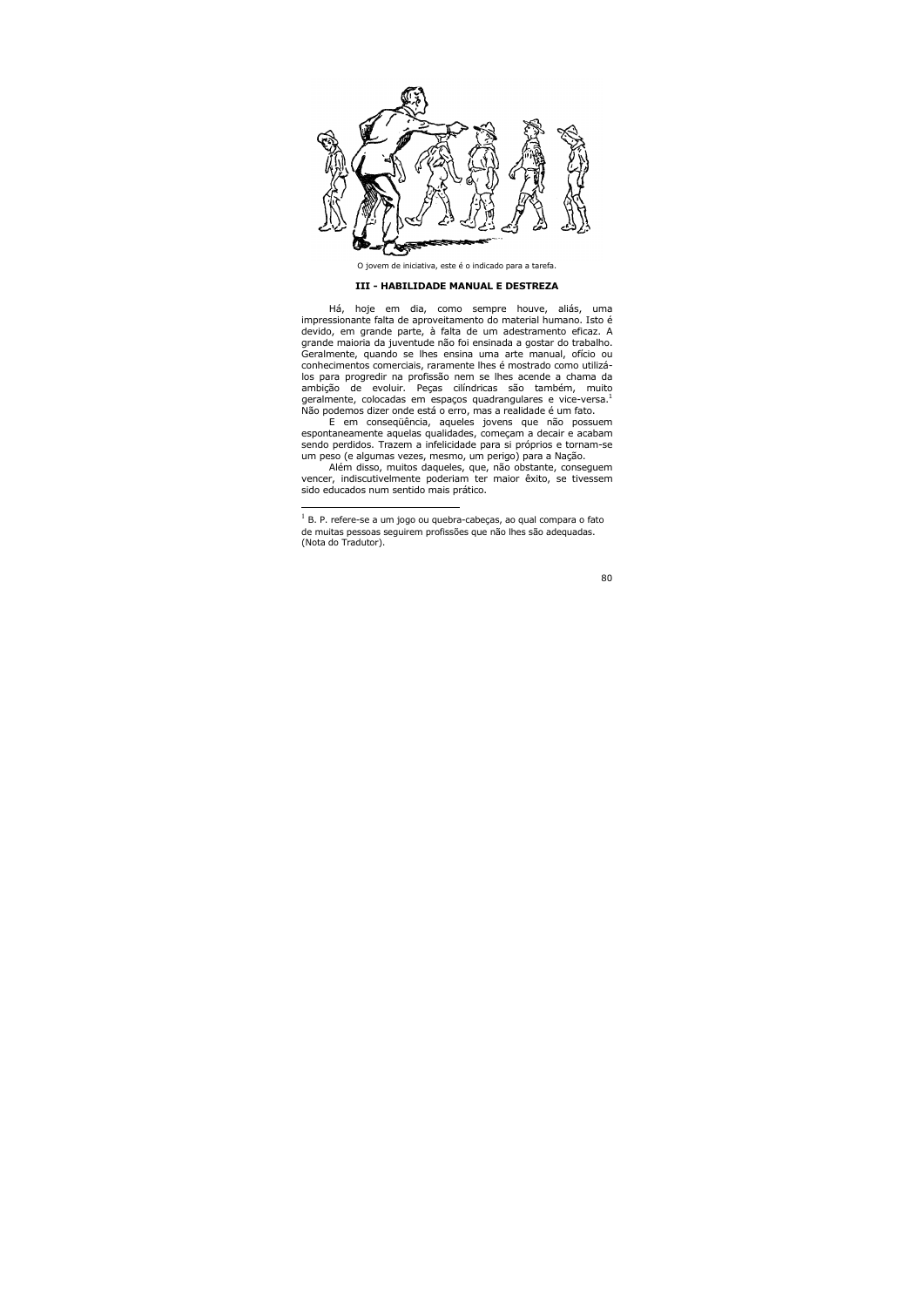Nós podemos, no Escotismo, fazer alguma coisa para remediar esses males. Podemos dar alguns passos no sentido de dar, mesmo ao jovem mais pobre, um começo e uma chance na vida, dotando-o, de certo modo, com esperança e uma habilitação.

De que maneira? Nossos pensamentos naturalmente se dirigem para os certificados de especialidades. Embora os denominenos especialidades, eles, com as etapas de adestramento, são realmente pouco mais que "passatempos, ou habilidades"

Participam, entretanto, e estão dentro de nosso método de encorajar os rapazes, oferecendo-lhes de início trabalhos simples e fáceis; e esses passatempos e pequenas habilidades, se aproximam mais do trabalho especializado, no treinamento pr&vocacional de seniores e quias.

Entrementes, essas pequenas habilidades têm seu valor; o jovem, através delas, aprende a usar as mãos, a utilizar a cabeça e a sentir prazer em executar um trabalho. Para um, estes poderão ser os passatempos prediletos por vários anos; para outro, pode proporcionar uma habilitação capaz de transformar-se numa profissão. De qualquer modo, o jovem estará menos sujeito a vir tornar-se um vagabundo, mais tarde. Os pequenos passatempos e habilidades manuais são um antídodo contra as artimanhas de Satã

Essas habilidades ou trabalhos manuais não são, porém, prováveis de se transformar numa carreira para o jovem sem o auxílio de certas qualidades morais. Dessa maneira, o artífice deve ter autodisciplina. Deve adaptar-se às exigências de seu patrão e de seus companheiros de trabalho; deve ser calmo, eficiente e prestativo. Precisará de tenacidade e esta dependerá da soma de ambição, perícia, engenhosidade e boa saúde que ele tiver. Vejamos agora como fazemos tudo isso no nosso treinamento escoteirol

### Pioneiria como um Primeiro Passo

O primeiro passo para conseguir que um Escoteiro se dedique a trabalhos manuais é dado facilmente nos acampamentos, armando barracas, cortando árvores, construindo cabanas e pontes, fazendo esteiras e improvisando utensílios rústicos como sejam: ganchos para panela, suportes para pratos, etc. Os jovens acham que essas coisas além de práticas, são úteis e dão conforto ao acampamento.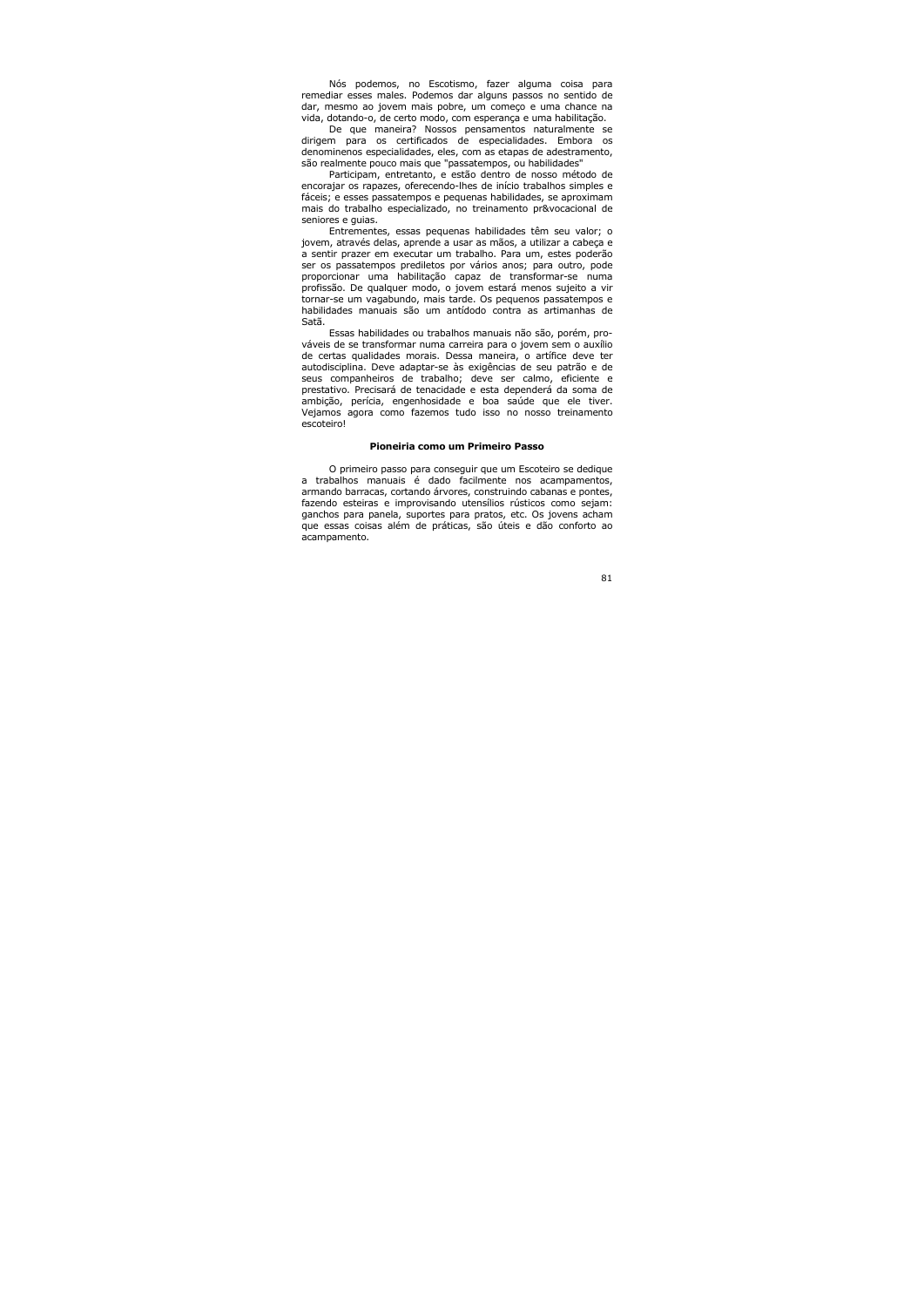Tendo assim começado, eles interessar-se-ão em executar, nas noites frias e chuvosas, esses trabalhos manuais que lhes concederão tanto os distintivos de especialidades, em troca de sua habilidade, como dinheiro, em troca de seu bom trabalho. E deste modo eles, rapidamente, se tornam trabalhadores ardentes e ativos.

### Distintivos de Especialidades

Estabelecemos os certificados de eficiência e distintivos de expecialidades, a fim de desenvolver em cada camarada o gosto pelas habilidades, artes ou trabalhos manuais, um dos quais pode, futuramente vir a transformar-se numa profissão, impedindo-o de sentir-se desamparado e sem esperanças ao entrar no mundo. Os certificados e distintivos foram organizados, simplesmente, com a intenção de criar um estímulo para que o jovem se envolva num passatempo ou ocupação e faça algum esforço para nele progredir. Serão a prova, para qualquer pessoa, de que ele assim procedeu; os distintivos não significam que o jovem seja um mestre e domine a arte da qual recebeu o certificado. Se alguma vez transformarmos o Escotismo num plano formal e rígido de instrução séria, visando eficiência completa, estaremos nos afastando inteiramente do objetivo e valor do treinamento escoteiro e invadiremos a missão das escolas, sem, contudo, dispormos dos experimentados especialistas para executar sua tarefa.

Queremos levar TODOS os escoteiros a se desenvolverem, alegre e espontaneamente, por si próprios e não impor-lhes uma instrução formal, obrigatória e forçada.

Mas o objetivo do Sistema de Especialidades no Escotismo também é fornecer ao Chefe um instrumento com o qual ele possa provocar o entusiasmo de todos e de cada um dos jovens na escolha de passatempos que possam ser úteis na formação de seu caráter, ou desenvolvimento de sua destreza. Esse instrumento, se for usado com inteligência e compreensão - é o indicado para proporcionar esperança e ambição, mesmo ao menos inteligente e atrasado dos jovens que, de outra forma, seria rapidamente deixado para trás pelos outros, perdendo assim o estímulo na corrida da vida. É por esta razão que os padrões de eficiência nas provas de especialidades são propositadamente deixados vagos e pouco definidos. Nosso padrão de medida para consecução de um certificado ou insígnia de especialidade não depende de ter o jovem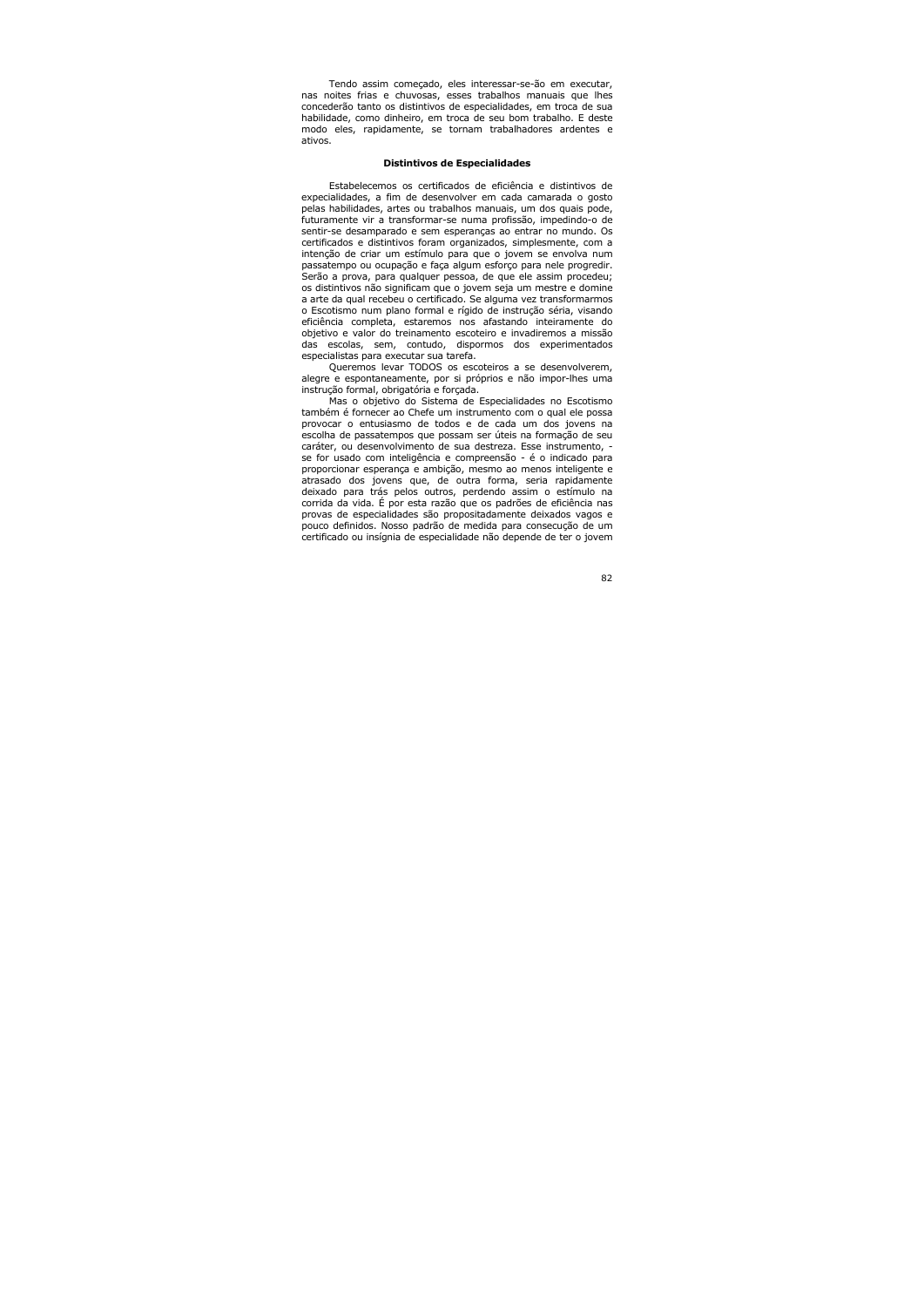alcançado certo nível de conhecimento ou perícia na mesma, mas da soma de esforço que desenvolveu para adquirir tal conhecimento ou habilidade.

Esta consideração põe o mais perdido dos casos no mesmo pé de iqualdade com os dos mais vivos e melhor aquinhoados irmãos.

Um Chefe inteligente, que tenha feito um estudo de psicologia dos seus liderados, pode, assim, dar aos jovens condições estimulantes, oferecendo aos mais atrasados certas facilidades e vantagens em relação aos outros com maiores dons. E o que for menos dotado e no qual tenha surgido o complexo de inferioridade pelas muitas derrotas que tenha sofrido, poderá obter suas primeiras vitórias, facilitadas para ele, de forma tal que seja levado a intensificar seus esforcos. Se for persistente, por mais inepto e desajeitado que seja, seu examinador pode conceder-lhe o distintivo. Isso geralmente leva o jovem a prosseguir e persistir na consecução de outras insígnias e ele acaba por tornar-se, normalmente, capacitado.

O exame ou verificação das especialidades não tem caráter de competição, mas, realmente, de uma prova individual.

O Chefe e o examinador devem, portanto, agir em estreita ligação, julgando cada caso individual, conforme seus méritos; decidindo quando agir com generosidade e quando apertar as exigências.

Há quem seja de opinião que seus escoteiros devem atingir um alto grau de eficiência para obter o certificado e poder usar uma insígnia de especialidade. Isto está muito certo, em teoria. Deste modo consequiremos que alguns jovens se tornem bastante competentes, mas nosso objetivo é manter o interesse de todos os jovens. O chefe que, para começar, põe um obstáculo fácil à frente dos jovens, conseque fazê-los saltar com confiança e entusiasmo, ao passo que se lhes oferecer, inicialmente, um muro de pedra intransponível, fará com que, de todo, se esquivem de saltá-lo.

Ao mesmo tempo recomendamos que se evite o outro extremo qual seja, o de conceder-se certificados a escoteiros que demonstrem superficial conhecimento dos assuntos. Nesta matéria os examinadores devem usar seu senso e discrição, de modo a assegurar o principal objetivo que se tem em vista.

Sempre existe o perigo dos -cacadores de insígnias", suplantando o desejo de domínio honesto e eficiente de uma especialidade. Nosso objetivo é fazer dos jovens cidadãos alegres,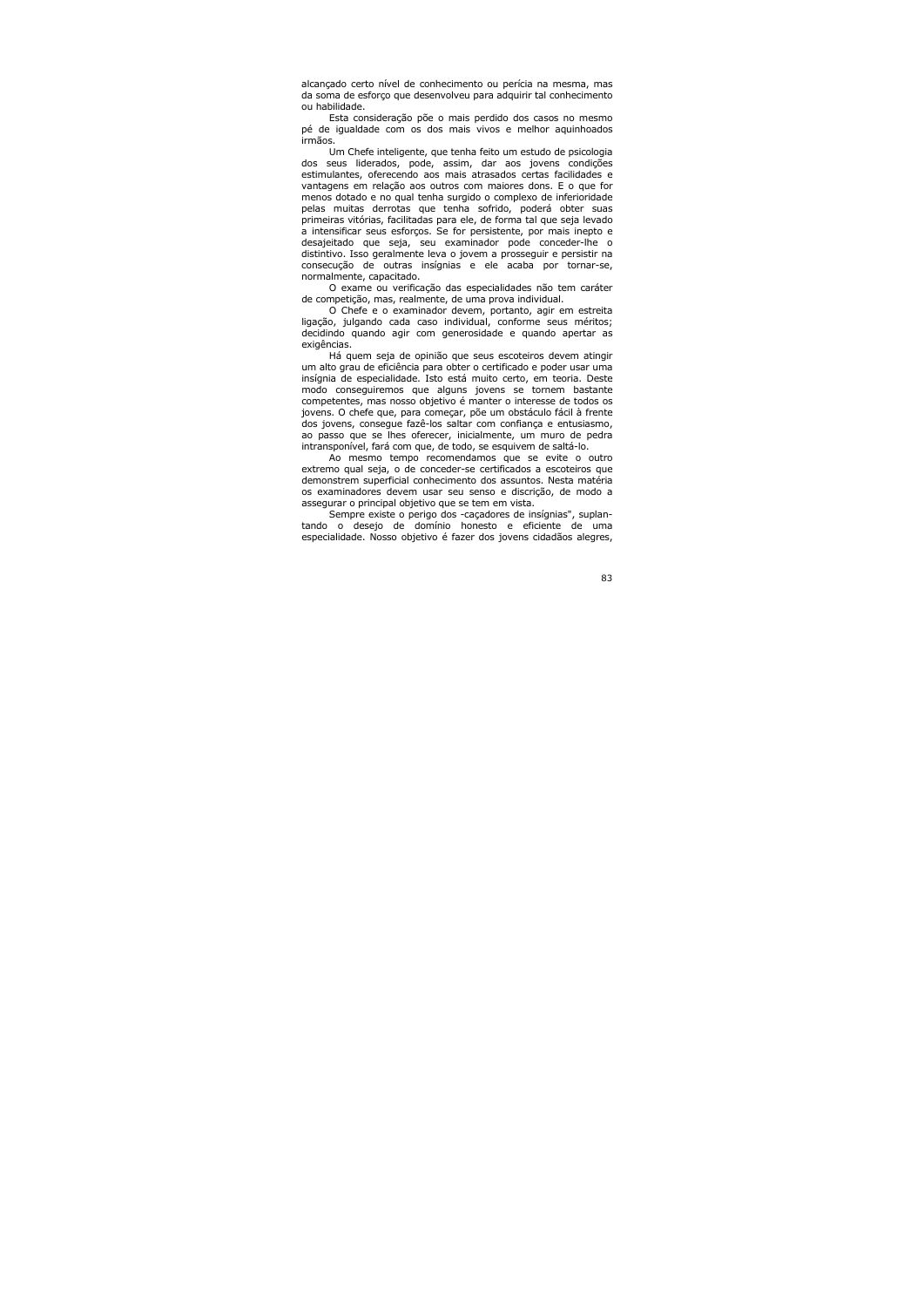conscientes, ponderados e trabalhadores e não torná-los exibicionistas e indulgentes para consigo próprios. O Chefe deve estar alerta para reprimir a cacada aos distintivos e reconhecer qual é o colecionador de distintivos e qual o que trabalha com entusiasmo e honestidade. Assim o sucesso do sistema de insígnias depende, imensamente, do Chefe Escoteiro e de sua própria habilidade em utilizá-lo.

# Espírito de Investigação

Toda a sabedoria humana se baseia na observação e na dedução. Portanto, não pode ser subestimada a importância do poder de observação e dedução para o jovem cidadão. As crianças, como é sabido, têm um vivo espírito de observação, mas este vai desaparecendo com o seu crescimento e a causa principal é que as primeira: coisas, fatos e experiências que prenderam sua atenção deixam de lhes interessar, devido à sua repetição e consequente monotonia.

A observação é, na realidade, um hábito que tem que ser desenvolvido na juventude. Sequir pistas é uma maneira interessante de principiar a adquiri-lo. A dedução é a arte de raciocinar subsequentemente e extrair o significado do que se observou.

Logo que observação e dedução se tornam habituais, um grande passo foi dado no desenvolvimento do caráter do jovem.

Percebe-se assim, prontamente, a grande importância do sequimento de pistas e dos jogos equivalentes. Sequir pistas ao ar livre, interpretá-las e discuti-Ias nas reuniões de sede, é coisa que deve ser estimulada, em todas as tropas escoteiras.

O espírito de investigação e a vivacidade comum dos jovens podem ser consideravelmente desenvolvidas, fazendo-os percorrer o caminho com um mapa na mão (identificando pontos de referência, estimando alturas e distâncias, observando e anotando detalhes sobre pessoas, veículos e gado), fazendo-os reproduzir em cena, as histórias de Sherlock Holmes e por muitas outras práticas escoteiras. Sinalização aguça o espírito, desenvolve a vista e estimula o estudo e a concentração. Instrução sobre primeiros socorros também tem valor educativo semelhante.

Os dias feios e chuvosos podem ser utilmente empregados pelo Chefe Escoteiro na leitura dos itens principais das notícias do jornal diário, acompanhando-as pelo mapa etc., etc. A realização de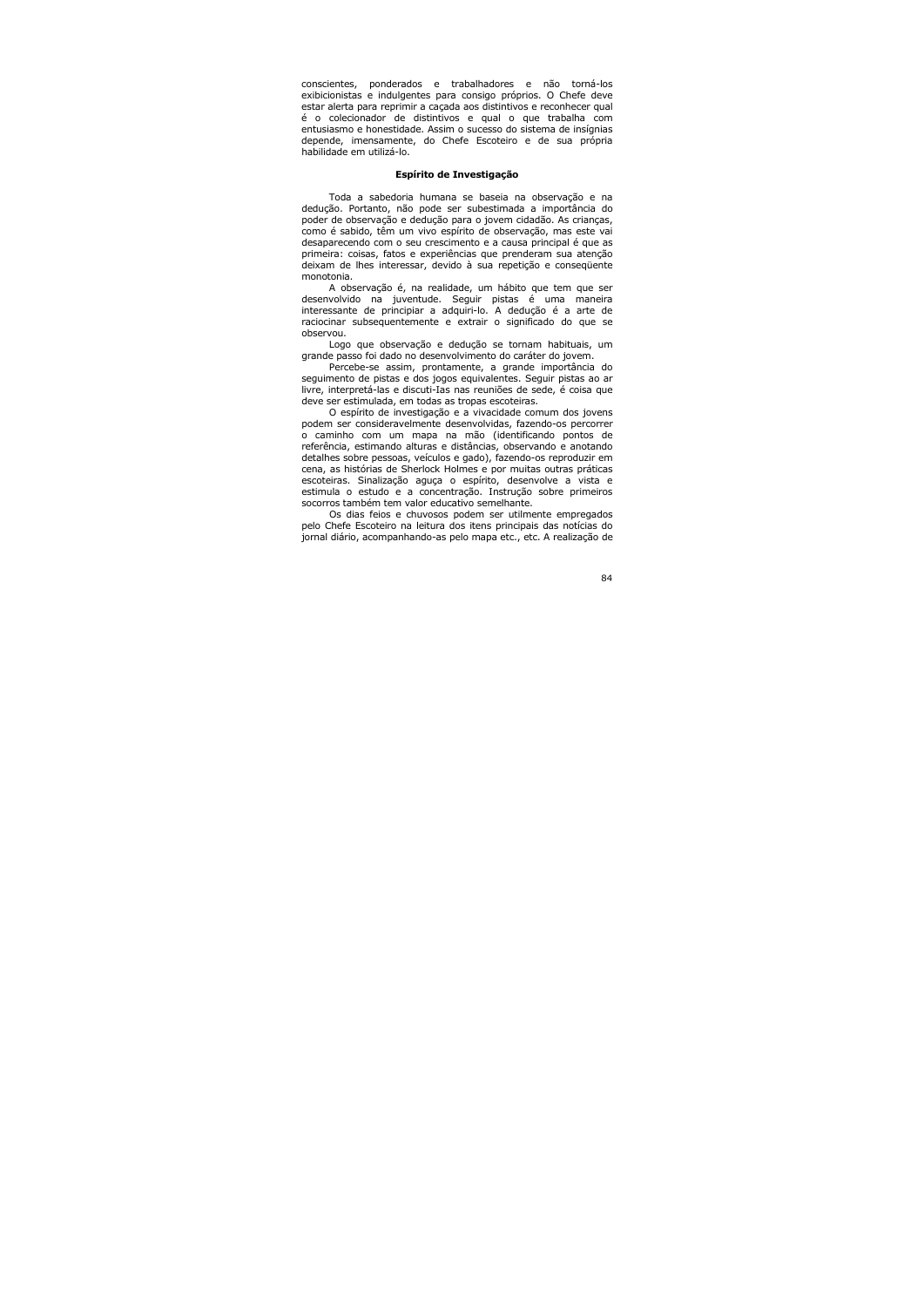representações e espetáculos, reproduzindo a história do lugar, é também um excelente meio de levar os jovens a estudar e a se expressar sem acanhamento.

#### Auto-Expressão

Nossa especialidade de artista foi estabelecida para induzir os jovens a manifestarem graficamente suas idéias, utilizando sua própria observação ou imaginação, sem pretenderem, com isso, ser ou imitar artistas. Encoraiando o desenho embora rudimentar. podemos levar o jovem a sentir beleza nas cores ou nas formas e a compreender que mesmo em lugares sórdidos há ainda, efeitos de luz e sombra, colorido e beleza.

Um segundo passo pode ser dado levando o jovem a praticar a fotografia mental, que consiste em observar todos os detalhes de uma cena, incidente ou pessoa, fixando-o na memória para, depois, ir reproduza-los no papel. Isto desenvolve a observação ao mais alto grau. Pessoalmente concluí que uma pessoa pode, pela prática, desenvolver um considerável poder nesse sentido.

Contar e representar são excelente forma de praticar auto-expressão. Também exigem bom trabalho de conjunto, tendo todos que aprender sua parte e executá-la bem, não para serem aplaudidos pessoalmente, mas pelo sucesso da apresentação geral.



O ritmo é uma forma de arte que influencia naturalmente, mesmo aos espíritos mais primários, seja ele expresso em poesia,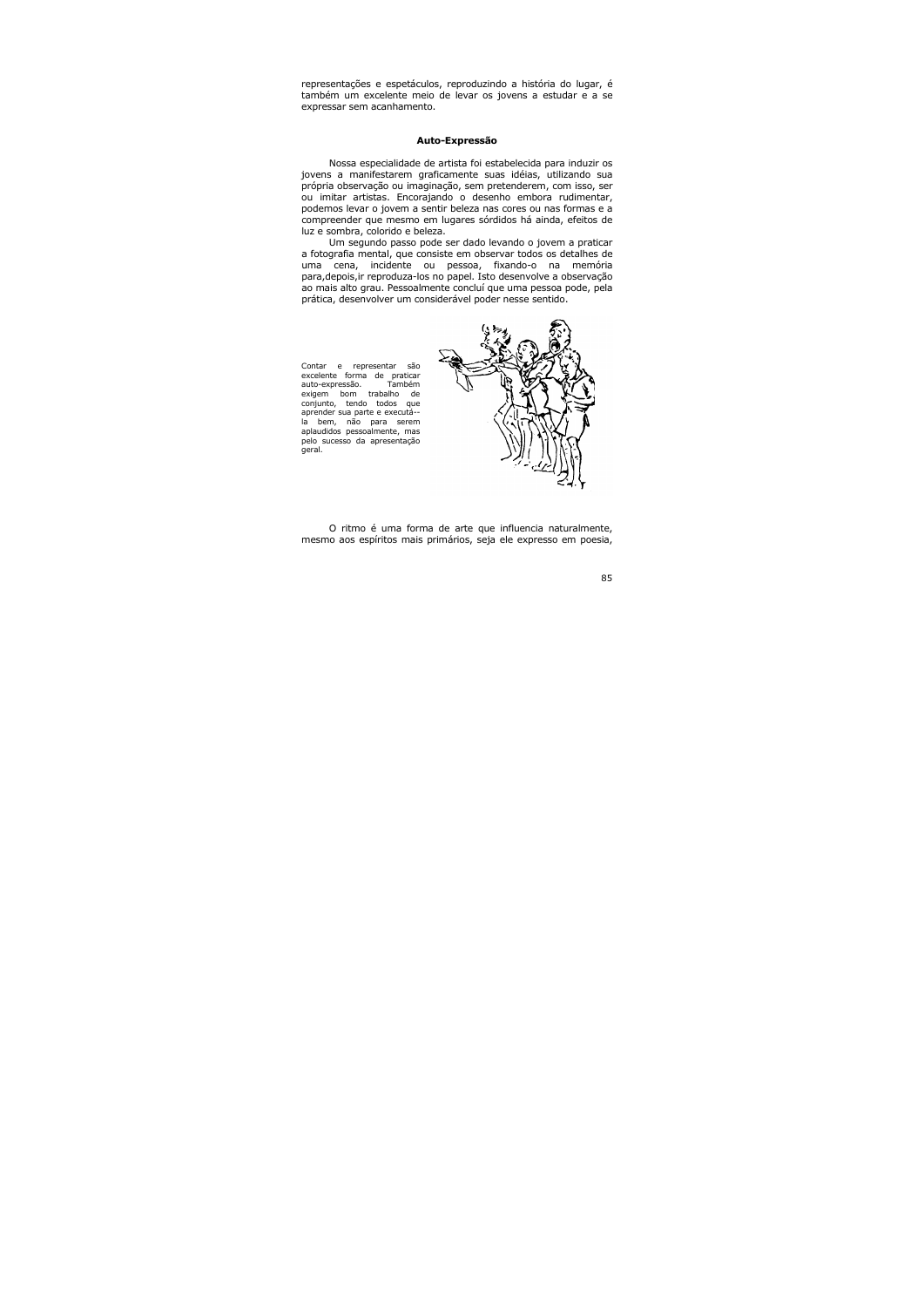música ou movimentos. Ele proporciona ordem e equilíbrio que exercem um natural apelo, até mesmo (e especialmente) entre aqueles que vivem mais próximos da natureza - os selvagens. Sob a forma de música, ele é, com certeza, mais evidente e universal. O canto de querra Zulu, quando entoado por quatro ou cinco mil querreiros, é um exemplo de ritmo, pela combinação de música, poesia e movimentos cadenciados.

O prazer de fazer música é comum a toda a espécie humana. O canto, como um engaste às palavras, possibilita a expansão da alma e uma voz bem aproveitada constitui um prazer, tanto para o cantor, como para seus ouvintes.

Através do gosto natural pela música o jovem pode, por fácil e também natural transição, ser levado à poesia e a outros sentimentos mais elevados. Ela abre rapidamente uma porta, para o chefe ensinar alegria aos jovens elevando, ao mesmo tempo, o tônus de seus pensamentos.

Representações teatrais também devem ser incluídas na educação para a auto-expressão dos jovens. Na escola fui encorajado a participar de uma série de espetáculos teatrais e, desde então, tenho agradecido à minha boa estrela que tal coisa tenha acontecido. Por um lado, isto ensinou-me a exercitar a memória, aprendendo laudas e laudas de papel, de cor; por outro lado, também, acostumei-me a falar claramente e sem nervosismo diante de uma porção de pessoas. Proporcionou-me, ainda, a nova satisfação de poder tornar-me uma outra pessoa por algum tempo. Isso levou-me a conhecer as belezas de Shakespeare<sup>1</sup> e outros autores, ensinou-me a sentir (enguanto as expressava) as emoções de alegria, tristeza, amor e dor. E, acima de tudo, deu-me o prazer e a felicidade de divertir outras pessoas nos momentos em que disso necessitavam.

Muitas tropas, presentemente, estão dando espetáculos nos meses de inverno e assim estão, não só acrescentando apreciáveis somas a seus recursos econômicos, mas também proporcionando bom treino a seus rapazes e prazer a outros.

 $^1$  William Shakespeare (1564-1616). O mais famoso poeta e dramaturgo inglês. (Nota do Tradutor).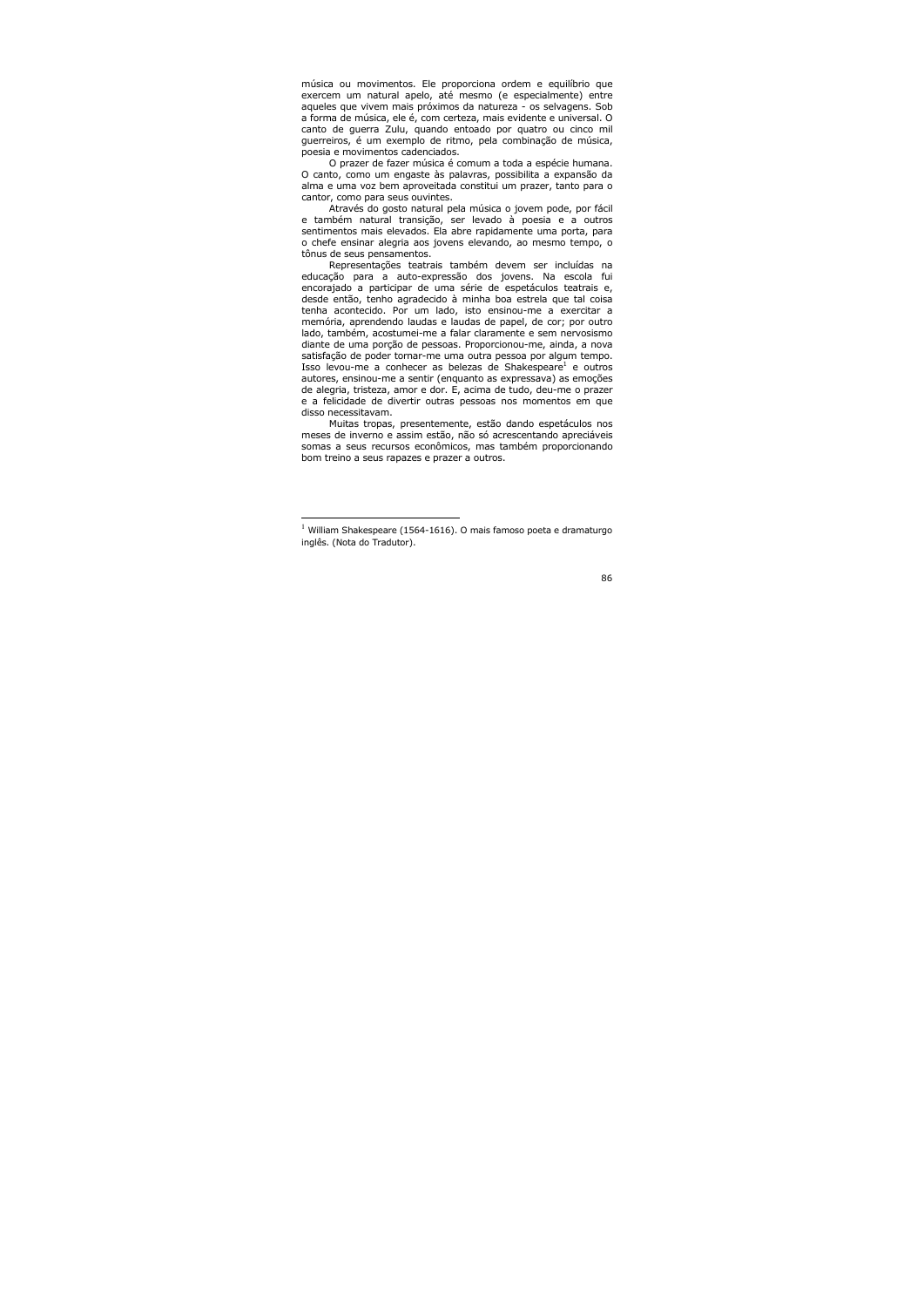# Da Pequena Habilidade À Futura Profissão

Pequenas manias e passatempos, trabalhos manuais, espírito de investigação e saúde, são as etapas preliminares para o desenvolvimento do amor ao trabalho e da capacidade de execução, tão essenciais à eficiência. A segunda etapa consiste em ajustar o jovem na espécie de trabalho que lhe é adequada.

Os melhores trabalhadores, como os mais felizes dos viventes, encaram seu trabalho como um esporte: quanto mais duro seja o jogo, mais o apreciam.

H. G. Wells<sup>1</sup> disse: "Tenho observado que as chamadas grandes personalidades têm, na verdade, um cerne juvenil, isto é, são joviais no ardoroso amor à sua própria profissão. Trabalham porque gostam de trabalhar, e deste modo seu trabalho é, na verdade, um prazer para eles. O jovem não é tão-somente o precursor do adulto, mas é o próprio adulto e ele nunca desaparece de todo.

Ralph Parlette disse acertadamente: "Há duas maneiras de trabalhar: gostando de fazer as coisas e tendo de fazê-las."

No Escotismo procuramos ajudar os rapazes a adquirir a primeira daquelas atitudes, fazendo-os entusiasmarem-se diretamente pelos assuntos que os atraiam, e que mais tarde lhes serão úteis.

Fazêmo-lo, primeiro e sobretudo, através do divertimento e alegria do Escotismo. Os jovens progredindo gradualmente, podem então ser conduzidos, naturalmente e sem o sentir, a desenvolverem-se a si próprios para o futuro.

# A Co-Participação do Chefe

Já falei bastante sobre como um jovem pode ser preparado praticamente para uma profissão por meio do Escotismo.

Mas isto apenas o prepara. Está, ainda, ao alcance de seu Chefe proporcionar-lhe ajuda, no sentido de que faça dessa profissão um verdadeiro êxito. Em primeiro lugar, expondo ao jovem as maneiras de aperfeicoar a instrução superficial recebida

H- G. Wells, (1866-1946). Escritor inglês de história, sociologia e novelas.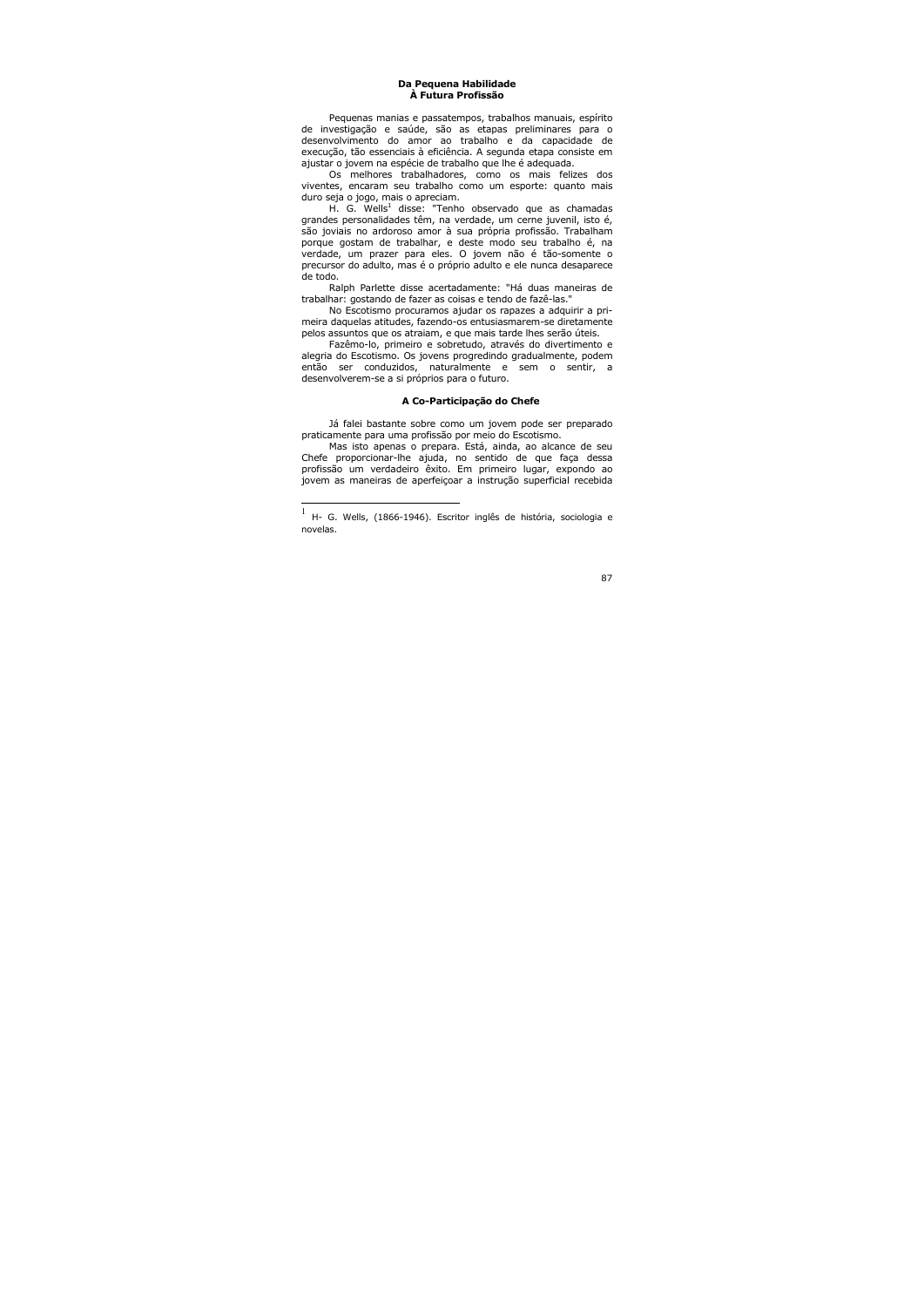como Escoteiro, como seja, por exemplo, poder ele transformar seus passatempos e habilidades em arte, habilitação ou trabalho profissional. O Chefe pode indicar-lhe onde e como conseguir maiores conhecimentos técnicos, como obter bolsas de estudo, aprendizados profissionais, como preparar-se realizar para profissões especializadas, como empregar suas economias, como se deve pedir um emprego e assim por diante.

Em segundo lugar, o Chefe, pelo seu próprio conhecimento das diferentes agências de emprego, de como utilizá-las e das condições de trabalho nas diversas profissões, pode prestar auxílio inestimável ao jovem, orientando-o, de acordo com suas habilitações, para o curso da vida que melhor se lhe adapte. Tudo isto exige que o Chefe Escoteiro esteja completamente informado destas e de outras coisas.

Com um pequeno trabalho, poderá ele propocionar êxito na vida a muitos jovens.

É um bom estímulo para qualquer um, mesmo sendo um modesto "moco/moca de recados", estar convicto de que cumpre tão bem seus deveres que seu patrão não admite a existência de um melhor mensageiro e que está, seguramente, no caminho de uma promoção e melhoria. Mas ele deve ter persistência e não se deixar dominar por crises de desânimo ou desinteresse. Se se entregar a elas, nunca terá êxito. Paciência e perseverança triunfam. Afinal "devagar se vai ao longe".

## **Os Empregos**

O Chefe Escoteiro, pela observação e estudo do caráter, da responsabilidade e das aptidões de cada um, poderá, até certo ponto, reconhecer o caminho que ele deve sequir na vida. Mas ele deve compreeender que nessa questão de profissão ou emprego cabe ao próprio jovem e seus pais resolverem.

É pois questão de entendimento com os pais, de modo a adverti-los sobre o perigo de colocarem seu filho/filha em um emprego pouco adaptado às condições naturais do jovem, pela única razão de começá-lo imediatamente, com bom ordenado. Procure fazer com que, tanto eles como o jovem, olhem para mais adiante e percebam as melhores possibilidades ulteriores que se lhe deparam se for encaminhado na boa direcão.

Aqui é importante saber distinguir entre os empregos e profissões, aqueles que realmente oferecem futuro e os que a nada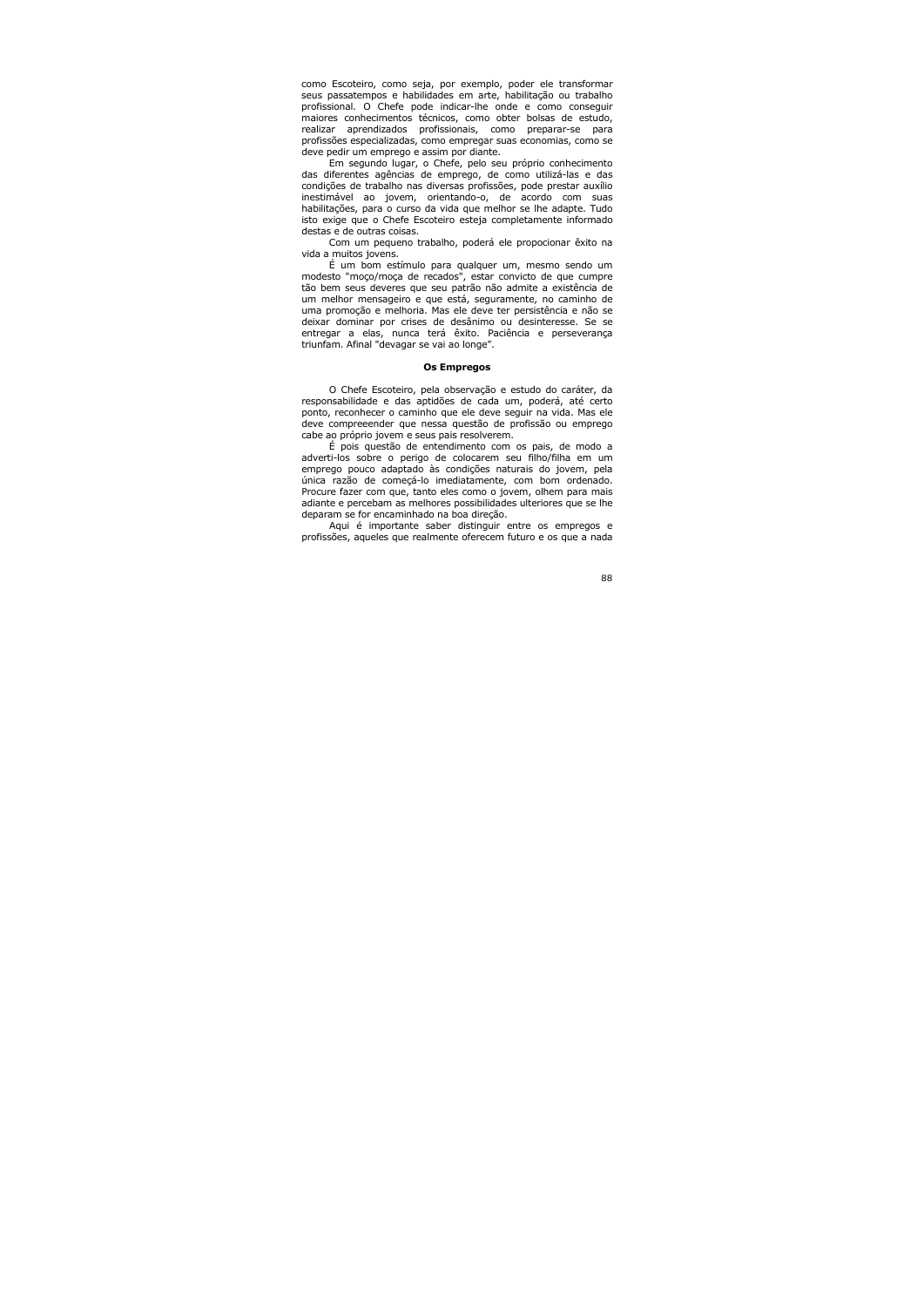conduzem, que podemos chamar de verdadeiros "becos sem saída."

Estes últimos geralmente oferecem bons pagamentos a quem está começando e, pelo fato de assim melhorarem a situação financeira da família são escolhidos prontamente pelos pais do jovem, sem considerarem circunstância que não lhe proporcionam nenhum progresso para o futuro, na profissão, quando adulto.

E, entre as colocações que realmente oferecem futuro, é preciso escolher cuidadosamente a que de fato se adapte às capacidades individuais. E assim o jovem pode ser preparado para ela enquanto ainda for escoteiro. Um emprego que exija uma perícia especial é positivamente melhor que um outro que possa ser ocupado por qualquer pessoa, no que concerne ao êxito futuro, na vida. Deve-se, também, tomar cuidado em evitar que tudo isso seja considerado tardiamente, quando já seja tarde para o adolescente pôr-se em condições de satisfazer às exigências e padrões da carreira ambicionada.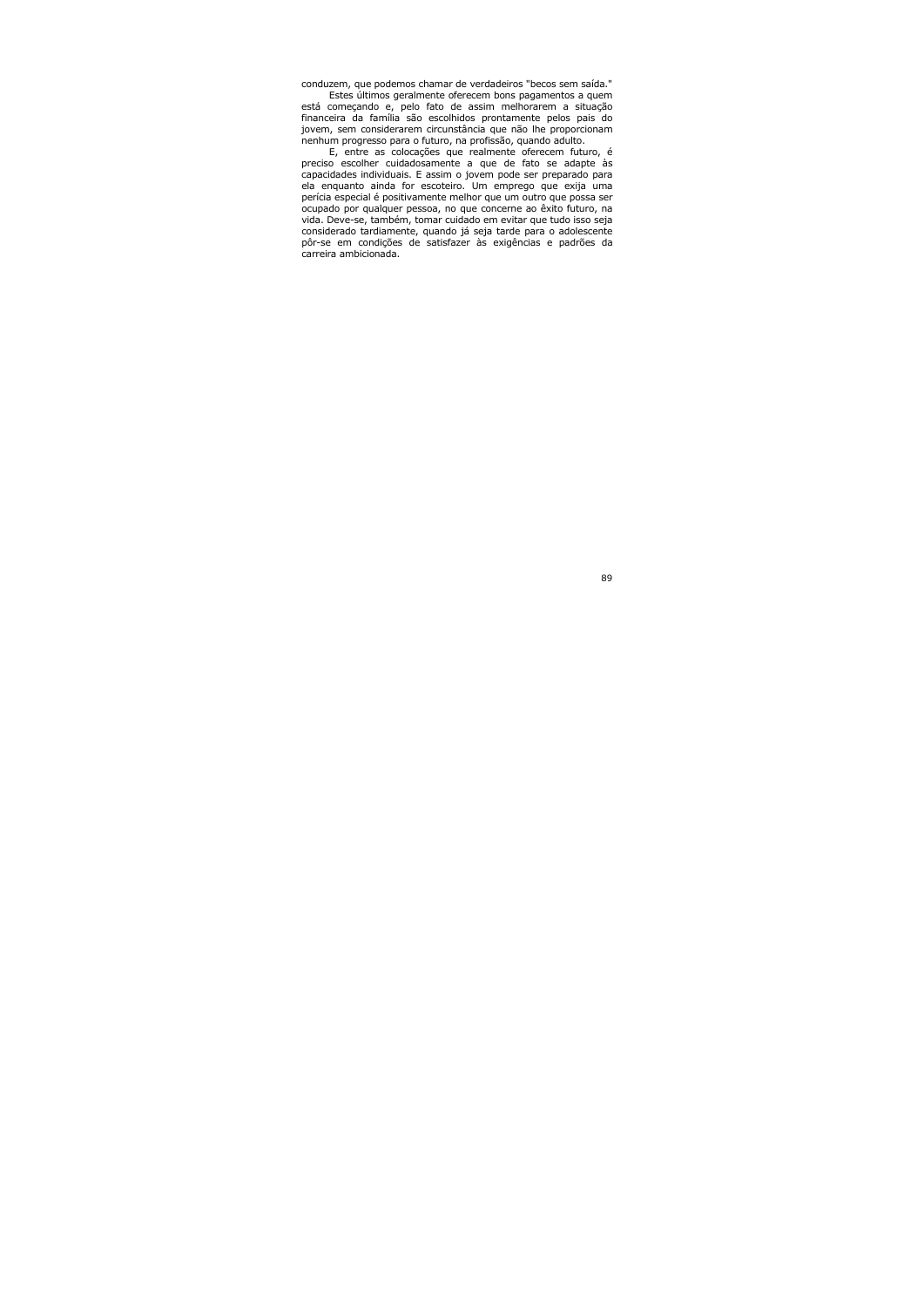

praticando o bem, e não passivamente. sendo apenas "bonzinho".

# IV - SERVIÇO AO PRÓXIMO

Os atributos que até agora estivemos estudando, visam a transformar os jovens em cidadãos adultos, sadios, felizes e trabalhadores. São, de certa forma egoística, destinados ao bem do indivíduo. Chegamos, agora, a quarta parte do adestramento escoteiro, mediante o qual, pelo desenvolvimento do seu horizonte, a juventude adquire o hábito de preocupar-se com o bem do próximo.

# Egoísmo

Se me perguntassem qual o maior mal que existe no mundo eu responderia: - egoísmo. Você pode, ã primeira vista, não concordar comigo neste ponto, mas pense nisso e estou certo que acabará chegando a idêntica conclusão. A maioria dos crimes punidos pela lei têm, como origem primária, a indulgência para com o egoísmo, apresente-se ele sob a forma de desejo de posse, de derrotar ou de vingar-se. A pessoa, normalmente, dá com prazer uma esmola para matar a fome de um pobre e sente-se satisfeito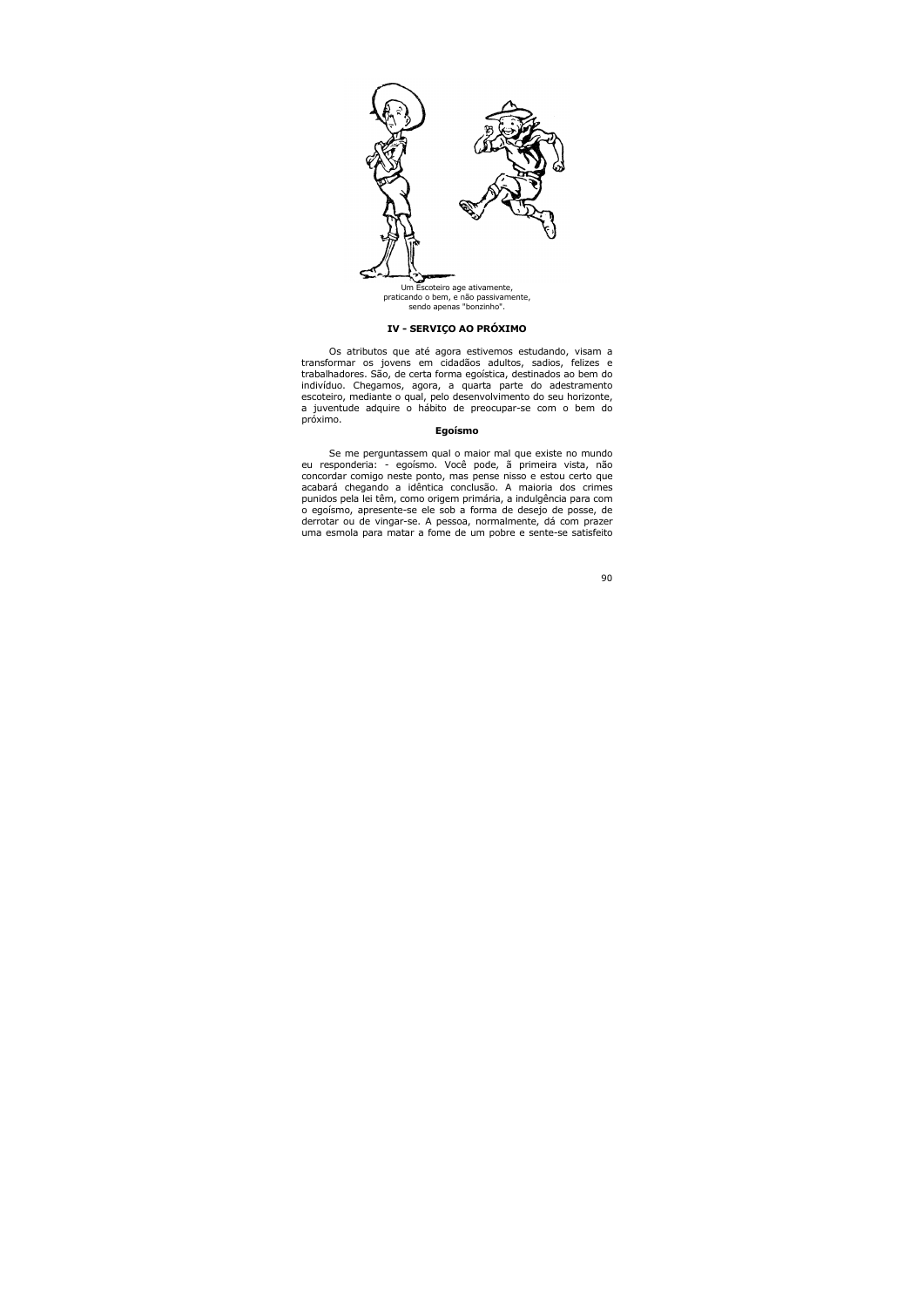de ter, assim, cumprido seu dever. Mas ele não irá privar-se de seu próprio alimento e bom vinho para economizar com essa finalidade.

O egoísmo existe sob mil aspectos diferentes. Tome, por exemplo, a política. As pessoas, aí, chegam a ver uma questão que, indiscutivelmente, tem dois aspectos, exatamente como se só tivesse uma maneira possível de ser encarada, que é propriamente a sua. Chegam, então, a odiar outra pessoa que tenha um ponto de vista contrário ao

seu. O resultado pode levar as pessoas a praticarem os maiores crimes, sob altissonantes títulos. Igualmente, têm surgido querras entre as nações, pelo fato de nenhum dos partidos ser capaz de ver o ponto de vista do outro, estando inteiramente obcecado por seus próprios interesses. Também as greves e paredes são, freqüentemente, o resultado do desenvolvimento do egoísmo. Em muitos casos, os empregadores têm deixado de reconhecer que uma pessoa trabalhadora deve, a bem da justiça, merecer uma parcela de bens do mundo, em troca de seu esforço, e não ser condenado á servidão perpétua, simplesmente para assegurar major margem de lucros aos donos da empresa. Por outro lado, também, o trabalhador tem que reconhecer que, sem capital, não poderia haver trabalho em larga escala e não pode existir capital sem certo lucro, pelos riscos que correm os seus acionistas.

Em qualquer jornal pode-se, diariamente, encontrar inúmeras demonstrações de egoísmo, como, por exemplo, essas cartas desses indivíduos de espírito mesquinho e estreito que a qualquer pequena injúria ou injustica, correm logo para os jornais a fim de "desagravar-se pela imprensa".

E assim, isto também se manifesta até nas criancas, brincando e jogando na calçada, quando uma delas, descontente por não ter participado da vitória, repentinamente abandona a partida, exclamando: - "Eu não quero mais brincar!- O fato de perturbar a alegria dos demais, egoísticamente, não o preocupa, uma vez que tenha sido compensada sua decepção.

## Para Liguidar o Egoísmo, O Hábito da Boa Ação

O Escotismo tende, de uma maneira prática, a educar o jovem, afastando-o de hábitos egoísticos. Assim que ele se torna acessível ao bem, está no bom caminho para eliminar o perigo dessa tendência.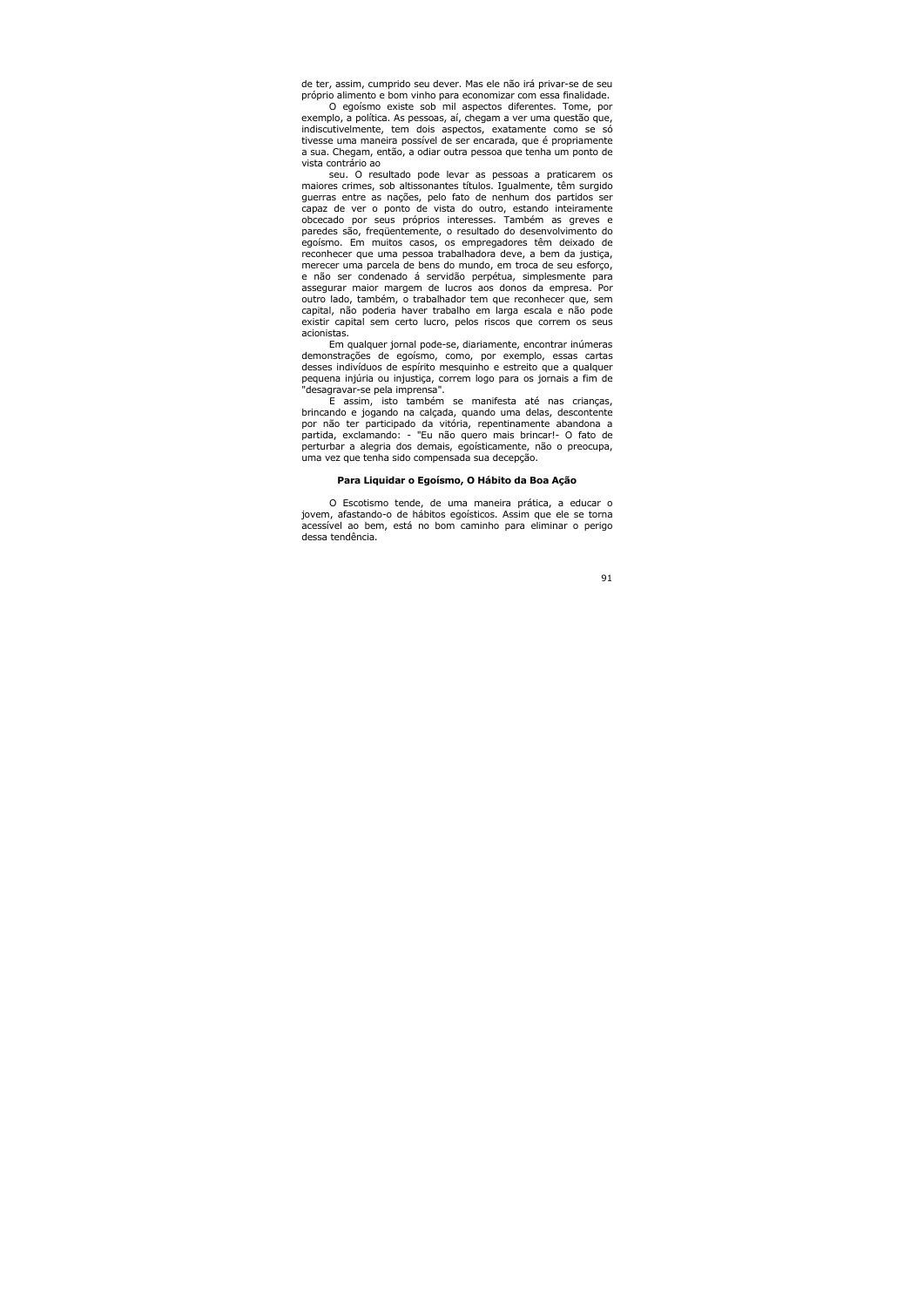A promessa que um escoteiro faz ao entrar para o Movimento, tem como primeira parte: "Cumprir meus deveres para com Deus". Note que ele não diz: "Ser leal para com Deus" (pois isto seria. simplesmente um estado de espírito),  $mas$ categoricamente, cumprir alguma coisa que é uma atitude ativa e positiva.

O método próprio do Movimento consiste em proporcionar-lhe os meios de exercer atividade positiva, em vez de, simplesmente, recitar-lhe preceitos restritivos; e isto porque o jovem está sempre mais disposto a agir do que a pensar.

Foi por isso que incluímos em suas atividades da vida diária, a prática de boas ações, como base de futura boa vontade e auxílio a outrem. O fundamento religioso aí existente é comum a todas as Igrejas e nós, nesse assunto, não vamos, portanto, de encontro a nenhuma.

O jovem pode então compreender melhor que uma parte de seus "deveres para com Deus" é zelar e desenvolver os dons que Ele lhe concedeu, como um sagrado depósito, para sua passagem pela vida; seu corpo com saúde, energia e poder de reprodução que devem ser empregados a Seu serviço; o espírito com os maravilhosos dons do raciocínio, memória e discernimento, que o colocam acima dos animais; e a alma, essa própria parcela de Deus que está dentro dele, manifestando-se em amor e bondade, que podem ser desenvolvidos e fortalecidos pela sua contínua prática e expressão.

Assim, ensinamo-lo que cumprir o dever para com Deus não consiste, unicamente, em inclinar-se face à Sua infinita bondade. mas em executar Sua vontade pela prática do amor a nossos semelhantes. E o curioso é que esta obrigação do serviço ao próximo através boas ações é uma das coisas que os escoteiros executam com grande satisfação. Sobre este, aparentemente, pequeno alicerce (a renúncia de pequenos interesses ou prazeres pessoais, a fim de prestar um servico) repousa o espírito de autosacrifício pelo bem ao próximo.

A prática das pequenas boas ações incluída na Promessa Escoteira é, propriamente, o primeiro passo. O estudo da natureza e o amor para com as plantas e os animais, faz aumentar o sentimento de bondade juvenil, vencendo os traços da crueldade que dizem ser inerente às criancas (embora, pessoalmente, eu não esteja convencido de que isto seja tão geral quando se supõe). Partindo destas pequenas boas ações, o escoteiro começa a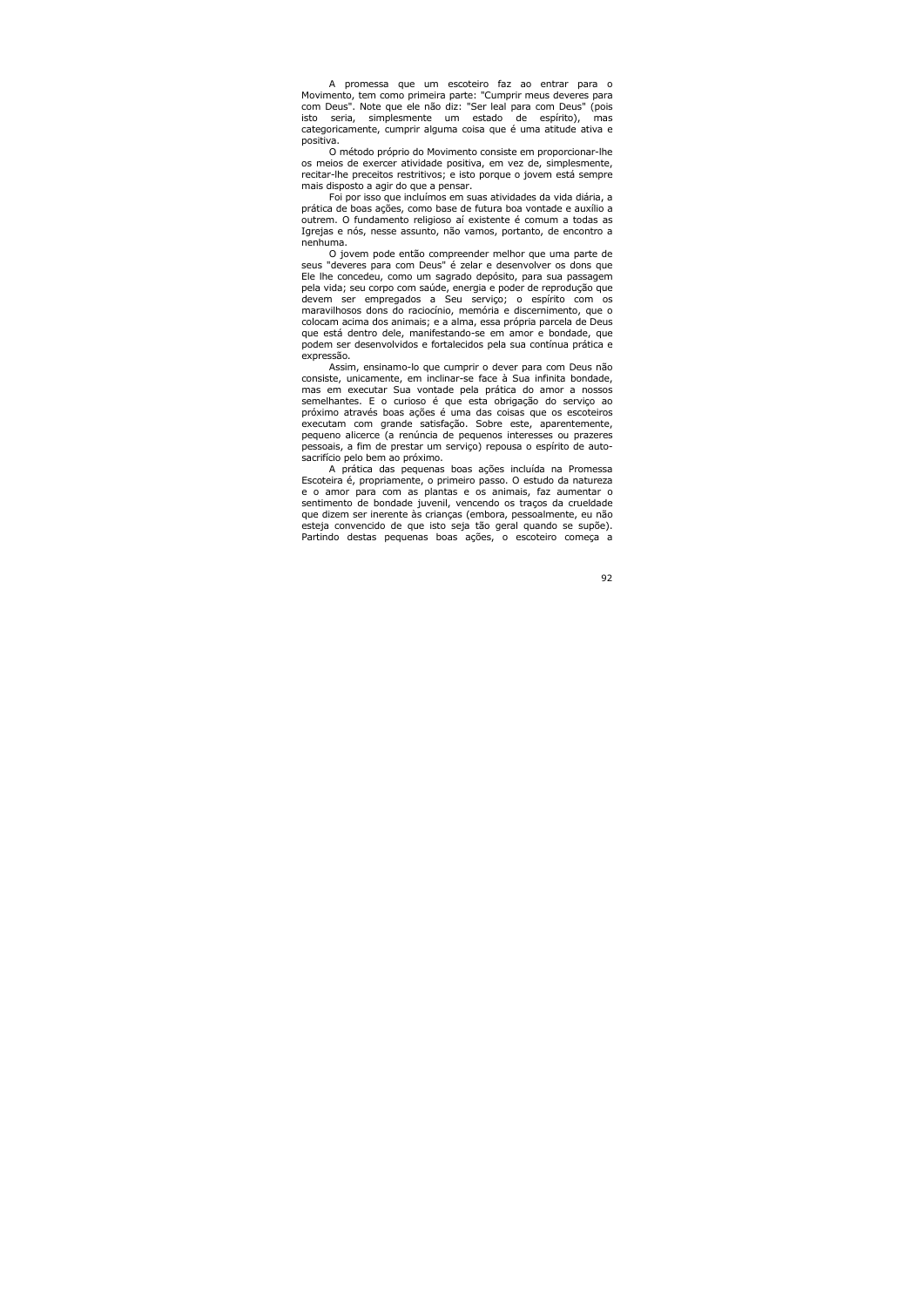aprender primeiros socorros e cuidados com feridos e, na sequência natural de aprendizagem, a como salvar vidas em caso de acidente. Assim ele desenvolve um senso de dever para com o próximo e uma dedicação espontânea no perigo.

Isto ainda induz ao espírito de sacrifício pelo próximo, pela família e pela Pátria, daí levando-o ao patriotismo e fidelidade, de muito mais valor que o entusiasmo apresentado ao simples agitar de uma bandeira.



O Escotismo é uma grande fraternidade - um plano que, na prática, derruba diferenças de classes, credos, raças e regionalismos, através do indefinível espírito que o invade - o espírito dos Cavalheiros de Deus.

### Servico à Comunidade

Ensinar a servir não é propriamente um assunto de lições teóricas, mas o desenvolvimento de duas fases distintas: 1º estimular o espírito de boa vontade; 2º proporcionar oportunidades para pãlo em prática. O ensino se realiza, principalmente, pelo exemplo e o Chefe, com sua dedicação patriótica ao serviço da juventude, somente pela alegria de fazê-lo, sem visar recompensas materiais, indica exatamente, o caminho acertado.

A oportunidade para a prática é oferecida pelo Chefe Escoteiro, que vai sugerir aos jovens trabalhos especiais de serviço à comunidade.

Os servicos ao público oferecem o melhor meio para treinamento prático dos sentimentos de dever para com a comunidade, de patriotismo e de autodedicação, através de realizações.

O trabalho dos escoteiros, na paz e na querra, assumindo, voluntariamente, árduos encargos ao serviço da pátria, é, ele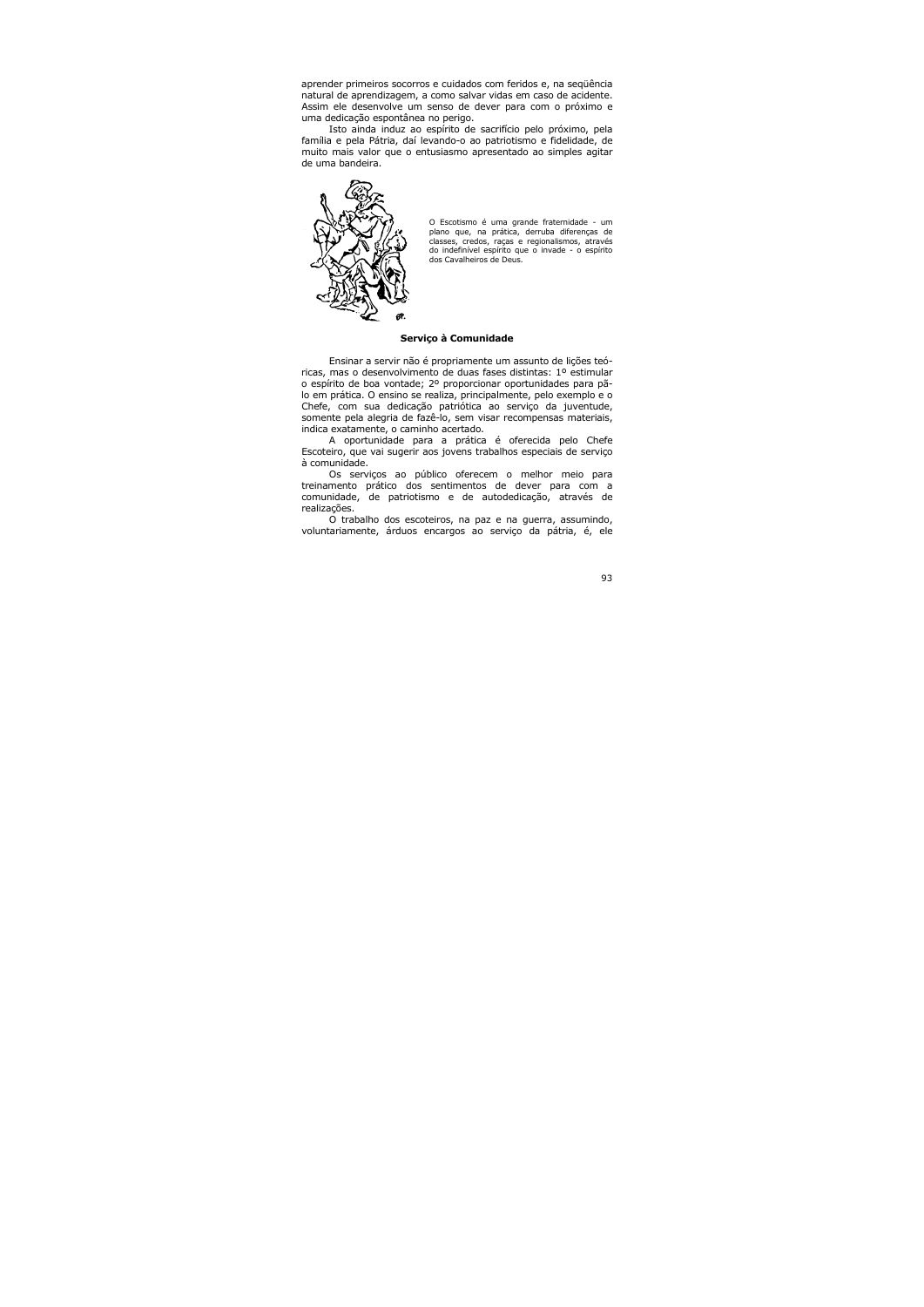próprio, uma prova do entusiasmo juvenil em realizar boas obras e de sua presteza em adquirirem eficiência quando têm um bom objetivo em vista. É esta uma poderosa maneira de desenvolver, em linhas práticas, o ideal da cidadania. Corno um exemplo característico do serviço público, pode-se mencionar o Serviço Escoteiro Contra Incêndios e Calamidades, (Servico de Emergência) para vilas e pequenas cidades.

Este serviço é especialmente indicado para os pioneiros e é essencialmente atraente para os jovens de mais idade, porque lhes oferece oportunidade de praticar e prestar serviços ao público.

O clã é organizado, equipado e treinado principalmente para o combate ao fogo; depois, tendo adquirido maior habilidade para lidar com toda a espécie de acidentes que possam suceder nas suas proximidades, como sejam: atropelamentos e acidentes de ruas. explosões de gases, agentes químicos ou outras substâncias, enchentes e inundações, desastres de ônibus e estradas de ferro, quedas de árvores, desmoronamentos, acidentes elétricos, insolações, afogamentos, embarcações viradas, quedas de aviões, etc. Tudo isto exige, além de exercício, material e primeiros recursos necessários ao trabalho dos bombeiros e também, o conhecimento e prática nos métodos de retirar um acidentado e ministrar-lhe os primeiros socorros indicados para cada caso. Assim, é preciso o conhecimento de gases e produtos químicos, saber manejar botes e embarcações, improvisar balsas ou jangadas, usar cabos e salva-vidas, conhecer os processos de salvamento na água, respiração artificial, conduta com cavalos desenfreados e animais espantados, cabos condutores de eletricidade, líquidos em ebulição, etc., etc.

Em alguns casos poderá ser melhor que cada equipe se especialize em certa forma particular de acidentes mas, de um modo geral, se as equipes praticarem todas, uma por vez, chegarão á eficiência total para o clã inteiro.

A organização para um acidente, entretanto, confere deveres específicos a cada equipe, por exemplo, de salva-vidas, primeiros socorros, mantenedores da ordem pública, mensageiros etc.A variedade de missões a serem cumpridas oferece uma série enorme de atividades no gênero das que seduzem os jovens. As mobilizações fregüentes, para praticar em acidentes improvisados, são essenciais para manter a eficiência e o entusiasmo.

Quando a eficiência torna-se evidente, o interesse público é despertado e este é levado ao ponto de cooperar. Deve-se, pois,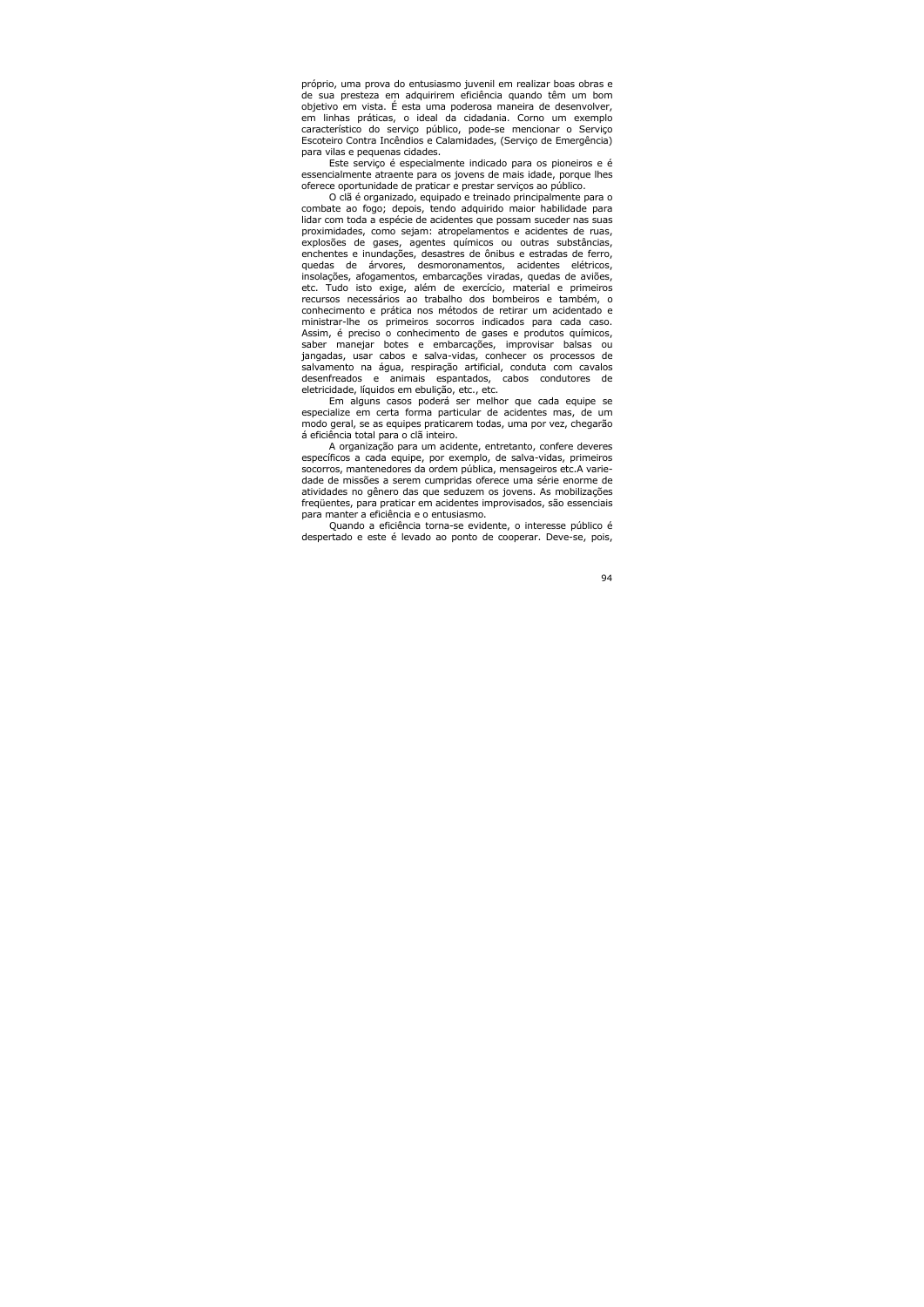reconhecer que o esquema tem um duplo valor: o da educação da juventude e o do benefício para a comunidade.

### **Efeitos Posteriores**

A repressão do "ego" e o desenvolvimento desse amor e serviço ao próximo, produz uma transformação total nos sentimentos do indivíduo, revelando-lhe a existência de Deus e refletindo o fulgor de um verdadeiro Céu. Faz dele um ser diferente. A questão passa a ser para ele não mais: "O que poderei obter?' mas, "o que poderei dar, na vida?" Seja qual for, afinal, a forma de religião do jovem, ele terá compreendido quais são os seus fundamentos e, praticando-os, conhecê-los-á melhor, vindo a tornar-se um cidadão de visão ampla, bondoso e delicado a seus semelhantes.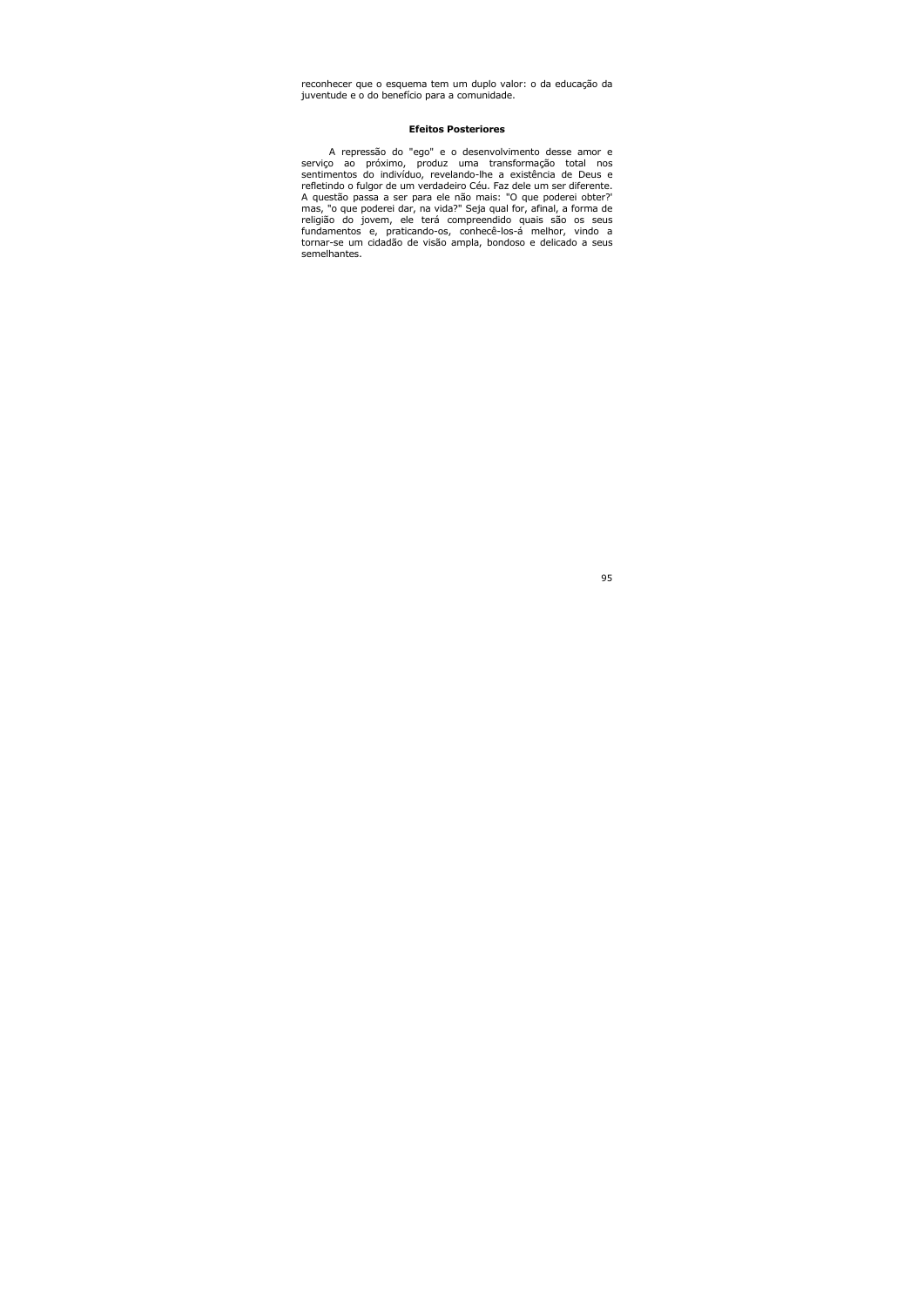

Com caráter e bom humor, o rapaz afastará o mal de seu caminho.

## **PARA RESUMIR**

Em síntese, o objetivo de nosso Escotismo é cativar o espírito dos jovens em plena fase de ardente entusiasmo, orientá-lo no bom caminho e estimular o desenvolvimento de sua individualidade - de modo que o jovem possa se auto-educar e se tornar uma pessoa de bem e um cidadão válido e útil a seu país. Assim agindo, nós pretendemos estar servindo à Pátria, fortalecendo-a moral e materialmente.

Porém, desenvolvendo o espírito e aspirações nacionais, sempre corremos, o risco de nos quedarmos com a visão estreita e invejosa de outros países. Se não o evitarmos, criaremos, justamente, o mal que ansiosamente queremos evitar.

Felizmente, no Movimento Escoteiro, temos irmãos-escoteiros já organizados na maioria dos países civilizados do mundo e já constituímos um tangível núcleo de uma fraternidade universal. Esta potencialidade tem sido completada pelo desenvolvimento do movimento paralelo de nossas irmãs, as Guias.